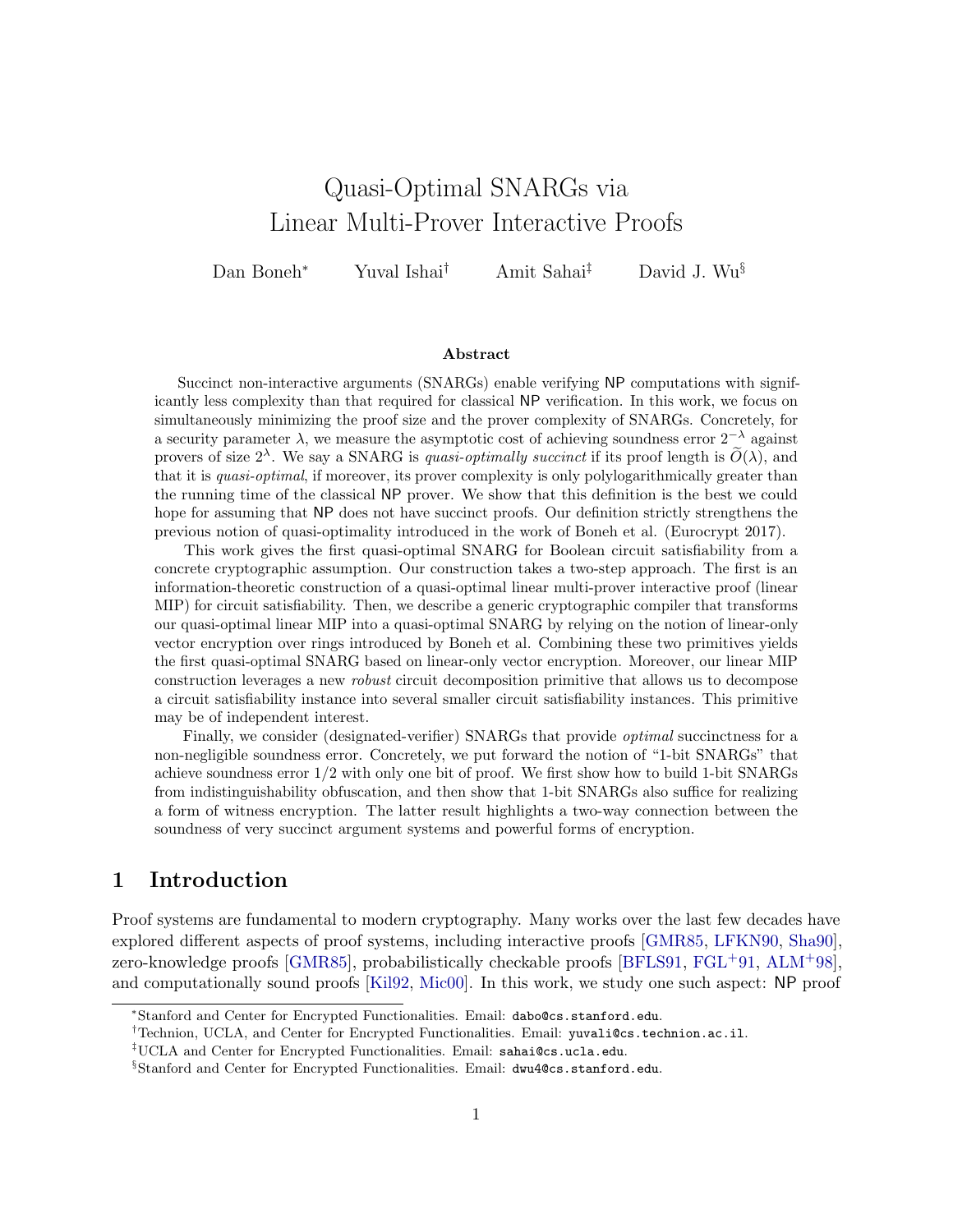systems where the proofs can be significantly shorter than the NP witness and can be verified much faster than the time needed to check the NP witness. We say that such proof systems are *succinct*.

In interactive proof systems for NP with statistical soundness, non-trivial savings in communication and verification time are highly unlikely [\[BHZ87,](#page-37-1) [GH98,](#page-38-1) [GVW01,](#page-38-2) [Wee05\]](#page-40-0). However, if we relax the requirements and consider proof systems with computational soundness, also known as argument systems [\[BCC88\]](#page-36-2), significant efficiency improvements become possible. Kilian [\[Kil92\]](#page-39-2) gave the first succinct four-round interactive argument system for NP based on collision-resistant hash functions and probabilistically checkable proofs (PCPs). Subsequently, Micali [\[Mic00\]](#page-39-3) showed how to convert Kilian's four-round argument into a single-round argument for NP by applying the Fiat-Shamir heuristic [\[FS86\]](#page-38-3) to Kilian's interactive protocol. Micali's "computationally-sound proofs" (CS proofs) represents the first candidate construction of a succinct non-interactive argument (that is, a "SNARG" [\[GW11\]](#page-39-4)). In the standard model, single-round succinct arguments are highly unlikely for sufficiently hard languages [\[BP04a,](#page-37-2) [Wee05\]](#page-40-0), so we consider the weaker goal of two-message succinct arguments systems where the initial message from the verifier is independent of the statement being verified. We refer to this message as the common reference string (CRS).

In this work, we focus on simultaneously minimizing both the proof size and the prover complexity of succinct non-interactive arguments. For a security parameter  $\lambda$ , we measure the asymptotic cost of achieving soundness against provers of size  $2^{\lambda}$  with  $2^{-\lambda}$  error. We say that a SNARG is quasi-optimally succinct if its proof length is  $O(\lambda)$ , and that it is quasi-optimal if in addition, the prover's runtime is only polylogarithmically greater than the the running time of the classical prover. In Section [5.1,](#page-22-0) we show that this notion of quasi-optimal succinctness is tight (up to polylogarithmic factors): assuming NP does not have succinct proofs, no succinct argument system can provide the same soundness guarantees with proofs of size  $o(\lambda)$ . Our notion of quasi-optimality is a strict strengthening of the previous notion from [\[BISW17\]](#page-37-3), which imposed a weaker soundness requirement on the SNARG. Notably, under the definition in [\[BISW17\]](#page-37-3), we show that it is possible to construct SNARGs with even shorter proofs than what they consider to be (quasi)-optimally succinct. We discuss the differences in these notions of quasi-optimality in Section [1.1](#page-2-0) as well as Remark [5.3.](#page-23-0)

In this paper, we construct the first quasi-optimal SNARG whose security is based on a concrete cryptographic assumption similar in flavor to those of previous works [\[BCI](#page-36-3)+13, [BISW17\]](#page-37-3). To our knowledge, all previous candidates are either not quasi-optimal or rely on a heuristic security argument (Remark [5.4\)](#page-23-1). Similar to previous works  $[BCI<sup>+</sup>13, BISW17]$  $[BCI<sup>+</sup>13, BISW17]$ , we take a two-step approach to construct our quasi-optimal SNARGs. First, we construct an information-theoretic proof system that provides soundness against a restricted class of provers (e.g., linearly-bounded provers [\[IKO07\]](#page-39-5)). We then leverage cryptographic tools (e.g., *linear-only* encryption  $[BCI^+13, BISW17]$  $[BCI^+13, BISW17]$ ) to compile the information-theoretic primitive into a succinct argument system. In this work, the core informationtheoretic primitive we use is a linear multi-prover interactive proof (linear MIP). One of the main contributions in this work is a new construction of a quasi-optimal linear MIP that can be compiled to a quasi-optimal SNARG using similar cryptographic tools as those in [\[BISW17\]](#page-37-3). We give an overview of our quasi-optimal linear MIP construction in Section [2,](#page-7-0) and the formal construction in Section [4.](#page-12-0)

Background on SNARGs. We briefly introduce several properties of succinct non-interactive argument systems. In this work, we focus on constructing SNARGs for the problem of Boolean circuit satisfiability. (This suffices for building SNARGs for general RAM computations, cf.  $[BCI+13]$ .) A SNARG is *publicly verifiable* if anyone can verify the proofs, and it is *designated-verifier* if only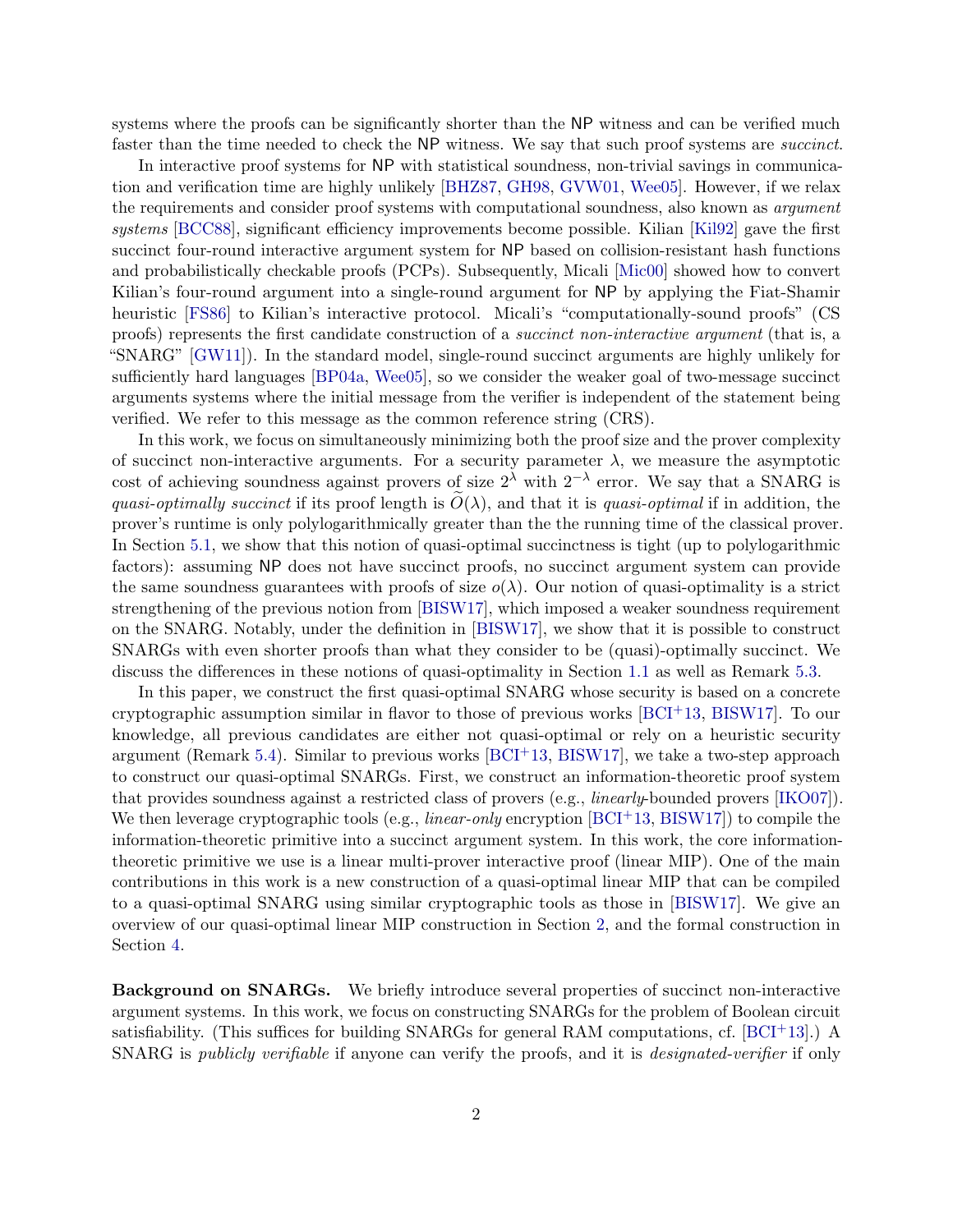the holder of a secret verification state (generated along with the CRS) can verify proofs. In this work, we focus on constructing quasi-optimal designated-verifier SNARGs. In addition, we say a SNARG is fully succinct if the setup algorithm (i.e., the algorithm that generates the CRS, and in the designated-verifier setting, the secret verification state), is also efficient (i.e., runs in time that is only polylogarithmic in the circuit size). A weaker notion is the concept of a preprocessing SNARG, where the setup algorithm is allowed to run in time that is polynomial in the size of the circuit being verified. In this work, we consider preprocessing SNARGs. We provide additional background on SNARGs and other related work in Section [1.3.](#page-6-0)

#### <span id="page-2-0"></span>1.1 Quasi-Optimal SNARGs

In this section, we summarize the main results of this work on defining and constructing quasi-optimal SNARGs. In Section [2,](#page-7-0) we provide a more technical survey of our main techniques.

Defining quasi-optimality. In this work, we are interested in minimizing the prover complexity and proof size in succinct non-interactive argument systems. To reiterate, our definition of quasioptimality considers the prover complexity and proof size needed to ensure soundness error  $2^{-\lambda}$ against provers of size  $2^{\lambda}$ . We say a SNARG (for Boolean circuit satisfiability) is quasi-optimal if the proof size is  $\widetilde{O}(\lambda)$  and the prover complexity is  $\widetilde{O}(|C|) + \text{poly}(\lambda, \log |C|)$ , where C is the Boolean circuit.<sup>[1](#page-0-0)</sup> In Lemma [5.2,](#page-22-1) we show that this notion of quasi-optimality is the "right" one in the following sense: assuming NP does not have succinct proofs, the length of any succinct argument system that provides this soundness guarantee is necessarily  $\Omega(\lambda)$ . Thus, SNARG systems with strictly better parameters are unlikely to exist. Our notion is a strict strengthening of the previous notion of quasi-optimality from [\[BISW17\]](#page-37-3) which only required soundness error negl( $\lambda$ ) against provers of size  $2^{\lambda}$ . In fact, we show in Section [5.1](#page-22-0) that the previous notion of quasi-optimality from [\[BISW17\]](#page-37-3) is not tight. If we only want  $\rho$  bits of soundness where  $\rho = o(\lambda)$ , it is possible to construct a designated-verifier SNARG where the proofs are exactly  $\rho$  bits. This means that there exists a designated-verifier SNARG which meet the soundness requirements in [\[BISW17\]](#page-37-3), but whose size is strictly shorter than what would be considered "optimal." We provide a more detailed comparison of the two notions in Remark [5.3.](#page-23-0)

Previous SNARG constructions. Prior to this work, the only SNARG candidate that satisfies our notion of quasi-optimal prover complexity is Micali's CS proofs [\[Mic00\]](#page-39-3). However, to achieve  $2^{-\lambda}$  soundness, the length of a CS proof is  $\Omega(\lambda^2)$ , which does not satisfy our notion of quasi-optimal succinctness. Conversely, if we just consider SNARGs that provide quasi-optimal succinctness, we have many candidates [\[Gro10,](#page-38-4) [Lip12,](#page-39-6) [GGPR13,](#page-38-5) [BCI](#page-36-3)<sup>+</sup>13, [Lip13,](#page-39-7) [DFGK14,](#page-37-4) [Gro16,](#page-38-6) [BISW17\]](#page-37-3). With the exception of [\[BISW17\]](#page-37-3), the SNARG proof in all of these candidates contains a constant number of bilinear group elements, and so, is quasi-optimally succinct. The drawback is that to construct the proof, the prover has to perform a group operation for every gate in the underlying circuit. Since each group element is  $\Omega(\lambda)$  bits, the prover overhead is at least multiplicative in  $\lambda$ . Consequently, none of these existing constructions satisfy our notion of quasi-optimal prover complexity. The lattice-based construction in [\[BISW17\]](#page-37-3) has the same limitation: the prover needs to operate on an LWE ciphertext per gate in the circuit, which introduces a multiplicative overhead  $\Omega(\lambda)$  in the prover's computational cost.

<sup>&</sup>lt;sup>1</sup>We write  $\tilde{O}(\cdot)$  to suppress factors that are *polylogarithmic* in the circuit size |C| and the security parameter  $\lambda$ .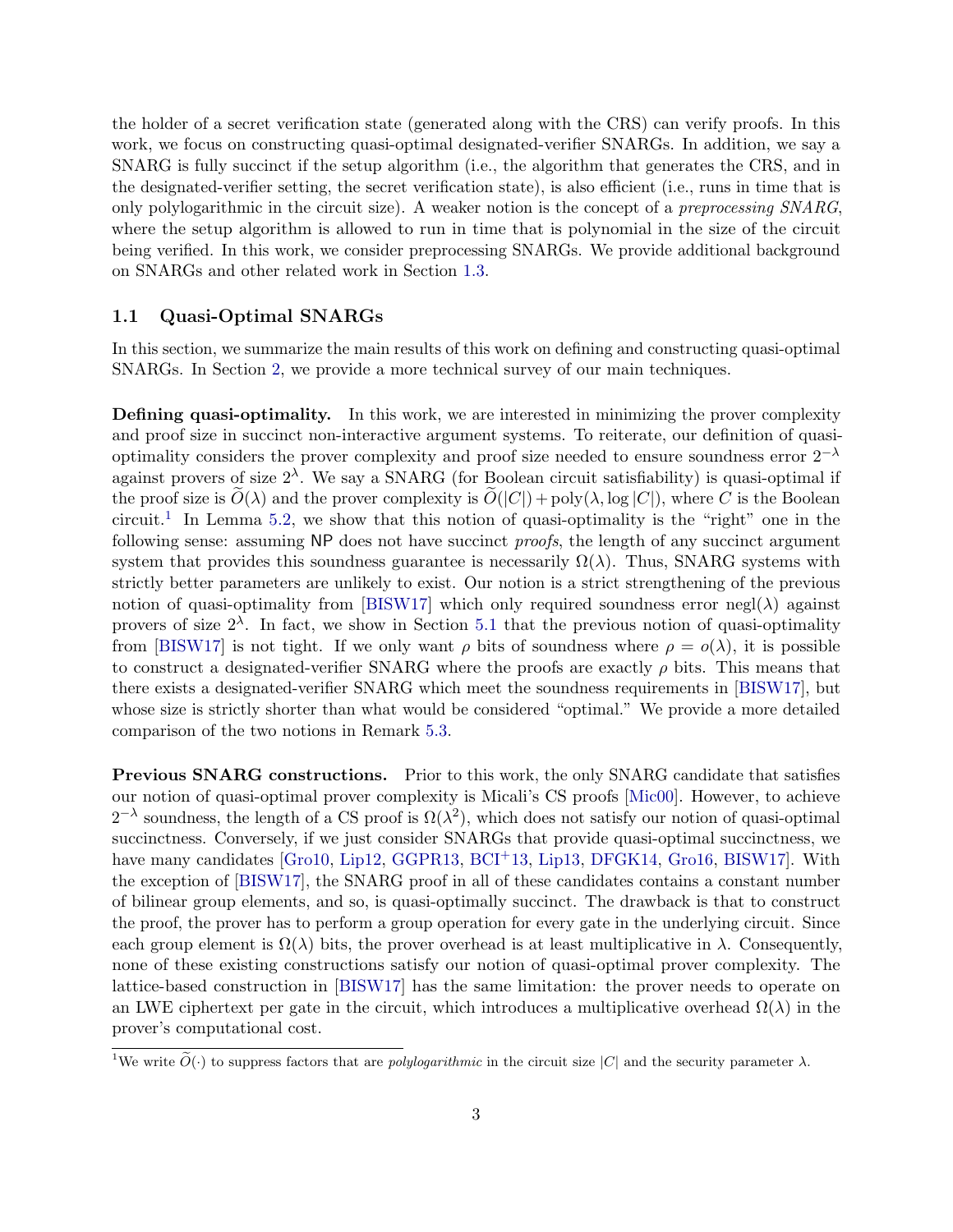Quasi-optimal linear MIPs. This work gives the first construction of a quasi-optimal SNARG for Boolean circuit satisfiability from a concrete cryptographic assumption. Following previous works on constructing SNARGs [\[BCI](#page-36-3)+13, [BISW17\]](#page-37-3), our construction can be broken down into two components: an information-theoretic component (linear MIPs), and a cryptographic component (linear-only vector encryption). We give a brief description of the information-theoretic primitive we construct in this work: a quasi-optimal linear MIP. At the end of this section, we discuss why the general PCPs and linear PCPs that have featured in previous SNARG constructions do not seem sufficient for building quasi-optimal SNARGs.

We first review the notion of a linear PCP [\[IKO07,](#page-39-5)  $BCI<sup>+</sup>13$  $BCI<sup>+</sup>13$ ]. A linear PCP over a finite field  $\mathbb F$ is an oracle computing a linear function  $\pi: \mathbb{F}^m \to \mathbb{F}$ . On any query  $\mathbf{q} \in \mathbb{F}^m$ , the linear PCP oracle responds with the inner product  $\mathbf{q}^\top \boldsymbol{\pi} = \langle \mathbf{q}, \boldsymbol{\pi} \rangle \in \mathbb{F}$ . More generally, if  $\ell$  queries are made to the linear PCP oracle, the  $\ell$  queries can be packed into the columns of a query matrix  $\mathbf{Q} \in \mathbb{F}^{m \times \ell}$ . In this case, we can express the response of the linear PCP oracle as the matrix-vector product  $\mathbf{Q}^{\top}\pi$ .

Linear MIPs are a direct generalization of linear PCPs to the setting where there are  $\ell$  independent proof oracles  $(\pi_1, \ldots, \pi_\ell)$ , each implementing a linear function  $\pi_i : \mathbb{F}^m \to \mathbb{F}$ . In the linear MIP model, the verifier's queries consist of a  $\ell$ -tuple  $(q_1, \ldots, q_\ell)$  where each  $q_i \in \mathbb{F}^m$ . For each query  $\mathbf{q}_i \in \mathbb{F}^m$  to the proof oracle  $\pi_i$ , the verifier receives the response  $\langle \mathbf{q}_i, \pi_i \rangle$ . We review the formal definitions of linear PCPs and linear MIPs in Appendix [A.1.](#page-41-0)

In this work, we say that a linear MIP for Boolean circuit satisfiability is quasi-optimal if the MIP prover (for proving satisfiability of a circuit  $C$ ) can be implemented by a circuit of size  $\widetilde{O}(|C|) + \text{poly}(\lambda, \log |C|)$ , and the linear MIP provides soundness error  $2^{-\lambda}$ . As we note in Remark [A.6,](#page-42-0) existing linear PCP constructions  $[BCI<sup>+</sup>13, BISW17]$  $[BCI<sup>+</sup>13, BISW17]$  (which can be viewed as linear MIPs with a single prover) are not quasi-optimal: they either require embedding the Boolean circuit into an arithmetic circuit over a large field [\[BCI](#page-36-3)+13], or rely on making  $O(\lambda)$  queries, each of length  $m = O(|C|)$  [\[BISW17\]](#page-37-3).

Constructing quasi-optimal linear MIPs. Our work gives the first construction of a quasioptimal linear MIP for Boolean circuit satisfiability. We refer to Section [2](#page-7-0) for an overview of our construction and to Section [4](#page-12-0) for the full description. At a high-level, our quasi-optimal linear MIP construction relies on two key ingredients: a robust circuit decomposition and a method for enforcing consistency.

Robust circuit decomposition. Our robust decomposition primitive takes a circuit C and produces from it a collection of constraints  $f_1, \ldots, f_t$ , each of which can be computed by a circuit of size roughly  $|C|/t$ . Each constraint reads a subset of the bits of a global witness (computed based on the statement-witness pair for  $C$ ). The guarantee provided by the robust decomposition is that for any false statement **x** (that is, a statement **x** where for all witnesses **w**,  $C(\mathbf{x}, \mathbf{w}) = 0$ ), no single witness to  $f_1, \ldots, f_t$  can simultaneously satisfy more than a *constant fraction* of the constraints. Now, to prove satisfiability of a circuit  $C$ , the prover instead proves that there is a consistent witness that simultaneously satisfies all of the constraints  $f_1, \ldots, f_t$ . Each of these proofs can be implemented by a standard linear PCP. The advantage of this approach is that for a false statement, only a constant fraction of the constraints can be satisfied (for any choice of witness), so even if each underlying linear PCP instance only provided *constant* soundness, the probability that the prover is able to satisfy all of the instances is amplified to  $2^{-\Omega(t)} = 2^{-\Omega(\lambda)}$  if we let  $t = \Theta(\lambda)$ . Finally, even though the prover now has to construct  $t$  proofs for the  $t$  constraints, each of the constraints can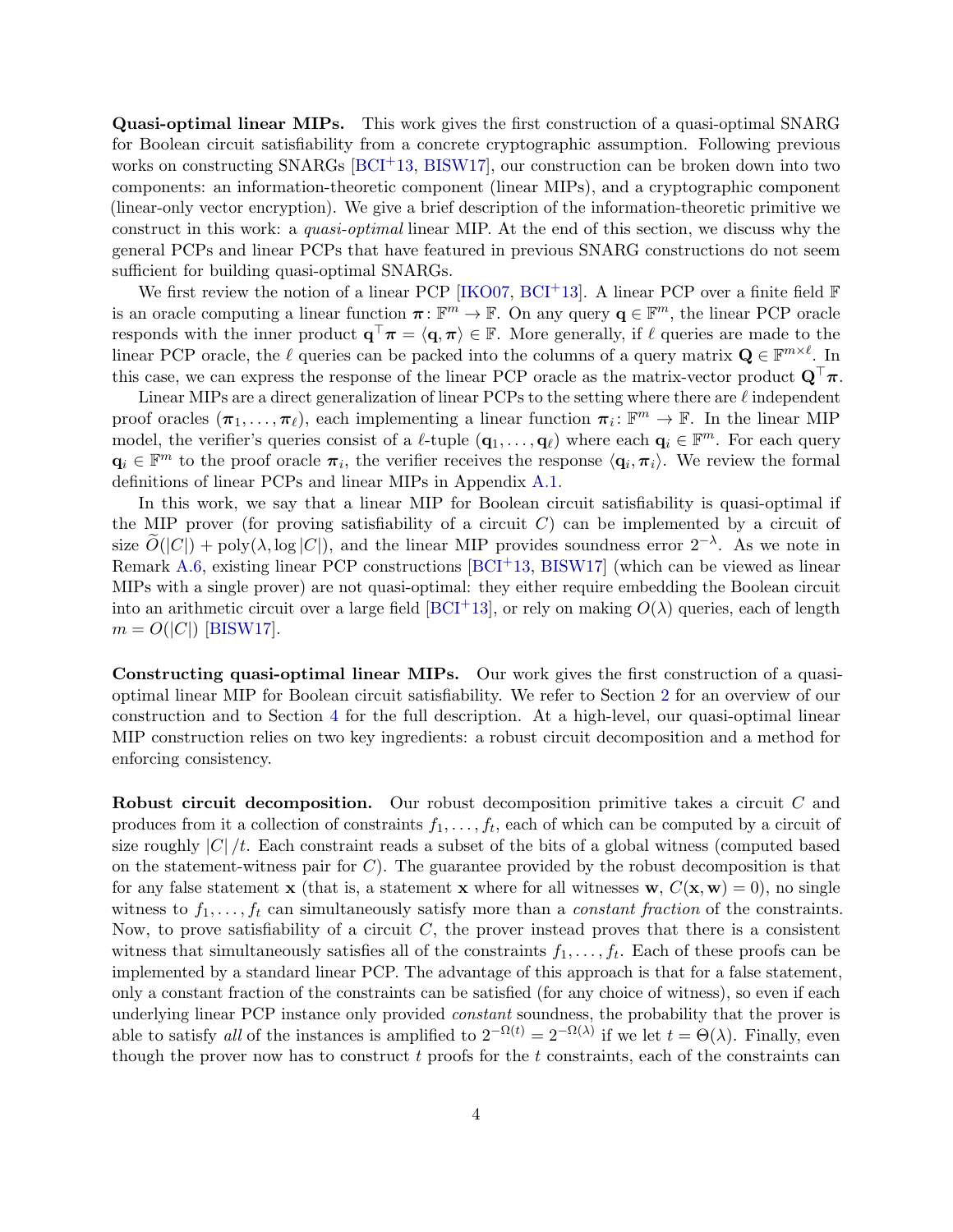themselves be computed by a circuit of size  $\tilde{O}(|C|/t)$ . The robustness property of our decomposition is reminiscent of the relation between traditional PCPs and constraint-satisfaction problems, and one might expect that we could instantiate such a decomposition using PCPs. However, in our settings, we require that the decomposition be *input-independent*, which to the best of our knowledge, is not satisfied by existing (quasilinear) PCP constructions. We discuss this in more detail in Remark [B.7.](#page-53-0)

The robust decomposition can amplify soundness without introducing much additional overhead. The alternative approach of directly applying a constant-query linear PCP to check satisfiability of C has the drawback of only providing  $1/\text{poly}(\lambda)$  soundness when working over a small field (i.e., as would be the case with Boolean circuit satisfiability). We state the formal requirements of our robust decomposition in Section [4.1,](#page-12-1) and give one instantiation in Appendix [B.1](#page-50-0) by combining MPC protocols with polylogarithmic overhead [\[DIK10\]](#page-37-5) with the "MPC-in-the-head" paradigm [\[IKOS07\]](#page-39-8). Since the notion of a robust decomposition is a very natural one, we believe that our construction is of independent interest and will have applications beyond quasi-optimal linear MIP constructions.

Enforcing consistency. The second ingredient we require is a way for the verifier to check that the individual proofs the prover constructs (for showing satisfiability of each constraint  $f_1, \ldots, f_t$ ) are self-consistent. Our construction here relies on constructing randomized permutation decompositions, and we refer to Section [2](#page-7-0) for the technical overview, and Section [4](#page-12-0) for the full description.

Preprocessing SNARGs from linear MIPs. To complete our construction of quasi-optimal SNARGs, we show a generic compiler from linear MIPs to preprocessing SNARGs by relying on the notion of a linear-only vector encryption scheme over rings introduced by Boneh et al. [\[BISW17\]](#page-37-3). We give our construction in Section [5.](#page-22-2) Our primary contribution here is recasting the Boneh et al. construction, which satisfies the weaker notion of quasi-optimality, as a generic framework for compiling linear MIPs into preprocessing SNARGs. Combined with our information-theoretic construction of quasi-optimal linear MIPs, this yields the first quasi-optimal designated-verifier SNARG for Boolean circuit satisfiability in the preprocessing model (Corollaries [5.8](#page-26-0) and [5.9\)](#page-26-1).

Why linear MIPs? A natural question to ask is whether our new linear MIP to preprocessing SNARG compiler provides any advantage over the existing compilers in  $[BCI<sup>+</sup>13, BISW17]$  $[BCI<sup>+</sup>13, BISW17]$ , which use different information-theoretic primitives as the underlying building block (namely, linear interactive proofs [\[BCI](#page-36-3)<sup>+</sup>13] and linear PCPs [\[BISW17\]](#page-37-3)). After all, any k-query,  $\ell$ -prover linear MIP with query length m can be transformed into a  $(k\ell)$ -query linear PCP with query length m $\ell$ by concatenating the proofs of the different provers together, and likewise, padding the queries accordingly. While this still yields a quasi-optimal linear PCP (with sparse queries), applying the existing cryptographic compilers to this linear PCP incurs an additional prover overhead that is proportional to  $\ell$ . In our settings,  $\ell = \Theta(\lambda)$ , so the resulting SNARG is no longer quasi-optimal. By directly compiling linear MIPs to preprocessing SNARGs, our compiler preserves the prover complexity of the underlying linear MIP, and so, combined with our quasi-optimal linear MIP construction, yields a quasi-optimal SNARG for Boolean circuit satisfiability.

Alternatively, one might ask whether a similar construction of quasi-optimal SNARGs is possible starting from standard PCPs or linear PCPs with quasi-optimal prover complexity. Existing techniques for compiling general PCPs [Mic $00$ , [BCCT12,](#page-36-4) [BCC](#page-36-5)<sup>+</sup>14] to succinct argument systems all rely on some form of cryptographic hashing to commit to the proof and then open up a small number of bits chosen by the verifier. In the random oracle model [\[Mic00\]](#page-39-3), this kind of construction achieves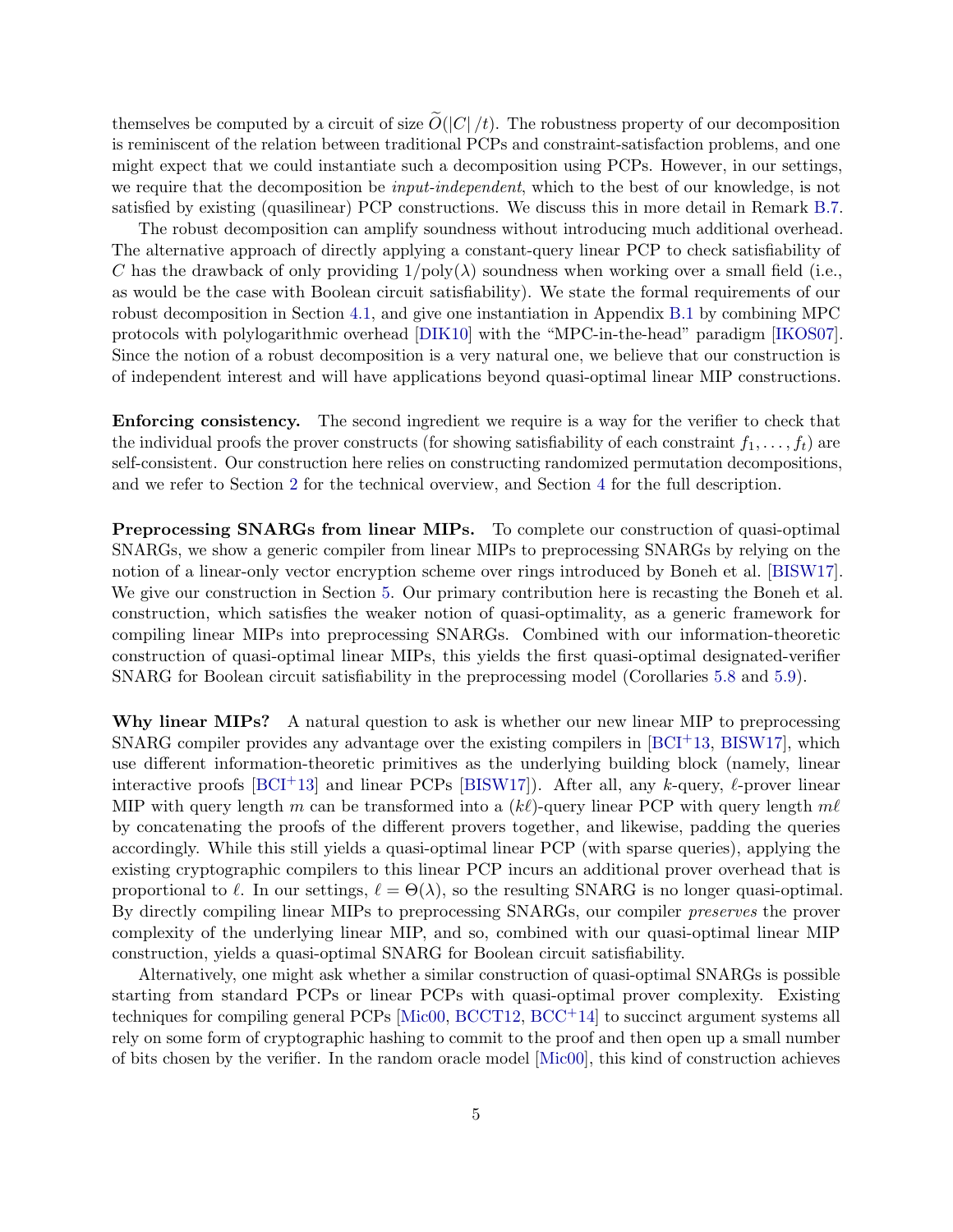quasi-optimal prover complexity, but not quasi-optimal succinctness [\[BISW17,](#page-37-3) Remark 4.16]. In the standard model [\[BCCT13,](#page-36-6) [BCC](#page-36-5)+14], additional cryptographic tools (notably, a private information retrieval protocol) are needed in the construction, which do not preserve the prover complexity of the underlying construction.

If instead we start with linear PCPs and apply the compilers in  $[BCI<sup>+</sup>13, BISW17]$  $[BCI<sup>+</sup>13, BISW17]$ , the challenge is in constructing a quasi-optimal linear PCP that provides soundness error  $2^{-\lambda}$  over a small field F. As noted above (and in Remark [A.6\)](#page-42-0), existing linear PCP constructions [\[BCI](#page-36-3)+13, [BISW17\]](#page-37-3) are not quasi-optimal for Boolean circuit satisfiability.

#### 1.2 Optimally-Laconic Arguments and 1-Bit SNARGs

More broadly, we can view our quasi-optimal SNARGs in the preprocessing model as a quasi-optimal interactive argument system with a maximally laconic prover. Here, we allow the verifier to send an arbitrarily long string (namely, the CRS), and our goal is to minimize the prover's computational cost and the number of bits the prover communicates to the verifier. Our quasi-optimal SNARG thus gives the first interactive argument system with a *quasi-optimal* laconic prover.

Optimally-laconic arguments and 1-bit SNARGs. Independent of our results on constructing quasi-optimal SNARGs, we also ask the question of what is the minimal proof length needed to ensure  $\rho$  bits of soundness where  $\rho$  is a concrete soundness parameter. Lemma [5.2](#page-22-1) shows that achieving  $2^{-\rho}$  soundness error only requires proofs of length  $\Omega(\rho)$ . When  $\rho = \Omega(\lambda)$ , many existing SNARG candidates, including the one we construct in this paper, are quasi-optimally succinct [\[Gro10,](#page-38-4) [GGPR13,](#page-38-5) [BCI](#page-36-3)<sup>+</sup>13, [BISW17\]](#page-37-3). More generally, this question remains interesting when  $\rho = o(\lambda)$ , and even independently of achieving quasi-optimal prover complexity. A natural question to ask is whether there exist SNARGs where the size of the proofs achieves the lower bound of  $\Omega(\rho)$  for providing  $\rho$  bits of soundness. Taken to the extreme, we ask whether there exists a 1-bit SNARG with soundness error  $1/2$  + negl( $\lambda$ ). We note that a 1-bit SNARG immediately implies an *optimally-succinct* SNARG for all soundness parameters  $\rho$ : namely, to build a SNARG with soundness error  $2^{-\rho}$ , we concatenate  $\rho$  independent instances of a 1-bit SNARG.

In Section [6,](#page-27-0) we show that the designated-verifier analog of the Sahai-Waters [\[SW14\]](#page-40-1) construction of non-interactive zero-knowledge proofs from indistinguishability obfuscation and one-way functions is a 1-bit SNARG. In the interactive setting, we show that we can construct 1-bit laconic arguments from witness encryption. We do not know how to build 1-bit SNARGs and 1-bit laconic arguments for general languages from weaker assumptions,<sup>[2](#page-0-0)</sup> and leave this as an open problem.

The power of optimally-laconic arguments. Finally, we show an intriguing connection between 1-bit laconic arguments and a variant of witness encryption. Briefly, a witness encryption scheme [\[GGSW13\]](#page-38-7) allows anyone to encrypt a message m with respect to a statement x in an NP language; then, anyone who holds a witness w for x is able to decrypt the ciphertext. In Section [6.2,](#page-29-0) we show that a 1-bit laconic argument (or SNARG) for a cryptographically-hard<sup>[3](#page-0-0)</sup> language  $\mathcal{L}$  implies a relaxed form of witness encryption for  $\mathcal L$  where semantic security holds for messages encrypted to a random false instance (as opposed to an arbitrary false instance in the standard definition). While

<sup>&</sup>lt;sup>2</sup>Note that for some special languages such as graph non-isomorphism, we do have 1-bit laconic arguments [\[Gol01\]](#page-38-8).

<sup>&</sup>lt;sup>3</sup>Here, we say a language is cryptographically-hard if there exists a distribution over YES instances that is computationally indistinguishable from a distribution of no instances for the language.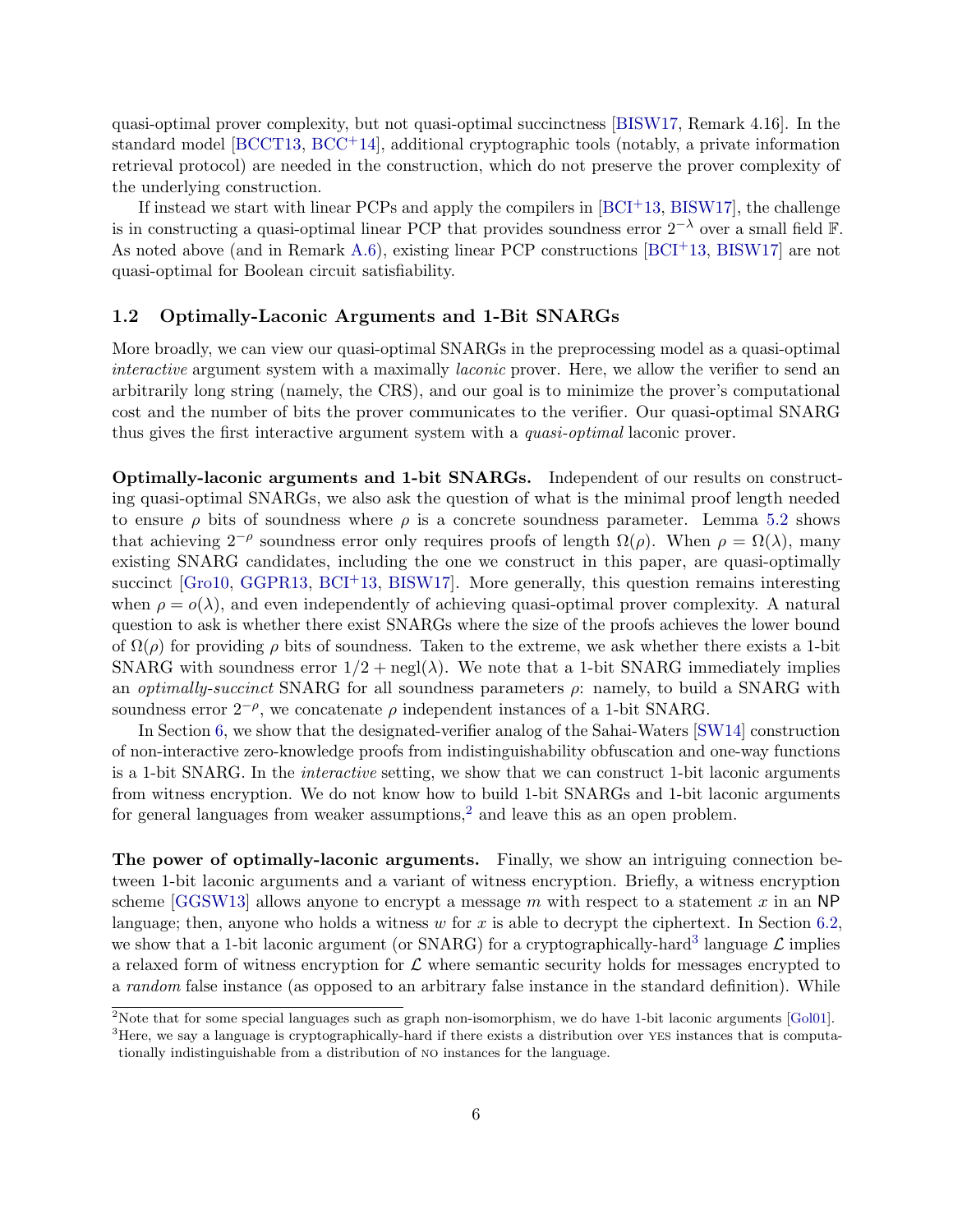this is a relaxation of the usual notion of witness encryption, it already suffices to realize some of the powerful applications of witness encryption described in [\[GGSW13\]](#page-38-7). This implication thus demonstrates the power of optimally-laconic arguments, as well as some of the potential challenges in constructing them from simple assumptions.

Our construction of witness encryption from 1-bit arguments relies on the observation that for a (random) false statement x, any computationally-bounded prover can only produce a valid proof  $\pi \in \{0,1\}$  with probability that is negligibly close to 1/2. Thus, the proof  $\pi$  can be used to hide the message  $m$  in a witness encryption scheme (when encrypting to the statement  $\mathbf{x}$ ). Here, we implicitly assume that a (random) statement x has exactly one accepting proof—this assumption holds for any cryptographically-hard language. Essentially, our construction shows how to leverage the soundness property of a proof system to obtain a secrecy property in an encryption scheme. Previously, Applebaum et al. [\[AIK10\]](#page-35-0) showed how to leverage secrecy to obtain soundness, so in some sense, we can view our construction as a dual of their secrecy-to-soundness construction. The recent work of Berman et al. [\[BDRV17\]](#page-36-7) also showed how to obtain public-key encryption from laconic *zero-knowledge* arguments. While their construction relies on the additional assumption of zero-knowledge, their construction does not require the argument system be optimally laconic.

We can also view a 1-bit argument for a cryptographically-hard language as a "predictable argument" (c.f., [\[FNV17\]](#page-38-9)). A predictable argument is one where there is exactly one accepting proof for any statement. Faonio et al. [\[FNV17\]](#page-38-9) show that any predictable argument gives a witness encryption scheme. In this work, we show that soundness *alone* suffices for this transformation. provided we make suitable restrictions on the underlying language. We discuss this in greater detail in Remark [6.13.](#page-34-0)

#### <span id="page-6-0"></span>1.3 Additional Related Work

Gentry and Wichs [\[GW11\]](#page-39-4) showed that no construction of an *adaptively-secure* SNARG (for general NP languages) can be proven secure via a black-box reduction from any falsifiable cryptographic assumption [\[Nao03\]](#page-39-9).[4](#page-0-0) As a result, most existing SNARG constructions (for general NP languages) in the standard model have relied on non-falsifiable assumptions such as knowledge-of-exponent assumptions [\[Dam91,](#page-37-6) [HT98,](#page-39-10) [BP04b,](#page-37-7) [Mie08,](#page-39-11) [Gro10,](#page-38-4) [Lip12,](#page-39-6) [GGPR13,](#page-38-5) [Lip13,](#page-39-7) [DFGK14,](#page-37-4) [Lip16,](#page-39-12) [GM17\]](#page-38-10), extractable collision-resistant hashing [\[BCCT12,](#page-36-4) [DFH12,](#page-37-8) [BCC](#page-36-5)+14], extractable homomorphic en-cryption [\[BC12,](#page-36-8) [GGPR13\]](#page-38-5), and linear-only encryption [\[BCI](#page-36-3)<sup>+</sup>13, [BISW17\]](#page-37-3). Other constructions have relied on showing security in idealized models such as the random oracle model [\[Mic00,](#page-39-3) [Val08\]](#page-40-2) or the generic group model [\[Gro16\]](#page-38-6). In many of these constructions, the underlying SNARGs also satisfy a knowledge property, which says that whenever a prover generates an accepting proof  $\pi$ of a statement x, there is an efficient extractor that can extract a witness w from  $\pi$  such that  $C(\mathbf{x}, \mathbf{w}) = 1$ . SNARGs with this property are called SNARGs of knowledge, or more commonly, SNARKs. In many cases, SNARGs also have a zero-knowledge property [\[Gro10,](#page-38-4) [Lip12,](#page-39-6) [GGPR13,](#page-38-5)  $BCI<sup>+</sup>13, Lip13, DFGK14, Lip16, GMI7]$  $BCI<sup>+</sup>13, Lip13, DFGK14, Lip16, GMI7]$  $BCI<sup>+</sup>13, Lip13, DFGK14, Lip16, GMI7]$  $BCI<sup>+</sup>13, Lip13, DFGK14, Lip16, GMI7]$  $BCI<sup>+</sup>13, Lip13, DFGK14, Lip16, GMI7]$  $BCI<sup>+</sup>13, Lip13, DFGK14, Lip16, GMI7]$  $BCI<sup>+</sup>13, Lip13, DFGK14, Lip16, GMI7]$  $BCI<sup>+</sup>13, Lip13, DFGK14, Lip16, GMI7]$  which says that the proof  $\pi$  does not reveal any additional information about the witness **w** other than the fact that  $C(\mathbf{x}, \mathbf{w}) = 1$ .

A compelling application of succinct argument systems is to verifiable delegation of computation. Over the last few years, there has been significant progress in leveraging SNARGs (and their variants) for implementing scalable systems for verifiable computation both in the interactive

<sup>&</sup>lt;sup>4</sup>In the case of non-adaptive SNARGs, Sahai and Waters give a construction from indistinguishability obfuscation and one-way functions [\[SW14\]](#page-40-1).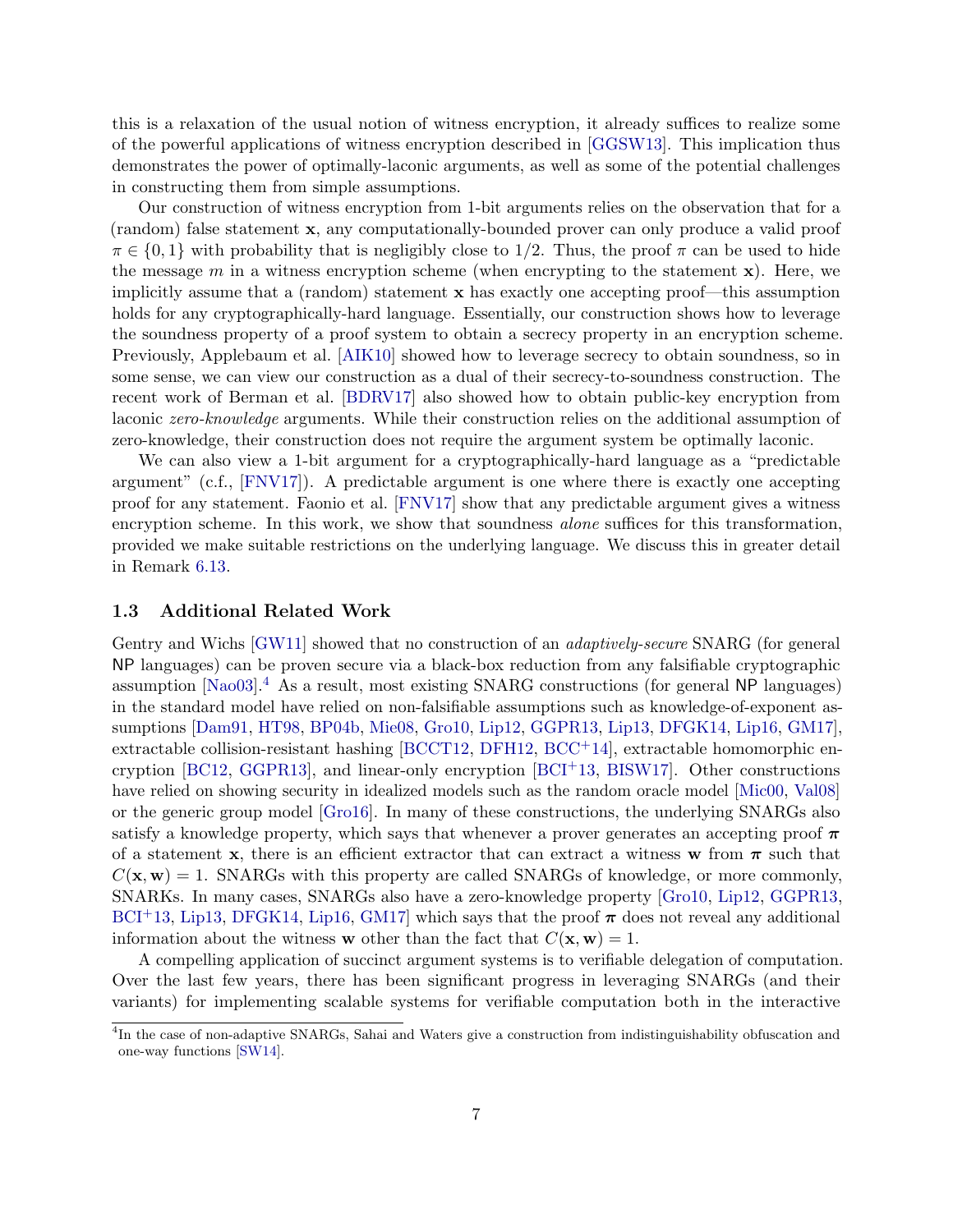setting [\[GKR08,](#page-38-11) [CMT12,](#page-37-9) [TRMP12,](#page-40-3) [SMBW12,](#page-40-4) [SVP](#page-40-5)+12, [Tha13,](#page-40-6) [VSBW13,](#page-40-7) [WHG](#page-40-8)+16, [WJB](#page-40-9)+17] as well as the non-interactive setting [\[PHGR13,](#page-39-13) [BCG](#page-36-9)<sup>+</sup>13, [BFR](#page-36-10)<sup>+</sup>13, [BCTV14,](#page-36-11) [WSR](#page-40-10)<sup>+</sup>15, [CFH](#page-37-10)<sup>+</sup>15]. We refer to [\[WB15\]](#page-40-11) and the references therein for a more comprehensive survey of this area.

## <span id="page-7-0"></span>2 Quasi-Optimal Linear MIP Construction Overview

In this section, we give a technical overview of our quasi-optimal linear MIP construction for arithmetic circuit satisfiability over a finite field F. Combined with our cryptographic compiler based on linear-only vector encryption over rings, this gives the first construction of a quasi-optimal SNARG from a concrete cryptographic assumption.

Robust circuit decomposition. The first ingredient we require in our quasi-optimal linear MIP construction is a *robust* way to decompose an arithmetic circuit  $C: \mathbb{F}^{n'} \times \mathbb{F}^{m'} \to \mathbb{F}^{\bar{h}'}$  into a collection of t constraint functions  $f_1, \ldots, f_t$ , where each constraint  $f_i: \mathbb{F}^n \times \mathbb{F}^m \to \{0, 1\}$  takes as input a common statement  $\mathbf{x} \in \mathbb{F}^n$  and witness  $\mathbf{w} \in \mathbb{F}^m$ . More importantly, each constraint  $f_i$  can be computed by a small arithmetic circuit  $C_i$  of size roughly  $|C|/t$ . This means that each arithmetic circuit  $C_i$  may only need to read some subset of the components in  $\bf{x}$  and  $\bf{w}$ . There is a mapping  $\text{inp}: \mathbb{F}^{n'} \to \mathbb{F}^n$  that takes as input a statement  $\mathbf{x}'$  for C and outputs a statement  $\mathbf{x}$  for  $f_1, \ldots, f_t$ , and another mapping wit:  $\mathbb{F}^{n'} \times \mathbb{F}^{m'} \to \mathbb{F}^m$  that takes as input a statement-witness pair  $(\mathbf{x}', \mathbf{w}')$ for C, and outputs a witness **w** for  $f_1, \ldots, f_t$ . The decomposition must satisfy two properties: completeness and robustness. Completeness says that whenever a statement-witness pair  $(\mathbf{x}', \mathbf{w}')$  is accepted by C, then  $f_i(\mathbf{x}, \mathbf{w}) = 1$  for all i if we set  $\mathbf{x} = \text{inp}(\mathbf{x}')$  and  $\mathbf{w} = \text{wit}(\mathbf{x}', \mathbf{w}')$ . Robustness says that for a false statement  $\mathbf{x}' \in \mathbb{F}^{n'}$ , there are no valid witnesses  $\mathbf{w} \in \mathbb{F}^m$  that can simultaneously satisfy more than a constant fraction of the constraints  $f_1(\mathbf{x}, \cdot), \ldots, f_t(\mathbf{x}, \cdot)$ , where  $\mathbf{x} = \text{inp}(\mathbf{x}')$ .

Roughly speaking, a robust decomposition allows us to reduce checking satisfiability of a large circuit C to checking satisfiability of many smaller circuits  $C_1, \ldots, C_t$ . The gain in performance will be due to our ability to check satisfiability of all of the  $C_1, \ldots, C_t$  in parallel. The importance of robustness will be critical for soundness amplification. We give the formal definition of a robust decomposition in Section [4.1.](#page-12-1)

Instantiating the robust decomposition. In Appendix [B.1,](#page-50-0) we describe one way of instantiating the robust decomposition by applying the "MPC-in-the-head" paradigm of [\[IKOS07\]](#page-39-8) to MPC protocols with polylogarithmic overhead [\[DIK10\]](#page-37-5). We give a brief overview here. For an arithmetic circuit  $C: \mathbb{F}^{n'} \times \mathbb{F}^{m'} \to \mathbb{F}^{h'}$ , the encoding of a statement-witness pair  $(\mathbf{x}, \mathbf{w})$  will be the *views* of each party in a (simulated) t-party MPC protocol computing C on  $(\mathbf{x}, \mathbf{w})$ , where the bits of the input and witness are evenly distributed across the parties. Each of the constraint functions  $f_i$  checks that party i outputs 1 in the protocol execution (indicating an accepting input), and that the view of party i is consistent with the views of the other parties. This means that the only bits of the encoded witness that each constraint  $f_i$  needs to read are those that correspond to messages that were sent or received by party i. Then, using an MPC protocol where the computation and communication overhead is polylogarithmic in the circuit size (c.f., [\[DIK10\]](#page-37-5)), and where the computational burden is evenly distributed across the computing parties, each  $f_1, \ldots, f_t$  can be implemented by a circuit of size  $O(|C|/t)$ . Robustness of the decomposition follows from security of the underlying MPC protocol. We give the complete description and analysis in Appendix [B.1.](#page-50-0)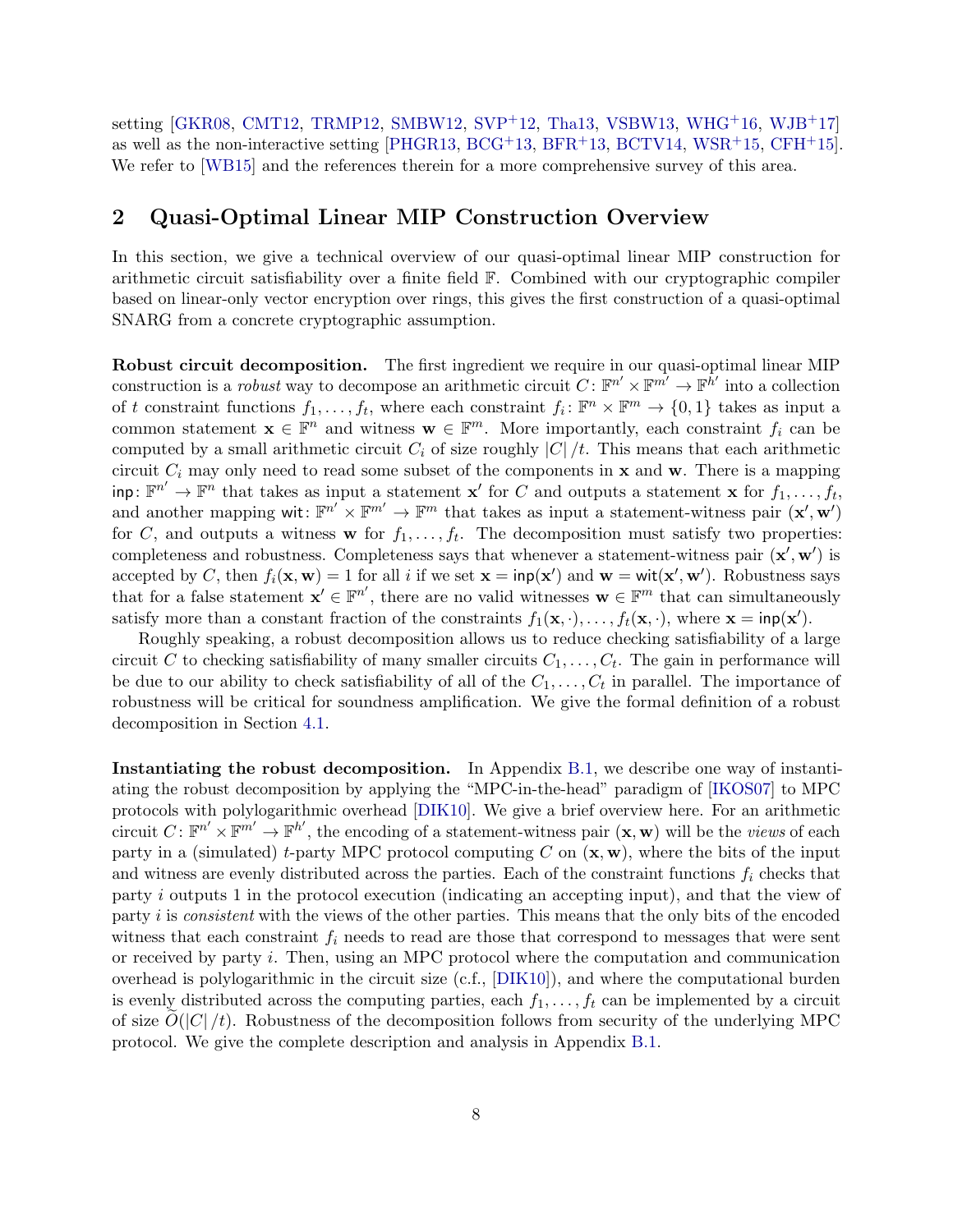Blueprint for linear MIP construction. The high-level idea behind our quasi-optimal linear MIP construction is as follows. We first apply a robust circuit decomposition to the input circuit to obtain a collection of constraints  $f_1, \ldots, f_t$ , which can be computed by smaller arithmetic circuits  $C_1, \ldots, C_t$ , respectively. Each arithmetic circuit takes as input a subset of the components of the statement  $\mathbf{x} \in \mathbb{F}^n$  and the witness  $\mathbf{w} \in \mathbb{F}^m$ . In the following, we write  $\mathbf{x}_i$  and  $\mathbf{w}_i$  to denote the subset of the components of  $x$  and  $w$ , respectively, that circuit  $C_i$  reads. We can now construct a linear MIP with t provers as follows. A proof of a true statement  $x'$  with witness  $w'$  consists of t proof vectors  $(\pi_1, \ldots, \pi_t)$ , where each proof  $\pi_i$  is a linear PCP proof that  $C_i(\mathbf{x}_i, \cdot)$  is satisfiable. Then, in the linear MIP model, the verifier has oracle access to the linear functions  $\pi_1, \ldots, \pi_t$ , which it can use to check satisfiability of  $C_i(\mathbf{x}_i, \cdot)$ . Completeness of this construction is immediate from completeness of the robust decomposition.

Soundness is more challenging to argue. For any false statement  $x'$ , robustness of the decomposition of C only ensures that for any witness  $\mathbf{w} \in \mathbb{F}^m$ , at least a constant fraction of the constraints  $f_i(\mathbf{x}, \mathbf{w})$  will not be satisfied, where  $\mathbf{x} = \text{inp}(\mathbf{x}')$ . However, this does not imply that a constant fraction of the individual circuits  $C_i(\mathbf{x}_i, \cdot)$  is unsatisfiable. For instance, for all i, there could exist some witness  $\mathbf{w}_i$  such that  $C_i(\mathbf{x}_i, \mathbf{w}_i) = 1$ . This does not contradict the robustness of the decomposition so long as the set of all satisfying witnesses  $\{w_i\}$  contain many "inconsistent" assignments. More specifically, we can view each  $w_i$  as assigning values to some subset of the components of the overall witness **w**, and we say that a collection of witnesses  $\{w_i\}$  is consistent if whenever two witnesses  $w_i$  and  $w_j$  assign a value to the same component of w, they assign the same value. Thus, robustness only ensures that the prover cannot find a *consistent* set of witnesses  $\{w_i\}$  that can simultaneously satisfy more than a fraction of the circuits  $C_i$ . Or equivalently, if x is the encoding of a false statement  $\mathbf{x}'$ , then a constant fraction of any set of witnesses  $\{\mathbf{w}_i\}$  where  $C_i(\mathbf{x}_i, \mathbf{w}_i) = 1$  must be mutually inconsistent.

The above analysis shows that it is insufficient for the prover to independently argue satisfiability of each circuit  $C_i(\mathbf{x}_i, \cdot)$ . Instead, we need the stronger requirement that the prover uses a *consistent* set of witnesses  $\{w_i\}$  when constructing its proofs  $\pi_1, \ldots, \pi_t$ . Thus, we need a way to bind each proof  $\pi_i$  to a specific witness  $\mathbf{w}_i$ , as well as a way for the verifier to check that the complete set of witnesses  $\{w_i\}$  are mutually consistent. For the first requirement, we introduce the notion of a systematic linear PCP, which is a linear PCP where the linear PCP proof vector  $\pi_i$  contains a copy of a witness  $\mathbf{w}_i$  where  $C_i(\mathbf{x}_i, \mathbf{w}_i) = 1$  (Definition [4.2\)](#page-13-0). Now, given a collection of systematic linear PCP proofs  $\pi_1, \ldots, \pi_t$ , the verifier's goal is to decide whether the witnesses  $\mathbf{w}_1, \ldots, \mathbf{w}_t$  embedded within  $\pi_1, \ldots, \pi_t$  are mutually consistent. Since the witnesses  $w_i$  are part of the proof vectors  $\pi_i$ , in the remainder of this section, we will simply assume that the verifier has oracle access to the linear function  $\langle \mathbf{w}_i, \cdot \rangle$  for all i since such queries can be simulated using the proof oracle  $\langle \pi_i, \cdot \rangle$ .

#### <span id="page-8-0"></span>2.1 Consistency Checking

The robust decomposition ensures that for a false statement  $\mathbf{x}'$ , any collection of witnesses  $\{\mathbf{w}_i\}$ where  $C_i(\mathbf{x}_i, \mathbf{w}_i) = 1$  for all i is guaranteed to have many inconsistencies. In fact, there must always exists  $\Omega(t)$  (mutually disjoint) pairs of witnesses that contain some inconsistency in their assignments. Ensuring soundness thus reduces to developing an efficient method for testing whether  $\mathbf{w}_1, \ldots, \mathbf{w}_t$  constitute a consistent assignment to the components of **w** or not. This is the main technical challenge in constructing quasi-optimal linear MIPs, and our construction proceeds in several steps, which we describe below.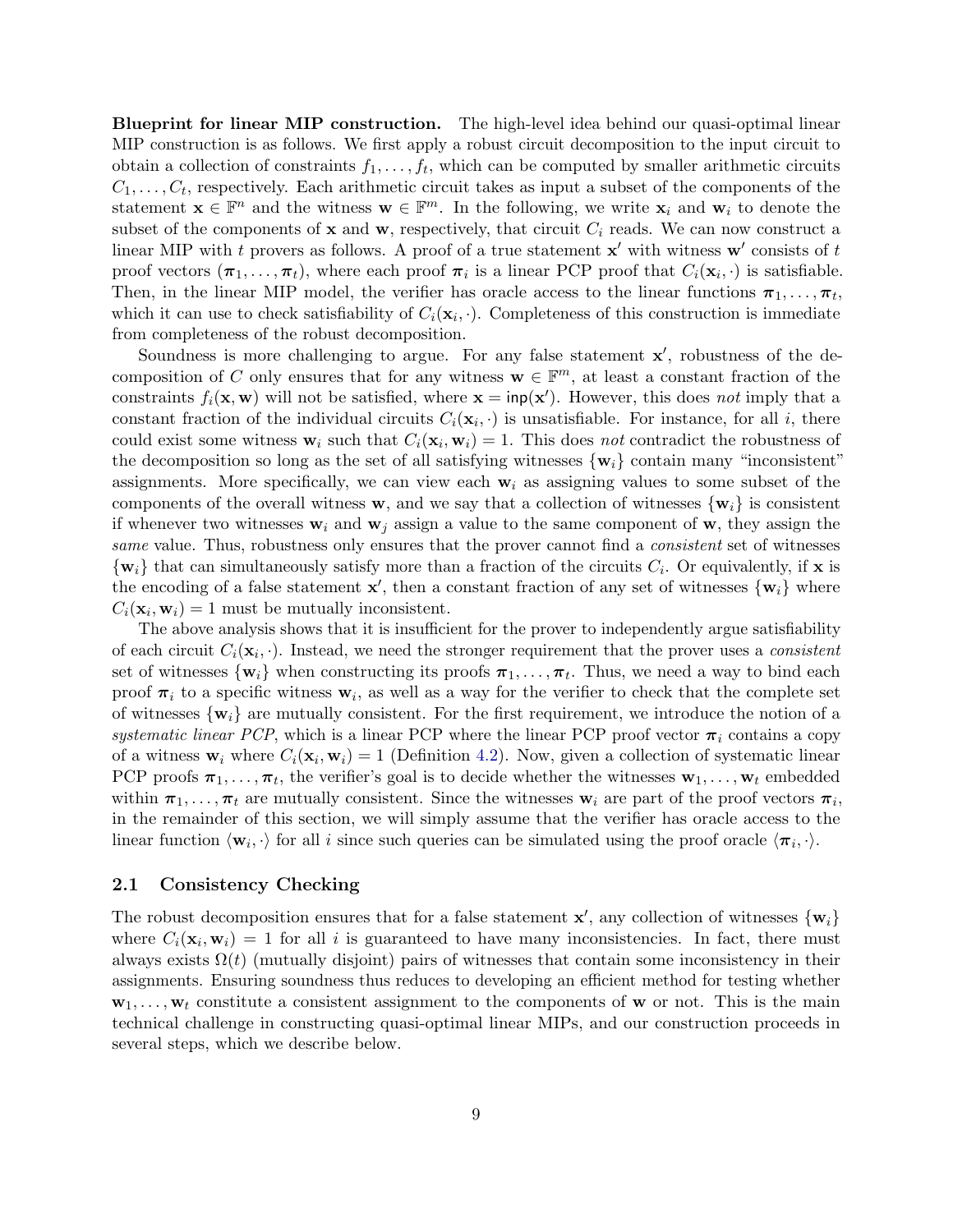Notation. We begin by introducing some notation. First, we pack the different witnesses  $\mathbf{w}_1,\ldots,\mathbf{w}_t \in \mathbb{F}^q$  into the rows of an *assignment matrix*  $\mathbf{W} \in \mathbb{F}^{t \times q}$ . Specifically, the *i*<sup>th</sup> row of **W** is the witness  $\mathbf{w}_i$ . Next, we define the *replication structure* for the circuits  $C_1, \ldots, C_t$  to be a matrix  $\mathbf{A} \in [m]^{t \times q}$ . Here, the  $(i, j)$ <sup>th</sup> entry  $\mathbf{A}_{i,j}$  encodes the index in  $\mathbf{w} \in \mathbb{F}^m$  to which the  $j$ <sup>th</sup> entry in  $w_i$  corresponds. With this notation, we say that the collection of witnesses  $w_1, \ldots, w_t$  are consistent if for all indices  $(i_1, j_1)$  and  $(i_2, j_2)$  where  $\mathbf{A}_{i_1, j_1} = \mathbf{A}_{i_2, j_2}$ , the assignment matrix satisfies  $\mathbf{W}_{i_1, j_1} = \mathbf{W}_{i_2, j_2}.$ 

**Checking global consistency.** To check whether an assignment matrix  $\mathbf{W} \in \mathbb{F}^{t \times q}$  is consistent with respect to the replication structure  $\mathbf{A} \in [m]^{t \times q}$ , we can leverage an idea from Groth [\[Gro09\]](#page-38-12), and subsequently used in [\[IPS09,](#page-39-14) [BISW17\]](#page-37-3) for performing similar kinds of consistency checks. The high-level idea is as follows. Take any index  $z \in [m]$  and consider the positions  $(i_1, j_1), \ldots, (i_d, j_d)$ where  $z$  appears in  $A$ . In this way, we associate a disjoint set of Hamiltonian cycles over the entries of A, one for each of the m components of w. Let  $\Pi$  be a permutation over the entries in the matrix **A** such that  $\Pi$  splits into a product of the Hamiltonian cycles induced by the entries of **A**. In particular, this means  $\mathbf{A} = \Pi(\mathbf{A})$ , and moreover, **W** is consistent with respect to **A** if and only if  $W = \Pi(W)$ . The insight in [\[Gro09\]](#page-38-12) is that the relation  $W = \Pi(W)$  can be checked using two sets of linear queries. First, the verifier draws vectors  $\mathbf{r}_1, \ldots, \mathbf{r}_t \stackrel{\text{R}}{\leftarrow} \mathbb{F}^q$  and defines the matrix  $\mathbf{R} \in \mathbb{F}^{t \times q}$  to be the matrix whose rows are  $\mathbf{r}_1, \ldots, \mathbf{r}_t$ . Next, the verifier computes the permuted matrix  $\mathbf{R}' \leftarrow \Pi(\mathbf{R})$ . Let  $\mathbf{r}'_1, \ldots, \mathbf{r}'_t$  be the rows of  $\mathbf{R}'$ . Similarly, let  $\mathbf{w}_1, \ldots, \mathbf{w}_t$  be the rows of  $\mathbf{W}$ . Finally, the verifier queries the linear MIP oracles  $\langle \mathbf{w}_i, \cdot \rangle$  on  $\mathbf{r}_i$  and  $\mathbf{r}'_i$  for all i and checks the relation

$$
\sum_{i \in [t]} \langle \mathbf{w}_i, \mathbf{r}_i \rangle \stackrel{?}{=} \sum_{i \in [t]} \langle \mathbf{w}_i, \mathbf{r}'_i \rangle \in \mathbb{F}.\tag{2.1}
$$

<span id="page-9-0"></span>By construction of  $\Pi$ , if  $W = \Pi(W)$ , this check always succeeds. However, if  $W \neq \Pi(W)$ , then by the Schwartz-Zippel lemma (Lemma [A.1\)](#page-40-12), this check rejects with probability  $1/|\mathbb{F}|$ . When working over a polynomial-size field, this consistency check achieves  $1/poly(\lambda)$  soundness (where  $\lambda$  is a security parameter). We can use repeated queries to amplify the soundness to negl( $\lambda$ ) without sacrificing quasi-optimality. However, this approach cannot give a linear MIP with  $2^{-\lambda}$ soundness and still retain prover overhead that is only polylogarithmic in  $\lambda$  (since we would require  $\Omega(\lambda)$  repetitions). This is one of the key reasons the construction in [\[BISW17\]](#page-37-3) only achieves negl( $\lambda$ ) soundness rather than 2<sup>- $\lambda$ </sup> soundness. To overcome this problem, we require a more robust consistency checking procedure.

Checking pairwise consistency. The consistency check described above and used in [\[Gro09,](#page-38-12) [IPS09,](#page-39-14) BISW17 is designed for checking *global* consistency of all of the assignments in  $\mathbf{W} \in \mathbb{F}^{t \times q}$ . The main disadvantage of performing the global consistency check in Eq. [\(2.1\)](#page-9-0) is that it only provides soundness  $1/|\mathbb{F}|$ , which is insufficient when  $\mathbb{F}$  is small (e.g., in the case of Boolean circuit satisfiability). One way to amplify soundness is to replace the single global consistency check with  $t/2$  pairwise consistency checks, where each pairwise consistency check affirms that the assignments in a (mutually disjoint) pair of rows of  $W$  are self-consistent. Specifically, each of the  $t/2$  checks consists of two queries  $(\mathbf{r}_i, \mathbf{r}_j)$  and  $(\mathbf{r}'_i, \mathbf{r}'_j)$  to  $\langle \mathbf{w}_i, \cdot \rangle$  and  $\langle \mathbf{w}_j, \cdot \rangle$ , constructed in exactly the same manner as in the global consistency check, except specialized to only checking for consistency in the assignments to the variables in rows i and j. Since all of the pairwise consistency checks are independent, if there are  $\Omega(t)$  pairs of inconsistent rows, the probability that all  $t/2$  checks pass is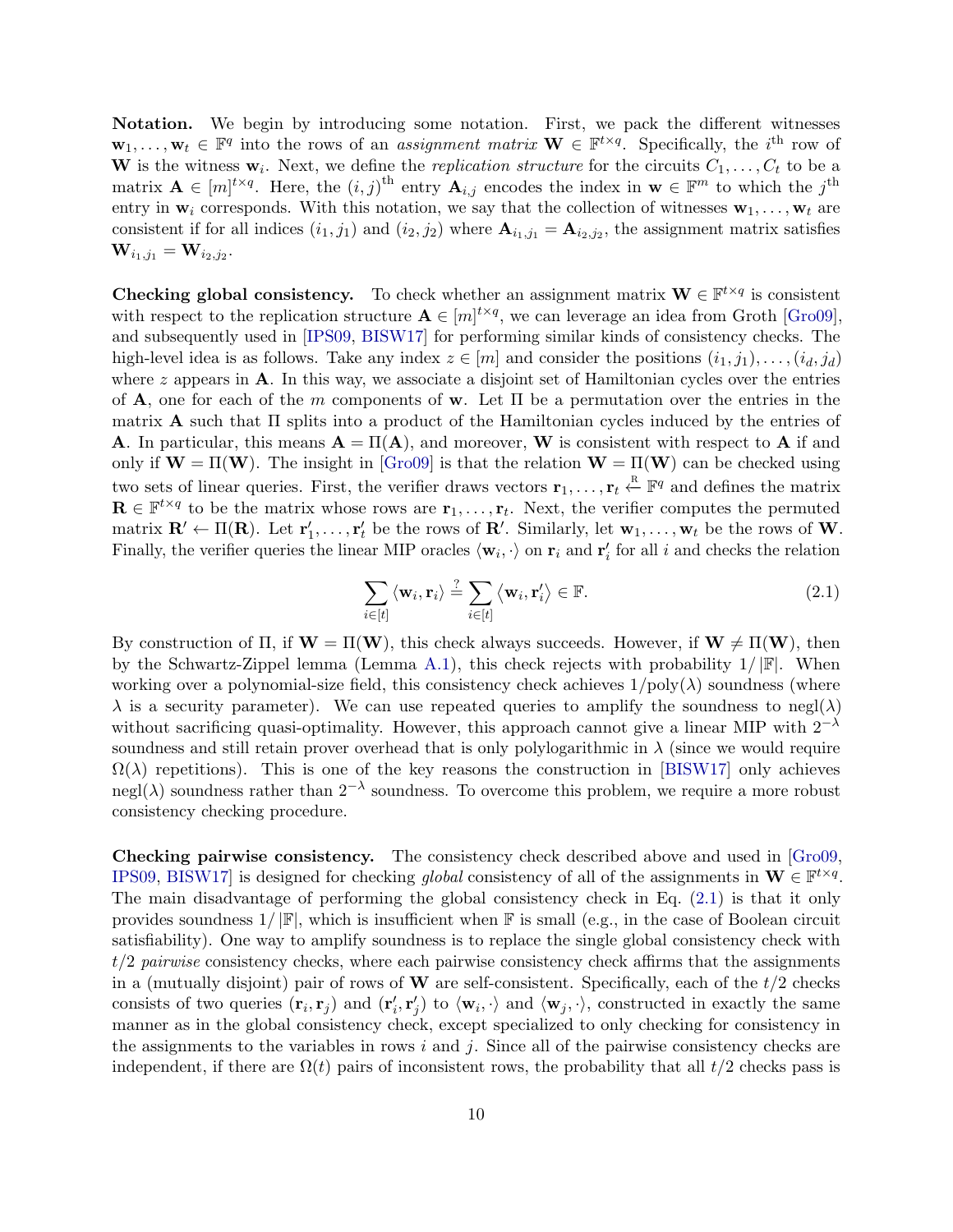bounded by  $2^{-\Omega(t)}$ . This means that for the same cost as performing a *single* global consistency check, the verifier can perform  $\Omega(t)$  pairwise consistency checks. As long as many of the pairs of rows the verifier checks contain inconsistencies, we achieve soundness amplification.

Recall from earlier that our robust decomposition guarantees that whenever  $x_1, \ldots, x_t$  correspond to a false statement, any collection of witnesses  $\{w_i\}$  where  $C_i(\mathbf{x}_i, \mathbf{w}_i)$  is satisfied for all i necessarily contains many pairs  $w_i$  and  $w_j$  that are inconsistent. Equivalently, many pairs of rows in the assignment matrix  $\bf{W}$  contain inconsistencies. Now, if the verifier knew which pairs of rows of  $\bf{W}$ are inconsistent, then the verifier can apply a pairwise consistency check to detect an inconsistent W with high probability. The problem, however, is that the verifier does not know a priori which pairs of rows in  $W$  are inconsistent, and so, it is unclear how to choose the rows to check in the pairwise consistency test. However, if we make the stronger assumption that not only are there many pairs of rows in W that contain inconsistent assignments, but also, that most of these inconsistencies appear in adjacent rows, then we can use a pairwise consistency test (where each test checks for consistency between an adjacent pair of rows) to decide if  $W$  is consistent or not. When the assignment matrix W has many inconsistencies in pairs of adjacent rows, we say that the inconsistency pattern of W is "regular," and can be checked using a pairwise consistency test.

Regularity-inducing permutations. To leverage the pairwise consistency check, we require that the assignment matrix  $\bf{W}$  has a regular inconsistency structure that is amenable to a pairwise consistency check. To ensure this, we introduce the notion of a regularity-inducing permutation. Our construction relies on the observation that the assignment matrix  $\bf{W}$  is consistent with a replication structure **A** if and only if  $\Pi(\mathbf{W})$  is consistent with  $\Pi(\mathbf{A})$ , where  $\Pi$  is an arbitrary permutation over the entries of a t-by-q matrix. Thus, if we want to check consistency of  $W$  with respect to **A**, it suffices to check consistency of  $\Pi(\mathbf{W})$  with respect to  $\Pi(\mathbf{A})$ . Then, we say that a specific permutation  $\Pi$  is regularity-inducing with respect to a replication structure **A** if whenever **W** has many pairs of inconsistent rows with respect to  $A$  (e.g.,  $W$  is a set of accepting witnesses to a false statement), then  $\Pi(\mathbf{W})$  has many inconsistencies in pairs of *adjacent* rows with respect to  $\Pi(\mathbf{A})$ . In other words, a regularity-inducing permutation shuffles the entries of the assignment matrix such that any inconsistency pattern in  $W$  maps to a regular inconsistency pattern according to the replication structure  $\Pi(A)$ . In the construction, instead of performing the pairwise consistency test on W, which can have an arbitrary inconsistency pattern, we perform it on  $\Pi(\mathbf{W})$ , which has a regular inconsistency pattern. We define the notion more formally in Section [4.2](#page-14-0) and show how to construct regularity-inducing permutations in Appendix [B.2.](#page-54-0)

Decomposing the permutation. Suppose Π is a regularity-inducing permutation for the replication structure A associated with the circuits  $C_1, \ldots, C_t$  from the robust decomposition of C. Robustness ensures that for any false statement  $\mathbf{x}'$ , for all collections of witnesses  $\{\mathbf{w}_i\}$  where  $C_i(\mathbf{x}_i, \mathbf{w}_i) = 1$  for all i, and  $\mathbf{x} = \text{inp}(\mathbf{x}')$ , the permuted assignment matrix  $\Pi(\mathbf{W})$  has inconsistencies in  $\Omega(t)$  pairs of adjacent rows with respect to  $\Pi(A)$ . This can be detected with probability  $1-2^{-\Omega(t)}$ by performing a pairwise consistency test on the matrix  $W' = \Pi(W)$ . The problem, however, is that the verifier only has oracle access to  $\langle \mathbf{w}_i, \cdot \rangle$ , and it is unclear how to *efficiently* perform the pairwise consistency test on the permuted matrix  $W'$  given just oracle access to the rows  $w_i$  of the unpermuted matrix. Our solution here is to introduce another set of  $t$  linear MIP provers for each row  $\mathbf{w}'_i$  of  $\mathbf{W}' = \Pi(\mathbf{W})$ . Thus, the verifier has oracle access to both the rows of the original assignment matrix **W**, which it uses to check satisfiability of  $C_i(\mathbf{x}_i, \cdot)$ , as well as the rows of the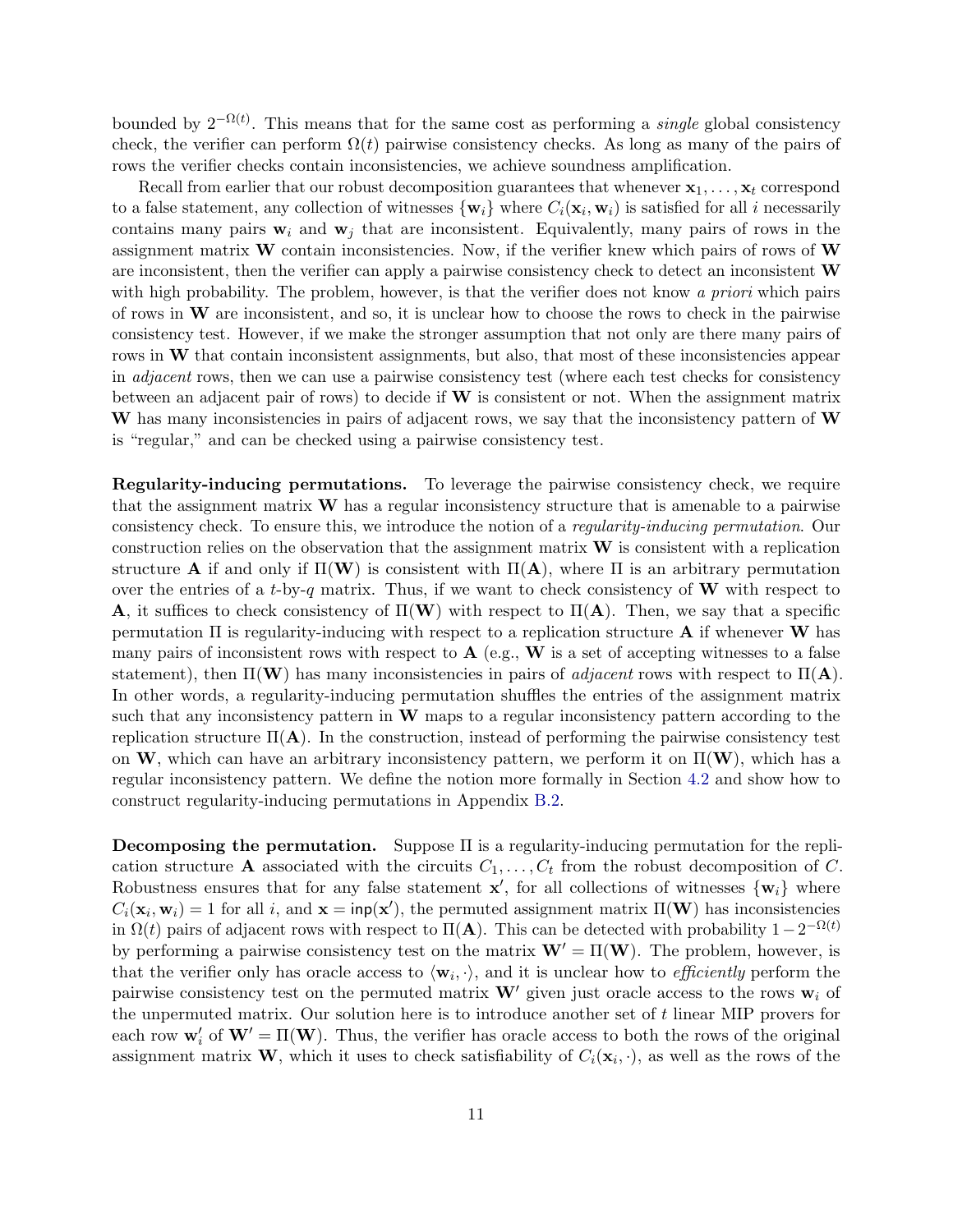permuted assignment matrix  $W'$ , which it uses to check consistency of the assignments in W. The verifier accepts only if both sets of checks pass. The problem with this basic approach is that there is no reason the prover chooses the matrix **W**' so as to satisfy the relation  $W' = \Pi(W)$ . Thus, to ensure soundness from this approach, the verifier needs a mechanism to also check that  $W' = \Pi(W)$ , given oracle access to the rows of  $W$  and  $W'$ .

To facilitate this check, we decompose the permutation  $\Pi$  into a sequence of  $\alpha$  permutations  $(\Pi_1,\ldots,\Pi_\alpha)$  where  $\Pi=\Pi_\alpha\circ\cdots\circ\Pi_1$ . Moreover, each of the intermediate permutations  $\Pi_i$  has the property that they themselves can be decomposed into  $t/2$  independent permutations, each of which only permutes entries that appear in 2 distinct rows of the matrix. This "2-locality" property on permutations is amenable to the linear MIP model, and we show in Construction [4.8](#page-15-0) a way for the verifier to efficiently check that two matrices  $W$  and  $W'$  (approximately) satisfy the relation  $\mathbf{W} = \Pi_i(\mathbf{W}')$ , where  $\Pi_i$  is 2-locally decomposable. To complete the construction, we have the prover provide not just the matrix **W** and its permutation  $W'$ , but all of the intermediate matrices  $\mathbf{W}_i = (\Pi_i \circ \Pi_{i-1} \circ \cdots \circ \Pi_1)(\mathbf{W})$  for all  $i = 1, \ldots, \alpha$ . Since each of the intermediate permutations applied are 2-locally decomposable, there is an efficient procedure for the prover to check each relation  $W_i = \Pi_i(W_{i-1})$ , where we write  $W_0 = W$  to denote the original assignment matrix. If each of the intermediate permutations are correctly implemented, then the verifier is assured that  $W' = \Pi(W)$ , and it can apply the pairwise consistency check on  $W'$  to complete the verification process. We use a Beneš network to implement the decomposition. This ensures that the number of intermediate permutations required is only logarithmic in  $t$ , so introducing these additional steps only incurs logarithmic overhead, and does not compromise quasi-optimality of the resulting construction.

Randomized permutation decompositions. There is one additional complication in that the intermediate consistency checks  $\mathbf{W}' \stackrel{?}{=} \Pi_i(\mathbf{W})$  are imperfect. They only ensure that most of the rows in  $\mathbf{W}'$  agree with the corresponding rows in  $\Pi_i(\mathbf{W})$ . What this means is that when the prover crafts its sequence of permuted assignment matrices  $\mathbf{W} = \mathbf{W}_0, \mathbf{W}_1, \dots, \mathbf{W}_\alpha$ , it is able to "correct" a small number of inconsistencies that appear in  $W$  in each step. Thus, we must ensure that for the particular inconsistency pattern that appears in  $W$ , the prover is not able to find a sequence of matrices  $W_1, \ldots, W_\alpha$ , where each of them approximately implements the correct permutation at each step, but at the end, is able to correct all of the inconsistencies in  $W$ . To achieve this, we rely on a randomized permutation decomposition, where the verifier samples a random sequence of intermediate permutations  $\Pi_1, \ldots, \Pi_\alpha$  that collectively implement the target regularity-inducing permutation Π. There are a number of technicalities that arise in the construction and its analysis, and we refer to Appendix [B.2](#page-54-0) for the full description.

Putting the pieces together. To summarize, our quasi-optimal linear MIP for circuit satisfiability consists of two key components. First, we apply a robust decomposition to the circuit to obtain many constraints with the property that for a false statement, a malicious prover either cannot satisfy most of the constraints, or if it does satisfy all of the constraints, it must have used an assignment with many inconsistencies. The second key ingredient we introduce is an efficient way to check if there are many inconsistencies in the prover's assignments in the linear MIP model. Our construction here relies on first constructing a regularity-inducing permutation to enable a simple method for consistency checking, and then using a randomized permutation decomposition to enforce the consistency check. We give the formal description and analysis in Section [4.](#page-12-0)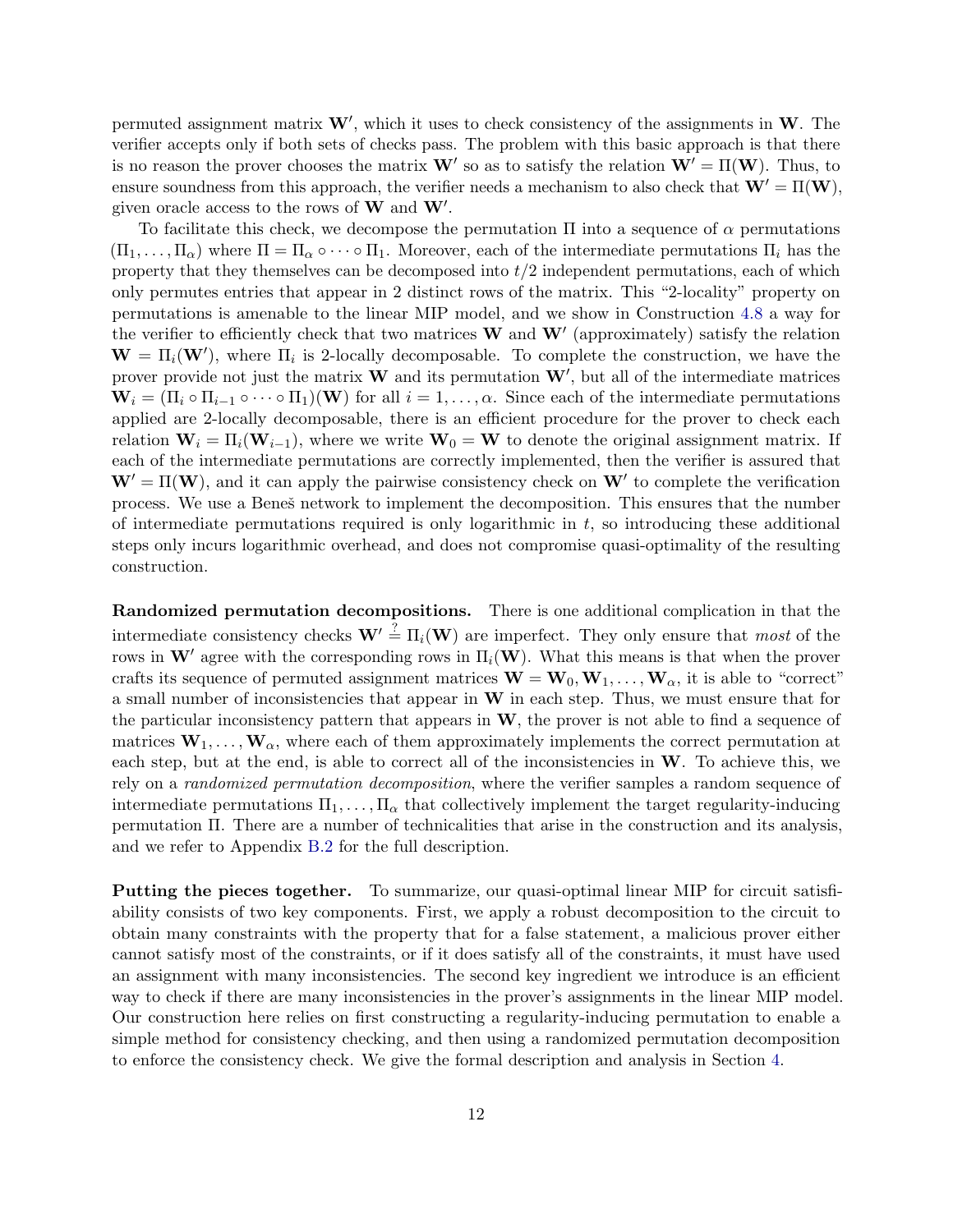## 3 Preliminaries

We begin by defining some notation. For an integer  $n$ , we write  $[n]$  to denote the set of integers  $\{1,\ldots,n\}$ . We use bold uppercase letters (e.g.,  $\mathbf{A}, \mathbf{B}$ ) to denote matrices and bold lowercase letters (e.g., **x**, **y**) to denote vectors. For a matrix  $A \in \mathbb{F}^{t \times q}$  over a finite field  $\mathbb{F}$ , we write  $A_{[i_1,i_2]}$  (where  $i_1, i_2 \in [t]$ ) to denote the sub-matrix of **A** containing rows  $i_1$  through  $i_2$  of **A** (inclusive). For  $i \in [t]$ and  $j \in [q]$ , we use  $\mathbf{A}_{i,j}$  and  $\mathbf{A}[i,j]$  to refer to the entry in row i and column j of  $\mathbf{A}$ .

For a graph G with n nodes, labeled with the integers  $1, \ldots, n$ , a matching M is a set of edges  $(i,k) \in [n] \times [n]$  with no common vertices. For a finite set S, we write  $x \stackrel{R}{\leftarrow} S$  to denote that x is drawn uniformly at random from S. For a distribution D, we write  $x \leftarrow D$  to denote a draw from distribution D. Unless otherwise noted, we write  $\lambda$  to denote the security parameter. We say that a function  $f(\lambda)$  is negligible in  $\lambda$  if  $f(\lambda) = o(1/\lambda^c)$  for all  $c \in \mathbb{N}$ . We write  $f(\lambda) = \text{poly}(\lambda)$  to denote that f is bounded by some (fixed) polynomial in  $\lambda$ , and  $f = \text{polylog}(\lambda)$  if f is bounded by a (fixed) polynomial in  $log \lambda$ . We say that an algorithm is efficient if it runs in probabilistic polynomial time in the length of its input.

For a Boolean circuit  $C: \{0,1\}^n \times \{0,1\}^m \to \{0,1\}$ , the Boolean circuit satisfaction problem is defined by the relation  $\mathcal{R}_C = \{(\mathbf{x}, \mathbf{w}) \in \mathbb{F}^n \times \mathbb{F}^m : C(\mathbf{x}, \mathbf{w}) = 1\}$ . We refer to  $\mathbf{x} \in \{0, 1\}^n$  as the statement and  $\mathbf{w} \in \{0,1\}^m$  as the witness. We write  $\mathcal{L}_C$  to denote the language associated with  $\mathcal{R}_C$ : namely, the set of statements  $\mathbf{x} \in \{0,1\}^n$  for which there exists a witness  $\mathbf{w} \in \{0,1\}^m$  such that  $C(\mathbf{x}, \mathbf{w}) = 1$ . In many cases in this work, it will be more natural to work with arithmetic circuits. For an arithmetic circuit  $C \colon \mathbb{F}^n \times \mathbb{F}^m \to \mathbb{F}^h$  over a finite field  $\mathbb{F}$ , we say that C is satisfied if on an input  $(\mathbf{x}, \mathbf{w}) \in \mathbb{F}^n \times \mathbb{F}^m$ , all of the outputs are 0. Specifically, we define the relation for arithmetic circuit satisfiability to be  $\mathcal{R}_C = \{(\mathbf{x}, \mathbf{w}) \in \mathbb{F}^n \times \mathbb{F}^m : C(\mathbf{x}, \mathbf{w}) = \mathbf{0}^h\}$ . We include additional preliminaries in Appendix [A.](#page-40-13)

## <span id="page-12-0"></span>4 Quasi-Optimal Linear MIPs

In this section, we present our core information-theoretic construction of a linear MIP with quasioptimal prover complexity. We refer to Section [2](#page-7-0) for a high-level overview of the construction. In Sections [4.1](#page-12-1) and [4.2,](#page-14-0) we introduce the key building blocks underlying our construction. We give the full construction of our quasi-optimal linear MIP in Section [4.3.](#page-19-0) We show how to instantiate our core building blocks in Appendices [B.1](#page-50-0) and [B.2.](#page-54-0)

#### <span id="page-12-1"></span>4.1 Robust Decomposition for Circuit Satisfiability

In this section, we formally define our notion of a robust decomposition of an arithmetic circuit. We refer to the technical overview in Section [2](#page-7-0) for a high-level description of how we implement our decomposition by combining the MPC-in-the-head paradigm [\[IKOS07\]](#page-39-8) with robust MPC protocols with polylogarithmic overhead [\[DIK10\]](#page-37-5). We provide the complete description in Appendix [B.1.](#page-50-0)

<span id="page-12-2"></span>**Definition 4.1** (Quasi-Optimal Robust Decomposition). Let  $C: \mathbb{F}^{n'} \times \mathbb{F}^{m'} \to \mathbb{F}^{h'}$  be an arithmetic circuit of size s over a finite field  $\mathbb{F}$ ,  $\mathcal{R}_C$  be its associated relation, and  $\mathcal{L}_C \subseteq \mathbb{F}^{n'}$  be its associated language. A  $(t, \delta)$ -robust decomposition of C consists of the following components:

• A collection of functions  $f_1, \ldots, f_t$  where each function  $f_i: \mathbb{F}^n \times \mathbb{F}^m \to \{0, 1\}$  can be computed by an arithmetic circuit  $C_i$  of size  $\tilde{O}(s/t) + \text{poly}(t, \log s)$ . Note that a function  $f_i$  may only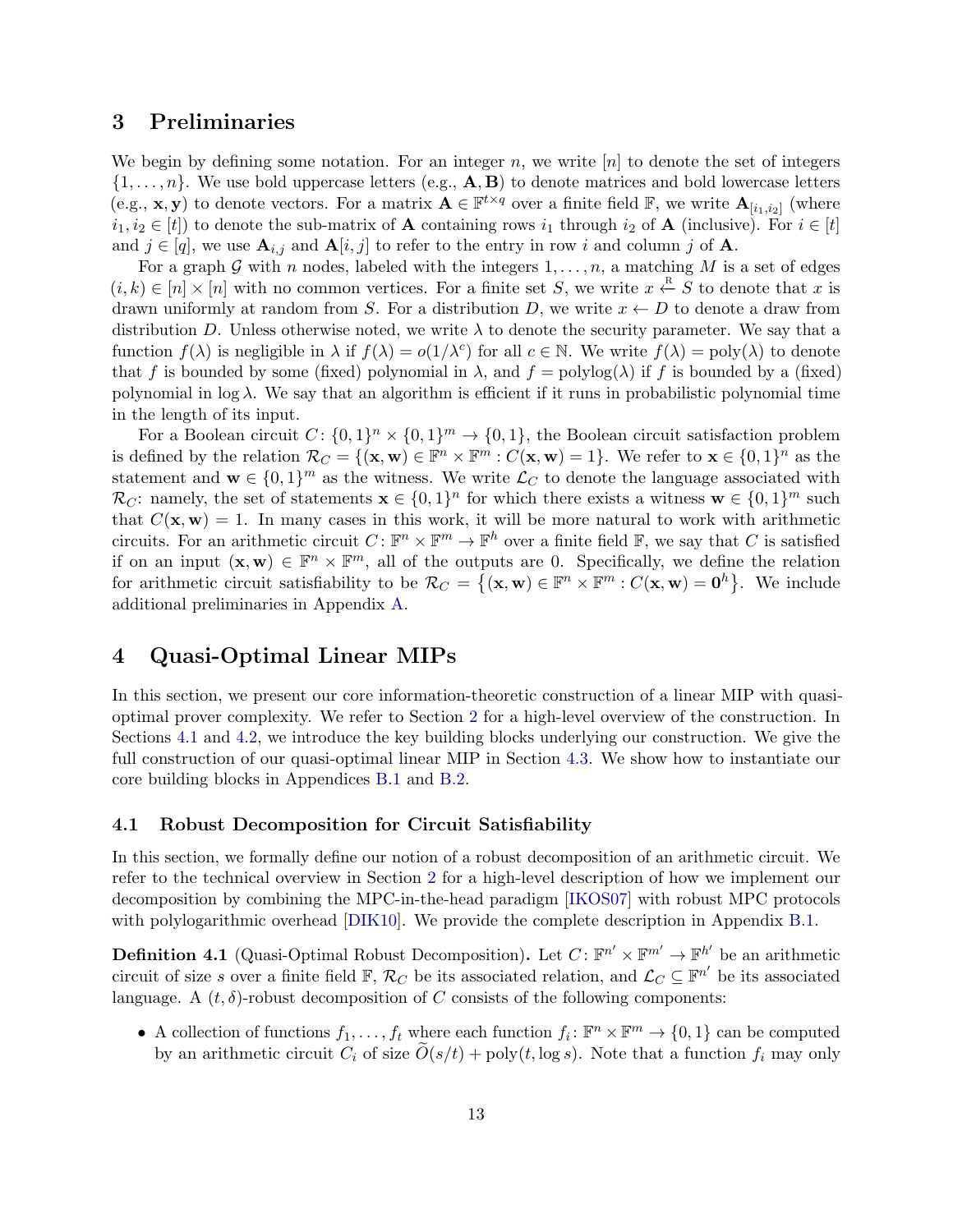depend on a (fixed) subset of its input variables; in this case, its associated arithmetic circuit  $C_i$  only needs to take the (fixed) subset of dependent variables as input.

- An efficiently-computable mapping  $\text{inp}: \mathbb{F}^{n'} \to \mathbb{F}^n$  that maps between a statement  $\mathbf{x}' \in \mathbb{F}^{n'}$  for C to a statement  $\mathbf{x} \in \mathbb{F}^n$  for  $f_1, \ldots, f_t$ .
- An efficiently-computable mapping wit:  $\mathbb{F}^{n'} \times \mathbb{F}^{m'} \to \mathbb{F}^m$  that maps between a statementwitness pair  $(\mathbf{x}', \mathbf{w}') \in \mathbb{F}^{n'} \times \mathbb{F}^{m'}$  to C to a witness  $\mathbf{w} \in \mathbb{F}^m$  for  $f_1, \ldots, f_t$ .

Moreover, the decomposition must satisfy the following properties:

- Completeness: For all  $(x', w') \in \mathcal{R}_C$ , if we set  $x = \text{inp}(x')$  and  $w = \text{wit}(x', w')$ , then  $f_i(\mathbf{x}, \mathbf{w}) = 1$  for all  $i \in [t]$ .
- $\delta$ -Robustness: For all statements  $x' \notin \mathcal{L}_C$ , if we set  $x = \text{inp}(x')$ , then it holds that for all  $\mathbf{w} \in \mathbb{F}^m$ , the set of indices  $S_{\mathbf{w}} = \{i \in [t] : f_i(\mathbf{x}, \mathbf{w}) = 1\}$  satisfies  $|S_{\mathbf{w}}| < \delta t$ . In other words, any single witness **w** can only simultaneously satisfy at most a  $\delta$ -fraction of the constraints.
- Efficiency: The mappings inp and wit can be computed by an arithmetic circuit of size  $O(s) + \text{poly}(t, \log s).$

Systematic linear PCPs. Recall from Section [2](#page-7-0) that our linear MIP for checking satisfiability of a circuit  $C$  begins by applying a robust decomposition to the circuit  $C$ . The MIP proof is comprised of linear PCP proofs  $\pi_1, \ldots, \pi_t$  to show that each of the circuits  $C_1(\mathbf{x}_1, \cdot), \ldots, C_t(\mathbf{x}_t, \cdot)$  in the robust decomposition of C is satisfiable. Here,  $\mathbf{x}_i$  denotes the bits of the statement  $\mathbf{x}$  that circuit  $C_i$  reads. To provide soundness, the verifier needs to perform a sequence of consistency checks to ensure that the proofs  $\pi_1, \ldots, \pi_t$  are consistent with some witness w. To facilitate this, we require that the underlying linear PCPs are *systematic*: namely, each proof  $\pi_i$  contains a copy of some witness  $\mathbf{w}_i$ where  $(\mathbf{x}_i, \mathbf{w}_i) \in \mathcal{R}_{C_i}$ . The consistency check then affirms that the witnesses  $\mathbf{w}_1, \ldots, \mathbf{w}_t$  associated with  $\pi_1, \ldots, \pi_t$  are mutually consistent. We give the formal definition of a systematic linear PCP below, and then describe one such instantiation by Ben-Sasson et al. [\[BCG](#page-36-9)+13, Appendix E].

<span id="page-13-0"></span>**Definition 4.2** (Systematic Linear PCPs). Let  $(\mathcal{P}, \mathcal{V})$  be an input-oblivious k-query linear PCP for a relation  $\mathcal{R}_C$  where  $C \colon \mathbb{F}^n \times \mathbb{F}^m \to \mathbb{F}^h$ . We say that  $(\mathcal{P}, \mathcal{V})$  is *systematic* if the following conditions hold:

- On input a statement-witness pair  $(\mathbf{x}, \mathbf{w}) \in \mathbb{F}^n \times \mathbb{F}^m$  the prover's output of  $\mathcal{P}(\mathbf{x}, \mathbf{w})$  has the form  $\pi = [\mathbf{w}, \mathbf{p}] \in \mathbb{F}^d$ , for some  $\mathbf{p} \in \mathbb{F}^{d-m}$ . In other words, the witness is included as part of the linear PCP proof vector.
- On input a statement **x** and given oracle access to a proof  $\pi^* = [\mathbf{w}^*, \mathbf{p}^*]$ , the knowledge extractor  $\mathcal{E}^{\pi^*}(\mathbf{x})$  outputs  $\mathbf{w}^*$ .

<span id="page-13-1"></span>Fact 4.3 ( $[BCG^+13, Claim E.3]$  $[BCG^+13, Claim E.3]$ ). Let  $C: \mathbb{F}^n \times \mathbb{F}^m \to \mathbb{F}^h$  be an arithmetic circuit of size s over a finite field  $\mathbb F$  where  $|\mathbb F| > s$ . There exists a systematic input-oblivious 5-query linear PCP  $(\mathcal P, \mathcal V)$  for  $\mathcal{R}_{\mathcal{C}}$  over F with knowledge error  $O(s/|\mathbb{F}|)$  and query length  $O(s)$ . Moreover, letting  $V = (Q, \mathcal{D})$ , the prover and verifier algorithms satisfy the following properties:

- the prover algorithm  $P$  is an arithmetic circuit of size  $\tilde{O}(s)$ ;
- the query-generation algorithm  $Q$  is an arithmetic circuit of size  $O(s)$ ;
- the decision algorithm  $\mathcal D$  is an arithmetic circuit of size  $O(n)$ .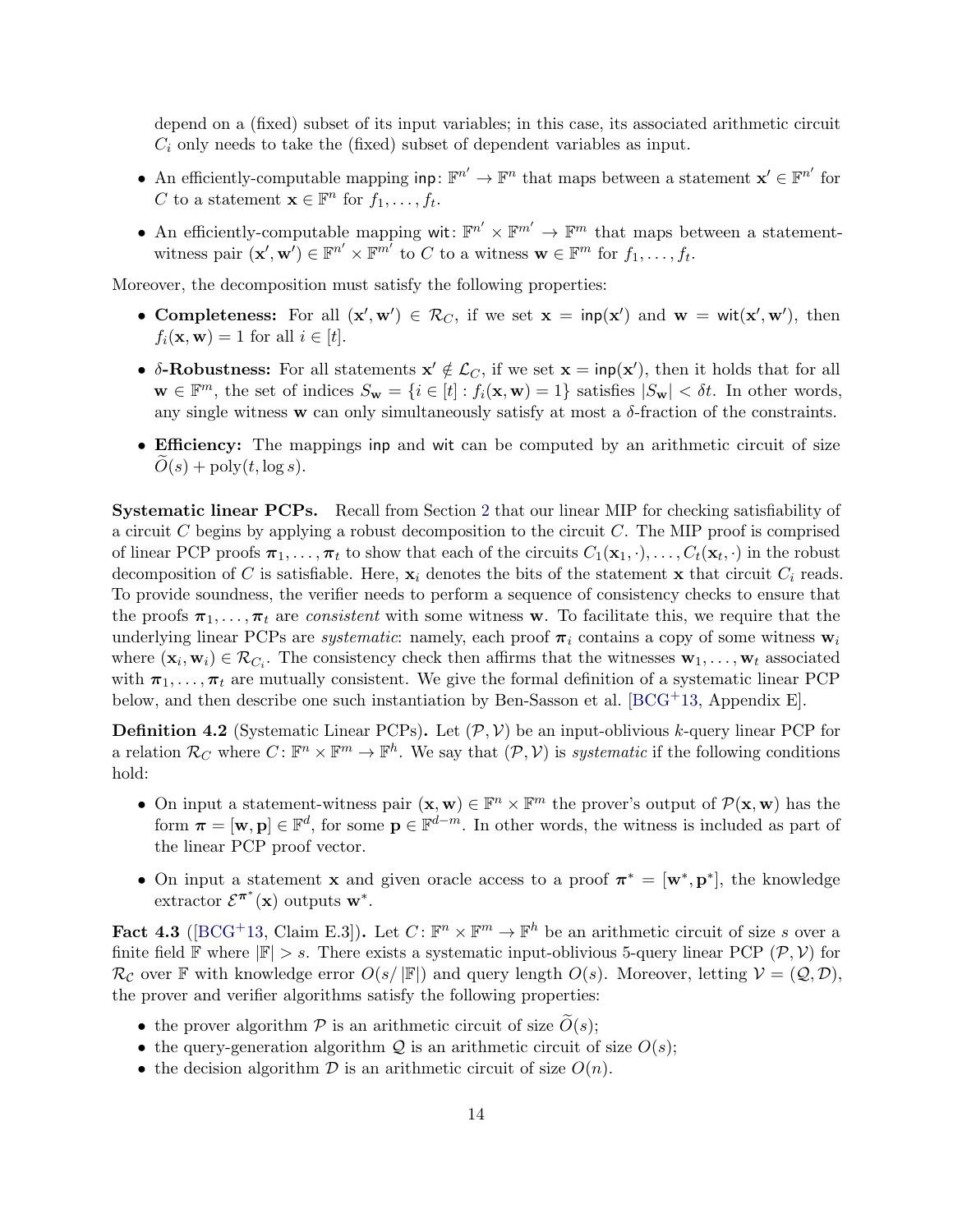#### <span id="page-14-0"></span>4.2 Consistency Checking

As described in Section [2,](#page-7-0) in our linear MIP construction, we first apply a robust decomposition to the input circuit C to obtain smaller arithmetic circuits  $C_1, \ldots, C_t$ , each of which depends on some subset of the components of a witness  $\mathbf{w} \in \mathbb{F}^m$ . The proof then consists of a collection of systematic linear PCP proofs  $\pi_1, \ldots, \pi_t$  that  $C_1, \ldots, C_t$  are individually satisfiable. The second ingredient we require is a way for the verifier to check that the prover uses a consistent witness to construct the proofs  $\pi_1, \ldots, \pi_t$ . In this section, we formally introduce the building blocks we use for the consistency check. We refer to Section [2.1](#page-8-0) for an overview of our methods. We begin by defining the notion of a replication structure induced by the decomposition  $C_1, \ldots, C_t$ , and what it means for a collection of assignments to the circuit  $C_1, \ldots, C_t$  to be consistent.

<span id="page-14-1"></span>**Definition 4.4** (Replication Structures and Inconsistency Matrices). Fix integers  $m, t, q \in \mathbb{N}$ . A replication structure is a matrix  $\mathbf{A} \in [m]^{t \times q}$ . We say that a matrix  $\mathbf{W} \in \mathbb{F}^{t \times q}$  is consistent with respect to a replication structure **A** if for all  $i_1, i_2 \in [t]$  and  $j_1, j_2 \in [q]$ , whenever  $\mathbf{A}_{i_1,j_1} = \mathbf{A}_{i_2,j_2}$ ,  $\mathbf{W}_{i_1,j_1} = \mathbf{W}_{i_2,j_2}$ . If there is a pair of indices  $(i_1, j_1)$  and  $(i_2, j_2)$  where this relation does not hold, then we say that there is an inconsistency in W (with respect to A) at locations  $(i_1, j_1)$  and  $(i_2, j_2)$ . For a replication structure  $\mathbf{A} \in [m]^{t \times q}$  and a matrix of values  $\mathbf{W} \in \mathbb{F}^{t \times q}$ , we define the inconsistency matrix  $\mathbf{B} \in \{0,1\}^{t \times q}$  where  $\mathbf{B}_{i,j} = 1$  if and only if there is an inconsistency in W at location  $(i, j)$ with respect to the replication structure  $A$ . In the subsequent analysis, we will sometimes refer to an arbitrary inconsistency matrix  $\mathbf{B} \in \{0,1\}^{t \times q}$  (independent of any particular set of values W or replication structure A).

**Definition 4.5** (Consistent Inputs to Circuits). Let  $C_1, \ldots, C_t$  be a collection of circuits where each  $C_i: \mathbb{F}^m \to \mathbb{F}^h$  only depends on at most  $q \leq m$  components of an input vector  $\mathbf{w} \in \mathbb{F}^m$ . For each  $i \in [t]$ , let  $a_1^{(i)}$  $a_1^{(i)}, \ldots, a_q^{(i)} \in [m]$  be the indices of the q components of the input w on which  $C_i$ depends. The *replication structure* of  $C_1, \ldots, C_t$  is the matrix  $\mathbf{A} \in [m]^{t \times q}$ , where the *i*<sup>th</sup> row of **A** is the vector  $a_1^{(i)}$  $a_1^{(i)}, \ldots, a_q^{(i)}$  (namely, the subset of indices on which  $C_i$  depends). We say that a collection of inputs  $\mathbf{w}_1, \ldots, \mathbf{w}_t \in \mathbb{F}^q$  to  $C_1, \ldots, C_t$  is consistent if the assignment matrix **W**, where the *i*<sup>th</sup> row of **W** is  $\mathbf{w}_i$  for  $i \in [t]$ , is consistent with respect to the replication structure **A**.

To simplify the analysis, we introduce the notion of an inconsistency graph for an assignment matrix  $\mathbf{W} \in \mathbb{F}^{t \times q}$  with respect to a replication structure  $\mathbf{A} \in [m]^{t \times q}$ . At a high level, the inconsistency graph of W with respect to  $A$  is a graph with t nodes, one for each row of W, and there is an edge between two nodes  $i, j \in [t]$  if assignments  $w_i$  and  $w_j$  (in rows i and j of W, respectively) contain an inconsistent assignment with respect to A.

**Definition 4.6** (Inconsistency Graph). Fix positive integers  $m, t, q \in \mathbb{N}$  and take a replication structure  $\mathbf{A} \in [m]^{t \times q}$ . For any assignment matrix  $\mathbf{W} \in \mathbb{F}^{t \times q}$ , we define the inconsistency graph  $\mathcal{G}_{\mathbf{W},\mathbf{A}}$  of **W** with respect to **A** as follows:

- Graph  $\mathcal{G}_{\mathbf{W},\mathbf{A}}$  is an undirected graph with t nodes, with labels in [t]. We associate node  $i \in [t]$ with the  $i^{\text{th}}$  row of **A**.
- Graph  $\mathcal{G}_{\mathbf{W},\mathbf{A}}$  has an edge between nodes  $i_1$  and  $i_2$  if there exists  $j_1, j_2 \in [q]$  such that  $\mathbf{A}_{i_1,j_1} = \mathbf{A}_{i_2,j_2}$  but  $\mathbf{W}_{i_1,j_1} \neq \mathbf{W}_{i_2,j_2}$ . In other words, there is an edge in  $\mathcal{G}_{\mathbf{W},\mathbf{A}}$  whenever there is an inconsistency in the assignments to rows  $i_1$  and  $i_2$  in W (with respect to the replication structure **A**).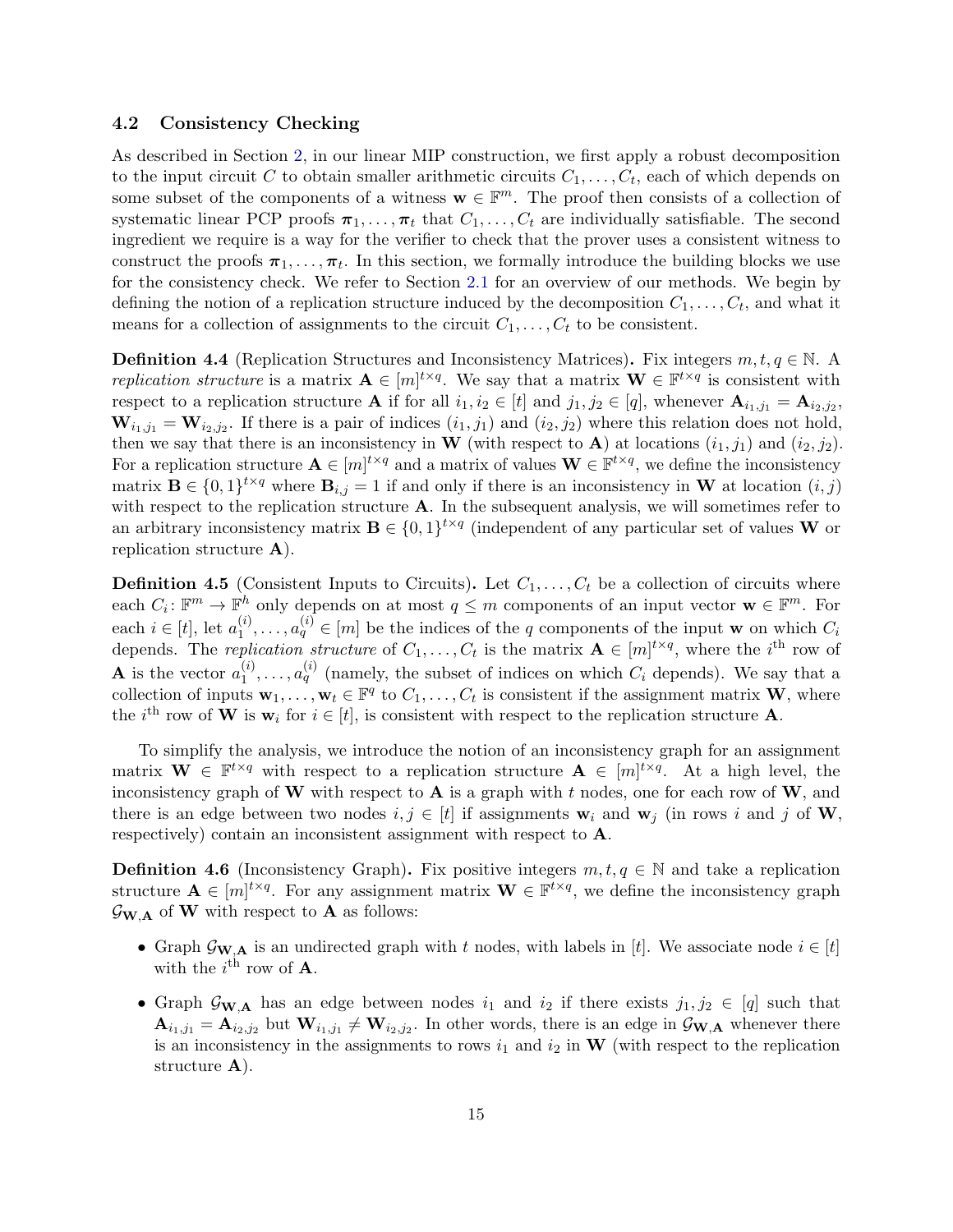**Definition 4.7** (Regular Matchings). Fix integers  $m, t, q \in \mathbb{N}$  where t is even, and take any replication structure  $\mathbf{A} \in [m]^{t \times q}$  and assignment matrix  $\mathbf{W} \in \mathbb{F}^{t \times q}$ . We say that the inconsistency graph  $\mathcal{G}_{\mathbf{W},\mathbf{A}}$  contains a regular matching of size s if  $\mathcal{G}_{\mathbf{W},\mathbf{A}}$  contains a matching M of size s, where each edge  $(v_1, v_2) \in M$  satisfies  $(v_1, v_2) = (2i - 1, 2i)$  for some  $i \in [t/2]$ . In other words, all matched edges are between nodes corresponding to adjacent rows in W.

Having defined these notions, we can reformulate the guarantees provided by the  $(t, \delta)$ -robust decomposition (Definition [4.1\)](#page-12-2). For a constant  $\delta > 0$ , let  $(f_1, \ldots, f_t, \text{inp}, \text{wit})$  be a  $(t, \delta)$ -robust decomposition of a circuit C. Let **A** be the replication structure of the circuits  $C_1, \ldots, C_t$  computing  $f_1,\ldots,f_t$ . Take any statement  $\mathbf{x}'\notin\mathcal{L}_C$ , and consider any collection of witnesses  $\mathbf{w}_1,\ldots,\mathbf{w}_t$  where  $C_i(\mathbf{x}_i, \mathbf{w}_i) = 1$  for all  $i \in [t]$ . As usual,  $\mathbf{x}_i$  denotes the bits of  $\mathbf{x} = \text{inp}(\mathbf{x}')$  that  $C_i$  reads. Robustness of the decomposition ensures that no single w can be used to simultaneously satisfy more than a δ-fraction of the constraints. In particular, this means that there must exist Ω(t) pairs of witnesses  $w_i$  and  $w_j$  which are inconsistent. Equivalently, we say that the inconsistency graph  $\mathcal{G}_{w,\mathbf{A}}$  contains a matching of size  $\Omega(t)$ . We prove this statement formally in Lemma [B.21.](#page-63-0)

Approximate consistency check. By relying on the robust decomposition, it suffices to construct a protocol where the verifier can detect whether the inconsistency graph  $\mathcal{G}_{\mathbf{W},\mathbf{A}}$  of the prover's assignments  $W$  with respect to a replication structure  $A$  contains a large matching. To facilitate this, we first describe an algorithm to check whether two assignment matrices  $\mathbf{W}, \mathbf{W}' \in \mathbb{F}^{t \times q}$ (approximately) satisfy the relation  $\mathbf{W}' = \Pi(\mathbf{W})$  in the linear MIP model, where  $\Pi$  is a 2-locally decomposable permutation. This primitive can then be used directly to detect whether an inconsistency graph  $\mathcal{G}_{\mathbf{W},\mathbf{A}}$  contains a *regular* matching (Corollary [4.11\)](#page-16-0). Subsequently, we show how to permute the entries in W according to a permutation  $\Pi'$  so as to convert an arbitrary matching in  $\mathcal{G}_{\mathbf{W},\mathbf{A}}$  into a regular matching in  $\mathcal{G}_{\Pi'(\mathbf{W}),\Pi'(\mathbf{A})}$ . Our construction of the approximate consistency check is a direct generalization of the pairwise consistency check procedure described in Section [2.1.](#page-8-0)

<span id="page-15-0"></span>**Construction 4.8** (Approximate Consistency Check). Fix an even integer  $t \in \mathbb{N}$ , and let  $P_1, \ldots, P_t$ ,  $P'_1, \ldots, P'_t$  be a collection of  $2 \cdot t$  provers in a linear MIP system. For  $i \in [t]$ , let  $\pi_i \in \mathbb{F}^d$  be the proof vector associated with prover  $P_i$  and  $\pi'_i \in \mathbb{F}^d$  be the proof vector associated with prover  $P'_i$ . We can associate a matrix  $\mathbf{W} \in \mathbb{F}^{t \times d}$  with provers  $(P_1, \ldots, P_t)$ , where the *i*<sup>th</sup> row of **W** is  $\boldsymbol{\pi}_i$ . Similarly, we associate a matrix **W'** with provers  $(P'_1, \ldots, P'_t)$ . Let  $\Pi$  be a 2-locally decomposable permutation on the entries of a t-by-d matrix. Then, we describe the following linear MIP verification procedure for checking that  $\mathbf{W}' \approx \Pi(\mathbf{W})$ .

- Verifier's query algorithm: The verifier chooses a random matrix  $\mathbf{R} \stackrel{R}{\leftarrow} \mathbb{F}^{t \times d}$ , and sets  $\mathbf{R}' \leftarrow \Pi(\mathbf{R})$ . Let  $\mathbf{r}_i$  and  $\mathbf{r}'_i$  denote the i<sup>th</sup> row of **R** and  $\mathbf{R}'$ , respectively. The query algorithm outputs the query  $\mathbf{r}_i$  for prover  $P_i$  and the query  $\mathbf{r}'_i$  to prover  $P'_i$ .
- Verifier's decision algorithm: Since  $\Pi$  is 2-locally decomposable, we can decompose  $\Pi$ into  $t' = t/2$  independent permutations,  $\Pi_1, \ldots, \Pi_{t'}$ , where each  $\Pi_i$  only operates on a pair of rows  $(j_{2i-1}, j_{2i})$ , for all  $i \in [t']$ . Given responses  $\mathbf{y}_i = \langle \boldsymbol{\pi}_i, \mathbf{r}_i \rangle \in \mathbb{F}$  and  $\mathbf{y}'_i = \langle \boldsymbol{\pi}'_i, \mathbf{r}'_i \rangle \in \mathbb{F}$  for  $i \in [t]$ , the verifier checks that the relation

$$
\mathbf{y}_{j_{2i-1}}+\mathbf{y}_{j_{2i}}\stackrel{?}{=}\mathbf{y}_{j_{2i-1}}'+\mathbf{y}_{j_{2i}}',
$$

for all  $i \in [t']$ . The verifier accepts if the relations hold for all  $i \in [t']$ . Otherwise, it rejects.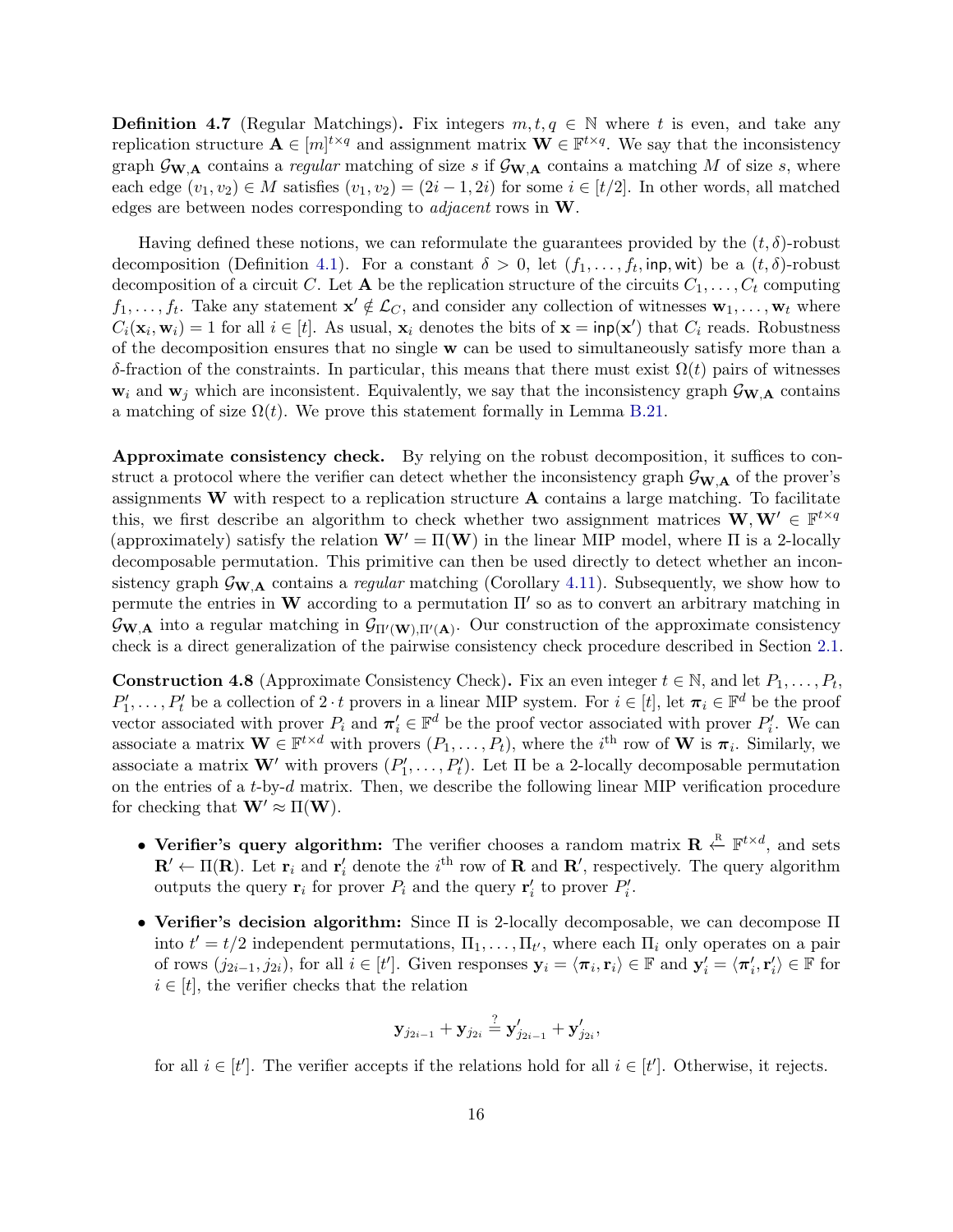By construction, we see that if  $\mathbf{W}' = \Pi(\mathbf{W})$ , then the verifier always accepts.

<span id="page-16-3"></span>Lemma 4.9 (Consistency Check Soundness). Define t,  $\Pi$ , W, and W' as in Construction [4.8.](#page-15-0) Then, if the matrix  $\mathbf{W}'$  disagrees with  $\Pi(\mathbf{W})$  on  $\kappa$  rows, the verifier in Construction [4.8](#page-15-0) will reject with probability at least  $1 - 2^{-\Omega(\kappa)}$ .

*Proof.* Consider the event where W' disagrees with  $\hat{\mathbf{W}} = \Pi(\mathbf{W})$  on  $\kappa$  rows. We show that the probability of the verifier accepting in this case is bounded by  $2^{-\Omega(\kappa)}$ . In the linear MIP model, the verifier's decision algorithm corresponds to checking the following relation:

<span id="page-16-1"></span>
$$
\langle \boldsymbol{\pi}_{j_{2i}}, \mathbf{r}_{j_{2i}} \rangle + \langle \boldsymbol{\pi}_{j_{2i+1}}, \mathbf{r}_{j_{2i+1}} \rangle \stackrel{?}{=} \langle \boldsymbol{\pi}'_{j_{2i}}, \mathbf{r}'_{j_{2i}} \rangle + \langle \boldsymbol{\pi}'_{j_{2i+1}}, \mathbf{r}'_{j_{2i+1}} \rangle. \tag{4.1}
$$

By assumption, there are at least  $\kappa/2$  indices  $i \in [t]$  where  $\mathbf{W}'_{[j_{2i-1},j_{2i}]} \neq \hat{\mathbf{W}}_{[j_{2i-1},j_{2i}]}$ . By the Schwartz-Zippel lemma, for the indices  $i \in [t]$  where  $\mathbf{W}'_{[j_{2i},j_{2i+1}]} \neq \hat{\mathbf{W}}_{[j_{2i},j_{2i+1}]}$ , the relation in Eq. [\(4.1\)](#page-16-1) holds with probability at most  $1/|\mathbb{F}|$  (over the randomness used to sample  $\mathbf{r}_{j_{2i-1}}$  and  $\mathbf{r}_{j_{2i}}$ ) Since there are at least  $\kappa/2$  such indices, the probability that Eq. [\(4.1\)](#page-16-1) holds for all  $i \in [t']$  is at most  $(1/|\mathbb{F}|)^{\kappa/2} = 2^{-\Omega(\kappa)}$ . Hence, the verifier rejects with probability  $1 - 2^{-\Omega(\kappa)}$ .  $\Box$ 

The approximate consistency check from Construction [4.8](#page-15-0) immediately gives a way to check whether an inconsistency graph  $\mathcal{G}_{\mathbf{W},\mathbf{A}}$  contains a regular matching of size  $\Omega(t)$ . To show this, it suffices to exhibit a 2-locally decomposable permutation  $\Pi$  where the assignment matrix **W** is consistent on adjacent pairs of rows if and only if  $W = \Pi(W)$ . The construction can be viewed as composing many copies of the global consistency check permutation used in [\[Gro09\]](#page-38-12) (and described in Section [2.1\)](#page-8-0), each applied to a pair of adjacent rows. We give the construction below.

<span id="page-16-2"></span>**Construction 4.10** (Pairwise Consistency in Adjacent Rows). Fix integers  $m, t, q \in \mathbb{N}$  with t even, and let  $\mathbf{A} \in [m]^{t \times q}$  be a replication structure. Let  $t' = t/2$ . For each  $i \in [t']$ , let  $\Pi_i$  be a permutation over 2-by-q matrices such that  $\Pi_i$  splits into a disjoint set of Hamiltonian cycles based on the entries of  $\mathbf{A}_{[2i-1,2i]}$ . Define a permutation  $\Pi$  on t-by-q matrices where the action of  $\Pi$  on rows  $2i-1$  and 2i is given by  $\Pi_i$  for all  $i \in [t']$ . By construction, the permutation  $\Pi$  is 2-locally decomposable, and moreover,  $\mathbf{W} \in \mathbb{F}^{t \times q}$  is pairwise consistent on adjacent rows with respect to **A** if and only if  $\mathbf{W} = \Pi(\mathbf{W}).$ 

<span id="page-16-0"></span>**Corollary 4.11.** Fix integers  $m, t, q \in \mathbb{N}$  with t even. Let  $A \in [m]^{t \times q}$  be a replication structure, and  $\Pi$  be the pairwise consistency test permutation for  $A$  from Construction [4.10.](#page-16-2) Then, for any assignment matrix  $\mathbf{W} \in \mathbb{F}^{t \times q}$  where the inconsistency graph  $\mathcal{G}_{\mathbf{W},A}$  contains a regular matching of size  $\Omega(t)$ , the verifier Construction [4.8](#page-15-0) will reject the relation  $\mathbf{W} \stackrel{?}{=} \Pi(\mathbf{W})$  with probability  $1-2^{-\Omega(t)}$ .

Proof. Since  $\mathcal{G}_{\mathbf{W},\mathbf{A}}$  contains a regular matching of size  $\Omega(t)$ , there are inconsistencies in  $\Omega(t)$  pairs of adjacent rows of W. By construction of  $\Pi$ , this means that W and  $\Pi(\mathbf{W})$  differ on  $\Omega(t)$  rows. The claim then follows by Lemma [4.9.](#page-16-3)  $\Box$ 

Regularity-inducing permutations. Recall that our objective in the consistency check is to give an algorithm that detects whether an inconsistency graph  $\mathcal{G}_{\mathbf{W},\mathbf{A}}$  contains a matching of size  $\Omega(t)$ . Corollary [4.11](#page-16-0) gives a way to detect if the inconsistency graph  $\mathcal{G}_{\mathbf{W},\mathbf{A}}$  contains a regular matching of size  $\Omega(t)$  with soundness error  $2^{-\Omega(t)}$ . Thus, to perform the consistency check, we first construct a permutation  $\Pi$  on W such that whenever  $\mathcal{G}_{\mathbf{W},\mathbf{A}}$  contain a matching of size  $\Omega(t)$ ,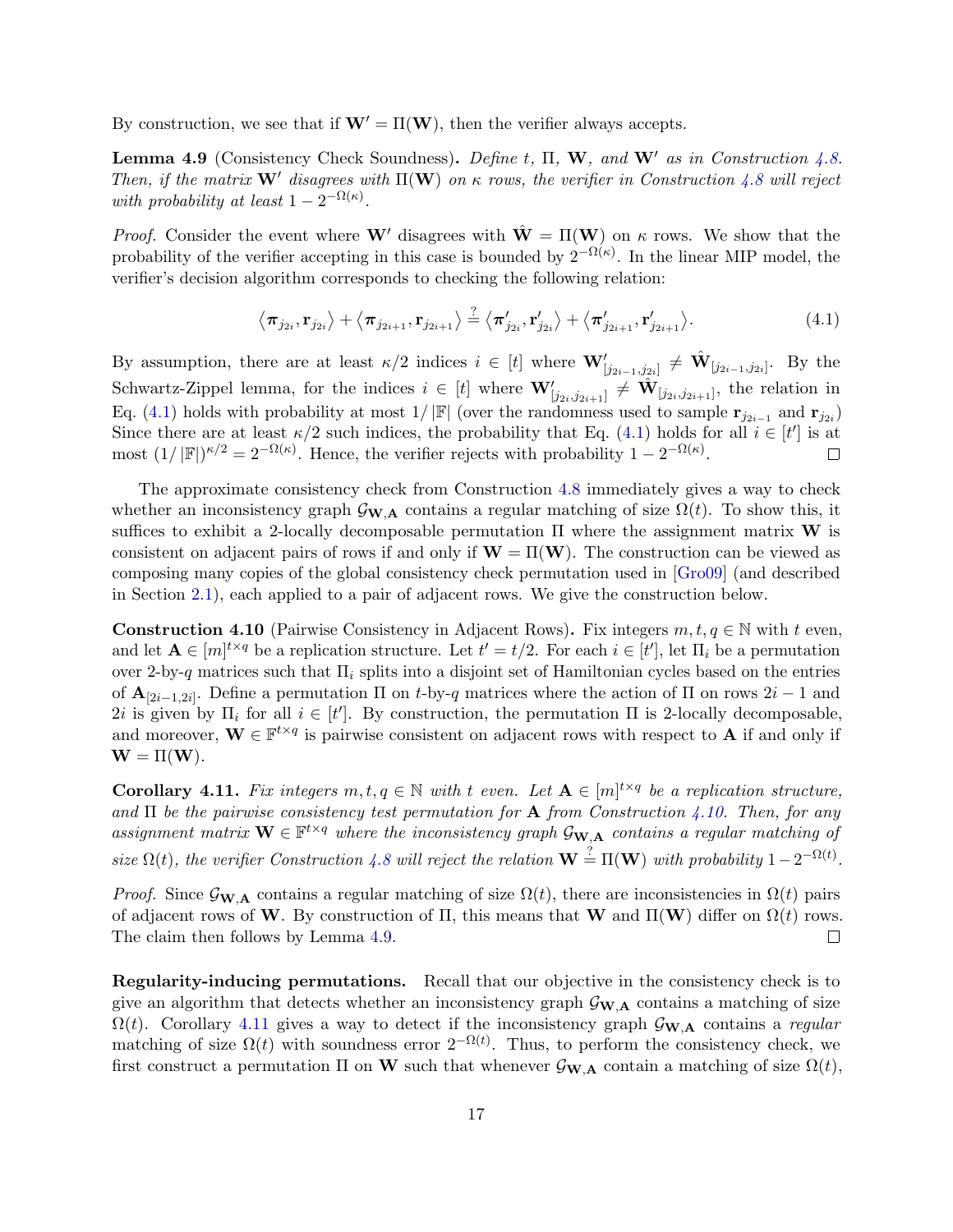the inconsistency graph  $\mathcal{G}_{\Pi(\mathbf{W}),\Pi(\mathbf{A})}$  contains a regular matching of similar size  $\Omega(t)$ . We say that such permutations are *regularity-inducing*. While we are not able to construct a single permutation  $\Pi$  that is regularity-inducing for all assignment matrices **W**, we are able to construct a *family* of permutations  $(\Pi_1, \ldots, \Pi_z)$  for a fixed replication structure **A** such that for all assignment matrices  $\mathbf{W} \in \mathbb{F}^{t \times q}$ , there is at least one  $\beta \in [z]$  where  $\mathcal{G}_{\Pi_{\beta}}(\mathbf{w}), \Pi_{\beta}(\mathbf{A})$  contains a regular matching of size  $\Omega(t)$ .

<span id="page-17-0"></span>**Definition 4.12** (Regularity-Inducing Permutations). Fix integers  $m, t, q \in \mathbb{N}$ , and let  $\mathbf{A} \in [m]^{t \times q}$ be a replication structure. Let  $\Pi$  be a permutation on t-by-q matrices and  $\mathbf{W} \in \mathbb{F}^{t \times q}$  be a matrix such that the inconsistency graph  $\mathcal{G}_{\mathbf{W},\mathbf{A}}$  contains a matching M of size s. We say that  $\Pi$  is ρ-regularity-inducing for W with respect to **A** if the inconsistency graph  $G_{\Pi(W),\Pi(A)}$  contains a regular matching M' of size at least  $s/\rho$ . Moreover, there is a one-to-one correspondence between the edges in M' and a subset of the edges in M (as determined by  $\Pi$ ). We say that  $(\Pi_1, \ldots, \Pi_z)$  is a collection of  $\rho$ -regularity-inducing permutations with respect to a replication structure **A** if for all  $\mathbf{W} \in \mathbb{F}^{t \times q}$ , there exists  $\beta \in [z]$  such that  $\Pi_{\beta}$  is  $\rho$ -regularity-inducing for **W**.

In this work, we will construct regularity-inducing permutations where  $\rho = O(1)$ . To simplify the following description, we will implicitly assume that  $\rho = O(1)$ . Given an assignment matrix **W** and a collection of  $\rho$ -regularity-inducing permutations  $(\Pi_1, \ldots, \Pi_z)$  for a replication structure **A**, we can affirm that the inconsistency graph  $\mathcal{G}_{\mathbf{W},\mathbf{A}}$  does not contain a matching of size  $\Omega(t)$  by checking that each of the graphs  $\mathcal{G}_{\Pi_{\beta}(\mathbf{W}),\Pi_{\beta}(\mathbf{A})}$  does not contain a regular matching of size  $\Omega(t/\rho) = \Omega(t)$  for all  $\beta \in [z]$  and assuming  $\rho = O(1)$ . By Corollary [4.11,](#page-16-0) each of these checks can be implemented in the linear MIP model using Construction [4.8.](#page-15-0) However, to apply the protocol in Construction [4.8](#page-15-0) to  $\Pi_\beta(\mathbf{W})$ , the verifier requires oracle access to the individual rows of  $\Pi_\beta(\mathbf{W})$ . Thus, in the linear MIP construction, in addition to providing oracle access to the rows of the assignment matrix  $W$ , we also provide the verifier oracle access to the rows of  $\Pi_\beta(\mathbf{W})$  for all  $\beta \in [z]$ . Of course, a malicious MIP prover may provide the rows of a different matrix  $\mathbf{W}' \in \mathbb{F}^{t \times q}$  (so as to pass the consistency check). Thus, the final ingredient we require is a way for the verifier to check that two matrices  $W, W' \in \mathbb{F}^{t \times q}$  satisfy the relation  $W' = \Pi_{\beta}(W)$ . Note that Construction [4.8](#page-15-0) does not directly apply because the permutation  $\Pi_{\beta}$  is not necessarily 2-locally decomposable.

Decomposing the permutation. To complete the description, we now describe a way for the verifier to check that two matrices  $\mathbf{W}, \mathbf{W}' \in \mathbb{F}^{t \times q}$  satisfy the relation  $\mathbf{W}' = \Pi(\mathbf{W})$ , for an arbitrary permutation II. We assume that the verifier is given oracle access to the rows of  $W$  and  $W'$  in the linear MIP model. Construction [4.8](#page-15-0) provides a way to check the relation whenever  $\Pi$  is 2-locally decomposable, so a natural starting point is to decompose the permutation  $\Pi$  into a sequence of 2-locally-decomposable permutations  $\Pi_1, \ldots, \Pi_\alpha$ , where  $\Pi = \Pi_\alpha \circ \cdots \circ \Pi_1$ . This is possible, for instance, by first applying Lemma [A.8](#page-43-0) and Construction [A.12](#page-44-0) to Π. Then, the linear MIP proof consists of the initial and final matrices  $W$  and  $W'$ , as well as the intermediate matrices  $W_i = (\Pi_i \circ \cdots \circ \Pi_1)(W)$ . The linear MIP proof would consist of the rows of all of the matrices  $\mathbf{W} = \mathbf{W}_0, \mathbf{W}_1, \dots, \mathbf{W}_\alpha = \mathbf{W}'$ , and the verifier would apply Construction [4.8](#page-15-0) to check that for all  $\ell \in [\alpha], \mathbf{W}_i = \Pi_i(\mathbf{W}_{i-1}).$ 

While this general approach seems sound, there is a subtle problem. The soundness guarantee for the consistency check in Construction [4.8](#page-15-0) only states that on input  $W, W'$  and a permutation II, the verifier will only reject with probability  $1-2^{\Omega(t)}$  when W' and  $\Pi(\mathbf{W})$  differ on  $\Omega(t)$  rows. This means that a malicious prover can provide a sequence of matrices  $\mathbf{W}, \mathbf{W}_1, \ldots, \mathbf{W}_{\alpha}$  where each  $\mathbf{W}_{\ell}$  differs from  $\Pi_{\ell}(\mathbf{W}_{\ell-1})$  on a small number of rows (e.g.,  $o(t)$  rows), and in doing so, correct all of the inconsistent assignments that appear in the final matrix  $\mathbf{W}_{\alpha}$ .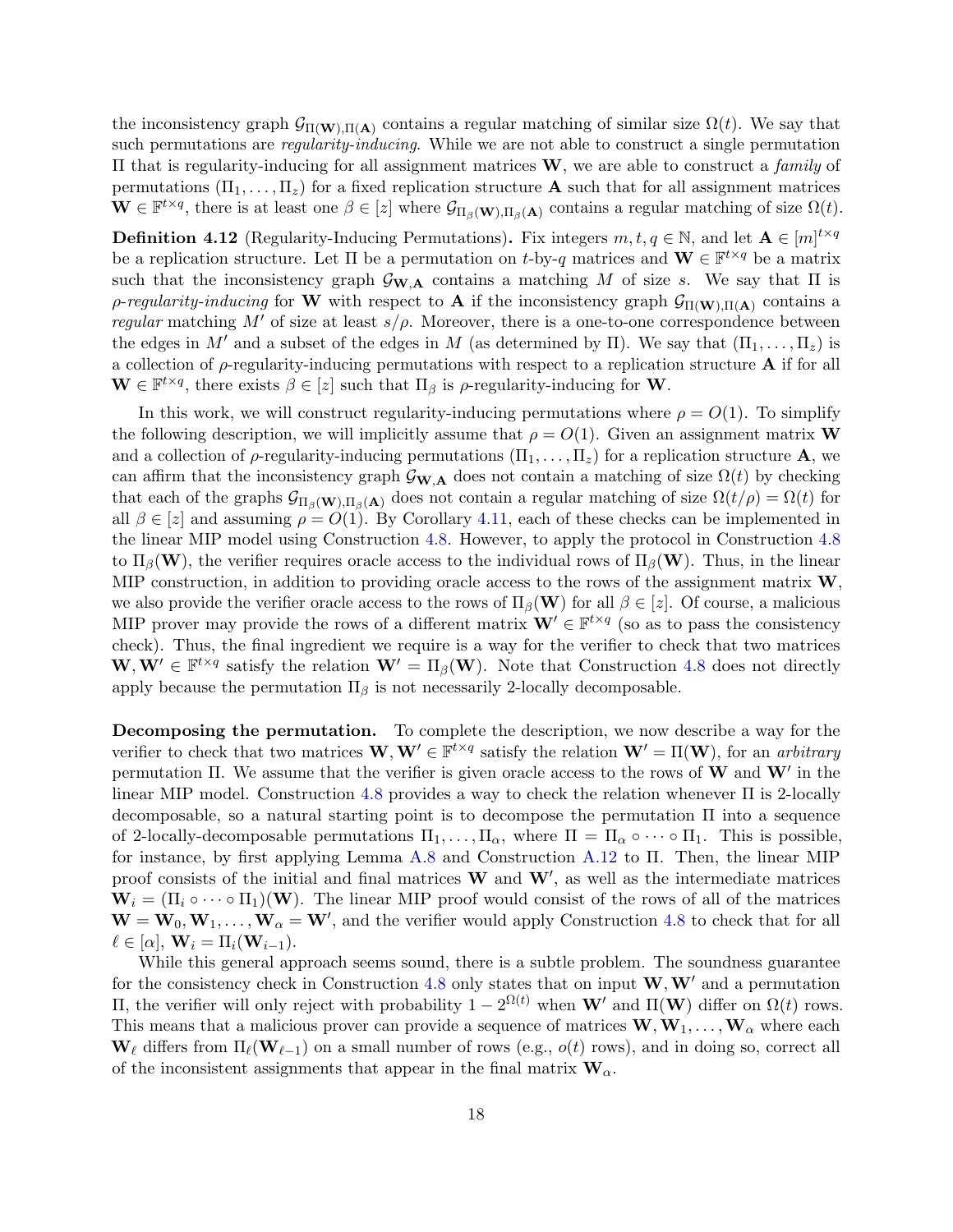Randomizing the decomposition. Abstractly, we can view the problem as follows. Let  $B \in$  $\{0,1\}^{t \times q}$  be the inconsistency matrix for **W** with respect to **A** (Definition [4.4\)](#page-14-1). In other words,  **whenever**  $**W**<sub>i,j</sub>$  **encodes a value that is inconsistent with another assignment elsewhere** in W. Since  $\mathcal{G}_{\mathbf{W},\mathbf{A}}$  contains a matching of size  $\Omega(t)$ , we know that there are at least  $\Omega(t)$  rows in **B** that contain a 1. The permutation  $\Pi$  is chosen so that  $\Pi(\mathbf{W})$  has a regular matching of size  $\Omega(t)$  with respect to  $\Pi(A)$ . In particular, this means that the permuted inconsistency matrix  $\Pi(B)$ contains a 1 in  $\Omega(t)$  adjacent pairs of rows.

Consider the sequence of matrices  $W_1, \ldots, W_\alpha$  chosen by the prover. Using the approximate pairwise consistency check, we can ensure that  $\mathbf{W}_i$  agrees with  $\Pi_i(\mathbf{W}_{i-1})$  on all but some  $\kappa_1$  rows. Now suppose that there exists some  $\ell \in [\alpha]$  where  $\mathbf{B}_{\ell} = (\Pi_{\ell} \circ \cdots \circ \Pi_{1})(\mathbf{B})$  has the property that all of the locations with a 1 in **B** appear in just  $\kappa_1$  rows of  $\mathbf{B}_\ell$ . If this happens, then the malicious prover can construct  $W_1, \ldots, W_{\ell-1}$  honestly, and then choose  $W_\ell$  such that  $W_\ell = \Pi_\ell(W_{\ell-1})$  on all rows where  $\mathbf{B}_\ell$  does not contain a 1, and set the values in the rows where  $\mathbf{B}_\ell$  does contain a 1 to be consistent with the other rows of W. Notably, all the entries in  $W_\ell$  are now consistent, and moreover,  $\mathbf{W}_{\ell}$  differs from  $\Pi_{\ell}(\mathbf{W}_{\ell-1})$  on at most  $\kappa_1$  rows (and so, will not be detected with high probability by the pairwise consistency check). This means that from the verifier's perspective, the final matrix  $\Pi(\mathbf{W})$  has no inconsistencies, and thus, the verifier's final pairwise consistency check passes with probability 1 (even though the original inconsistency graph  $\mathcal{G}_{\mathbf{W},\mathbf{A}}$  contains a matching of size  $\Omega(t)$ ). Thus, we require a stronger property on the permutation decomposition. It is not sufficient that there is a matching of size  $\Omega(t)$  in the starting and ending configurations W and W'. Rather, we need that the size of the matching in *every* step of the decomposition cannot shrink by too much, or equivalently, the intermediate permutations  $\Pi_1, \ldots, \Pi_\alpha$  cannot "concentrate" all of the inconsistencies in  $W$  into a small number of rows (which the malicious prover can fix without being detected). We say permutation decompositions with this property are *non-concentrating*. We now formally define the notion of a non-concentrating permutation decomposition and what it means for a collection of permutation sequences to be non-concentrating.

<span id="page-18-0"></span>**Definition 4.13** (Non-Concentrating Permutations). Fix positive integers  $t, q \in \mathbb{N}$ , and let  $\Gamma = (\Pi_1, \ldots, \Pi_\alpha)$  be a sequence of permutations over t-by-q matrices. Let  $\mathbf{B} \in \{0,1\}^{t \times q}$  be an inconsistency matrix. For  $\ell \in [\alpha]$ , define  $\mathbf{B}_{\ell} = (\Pi_{\ell} \circ \cdots \circ \Pi_{1})(\mathbf{B})$ . We say that  $\Gamma$  is a sequence of  $(\kappa_1, \kappa_2)$ -non-concentrating permutations with respect to **B** if for all  $\ell \in [\alpha]$ , the inconsistency matrix  $\mathbf{B}_{\ell}$  has the property that no subset of  $\kappa_1$  rows contains more than  $\kappa_2$  inconsistencies (indices where the value is 1). Next, we say a collection of permutation sequences  $\Gamma^{(1)}, \ldots, \Gamma^{(\gamma)}$  where each  $\Gamma^{(j)} = \bigl( \Pi^{(j)}_1$  $\mathcal{L}_{1}^{(j)},\ldots,\mathcal{L}_{\alpha}^{(j)}$  is  $(\kappa_1,\kappa_2)$ -non-concentrating for a set  $\mathcal{B}\subseteq\{0,1\}^{t\times q}$  of inconsistency matrices if for all  $\mathbf{B} \in \mathcal{B}$ , there is some  $j \in [\gamma]$  such that  $\Gamma^{(j)}$  is  $(\kappa_1, \kappa_2)$ -non-concentrating with respect to **B**.

Putting the pieces together. To summarize, the goal of the consistency check is to decide whether the inconsistency graph  $\mathcal{G}_{\mathbf{W},\mathbf{A}}$  of some assignment matrix W with respect to a replication structure **A** contains a matching of size  $\Omega(t)$ . Our strategy relies on the following:

- Let  $(\Pi_1, \ldots, \Pi_z)$  be a collection of regularity-inducing permutations with respect to **A**.
- For each  $\beta \in [z]$ , let  $\Gamma_{\beta}^{(1)}, \ldots, \Gamma_{\beta}^{(\gamma)}$  $\beta$  be a collection of non-concentrating permutations that implement  $\Pi_{\beta}$ , where  $\Gamma_{\beta}^{(j)} = (\Pi_{\beta,1}^{(j)}, \ldots, \Pi_{\beta,\alpha}^{(j)})$  for all  $j \in [\gamma]$ , and each of the intermediate permutations  $\Pi_{\beta,\ell}^{(j)}$  are 2-locally decomposable for all  $j \in [\gamma], \beta \in [z]$ , and  $\ell \in [\alpha]$ .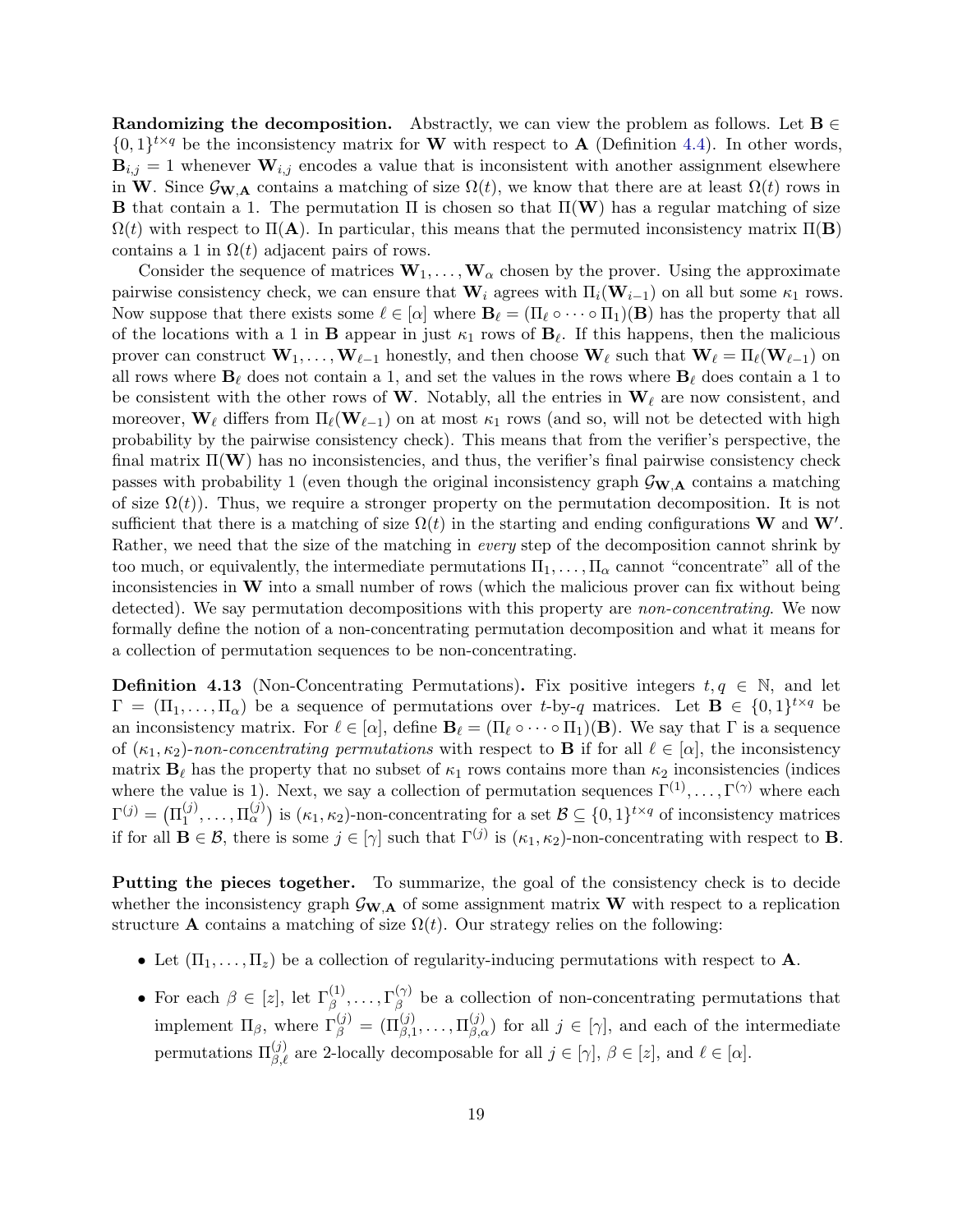The proof then consists of the initial assignment matrix  $W$  in addition to all of the intermediate matrices  $\mathbf{W}^{(j)}_{\beta,\ell} = \Pi^{(j)}_{\beta,\ell}(\mathbf{W}^{(j)}_{\beta,\ell-1}),$  where we define  $\mathbf{W}^{(j)}_{\beta,0} = \mathbf{W}$  for all  $j \in [\gamma], \beta \in [z]$ . The verifier checks consistency of all of the intermediate matrices using Construction [4.8,](#page-15-0) and applies a pairwise consistency test (Construction [4.10\)](#page-16-2) to each of  $\mathbf{W}_{\beta,\alpha}^{(j)}$  for all  $j \in [\gamma]$  and  $\beta \in [z]$ . The soundness argument then proceeds roughly as follows:

- Since  $(\Pi_1,\ldots,\Pi_z)$  is regularity-inducing, there is some  $\beta \in [z]$  where  $\mathcal{G}_{\Pi_\beta(\mathbf{W}),\Pi_\beta(\mathbf{A})}$  contains a regular matching.
- Since  $\Gamma_{\beta}^{(1)}, \ldots, \Gamma_{\beta}^{(\gamma)}$  $\beta_{\beta}^{(\gamma)}$  is a collection of non-concentrating permutations that implement  $\Pi_{\beta}$ , and all of the intermediate consistency checks pass, then there must be some  $j \in [\gamma]$  such that  $\mathcal{G}_{\mathbf{W}^{(j)}_{\beta,\alpha},\Pi_{\beta}(\mathbf{A})}$  contains a regular matching of size  $\Omega(t)$ . The verifier then rejects with exponentially-small probability (in  $t$ ) by soundness of the pairwise consistency test.

Finally, in our concrete instantiation (described in Appendix [B.2\)](#page-54-0), we show how to construct our collection of regularity-inducing permutations and non-concentrating permutations sequences where  $z = O(1), \gamma = O(\log^3 t), \alpha = \Theta(\log t)$ . For this setting of parameters, the overall consistency check only incurs polylogarithmic overhead to the prover complexity and the proof size. In Section [4.3,](#page-19-0) we give the formal description and analysis of our linear MIP construction.

#### <span id="page-19-0"></span>4.3 Quasi-Optimal Linear MIP Construction

In this section, we describe our quasi-optimal linear MIP for circuit satisfiability. We give our construction (Construction [4.14\)](#page-19-1) but defer the security theorem (Theorem [B.20\)](#page-62-0) and analysis to Appendix [B.3.](#page-62-1) By instantiating Construction [4.14](#page-19-1) with the appropriate primitives (described in Appendices [B.1](#page-50-0) and [B.2\)](#page-54-0), we obtain the first quasi-optimal linear MIP (Theorem [4.15\)](#page-21-0).

<span id="page-19-1"></span>**Construction 4.14** (Linear MIP). Fix parameters  $t, \delta, k, \epsilon, d, \rho, \kappa_1, \kappa_2$ , and let C be an arithmetic circuit of size s over a finite field  $\mathbb{F}$ . The construction relies on the following ingredients:

- Let  $(f_1, \ldots, f_t, \text{inp}, \text{wit})$  be a quasi-optimal  $(t, \delta)$ -robust decomposition of C. Let  $C_i$  be the arithmetic circuit that computes each constraint  $f_i: \mathbb{F}^n \times \mathbb{F}^m \to \{0, 1\}.$
- Let  $(\mathcal{P}_1, \mathcal{V}_1), \ldots, (\mathcal{P}_t, \mathcal{V}_t)$  be k-query systematic linear PCP systems for circuits  $C_1, \ldots, C_t$ , respectively, with knowledge error  $\varepsilon$  and query length d.
- Let  $A \in [m]^{t \times q}$  be the replication structure of  $C_1, \ldots, C_t$  (where q is a bound on the number of indices in a witness  $\mathbf{w} \in \mathbb{F}^m$  on which each circuit depends). Let  $\Pi_1, \ldots, \Pi_z$  be a collection of  $\rho$ -regularity-inducing permutations on t-by-q matrices with respect to the replication structure A (Definition [4.12\)](#page-17-0).
- For  $\beta \in [z]$ , let  $\mathcal{B}_{\beta} \subseteq \{0,1\}^{t \times q}$  be the set of inconsistency patterns where **B** and  $\Pi_{\beta}(\mathbf{B})$ have at most one inconsistency in each row. Let  $\Gamma_{\beta}^{(1)}, \ldots, \Gamma_{\beta}^{(\gamma)}$  $\beta^{\gamma}$  be a collection of permutation sequences implementing  $\Pi_\beta$  that is  $(\kappa_1, \kappa_2)$ -non-concentrating for  $\mathcal{B}_\beta$  (Definition [4.13\)](#page-18-0). In particular, each  $\Gamma_{\beta}^{(j)}$  is a sequence of  $\alpha$  permutations  $(\Pi_{\beta,1}^{(j)})$  $\prod_{\beta,1}^{(j)}, \ldots, \Pi_{\beta,\alpha}^{(j)}$ , where each intermediate permutation  $\Pi_{\beta,\ell}^{(j)}$  is 2-locally decomposable.

The linear MIP with  $t \cdot (1 + \alpha \gamma z)$  provers and query length d is defined as follows: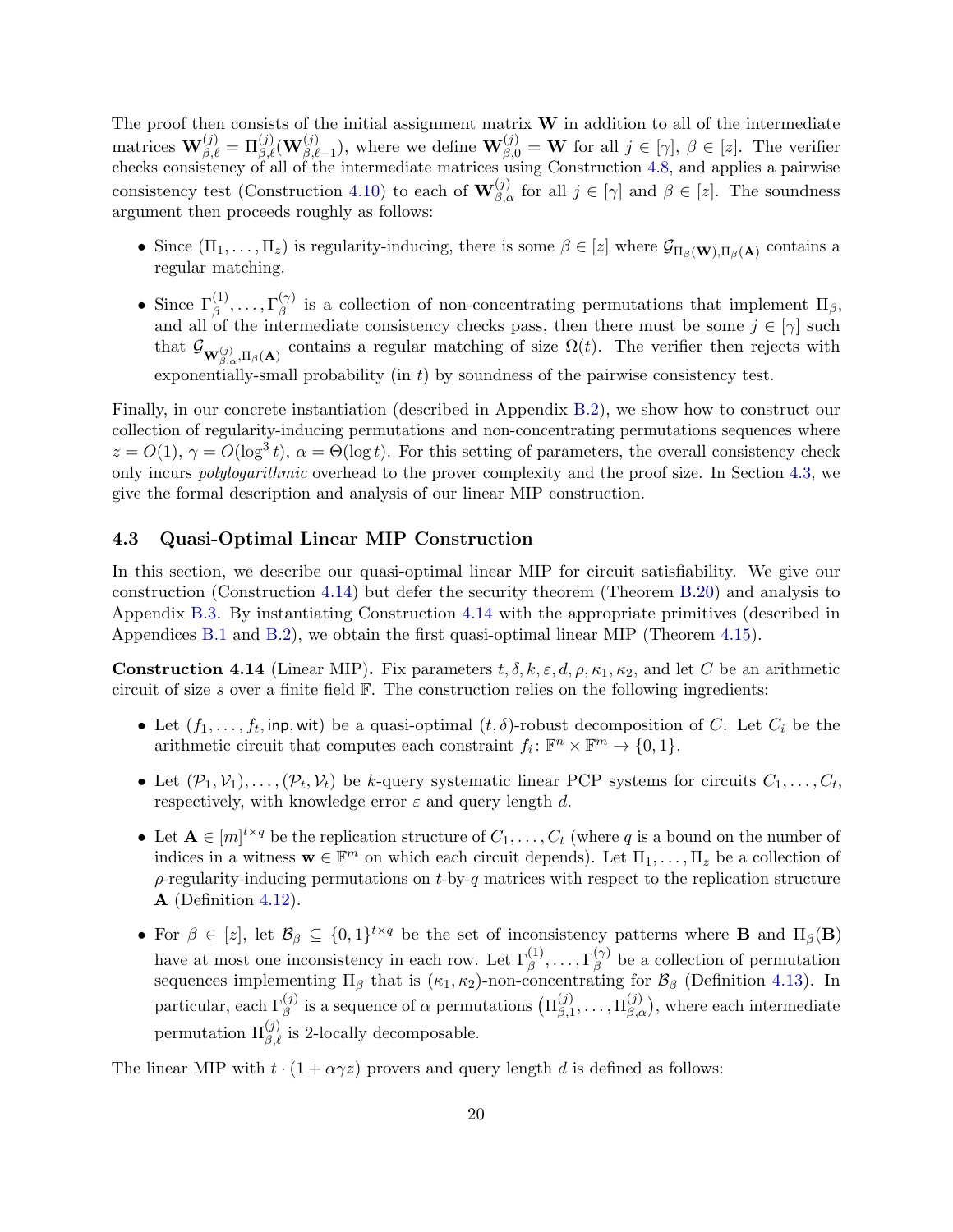- Syntax: The linear MIP consists of  $t \cdot (1 + \alpha \gamma z)$  provers. We label the provers as  $P_i$  and  $P_{\beta,\ell,i}^{(j)}$  for  $i \in [t], j \in [\gamma], \beta \in [z],$  and  $\ell \in [\alpha]$ . To simplify the description, we will often pack the proof vectors from different provers into the rows of a matrix (as in Construction [4.8\)](#page-15-0). To recall, when we say we associate a matrix  $\hat{\mathbf{W}} \in \mathbb{F}^{t \times d}$  with provers  $(P_1, \ldots, P_t)$ , we mean that the i<sup>th</sup> row of  $\hat{\mathbf{W}}$  is the proof vector assigned to prover  $P_i$  for all  $i \in [t]$ . Similarly, when we say the verifier distributes a query matrix  $\mathbf{Q} \in \mathbb{F}^{t \times d}$  to provers  $(P_1, \ldots, P_t)$ , we mean that it submits the  $i^{\text{th}}$  row of **Q** as a query to  $P_i$  for all  $i \in [t]$ .
- Prover's algorithm: On input the statement  $\mathbf{x}' \in \mathbb{F}^{n'}$  and witness  $\mathbf{w}' \in \mathbb{F}^{m'}$ , the prover prepares the proof vectors as follows:
	- Linear PCP proofs. First, the prover computes  $x \leftarrow \text{inp}(x')$  and  $w \leftarrow \text{wit}(x', w')$ . For each  $i \in [t]$ , it computes a proof  $\pi_i \leftarrow \mathcal{P}_i(\mathbf{x}_i, \mathbf{w}_i)$ , where  $\mathbf{x}_i$  and  $\mathbf{w}_i$  denote the bits of the statement **x** and witness **w** on which circuit  $C_i$  depends, respectively. Since  $(\mathcal{P}_i, \mathcal{V}_i)$  is a systematic linear PCP, we can write  $\pi_i = [\mathbf{w}_i, \mathbf{p}_i]$  where  $\mathbf{w}_i \in \mathbb{F}^q$  and  $\mathbf{p}_i \in \mathbb{F}^{d-q}$ . For  $i \in [t]$ , the prover associates the vector  $\pi_i$  with  $P_i$ .
	- Consistency proofs. Let  $\mathbf{W} \in \mathbb{F}^{t \times q}$  be the matrix where the i<sup>th</sup> row is the vector  $\mathbf{w}_i$ . Now, for all  $j \in [\gamma], \beta \in [z]$ , and  $\ell \in [\alpha],$  let  $\mathbf{W}^{(j)}_{\beta,\ell} = (\Pi^{(j)}_{\beta,\ell} \circ \Pi^{(j)}_{\beta,\ell})$  $\mu^{(j)}_{\beta,\ell-1}\circ\cdots\circ \Pi^{(j)}_{\beta,1}$  $\binom{(J)}{\beta,1}(\mathbf{W})$ . Let  $\hat{\mathbf{W}}_{\beta,\ell}^{(j)} = \left[\mathbf{W}_{\beta,\ell}^{(j)}, \mathbf{0}^{t \times (d-q)}\right]$ . The prover associates  $\hat{\mathbf{W}}_{\beta,\ell}^{(j)}$  with provers  $(P_{\beta,\ell}^{(j)})$  $P_{\beta,\ell,1}^{(j)},\ldots,P_{\beta,\ell,t}^{(j)}).$
- Verifier's query algorithm: To simplify the description, we will sometimes state the query vectors the verifier submits to each prover  $P_i$  and  $P_{\beta,\ell,i}^{(j)}$  rather than the explicit query matrices. The verifier's queries are constructed as follows:
	- Linear PCP queries. For  $i \in [t]$ , the verifier invokes the query generation algorithm  $\mathcal{Q}_i$  for each of the underlying linear PCP instances  $(\mathcal{P}_i, \mathcal{V}_i)$  to obtain a query matrix  $\mathbf{Q}_i \in \mathbb{F}^{d \times k}$  and some state information  $\mathsf{st}_i$ . The verifier gives  $\mathbf{Q}_i$  to prover  $P_i$ , and saves the state  $st = (st_1, \ldots, st_t)$ .
	- Routing consistency queries. For all  $j \in [\gamma], \beta \in [z]$ , and  $\ell \in [\alpha]$ , the verifier invokes the query generation algorithm of Construction [4.8](#page-15-0) on permutation  $\Pi_{\beta,\ell}^{(j)}$  to obtain two query matrices  $\mathbf{R}^{(j)}_{\beta,\ell}$  and  $\mathbf{S}^{(j)}_{\beta,\ell} \in \mathbb{F}^{t \times q}$ . The verifier pads the matrices to obtain  $\hat{\mathbf{R}}_{\beta,\ell}^{(j)} = \left[ \mathbf{R}_{\beta,\ell}^{(j)}, \mathbf{0}^{t \times (d-q)} \right]$  and  $\hat{\mathbf{S}}_{\beta,\ell}^{(j)} = \left[ \mathbf{S}_{\beta,\ell}^{(j)}, \mathbf{0}^{t \times (d-q)} \right]$ . There are two cases:
		- ∗ If  $\ell = 1$ , the verifier distributes the queries  $\hat{\mathbf{R}}_{\beta,\ell}^{(j)}$  to provers  $(P_1, \ldots, P_t)$ .
		- ∗ If  $\ell > 1$ , the verifier distributes the queries  $\hat{\mathbf{R}}_{\beta,\ell}^{(j)}$  to provers  $(P_{\beta,\ell}^{(j)})$  $P_{\beta,\ell-1,1}^{(j)},\ldots,P_{\beta,\ell-1,t}^{(j)}$ .

In addition, the verifier distributes the queries  $\hat{\mathbf{S}}_{\beta,\ell}^{(j)}$  to provers  $(P_{\beta,\ell}^{(j)})$  $P_{\beta,\ell,1}^{(j)},\ldots,P_{\beta,\ell,t}^{(j)}$ ). Intuitively, the verifier is applying the approximate consistency check from Construction [4.8](#page-15-0) to every permutation  $\Pi_{\beta,\ell}^{(j)}$ .

- **Pairwise consistency queries.** For each  $\beta \in [z]$ , let  $\mathbf{A}_{\beta} = \Pi_{\beta}(\mathbf{A})$ , and let  $\Pi_{\beta}'$  be the pairwise consistency test matrix for  $A_\beta$  (Construction [4.10\)](#page-16-2). The verifier invokes the query generation algorithm of Construction [4.8](#page-15-0) on permutation  $\Pi_{\beta}^{\prime}$  to obtain two query matrices  $\mathbf{R}_{\beta}$  and  $\mathbf{S}_{\beta} \in \mathbb{F}^{t \times q}$ . It pads the matrices to obtain  $\hat{\mathbf{R}}_{\beta} = [\mathbf{R}_{\beta}, \mathbf{0}^{t \times (d-q)}]$  and  $\hat{\mathbf{S}}_{\beta} = [\mathbf{S}_{\beta}, \mathbf{0}^{t \times (d-q)}].$  Next, it distributes  $\hat{\mathbf{R}}_{\beta}$  and  $\hat{\mathbf{S}}_{\beta}$  to  $(P_{\beta,\alpha}^{(j)})$  $p_{\beta,\alpha,1}^{(j)},\ldots,P_{\beta,\alpha,t}^{(j)}$  for all  $j \in [\gamma]$ .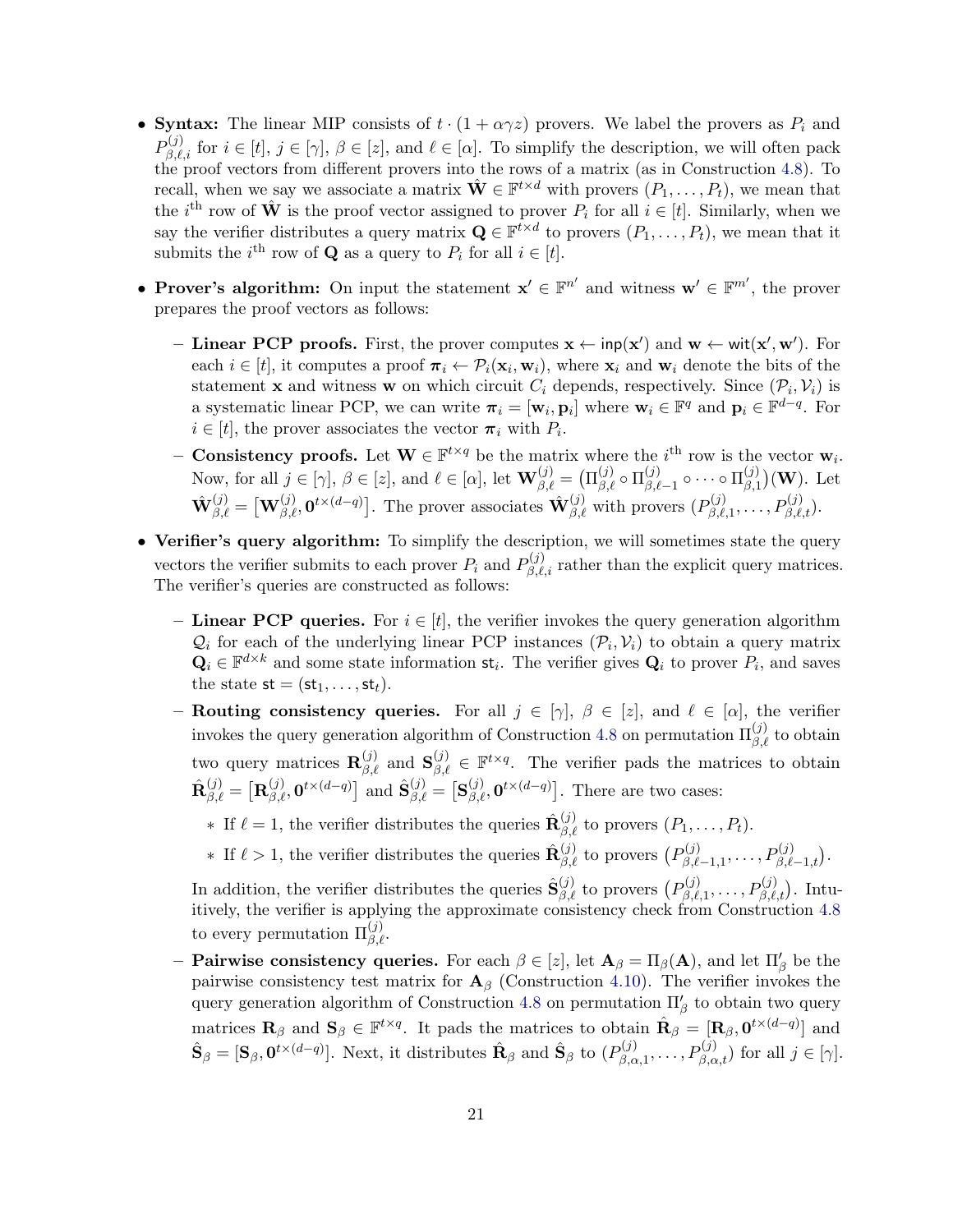In this step, the verifier is checking pairwise consistency of the permuted assignment matrices  $\mathbf{W}_{\beta,\alpha}^{(j)}$  for all  $j \in [\gamma]$  and  $\beta \in [z]$ .

In total, the verifier makes a total of  $k + \alpha \gamma z$  queries to each prover  $P_i$  for  $i \in [t]$ . It makes  $O(1)$  queries to the other provers.

- Verifier's decision algorithm: First, the verifier computes the statement  $x \leftarrow \text{inp}(x')$ . For  $i \in [t]$ , let  $\mathbf{x}_i$  denote the bits of x on which circuit  $C_i$  depends. The verifier processes the responses from each set of queries as follows:
	- Linear PCP queries. For  $i \in [t]$ , let  $y_i \in \mathbb{F}^k$  be the response of prover  $P_i$  to the linear PCP queries. For  $i \in [t]$ , the verifier invokes the decision algorithm  $\mathcal{D}_i$  for each of the underlying linear PCP instances  $(\mathcal{P}_i, \mathcal{V}_i)$  on the state  $st_i$ , the statement  $x_i$ , and the response  $y_i$ . It rejects the proof if  $\mathcal{D}_i(\mathsf{st}_i, \mathbf{x}_i, \mathbf{y}_i) = 0$  for any  $i \in [t]$ .
	- Consistency queries. For each set of routing consistency query responses (for checking consistency of the intermediate permutations  $\Pi_{\beta,\ell}^{(j)}$ , and for each set of pairwise consistency query responses (for checking consistency of the final configurations  $\Pi'_{\beta}$ ), the verifier applies the decision algorithm from Construction [4.8,](#page-15-0) and rejects if any check fails.

If all of the checks pass, then the verifier accepts the proof.

Instantiating the construction. We defer the security analysis of Construction [4.14](#page-19-1) to Appendix [B.3.](#page-62-1) In Appendices [B.1](#page-50-0) and [B.2,](#page-54-0) we show how to instantiate the robust decomposition, the regularity-inducing permutations, and the non-concentrating permutation sequences needed to apply Construction [4.14.](#page-19-1) Combining Construction [4.14](#page-19-1) with our concrete instantiations, we obtain a quasi-optimal linear MIP. We state the formal theorem below, and give the proof in Appendix [B.3.](#page-62-1)

<span id="page-21-0"></span>**Theorem 4.15** (Quasi-Optimal Linear MIP). Fix a security parameter  $\lambda$ . Let  $C: \mathbb{F}^n \times \mathbb{F}^m \to \mathbb{F}^h$ be an arithmetic circuit of size s over a poly( $\lambda$ )-size finite field  $\mathbb F$  where  $|\mathbb F| > s$ . Then, there exists an input-oblivious k-query linear MIP  $(\mathcal{P}, \mathcal{V})$  with  $\ell = O(\lambda)$  provers for  $\mathcal{R}_C$  with soundness error  $2^{-\lambda}$ , query length  $\widetilde{O}(s/\lambda) + \text{poly}(\lambda, \log s)$ , and  $k = \text{polylog}(\lambda)$ . Moreover, letting  $\mathcal{V} = (\mathcal{Q}, \mathcal{D})$ , the prover and verifier algorithms satisfy the following properties:

- the prover algorithm  $P$  is an arithmetic circuit of size  $\widetilde{O}(s) + \text{poly}(\lambda, \log s)$ ;
- the query-generation algorithm Q is an arithmetic circuit of size  $\widetilde{O}(s) + \text{poly}(\lambda, \log s)$ ;
- the decision algorithm  $\mathcal D$  is an arithmetic circuit of size  $\widetilde{O}(\lambda n)$ .

Remark 4.16 (Soundness Against Affine Provers). To leverage our linear MIP to construct a SNARG, we often require that the linear MIP provide soundness against affine provers. We note that Construction [4.14](#page-19-1) inherits this property as long as the underlying linear PCPs and approximate consistency check primitives provide soundness against affine strategies. It is straightforward to see that Construction [4.8](#page-15-0) remains sound even against affine adversarial strategies, and the underlying linear PCPs can be made robust against affine strategies with minimal overhead by applying the transformation in Remark [A.3.](#page-41-1) Importantly, these modifications do not increase the asymptotic complexity of Construction [4.14.](#page-19-1)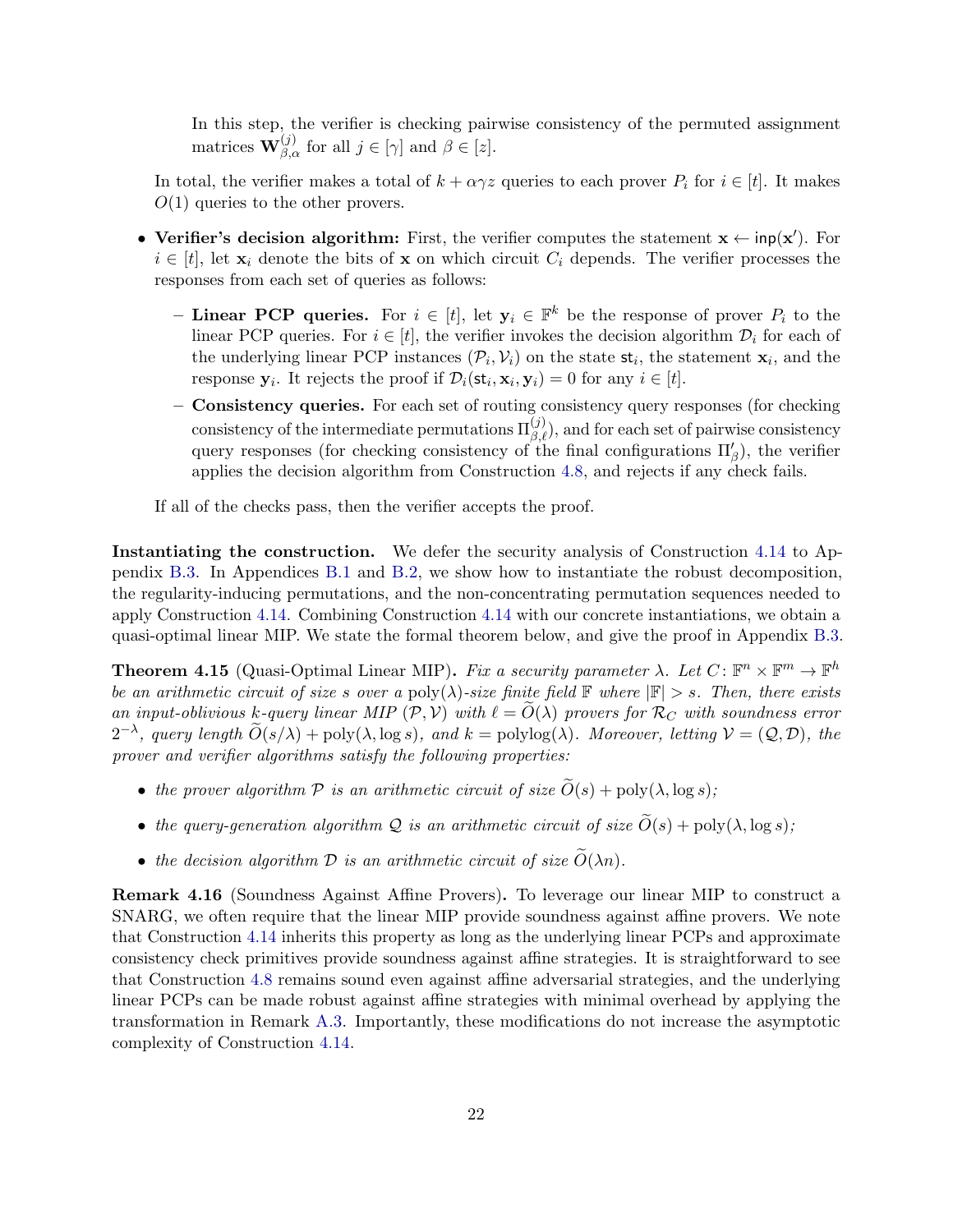## <span id="page-22-2"></span>5 Quasi-Optimal SNARGs

In this section, we formally introduce the notion of a quasi-optimal SNARG. Next, in Section [5.2,](#page-23-2) we show how to compile a linear MIP into a designated-verifier SNARG in the preprocessing model using the notion of a linear-only vector encryption over rings introduced in [\[BISW17\]](#page-37-3). Combined with our quasi-optimal linear MIP from Section [4,](#page-12-0) this yields a quasi-optimal designated-verifier SNARG for Boolean circuit satisfiability in the preprocessing model. We refer to Appendix [A.3](#page-46-0) for the formal definition of a succinct non-interactive argument (SNARG), and to Appendix [A.4](#page-47-0) for the definitions of a linear-only vector encryption that we use in our construction.

#### <span id="page-22-0"></span>5.1 Defining Quasi-Optimality

In this section, we formally define our notion of a quasi-optimal SNARG. Then, in Remarks [5.3](#page-23-0) and [5.4,](#page-23-1) we compare our notion to the previous notion of quasi-optimality introduced in [\[BISW17\]](#page-37-3), as well as describe a heuristic approach for instantiating quasi-optimal SNARGs.

<span id="page-22-3"></span>**Definition 5.1** (Quasi-Optimal SNARG). Let  $\Pi_{\text{SNARG}} = (\text{Setup}, \text{Prove}, \text{Verify})$  be a SNARG for a family of Boolean circuits  $C = \{C_n\}_{n\in\mathbb{N}}$ . Then,  $\Pi$ <sub>SNARG</sub> is *quasi-optimal* if it achieves  $2^{-\lambda}$  soundness error against provers of size  $2^{\lambda}$  and satisfies the following properties:

- Prover Complexity: The running time of Prove is  $\widetilde{O}(|C_n|) + \text{poly}(\lambda, \log |C_n|)$ .
- Succinctness: The length of the proof output by Prove is  $\tilde{O}(\lambda)$ .

Next, in Lemma [5.2,](#page-22-1) we show that our notion of quasi-optimality is tight in the following sense: assuming NP does not have succinct *proofs*, any argument system for NP that provides soundness error  $2^{-\lambda}$  must have proofs of length  $\Omega(\lambda)$ .

<span id="page-22-1"></span>**Lemma 5.2.** Let  $C = {C_n}_{n \in \mathbb{N}}$  be a family of Boolean circuits for some language  $\mathcal{L} = \bigcup_{n \in \mathbb{N}} \mathcal{L}_{C_n}$ , where  $C_n$ :  $\{0,1\}^n \times \{0,1\}^{m(n)} \to \{0,1\}$  for all  $n \in \mathbb{N}$ . Fix a soundness parameter  $\rho$  and a security parameter  $\lambda$ . Let  $\Pi_{\mathsf{SNARG}} = (\mathsf{Setup}, \mathsf{Prove}, \mathsf{Verify})$  be a SNARG for C with soundness  $2^{-\rho}$  against provers of size  $poly(\lambda)$ . If  $\mathcal{L}_{C_n} \not\subseteq \mathbf{DTIME}(2^{o(n)})$ , then the length  $\ell(\rho)$  of an argument in  $\Pi_{\mathsf{SNARG}}$ is  $\Omega(\rho)$ .

Proof. Let  $\Pi_{\text{SNARG}} = (\textsf{Setup}, \textsf{Prove}, \textsf{Verify})$  be a SNARG for  $\mathcal L$  with soundness error  $2^{-\rho}$  against provers of size poly( $\lambda$ ) and argument length  $\ell(\rho) \leq c\rho$  for all constants  $c > 0$ . Let  $1/2^{\delta}$  denote the probability that there exists a statement  $\mathbf{x} \notin \mathcal{L}_{\mathcal{C}_n}$  and a proof  $\pi$  such that Verify( $\tau, \mathbf{x}, \pi$ ) = 1, where  $(\sigma, \tau) \leftarrow$  Setup $(1^{\lambda}, 1^n)$ , and the probability is taken over the coins of the Setup algorithm. Since  $\Pi_{\mathsf{SNARG}}$  has soundness error  $2^{-\rho}$ , it follows that  $2^{-(\delta+\ell)} \leq 2^{-\rho}$ . Otherwise, a prover with x hard-wired inside it can guess  $\pi$  and break soundness with probability  $2^{-(\delta+\ell)}$ . Equivalently, this means that  $\delta + \ell \ge \rho$ . Since  $\ell \le c\rho$  for all  $c > 0$ , this means that  $\delta = \Omega(\rho)$ . We use  $\Pi_{\mathsf{SNARG}}$ to construct a proof system for L by concatenating  $2 \cdot n/\delta$  instances of  $\Pi_{\text{SNARG}}$ . The length of the proofs in this new system is then  $2 \cdot n\ell/\delta = o(n)$ , which is succinct. Moreover, for any false statement  $\mathbf{x} \in \{0,1\}^n$ , the probability that there exists a proof  $\pi$  that causes the verifier to accept is now  $(1/2^{\delta})^{(2n/\delta)} = 1/2^{2n}$ . Taking a union bound over all  $2^n$  possible statements, the probability that there exists any false statement with a proof that convinces the verifier is at most  $2^{-n}$ . This yields a succinct proof system for  $\mathcal L$  with soundness error  $2^{-n}$ , which contradicts the assumption that L does not have succinct proofs. Thus, there must exist some constant  $c > 0$  such that  $\ell > c\rho$ , from which we conclude that  $\ell = \Omega(\rho)$ .  $\Box$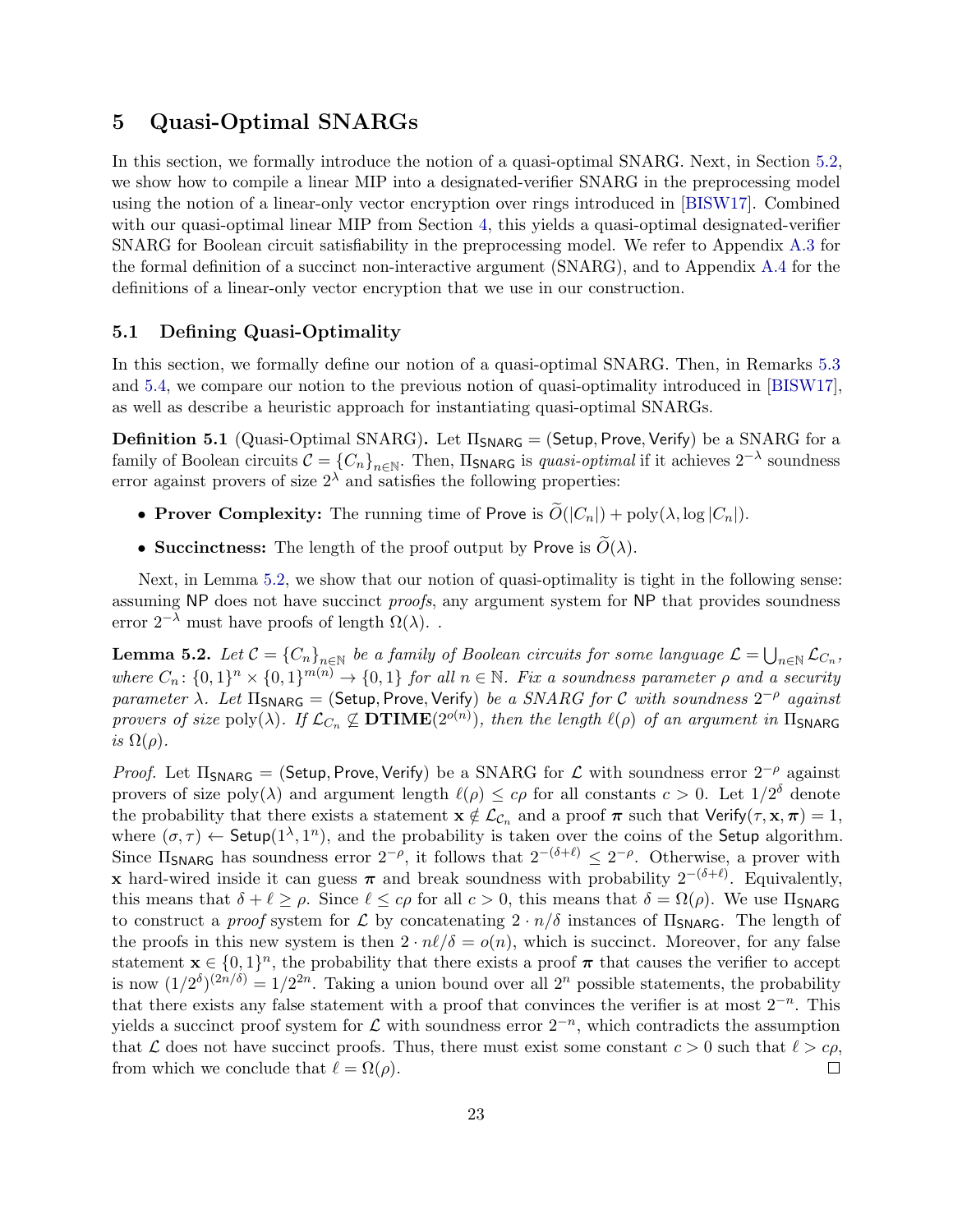<span id="page-23-0"></span>Remark 5.3 (Previous Notions of Quasi-Optimality). Previously, Boneh et al. [\[BISW17\]](#page-37-3) introduced a weaker notion of quasi-optimality that only required the prover complexity and succinctness properties in Definition [5.1](#page-22-3) to hold for SNARG constructions that provide negl( $\lambda$ ) soundness (as opposed to  $2^{-\lambda}$  soundness) against provers of size  $2^{\lambda}$ . In the case of publicly-verifiable SNARGs, this notion still captures the right notion of quasi-optimal succinctness, since achieving any level of soundness against  $2^{\lambda}$ -bounded provers requires proofs of length  $\Omega(\lambda)$ . Otherwise, a cheating prover can just enumerate all of the possible proofs and run the verification algorithm to check whether a particular proof is valid or not. In the (non-reusable) designated-verifier setting, however, the prover does not learn whether a candidate proof is valid or not. This negates the basic enumeration strategy, and as we show in Construction [6.1](#page-27-1) (Theorem [6.2\)](#page-28-0), in the designated-verifier setting, achieving soundness  $2^{-\rho}$  against  $2^{\lambda}$ -bounded provers is possible with proofs of length exactly  $\rho$ . Moreover, Lemma [5.2](#page-22-1) shows that for general NP languages, this is the best we can hope to do. Thus, the notion of succinctness given in Definition [5.1](#page-22-3) is the "correct" definition of quasi-optimal succinctness in the designated-verifier setting, and represents a strict strengthening of the corresponding notion introduced in [\[BISW17\]](#page-37-3).

<span id="page-23-1"></span>Remark 5.4 (Heuristic Construction of Quasi-Optimal SNARGs). One approach for constructing a quasi-optimal SNARG is to compose a SNARG that provides quasi-optimal prover complexity with one that is quasi-optimally succinct. To prove that  $C(\mathbf{x}, \mathbf{w}) = 1$ , the prover first constructs a proof  $\pi$  for the statement using the "inner" SNARG that provides quasi-optimal prover complexity. Then, the prover uses the "outer" SNARG that is quasi-optimally succinct to prove that it knows a proof  $\pi$  of the statement x under the inner SNARG. The additional cost of generating this second proof is proportional to the size of the verifier for the inner proof system, which is polylogarithmic in the size of C. Thus, this composition is quasi-optimal. Note that to show soundness of the composition, we additionally require that both SNARGs satisfies a knowledge property (namely, that they are SNARKs). However, to our knowledge, the only candidate SNARK with quasi-optimal prover efficiency is Micali's CS proofs [\[Mic00\]](#page-39-3) in the random oracle model. Thus, composing CS proofs with a quasi-optimally succinct SNARK (e.g., [\[GGPR13,](#page-38-5) [BCI](#page-36-3)+13, [BISW17\]](#page-37-3)) can only yield a construction whose security is heuristic. This is because the prover in the outer SNARK needs access to the circuit description of the verification algorithm of the inner SNARK (in order to prove knowledge of an accepting proof  $\pi$ ), but the verification algorithm in the inner SNARK necessarily makes random oracle queries.

#### <span id="page-23-2"></span>5.2 Quasi-Optimal SNARGs from Quasi-Optimal Linear MIPs

In this section, we show how to combine a linear MIPs with linear-only vector encryption over rings to obtain a quasi-optimal SNARG. We refer to Appendix [A.4](#page-47-0) for the definition of a linear-only vector encryption from [\[BISW17\]](#page-37-3). We give our construction and security analysis below.

<span id="page-23-3"></span>**Construction 5.5** (SNARG from Linear MIP). Fix a prime p and let  $C = \{C_n\}_{n\in\mathbb{N}}$  be a family of arithmetic circuits over  $\mathbb{F}_p$ . Let  $\mathcal{R}_{\mathcal{C}}$  be the relation associated with C. Let  $(\mathcal{P}, \mathcal{V})$  be a k-query linear MIP with  $\ell$  provers and query length d for the relation  $\mathcal{R}_{\mathcal{C}}$ . Let  $\Pi_{\text{venc}} =$  (KeyGen, Encrypt, Decrypt) be a secret-key vector encryption scheme over  $R^k$  where  $R \cong \mathbb{F}_p^{\ell}$ . Our single-theorem, designated-verifier SNARG  $\Pi_{\text{SNARG}} = (\text{Setup}, \text{Prove}, \text{Verify})$  in the preprocessing model for  $\mathcal{R}_{\mathcal{C}}$  is given below:

• Setup( $1^{\lambda}, 1^n$ )  $\rightarrow (\sigma, \tau)$ : On input the security parameter  $\lambda$  and the circuit family parameter n, the setup algorithm does the following: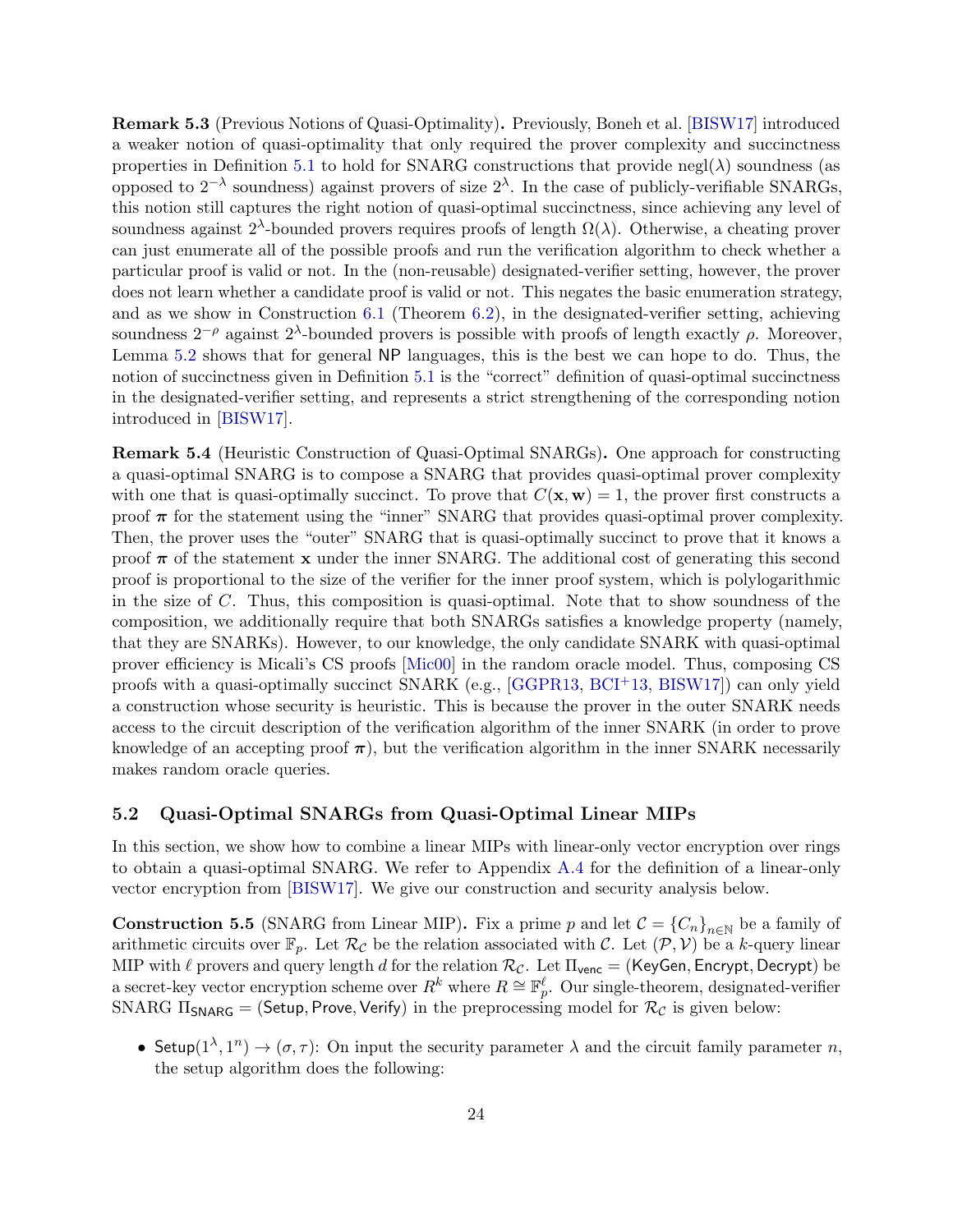- 1. Invoke the query-generation algorithm  $\mathcal Q$  for the linear MIP to obtain a tuple of query matrices  $\mathbf{Q}_1, \ldots, \mathbf{Q}_{\ell} \in \mathbb{F}_p^{d \times k}$  and state information st.
- 2. Generate a secret key  $sk \leftarrow \text{KeyGen}(1^{\lambda}, 1^{\ell})$  for the vector encryption scheme.
- 3. Pack the  $\ell$  query matrices  $\mathbf{Q}_1, \ldots, \mathbf{Q}_\ell$  into a single query matrix  $\mathbf{Q} \in R^{d \times k}$  (recall that the ring R splits into  $\ell$  isomorphic copies of  $\mathbb{F}_n$ .
- 4. Encrypt each row of  $\mathbf{Q}$  (an element of  $R^k$ ) using the vector encryption scheme. In other words, for  $i \in [d]$ , let  $\mathbf{q}_i \in R^d$  be the i<sup>th</sup> row of **Q**. In this step, the setup algorithm computes ciphertexts  $ct_i \leftarrow$  Encrypt(sk,  $q_i$ ).
- 5. Output the common reference string  $\sigma = (ct_1, \ldots, ct_d)$  and the verification state  $\tau =$  $(\mathsf{sk}, \mathsf{st}).$
- Prove $(\sigma, \mathbf{x}, \mathbf{w}) \to \pi$ . On input the common reference string  $\sigma = (\mathsf{ct}_1, \dots, \mathsf{ct}_d)$ , a statement **x**, and a witness w, the prover's algorithm works as follows:
	- 1. For each  $i \in [\ell]$ , invoke the linear MIP prover algorithm  $P_i$  on input **x** and **w** to obtain a proof  $\boldsymbol{\pi}_i \leftarrow P_i(\mathbf{x}, \mathbf{w}) \in \mathbb{F}_p^d$ .
	- 2. Pack the  $\ell$  proof vectors  $\boldsymbol{\pi}_1, \ldots, \boldsymbol{\pi}_{\ell} \in \mathbb{F}_p^d$  into a single proof vector  $\boldsymbol{\pi} \in R^d$ . Then, viewing the ciphertexts  $ct_1, \ldots, ct_m$  as vector encryptions of the rows of the query matrix  $Q \in$  $R^{d \times k}$ , homomorphically compute an encryption of the matrix-vector product  $\mathbf{Q}^{\top} \boldsymbol{\pi} \in R^{k}$ . In particular, the prover homomorphically computes the sum  $ct' = \sum_{i \in d} \pi_i \cdot ct_i$ .
	- 3. Output the proof ct'.
- Verify( $\tau, \mathbf{x}, \pi$ )  $\rightarrow$  {0,1}: On input the verification state  $\tau = (\mathsf{sk}, \mathsf{st})$ , the statement x, and the proof  $\pi = ct'$ , the verifier does the following:
	- 1. Decrypt the proof ct' using the secret key sk to obtain the prover's responses  $y \leftarrow$ Decrypt(sk, ct'). If  $y = \perp$ , the verifier terminates with output 0.
	- 2. The verifier decomposes  $y \in R^k$  into vectors  $y_1, \ldots, y_\ell \in \mathbb{F}_p^k$ . It then invokes the linear MIP decision algorithm  $D$  on the statement **x**, the responses  $y_1, \ldots, y_\ell$ , and the verification state st and outputs  $\mathcal{D}(\mathsf{st}, \mathbf{x}, \mathbf{y}_1, \dots, \mathbf{y}_\ell).$

**Theorem 5.6.** Fix a security parameter  $\lambda$  and a prime p. Let  $C = \{C_n\}_{n\in\mathbb{N}}$  be a family of arithmetic circuits over  $\mathbb{F}_p$ ,  $\mathcal{R}_\mathcal{C}$  be the relation associated with C, and  $(\mathcal{P}, \mathcal{V})$  be a k-query linear MIP with  $\ell$ provers, query length d, and soundness error  $\varepsilon(\lambda)$  against affine provers for the relation  $\mathcal{R}_{\mathcal{C}}$ . Let  $\Pi_{\mathsf{venc}} = (\mathsf{KeyGen}, \mathsf{Encrypt}, \mathsf{Decrypt})$  be a vector encryption scheme over a ring  $R \cong \mathbb{F}_p^\ell$  with linear targeted malleability (Definition [A.20\)](#page-48-0). Then, applying Construction [5.5](#page-23-3) to  $(\mathcal{P}, \mathcal{V})$  and  $\Pi_{\text{venc}}$  yields a non-adaptive designated-verifier preprocessing SNARG with soundness error  $2 \cdot \varepsilon(\lambda) + \text{negl}(\lambda)$ .

*Proof.* The proof proceeds similarly to the analogous proofs in  $[BCI^+13, Lemma 6.3]$  and  $[BISW17, ]$ Theorem 4.6. Let  $\mathcal{P}^*$  be a (non-adaptive) malicious prover that successfully convinces the verifier of some false statement  $x \notin L_{\mathcal{C}}$  with some non-negligible probability  $\varepsilon$ . Let  $\mathcal{V} = (\mathcal{Q}, \mathcal{D})$ , where  $\mathcal{Q}$ is the query-generation algorithm, and  $\mathcal D$  be the verifier's decision algorithm. Next, since  $\Pi_{\text{venc}}$ satisfies linear targeted malleability, there exists a simulator  $S$  such that the following distributions are computationally indistinguishable: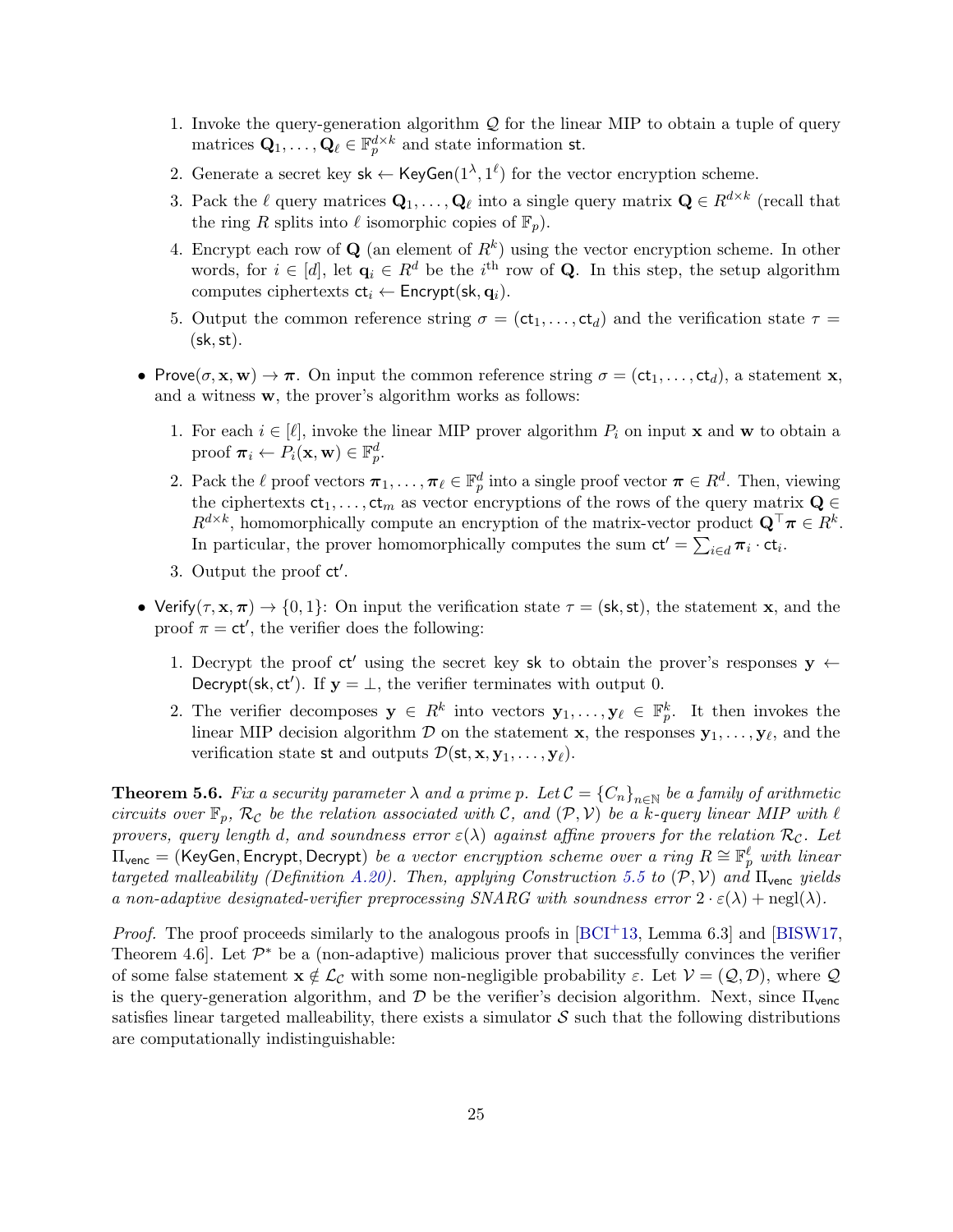| <b>Real Distribution:</b>                                                                                     | <b>Ideal Distribution:</b>                                                                                    |
|---------------------------------------------------------------------------------------------------------------|---------------------------------------------------------------------------------------------------------------|
| 1. sk $\leftarrow$ KeyGen $(1^{\lambda}, 1^n)$                                                                | 1. $(\mathsf{st}, \mathbf{Q}) \leftarrow \mathcal{Q}(1^{\lambda}, 1^n)$ where $\mathbf{Q} \in R^{d \times k}$ |
| 2. $(\mathsf{st}, \mathbf{Q}) \leftarrow \mathcal{Q}(1^{\lambda}, 1^n)$ where $\mathbf{Q} \in R^{d \times k}$ | 2. $(\pi, \mathbf{b}) \leftarrow \mathcal{S}(\mathbf{x})$ where $\pi \in R^d$ , $\mathbf{b} \in R^k$          |
| 3. $ct_i \leftarrow$ Encrypt(sk, $q_i$ ) for all $i \in [d]$ where                                            | 3. $\hat{\mathbf{y}} \leftarrow \mathbf{Q}^{\top} \boldsymbol{\pi} + \mathbf{b}$                              |
| $\mathbf{q}_i \in R^k$ is the <i>i</i> <sup>th</sup> row of <b>Q</b>                                          | 4. Output $(Q, st, \hat{y})$                                                                                  |
| 4. $ct' \leftarrow \mathcal{P}^*(ct_1, \ldots, ct_q; \mathbf{x})$ where                                       |                                                                                                               |
| Decrypt(sk, ct') $\neq \bot$                                                                                  |                                                                                                               |
| 5. $y \leftarrow$ Decrypt(sk, ct') $\in R^k$                                                                  |                                                                                                               |
| 6. Output $(Q, st, y)$                                                                                        |                                                                                                               |

By assumption,  $\mathcal{P}^*$  outputs a proof ct' that convinces the verifier with probability  $\varepsilon'(\lambda)$ . This means that, in the real distribution,  $\mathcal{D}(\mathsf{st}, \mathbf{x}, \mathbf{y}_1, \dots, \mathbf{y}_\ell) = 1$ , where  $\mathbf{y}_1, \dots, \mathbf{y}_\ell \in \mathbb{F}_p^k$  is the decomposition of the vector  $y \in R^k$  (recall that each ring element in R can be viewed as a vector of  $\ell$  values in  $\mathbb{F}_p$ ). Since the decision algorithm  $\mathcal D$  is efficiently computable, this means that  $\mathcal D(\mathsf{st}, \mathbf x, \hat{\mathbf{y}}_1, \dots, \hat{\mathbf{y}}_\ell) = 1$ with probability at least  $\varepsilon'(\lambda) - \text{negl}(\lambda)$ , where  $\hat{\mathbf{y}}_1, \ldots, \hat{\mathbf{y}}_\ell \in \mathbb{F}_p^k$  is the decomposition of  $\hat{\mathbf{y}} \in R^k$ . By construction, in the ideal distribution, the affine function  $(\pi, b)$  is generated *independently* of the verifier's queries Q and state st. Thus, by an averaging argument, there exists some affine function  $(\pi^*, \mathbf{b}^*)$  such that with probability at least  $\varepsilon'(\lambda)/2 - \text{negl}(\lambda)$ , we have that  $\mathcal{D}(\mathbf{x}, \mathsf{st}, \mathbf{y}_1^*, \dots, \mathbf{y}_\ell^*) = 1$ , where  $\mathbf{y}_1^*,\ldots,\mathbf{y}_{\ell}^* \in \mathbb{F}_p^k$  are the components of  $\mathbf{y}^* = \mathbf{Q}^\top \boldsymbol{\pi}^* + \mathbf{b}^*$ . Since the linear MIP has soundness error  $\varepsilon(\lambda)$ , it must be the case that  $\varepsilon'(\lambda)/2 - \text{negl}(\lambda) < \varepsilon(\lambda)$ , and the claim follows.  $\Box$ 

**Theorem 5.7.** Fix a security parameter  $\lambda$  and a prime p. Let  $C = {C_n}_{n \in \mathbb{N}}$  be a family of arithmetic circuits over  $\mathbb{F}_p$ ,  $\mathcal{R}_\mathcal{C}$  be the relation associated with C, and  $(\mathcal{P}, \mathcal{V})$  be a k-query linear MIP with  $\ell$  provers, query length d, and soundness error  $\varepsilon(\lambda)$  against affine provers for the relation  $\mathcal{R}_{\mathcal{C}}$ . Let  $\Pi_{\text{venc}} = (\text{KeyGen}, \text{Energy}, \text{Decrypt})$  be a linear-only vector encryption scheme (Definition [A.21\)](#page-48-1). Then, applying Construction [5.5](#page-23-3) to  $(\mathcal{P}, \mathcal{V})$  and  $\Pi_{\text{venc}}$  yields an adaptive designatedverifier preprocessing SNARG with soundness error  $\varepsilon(\lambda) + \text{negl}(\lambda)$ .

*Proof (Sketch).* The proof proceeds similarly to the analogous proof in  $[BCI<sup>+</sup>13$ , Lemma 6.2]. Let  $\mathcal{P}^*$  be a malicious prover that takes as input the common reference string  $\sigma = (ct_1, \ldots, ct_d)$  and outputs a statement  $\mathbf{x} \notin \mathcal{L}_C$  and a proof ct' that is accepted by the verifier with probability  $\varepsilon'(\lambda)$ . By construction, the ciphertexts  $ct_1, \ldots, ct_d$  are encryptions of the rows  $q_i \in R^k$  of a query matrix  $\mathbf{Q} \in R^{d \times k}$ . Since  $\Pi_{\text{venc}}$  is a linear-only vector encryption scheme, there exists an efficient extractor E that extracts an affine function  $(\pi^*, \mathbf{b}^*) \in R^d \times R^k$  from the ciphertexts  $\{\text{ct}_i\}_{i \in [d]}$  such that Decrypt(sk, ct') =  $\mathbf{Q}^\top \boldsymbol{\pi}^* + \mathbf{b}^* \in R^k$  with probability  $1 - \text{negl}(\lambda)$ . Let  $\mathbf{y}^* = \mathbf{Q}^\top \boldsymbol{\pi}^* + \mathbf{b}^* \in R^k$  and let  $\mathbf{y}_1^*,\ldots,\mathbf{y}_{\ell}^* \in \mathbb{F}_p^k$  be the components of  $\mathbf{y}^* \in R^k$ . Since the verifier accepts the proof  $ct'$ , it must be the case that  $\mathcal{D}(\mathsf{st}, \mathbf{x}, \mathbf{y}_1^*, \dots, \mathbf{y}_\ell^*) = 1$ . Moreover, by semantic security of  $\Pi_{\text{venc}}$ , the extracted proof  $(\pi^*, \mathbf{b}^*)$  cannot be locally satisfying (i.e.,  $(\pi^*, \mathbf{b}^*)$  is a valid proof only with respect to the particular Q encrypted in  $\sigma$ ), but rather, it must be satisfying for all but a negligible fraction of queries Q. Otherwise, if the output distribution of the extractor  $\mathcal E$  is noticeably different when run on different choices of the query matrix  $\mathbf{Q}$ , then  $\mathcal E$  can be used to break semantic security of  $\Pi_{\text{venc}}$ . Thus, if  $\mathcal{P}^*$  succeeds in convincing the verifier of a statement  $\mathbf{x} \notin \mathcal{L}_{\mathcal{C}}$  with probability  $\varepsilon'(\lambda)$ , then with probability  $\varepsilon'(\lambda)$  – negl( $\lambda$ ), the extractor  $\mathcal E$  for  $\Pi_{\text{venc}}$  can be used to produce a proof  $(\pi^*, \mathbf b^*)$ of  $x \notin \mathcal{L}_{\mathcal{C}}$  that is accepted by the linear MIP verifier. Since the linear MIP has soundness error  $\varepsilon(\lambda)$ , we conclude that  $\varepsilon'(\lambda) \leq \varepsilon(\lambda) + \text{negl}(\lambda)$ .  $\Box$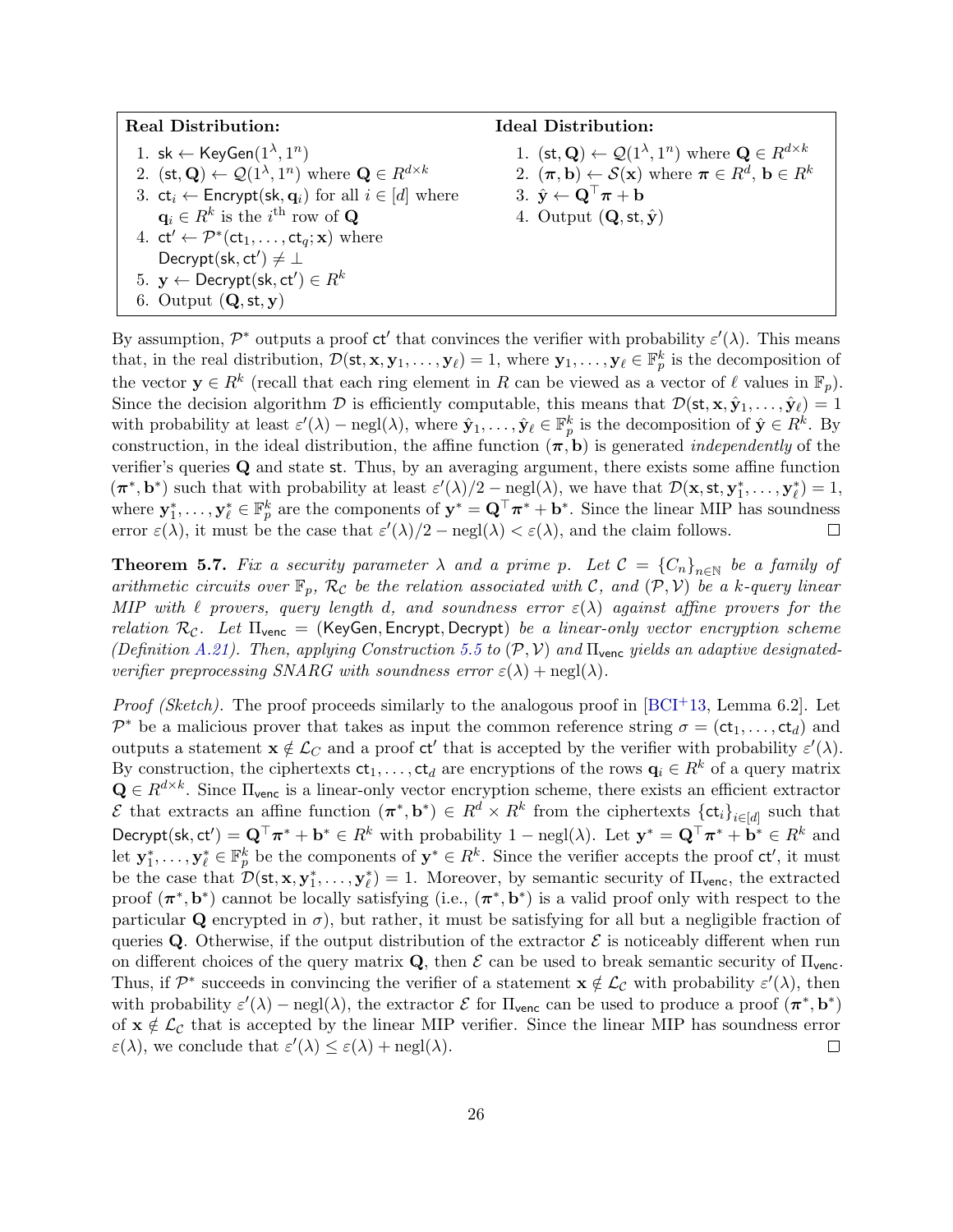Instantiating the construction. To conclude this section, we show that combining the candidate vector encryption scheme  $\Pi_{\text{venc}}$  over polynomial rings  $R^k$ , where  $R \cong \mathbb{F}_p^{\ell}$  from [\[BISW17,](#page-37-3) §4.4] with our quasi-optimal linear MIP construction from Theorem [4.15](#page-21-0) yields a quasi-optimal SNARG from linear-only vector encryption. We first recall from [\[BISW17,](#page-37-3) §4.4] that the candidate vector encryption scheme  $\Pi_{\text{venc}}$  has the following properties:

- When  $k = \text{polylog}(\lambda)$ ,  $\ell = \widetilde{O}(\lambda)$ , and  $|\mathbb{F}| = \text{poly}(\lambda)$ , each ciphertext encrypting an element of  $R^k$  has length  $O(\lambda)$ .
- Scalar multiplication and homomorphic addition of two ciphertexts can be performed in time  $O(\lambda)$ .

When we apply Construction [5.5](#page-23-3) to the linear MIP from Theorem [4.15](#page-21-0) and  $\Pi_{\text{venc}}$ , the prover complexity and proof sizes are then as follows (targeting soundness error  $2^{-\lambda}$ ):

- Prover complexity: The SNARG prover first invokes the underlying linear MIP prover to obtain proofs  $\pi_1, \ldots, \pi_\ell$  for each of the  $\ell = O(\lambda)$  provers. From Theorem [4.15,](#page-21-0) this step requires time  $\tilde{O}(s)$  + poly( $\lambda$ , log s), where s is the size of the circuit. To construct the proof, the prover has to perform d homomorphic operations, where  $d = O(s/\lambda) + \text{poly}(\lambda, \log s)$  is the query length of the construction from Theorem [4.15.](#page-21-0) Since each homomorphic operation can be computed in  $O(\lambda)$  time, the overall prover complexity is  $O(s) + \text{poly}(\lambda, \log s)$ .
- Proof size: The proof in Construction [5.5](#page-23-3) consists of a single ciphertext, which for our parameter settings, have length  $O(\lambda)$ .

From this analysis, we obtain the following quasi-optimal SNARG instantiations:

<span id="page-26-0"></span>**Corollary 5.8.** Assuming the vector encryption scheme  $\Pi_{\text{venc}}$  from [\[BISW17,](#page-37-3) §4.4] satisfies linear targeted malleability (with exponential security), then applying Construction [5.5](#page-23-3) to the quasi-optimal linear MIP from Theorem [4.15](#page-21-0) and  $\Pi_{\text{venc}}$  yields a non-adaptive designated-verifier quasi-optimal SNARG for Boolean circuit satisfiability in the preprocessing model.

<span id="page-26-1"></span>Corollary 5.9. Assuming the vector encryption scheme  $\Pi_{\text{venc}}$  from [\[BISW17,](#page-37-3) §4.4] (with the "double-encryption" transformation described in  $\overline{BISW17}$ , Remark  $C.4$ ) is linear-only (with expo-nential security), then applying Construction [5.5](#page-23-3) to the quasi-optimal linear MIP from Theorem [4.15](#page-21-0) and Πvenc yield an adaptive designated-verifier quasi-optimal SNARG for Boolean circuit satisfiability in the preprocessing model.

Construction [5.5](#page-23-3) gives a construction of a single-theorem SNARG from any linear MIP system. Below, we discuss some of the challenges in extending our construction to provide multi-theorem security.

Remark 5.10 (Multi-Theorem SNARGs). Construction [5.5](#page-23-3) gives a construction of a single-theorem SNARG from any linear MIP system. The works of  $[BCI<sup>+</sup>13, BISW17]$  $[BCI<sup>+</sup>13, BISW17]$  show how to construct multi-theorem designated-verifier SNARGs by relying on a stronger notion of soundness at the linear PCP level coupled with a stronger interactive linear-only encryption assumption. While we could rely on the same type of cryptographic assumption as in [\[BISW17\]](#page-37-3), our linear MIP from Section [4](#page-12-0) does not satisfy the notion of "reusable" or "strong" soundness from [\[BCI](#page-36-3)+13]. Strong soundness essentially says that for all proofs, the probability that the verifier accepts or that it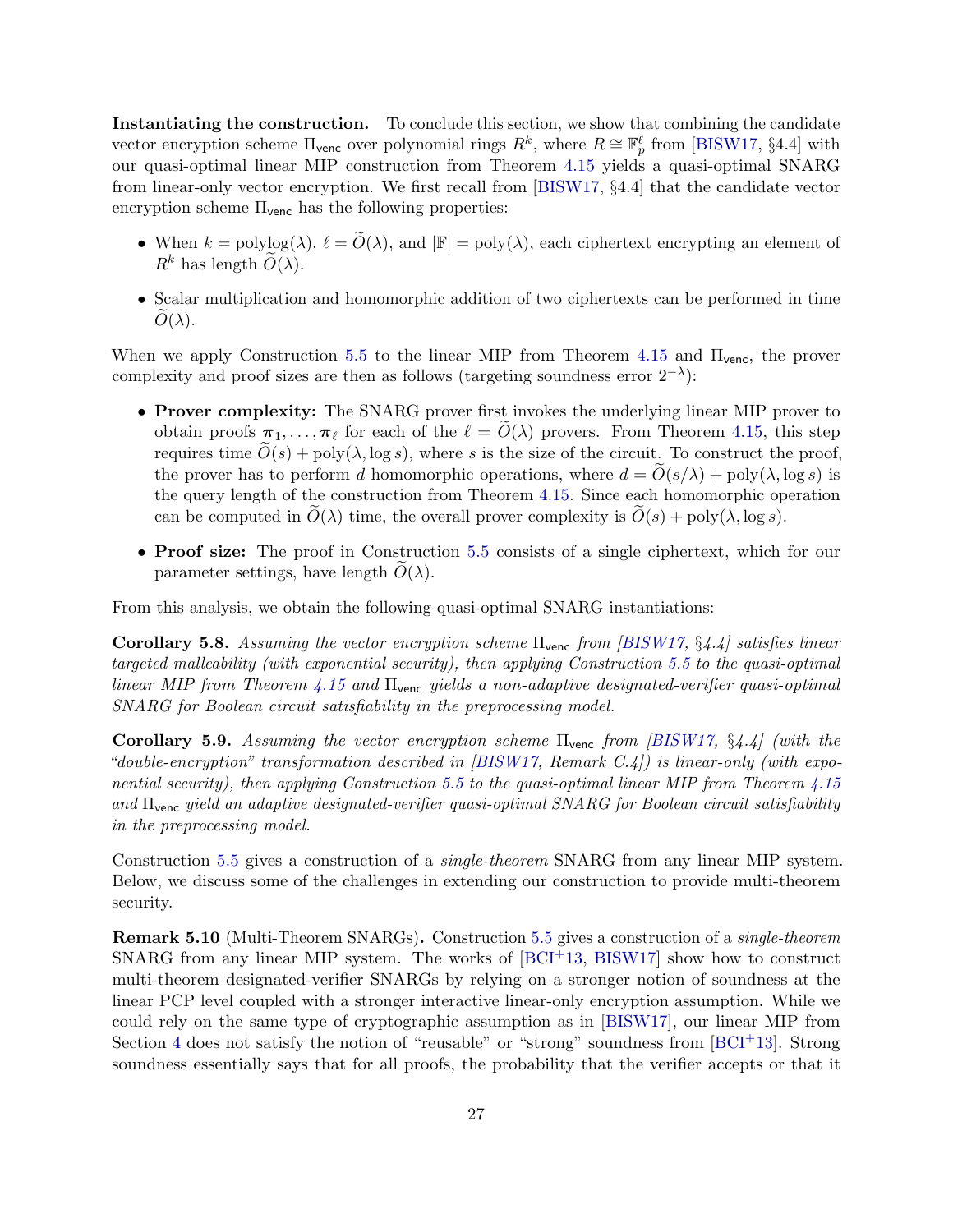rejects is negligible close to 1 (where the probability is taken over the randomness used to generate the queries). In particular, whether the verifier decides to accept or reject should be *uncorrelated* with the randomness associated with its secret verification state. In our linear MIP model, we operate over a polynomial-size field, so a prover making a local change will cause the verifier's decision procedure to change with noticeable probability. This reveals information about the secret verification state, which can enable the malicious prover to break soundness. We leave it as an open problem to construct a quasi-optimal linear MIP that provides strong soundness. Such a primitive would be useful in constructing a quasi-optimal multi-theorem SNARGs.

## <span id="page-27-0"></span>6 Optimally-Succinct SNARGs and Laconic Arguments

Recall from Section [1](#page-0-1) that a "1-bit SNARG" is a SNARG that achieves soundness error  $1/2 + negl(\lambda)$ with just a *single* bit of proof. In this section, we show that a variant of the Sahai-Waters NIZK construction from indistinguishability obfuscation (and one-way functions) [\[SW14\]](#page-40-1) can be used to construct a 1-bit SNARG. As noted in the introduction (Section [1\)](#page-0-1), we can also view a 1-bit SNARG as a 1-bit laconic interactive argument system. Thus, our results also gives the first 1-bit laconic argument system for NP assuming indistinguishability obfuscation and one-way functions. Then, in Section [6.2,](#page-29-0) we show that in the interactive setting, we can also build 1-bit laconic arguments from witness encryption [\[GGSW13\]](#page-38-7). Here, we also demonstrate that a variant of the converse holds: namely, a 1-bit argument system for a "cryptographically-hard" language implies a relaxed notion of witness encryption for the same language. While the notion of witness encryption we obtain is weaker than the traditional one, we show that it still suffices for instantiating some of the main applications of witness encryption.

#### 6.1 1-Bit SNARGs from Indistinguishability Obfuscation

In this section, we show how to construct 1-bit SNARGs from indistinguishability obfuscation (*iO*). We refer to Appendix [A.5](#page-49-0) for the definitions of *iO* and puncturable PRFs that we rely on for our construction. Our construction is essentially the Sahai-Water NIZK [\[SW14\]](#page-40-1) specialized to the designated-verifier setting. The CRS is an obfuscated program that takes as input a statement **x** and a witness **w**, and outputs a 1-bit PRF on **x** if  $C(\mathbf{x}, \mathbf{w}) = 1$ , and  $\perp$  otherwise. The PRF key is hard-coded inside the obfuscated program. The secret verification key is the PRF key. We can essentially view the CRS as an obfuscated program that checks whether  $(\mathbf{x}, \mathbf{w})$  is a satisfying assignment, and if so, outputs a 1-bit message authenticated code (MAC) on the statement x. We now give the construction and its security analysis.

<span id="page-27-1"></span>**Construction 6.1** (1-Bit SNARG from  $i\mathcal{O}$ ). Let  $\mathcal{C} = \{C_n\}_{n\in\mathbb{N}}$  be a family of Boolean circuits, where each  $C_n$ :  $\{0,1\}^n \times \{0,1\}^{m(n)} \to \{0,1\}$  for all  $n \in \mathbb{N}$ . Let  $\mathcal{R}_{\mathcal{C}}$  be the associated relation and  $\mathcal{L}_{\mathcal{C}}$ be the associated language. Let  $\mathsf{F}_n: \mathcal{K}_n \times \{0,1\}^n \to \{0,1\}$  be a puncturable PRF family (indexed by a parameter n). We construct a 1-bit designated-verifier SNARG  $\Pi_{\text{SNARG}} = (KeyGen, Prove, Verify)$ in the preprocessing model for  $\mathcal{R}_{\mathcal{C}}$  as follows:

• Setup( $1^{\lambda}, 1^{n}$ ): The setup algorithm samples a puncturable PRF key  $k \leftarrow F_n$ . Setup( $1^{\lambda}$ ), and constructs the obfuscated program  $P \leftarrow i\mathcal{O}(\mathsf{Prove}[C_n,k])$ ,<sup>[5](#page-0-0)</sup> where the program Prove $[C_n,k]$  is defined as follows:

<sup>&</sup>lt;sup>5</sup>Note that we pad the program Prove $[C_n, k]$  to the maximum size of any program that appears in the proof of Theorem [6.2.](#page-28-0)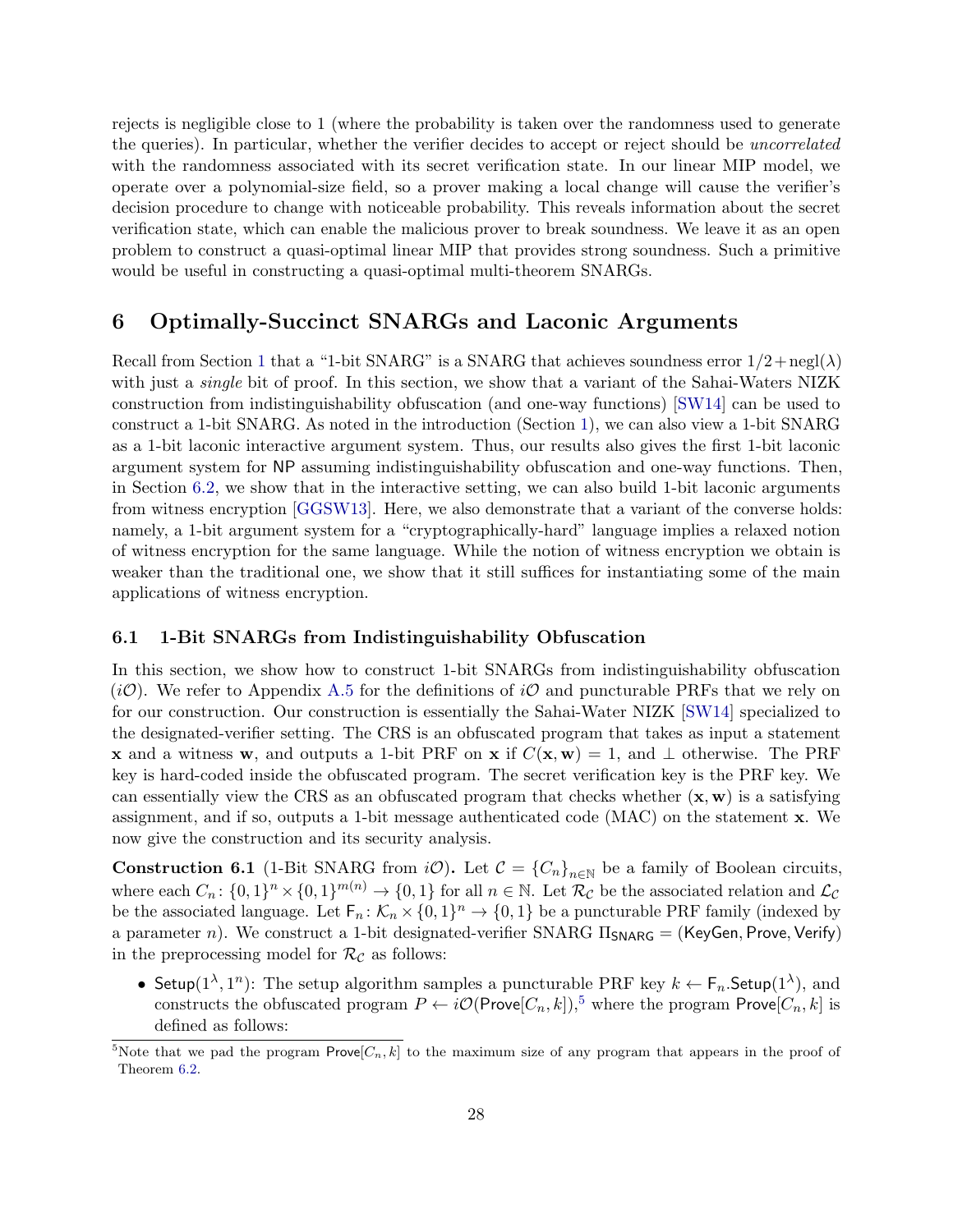**Constants:** a circuit  $C_n$ :  $\{0,1\}^n \times \{0,1\}^{m(n)} \to \{0,1\}$  and a key k for  $\mathsf{F}_n$ 

On input  $\mathbf{x} \in \{0,1\}^n, \mathbf{w} \in \{0,1\}^{m(n)}$ :

1. If  $C(\mathbf{x}, \mathbf{w}) = 1$ , then output  $F_n(k, \mathbf{x})$ . Otherwise, output  $\perp$ .

Figure 1: The program  $Prove[C_n, k]$ 

The setup algorithm outputs the common reference string  $\sigma = P$  and the verification state  $\tau = k$ .

- Prove $(\sigma, \mathbf{x}, \mathbf{w}) \to \pi$ : On input the common reference string  $\sigma = P$  a statement  $\mathbf{x} \in \{0, 1\}^n$ and a witness  $\mathbf{w} \in \{0,1\}^m$ , the prover runs P on  $(\mathbf{x}, \mathbf{w})$  to obtain a proof  $\pi \leftarrow P(\mathbf{x}, \mathbf{w})$  and outputs  $\pi \in \{0, 1\}.$
- Verify $(\tau, \mathbf{x}, \pi) \to \{0, 1\}$ : On input the secret verification state  $\tau = k$ , a statement  $\mathbf{x} \in \{0, 1\}^n$ , and a proof  $\pi \in \{0, 1\}$ , the verifier outputs 1 if  $\pi = F_n$ . Eval(k, x), and 0 otherwise.

<span id="page-28-0"></span>**Theorem 6.2.** Suppose  $F_n$  is a family of puncturable PRFs and iO is an indistinguishability obfuscator. Then, Construction [6.1](#page-27-1) is a non-adaptive designated-verifier 1-bit SNARG for  $C =$  ${C_n}_{n\in\mathbb{N}}$  in the preprocessing model. In particular,  $\Pi$ <sub>SNARG</sub> achieves soundness error  $1/2 + \text{negl}(\lambda)$ against polynomial-time bounded provers.[6](#page-0-0)

Proof. Completeness of the construction follows immediately by correctness of the indistinguishability obfuscator, so it suffices to show soundness. Take any statement  $\mathbf{x}^* \notin \mathcal{L}_{C_n}$ . We show that no efficient prover can produce a proof  $\pi^* \in \{0,1\}$  where  $Verify(\tau, \mathbf{x}^*, \pi^*) = 1$  except with probability  $1/2 + \text{negl}(\lambda)$  over the randomness used to sample  $(\sigma, \tau) \leftarrow$  Setup $(1^{\lambda}, 1^n)$ . Our proof follows the same structure as the corresponding proof in [\[SW14,](#page-40-1) Theorem 9]. In particular, we define a sequence of hybrid arguments:

- Hyb<sub>0</sub>: This is the real game, where the challenger generates  $(\sigma, \tau) \leftarrow$  Setup $(1^{\lambda}, 1^n)$ , and gives σ to the prover. The prover outputs  $\pi^* \in \{0,1\}$ . The output of the experiment is 1 if Verify $(\tau, \mathbf{x}^*, \boldsymbol{\pi}^*) = 1$ , and 0 otherwise.
- $Hyb_1$ : This is the same game as  $Hyb_0$ , except during the setup algorithm, the challenger first computes  $k_{\mathbf{x}^*} \leftarrow \mathsf{F}_n$ . Puncture $(k, \mathbf{x}^*)$ . When constructing the obfuscated program P, the challenger replaces the invocation  $F_n(k, x)$  with  $F_n$ . Eval $(k_{x^*}, x)$ .
- Hyb<sub>2</sub>: This is the same game as  $Hyb<sub>1</sub>$ , except in the verification procedure, the challenger samples  $b \stackrel{\text{R}}{\leftarrow} \{0, 1\}$  and accept if  $\pi^* = b$ .

We now argue that each pair of consecutive hybrid experiments is computationally indistinguishable.

• Hybrids  $Hyb_0$  and  $Hyb_1$  are computationally indistinguishable by security of iO and correctness of the puncturable PRF family. In particular, by correctness of the puncturable PRF,  $F_n(k, \cdot)$ 

<sup>&</sup>lt;sup>6</sup>If we make the stronger assumption that the underlying primitives (the indistinguishability obfuscator and the puncturable PRF family) are secure against subexponential-time adversaries, then we correspondingly achieve soundness error  $1/2$  + negl( $\lambda$ ) against all subexponential-time provers.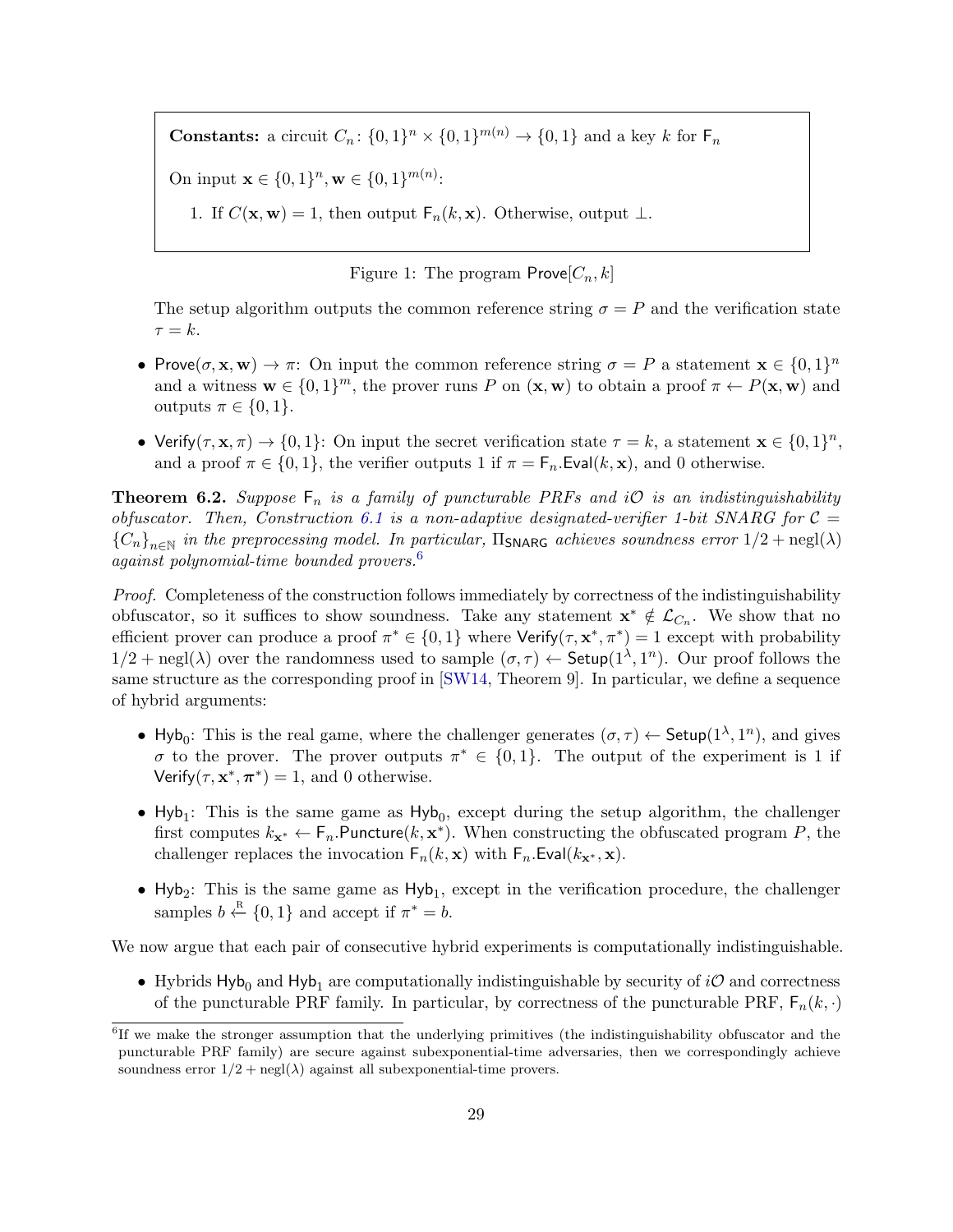and  $\mathsf{F}_n$ . Eval $(k_{\mathbf{x}^*}, \cdot)$  agree on all inputs  $\mathbf{x} \in \{0,1\}^n$  where  $\mathbf{x} \neq \mathbf{x}^*$ . Moreover, the programs P in Hyb<sub>0</sub> and Hyb<sub>1</sub> never needs to evaluate the PRF at  $x^*$ , since by assumption, for all  $\mathbf{w} \in \{0,1\}^m$ ,  $C(\mathbf{x}^*, \mathbf{w}) = 0$ . This means that the outputs of P in  $\mathsf{Hyb}_0$  and  $\mathsf{Hyb}_1$  are identical on all inputs  $(x, w)$ . Indistinguishability then follows by security of  $i\mathcal{O}$ .

• Hybrids  $Hyb<sub>1</sub>$  and  $Hyb<sub>2</sub>$  are computationally indistinguishable by security of the punctured PRF. Concretely, suppose there is an adversary  $A$  that can distinguish the outputs of Hyb<sub>2</sub> and Hyb<sub>3</sub>. We can build an adversary  $\beta$  that breaks the puncturing security of  $F_n$  as follows. Algorithm  $\beta$  submits  $\mathbf{x}^*$  as the punctured point to the puncturing security challenger and receives a punctured key  $k_{\mathbf{x}^*}$  and a challenge value  $y \in \{0, 1\}$ . Algorithm B constructs the obfuscated program P as in Hyb<sub>1</sub> and Hyb<sub>2</sub> using the punctured key  $k_{\mathbf{x}^*}$ , and gives  $\sigma = P$ to adversary A. At the end of the experiment, after A output  $\pi^* \in \{0,1\}$ , B outputs 1 if  $y = \pi^*$  and 0 otherwise. By construction,  $\beta$  perfectly simulates the output distribution of  $\mathsf{Hyb}_1$ if  $y = F_n(k, \mathbf{x}^*)$  is pseudorandom and the output distribution of  $Hyb_2$  if y is truly random. We conclude that by puncturing security of  $F_n$ , hybrids  $Hyb_1$  and  $Hyb_2$  are computationally indistinguishable.

To conclude the proof, we note that the output distribution of  $Hyb<sub>2</sub>$  is 1 with probability  $1/2$  (since y is uniform and independent of the prover's view). Since  $Hyb_0$  and  $Hyb_2$  are computationally indistinguishable, this means that the output of  $Hyb_0$  is 1 with probability at most  $1/2 + negl(\lambda)$ . We conclude that  $\Pi_{\text{SNARG}}$  provides soundness error  $1/2 + \text{negl}(\lambda)$ .  $\Box$ 

Remark 6.3 (Additional Properties). By the same argument in [\[SW14,](#page-40-1) Theorem 8], the 1-bit SNARG in Construction [6.1](#page-27-1) is perfect zero-knowledge. Moreover, by a standard hybrid argument, we can show that it is non-adaptively reusable in the following sense. For any set of statements  $\mathbf{x}_1,\ldots,\mathbf{x}_k\notin\mathcal{L}_{C_n}$ , the probability that a malicious prover can produce proofs  $\boldsymbol{\pi}_1,\ldots,\boldsymbol{\pi}_k$  such that  $\mathcal{V}(\tau,\mathbf{x}_i,\boldsymbol{\pi}_i)=1$  for all  $i\in[k]$  and  $(\sigma,\tau)\leftarrow \mathsf{Setup}(1^{\lambda},1^n)$  is bounded by  $1/2^k+\text{negl}(\lambda)$ .

Remark 6.4 (Adaptivity via VBB Obfuscation). If we replace the indistinguishability obfuscator in Construction [6.1](#page-27-1) with a VBB obfuscator  $[{\rm BGI^+01}]$ , then it is straightforward to prove that the resulting construction is adaptively sound. We leave it as an open problem to construct adaptively sound 1-bit SNARGs without relying on such strong forms of obfuscation.

#### <span id="page-29-0"></span>6.2 1-Bit Laconic Arguments and Witness Encryption

A 1-bit SNARG immediately implies a 2-round laconic argument where the prover communicates just a *single* bit. Namely, in the first round, the verifier runs the setup algorithm for the 1-bit SNARG, and sends the CRS to the prover. The prover's response consists of the 1-bit SNARG proof for the statement. Thus, Theorem [6.2](#page-28-0) shows that assuming the existence of indistinguishability obfuscation and one-way functions, there exists a 1-bit laconic argument for NP.

While we do not know of alternative constructions of 1-bit SNARGs from weaker assumptions, such constructions are possible in the interactive setting. Importantly, in the interactive setting, the verifier's initial message (i.e., the Setup algorithm) can depend on the statement x, while in the standard non-interactive setting, the setup algorithm (that generates the CRS) is independent of the statement. We now show how to construct a 2-round laconic argument for NP from any semanticallysecure witness encryption scheme for NP [\[GGSW13\]](#page-38-7). Recall that in a witness encryption scheme for an NP relation  $\mathcal R$  (and associated language  $\mathcal L$ ), the encrypter can encrypt a message m with respect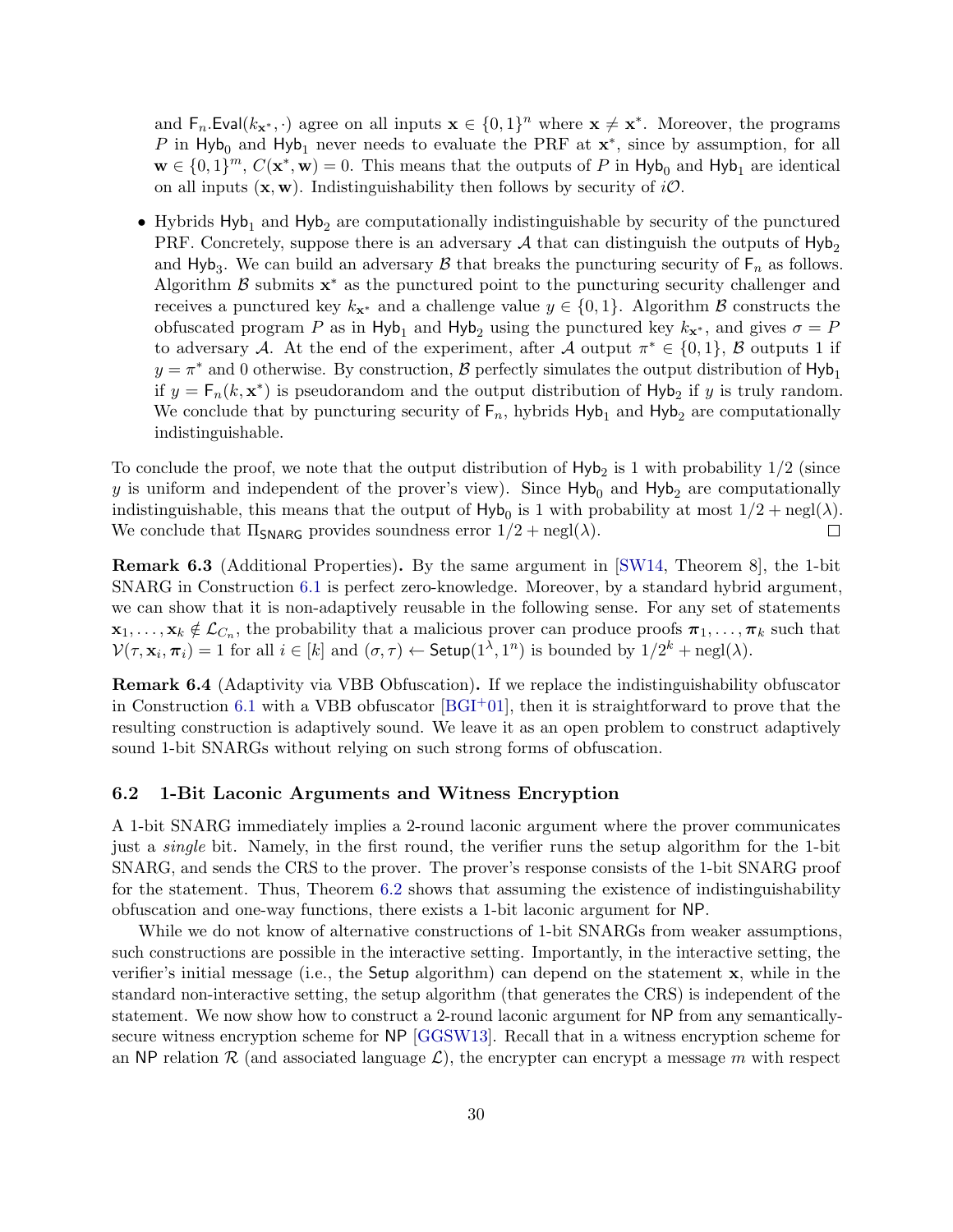to a statement x. Then, anyone who knows a witness w such that  $(x, w) \in \mathcal{R}$  is able to decrypt. The security guarantee states that ciphertexts encrypted to a statement  $\mathbf{x} \notin \mathcal{L}$  are semantically secure. We review the definition of witness encryption below, and then describe our 2-round laconic argument construction from witness encryption.

<span id="page-30-3"></span>**Definition 6.5** (Witness Encryption [\[GGSW13\]](#page-38-7)). A witness encryption for an NP language  $\mathcal{L}$ (with corresponding NP relation  $\mathcal{R}$ ) is a tuple of algorithms  $\Pi_{WE} = (Energypt, Decrypt)$  with the following properties:

- Encrypt( $1^{\lambda}, \mathbf{x}, m$ )  $\rightarrow$  ct: On input the security parameter  $\lambda$ , a statement x and a message  $m \in \{0, 1\}$ , the encryption algorithm outputs a ciphertext ct.
- Decrypt(ct, w)  $\rightarrow$  m': On input a ciphertext ct and a witness w, the decryption algorithm outputs a message  $m' \in \{0, 1\} \cup \{\perp\}.$

Moreover,  $\Pi_{WE}$  must satisfy the following properties:

• Correctness: For all messages  $m \in \{0, 1\}$ , and any statement-witness pair  $(\mathbf{x}, \mathbf{w})$  where  $R(\mathbf{x}, \mathbf{w}) = 1$ , it follows that

<span id="page-30-1"></span><span id="page-30-0"></span>
$$
\Pr[\mathsf{Decrypt}(\mathsf{Encrypt}(1^{\lambda}, \mathbf{x}, m), \mathbf{w}) = m] = 1.
$$

• Semantic Security: For all efficient adversaries A, and all statements  $x \notin \mathcal{L}$ ,

$$
\left|\Pr[\mathcal{A}(\mathsf{Encrypt}(1^{\lambda}, \mathbf{x}, 0)) = 1] - \Pr[\mathcal{A}(\mathsf{Encrypt}(1^{\lambda}, \mathbf{x}, 1)) = 1]\right| = \text{negl}(\lambda). \tag{6.1}
$$

<span id="page-30-4"></span>Remark 6.6 (Equivalent Security Notion). In our analysis, it will often be easier to work with the following equivalent notion of security for witness encryption:

• Unguessable: For all efficient adversaries A, and all statements  $x \notin \mathcal{L}$ ,

$$
\left|\Pr[m \stackrel{\text{R}}{\leftarrow} \{0,1\} : \mathcal{A}(\mathsf{Encrypt}(1^{\lambda}, \mathbf{x}, m)) = m] - \frac{1}{2}\right| = \text{negl}(\lambda). \tag{6.2}
$$

To see the equivalence, take any adversary  $A$ . Without loss of generality, assume that  $A$  always outputs a bit. Let  $p_0 = Pr[\mathcal{A}(\mathsf{Encrypt}(1^\lambda, \mathbf{x}, 0)) = 0]$  and  $p_1 = Pr[\mathcal{A}(\mathsf{Encrypt}(1^\lambda, \mathbf{x}, 1)) = 1]$ . Then, the guessing advantage (Eq. [\(6.2\)](#page-30-0)) of A is  $|(1-p_0-p_1)/2|$ , and the distinguishing advantage (Eq. [\(6.1\)](#page-30-1)) of A is  $|1-p_0-p_1|$ . In particular, this means that if the guessing advantage of A is  $\varepsilon$ , then the distinguishing advantage of  $\mathcal A$  is  $2\varepsilon$ .

<span id="page-30-2"></span>**Construction 6.7** (1-Bit Laconic Argument for NP from Witness Encryption). Let  $\mathcal{L}$  be an NP language, and let  $\Pi_{WE} = (Energypt, Decrypt)$  be a witness encryption scheme for  $\mathcal{L}$ . We construct an interactive 1-bit laconic argument system  $\Pi_{\text{arg}} = ($ Setup, Prove, Verify) for  $\mathcal L$  as follows:<sup>[7](#page-0-0)</sup>

• Setup $(1^{\lambda}, \mathbf{x}) \to (\sigma_{\mathbf{x}}, \tau_{\mathbf{x}})$ : On input the security parameter  $\lambda$  and a statement  $\mathbf{x}$ , the setup algorithm chooses a random message  $m \stackrel{\text{R}}{\leftarrow} \{0,1\}$  and computes the ciphertext  $ct \leftarrow \text{Encrypt}(1^{\lambda}, \mathbf{x}, m)$ . It outputs the initial message  $\sigma_{\mathbf{x}} = c\mathbf{t}$  and the verification state  $\tau_{\mathbf{x}} = m$ .

<sup>&</sup>lt;sup>7</sup>We use the same schema as a SNARG (Definition [A.18\)](#page-46-1) to describe our 2-round interactive argument. The main difference is that the verifier's first message (i.e., the output of the Setup algorithm) can depend on the statement x.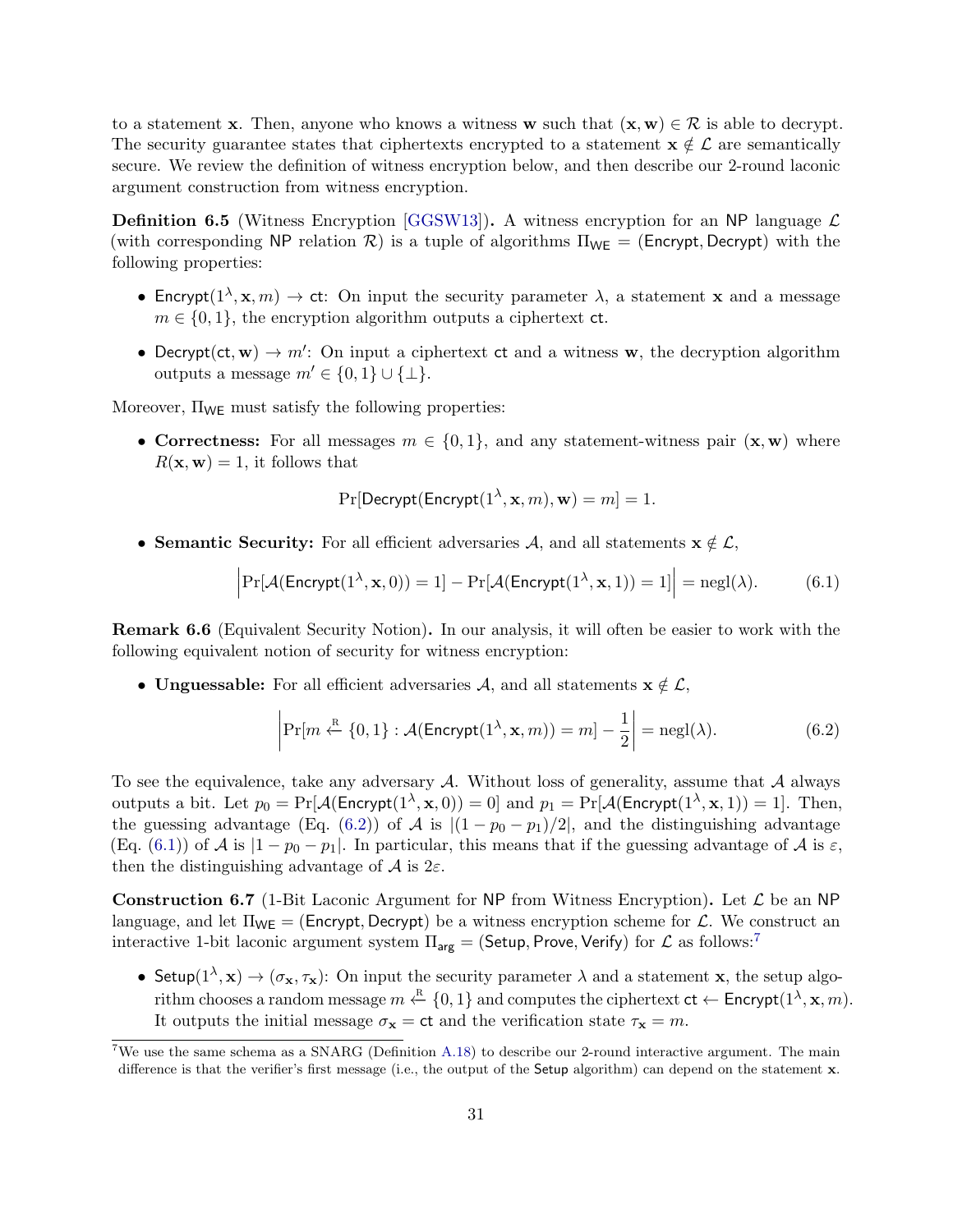- Prove $(\sigma_x, w) \to \pi$ : On input the verifier's initial message  $\sigma_x = ct$  and a witness w, the prover computes  $m' \leftarrow \text{Decrypt}(\text{ct}, \textbf{w})$ , and outputs the proof  $\pi = m'.$
- Verify $(\tau_x, \pi) \to \{0, 1\}$ : On input the verification state  $\tau = m$  and the proof  $\pi = m'$ , the verifier outputs 1 if  $m = m'$ , and 0 otherwise.

**Theorem 6.8** (Laconic Arguments from Witness Encryption). Let  $\mathcal{L}$  be an NP language. If  $\Pi_{WE}$ is a witness encryption scheme for  $\mathcal{L}$ , then Construction [6.7](#page-30-2) is a 1-bit laconic argument for  $\mathcal{L}$ .

Proof. Completeness follows from correctness of the witness encryption scheme. Soundness follows from security of the witness encryption scheme. Namely, if  $\mathbf{x} \notin \mathcal{L}$ , then ct is a semantically-secure encryption of the message  $m \in \{0, 1\}$ . Since m is sampled uniformly at random, the probability that the adversary outputs m' where  $m' = m$  is at most  $1/2 + \text{negl}(\lambda)$ .  $\Box$ 

This construction shows that any witness encryption for a language  $\mathcal L$  yields a 1-bit laconic interactive argument system for the same language  $\mathcal{L}$ . It is unclear how to leverage this construction to construct a 1-bit preprocessing SNARG (critically, the verifier's message is not oblivious, and depends on the underlying statement). We leave it as an open construction to construct 1-bit SNARGs from witness encryption or other weaker assumptions. Along those same lines, it is also interesting to construct 1-bit laconic interactive arguments from weaker assumptions.

Witness encryption from 1-bit laconic arguments. Next, we show that a 1-bit laconic argument implies a weaker variant of witness encryption where semantic security is only required to hold when encrypting to a *randomly* sampled statement  $\mathbf{x} \notin \mathcal{L}$  rather than any statement  $\mathbf{x} \notin \mathcal{L}$ . Our results here are conceptually similar to those of Faonio et al. [\[FNV17\]](#page-38-9), who previously showed how to construct witness encryption from any *predictable* argument system. In our setting, we do not impose any additional restriction on the underlying argument system. Instead, we show that for a class of "cryptographically-hard" languages, soundness of an optimally laconic argument alone already implies a "predictability" property, which suffices to give our relaxed variant of witness encryption We discuss the connection between our 1-bit arguments for cryptographically-hard languages and the notion of predictable arguments from [\[FNV17\]](#page-38-9) in greater detail in Remark [6.13.](#page-34-0)

**Definition 6.9** (Distributional Witness Encryption). Fix a parameter  $n \in \mathbb{N}$ . Let  $\mathcal{L} \subseteq \{0,1\}^n$  be an NP language, and let D be a probability distribution over  $\{0,1\}^n \setminus \mathcal{L}$ . A distributional witness encryption scheme for  $\mathcal L$  with respect to  $\mathcal D$  is a tuple of algorithms  $\Pi_{WE}$  = (Encrypt, Decrypt) with the same properties and requirements as Definition [6.5,](#page-30-3) except the semantic security requirement is replaced by a weaker D-semantic security requirement:

• D-Semantic Security: For all efficient adversaries A and  $\mathbf{x} \leftarrow \mathcal{D}$ 

$$
\left|\Pr[\mathcal{A}(\mathsf{Encrypt}(1^{\lambda}, \mathbf{x}, 0)) = 1] - \Pr[\mathcal{A}(\mathsf{Encrypt}(1^{\lambda}, \mathbf{x}, 1)) = 1]\right| = \mathrm{negl}(\lambda),
$$

where the probability is taken over the randomness of sampling  $x$ , the encryption randomness, as well as the adversary's randomness.

As described in Remark [6.6,](#page-30-4) we can replace D-semantic security with an equivalent notion of D-unguessability.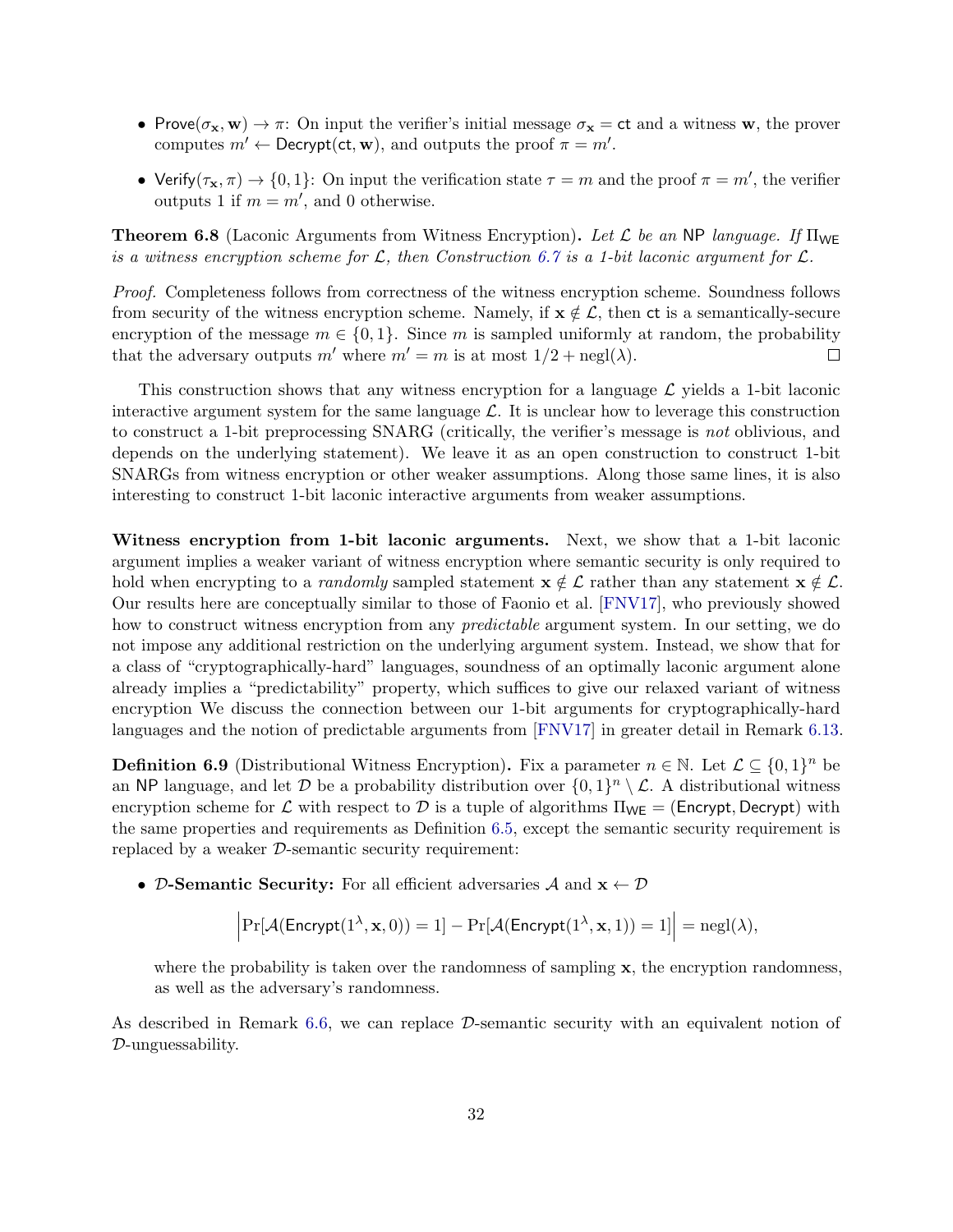<span id="page-32-0"></span>**Construction 6.10.** Fix a parameter n. Let  $\mathcal{L} \subseteq \{0,1\}^n$  be an NP language and let D be a distribution over  $\{0,1\}^n \setminus \mathcal{L}$ . Let  $\Pi_{\text{arg}} =$  (Setup, Prove, Verify) be a 1-bit laconic argument for  $\mathcal{L}$ . We construct a distributional witness encryption scheme  $\Pi_{WE} = (Energy, Decrypt)$  for  $\mathcal L$  with respect to  $D$  as follows:

- Encrypt( $1^{\lambda}, \mathbf{x}, m$ ): On input the security parameter  $\lambda$ , a statement **x**, and a message  $m \in \mathbb{R}$  $\{0,1\}$ , the encryption algorithm samples parameters  $(\sigma_{\mathbf{x}}, \tau_{\mathbf{x}}) \leftarrow$  Setup $(1^{\lambda}, \mathbf{x})$ , and computes  $\alpha_0 \leftarrow \text{Verify}(\tau_{\mathbf{x}}, 0)$  and  $\alpha_1 \leftarrow \text{Verify}(\tau_{\mathbf{x}}, 1)$ . Then, it does the following:
	- If  $\alpha_0 = 1 = \alpha_1$ , then the encryption algorithm outputs the message m in the clear.
	- If  $\alpha_0 = 0 = \alpha_1$ , then the encryption algorithm outputs  $\perp$ .
	- Otherwise, the encryption algorithm outputs  $(\sigma_{\mathbf{x}}, m \oplus b)$  where  $b \in \{0, 1\}$  is such that  $\alpha_b = 1$ .
- Decrypt(ct, w)  $\rightarrow$  {0, 1}  $\cup \bot$ . If ct = 0, ct = 1, or ct =  $\bot$ , then the decryption algorithm outputs ct. Otherwise, it parses  $ct = (\sigma_x, \beta)$ , computes  $b \leftarrow \text{Prove}(\sigma_x, \mathbf{w})$ , and outputs  $\beta \oplus b$ .

Next, we show that Construction [6.10](#page-32-0) gives a distributional witness encryption scheme for any language that is "cryptographically-hard." Intuitively, we say that an NP language  $\mathcal L$  is cryptographically-hard if there exists a distribution  $\mathcal{D}_{\text{YES}}$  over YES instances that is computationally indistinguishable from a distribution  $\mathcal{D}_{\text{NO}}$  of NO instances.

<span id="page-32-1"></span>**Definition 6.11** (Cryptographically-Hard Language). Let  $\mathcal{L} \subseteq \{0,1\}^n$  be an NP language. We say that L is a cryptographically-hard language if there exists distributions  $\mathcal{D}_{\text{YES}}$  over L and  $\mathcal{D}_{\text{NO}}$  over  $\{0,1\}^n \setminus \mathcal{L}$  such that  $\mathcal{D}_{\text{YES}} \stackrel{c}{\approx} \mathcal{D}_{\text{NO}}$ .

<span id="page-32-2"></span>**Theorem 6.12.** Fix a security parameter  $\lambda$  and let  $\mathcal{L} \subseteq \{0,1\}^{n(\lambda)}$  be an NP language, and suppose that  $\mathcal L$  is cryptographically-hard (Definition [6.11\)](#page-32-1). Let  $\mathcal D_{\rm YES}$  and  $\mathcal D_{\rm NO}$  be the distributions over YES instances and NO instances, respectively, for  $\mathcal L$  from Definition [6.11.](#page-32-1) Assume moreover that  $\Pi_{\text{arg}}$ is a 1-bit laconic argument for  $\mathcal{L}$ . Then,  $\Pi_{\mathsf{WE}}$  from Construction [6.10](#page-32-0) is a distributional witness encryption scheme for  $\mathcal L$  with respect to  $\mathcal D_{\rm NO}$ .

Proof. We show correctness and security separately.

**Correctness.** Take any statement  $x \in \mathcal{L}$  and any witness w where  $R(x, w) = 1$ . We show that

 $\Pr[\mathsf{Decrypt}(\mathsf{Encrypt}(1^\lambda,\mathbf{x},m),\mathbf{w}) = m] = 1.$ 

Let  $ct \leftarrow$  Encrypt $(1^{\lambda}, x, m)$ , and  $(\sigma_x, \tau_x)$  be the parameters sampled by the encryption algorithm. By perfect completeness of  $\Pi_{\text{arg}}$ , if  $b \leftarrow \text{Prove}(\sigma_{\mathbf{x}}, \mathbf{x}, \mathbf{w})$ , then  $\text{Verify}(\tau_{\mathbf{x}}, b) = 1$ . We consider two possible scenarios:

- Suppose Verify( $\tau_{\mathbf{x}}$ , 1 b) = 1. In this case,  $ct = m$ , and the decryption algorithm also outputs m. Correctness holds.
- Suppose Verify( $\tau_x$ , 1 b) = 0. In this case,  $ct = (\sigma_x, m \oplus b)$ , and the decryption algorithm outputs  $(m \oplus b) \oplus b = m$ .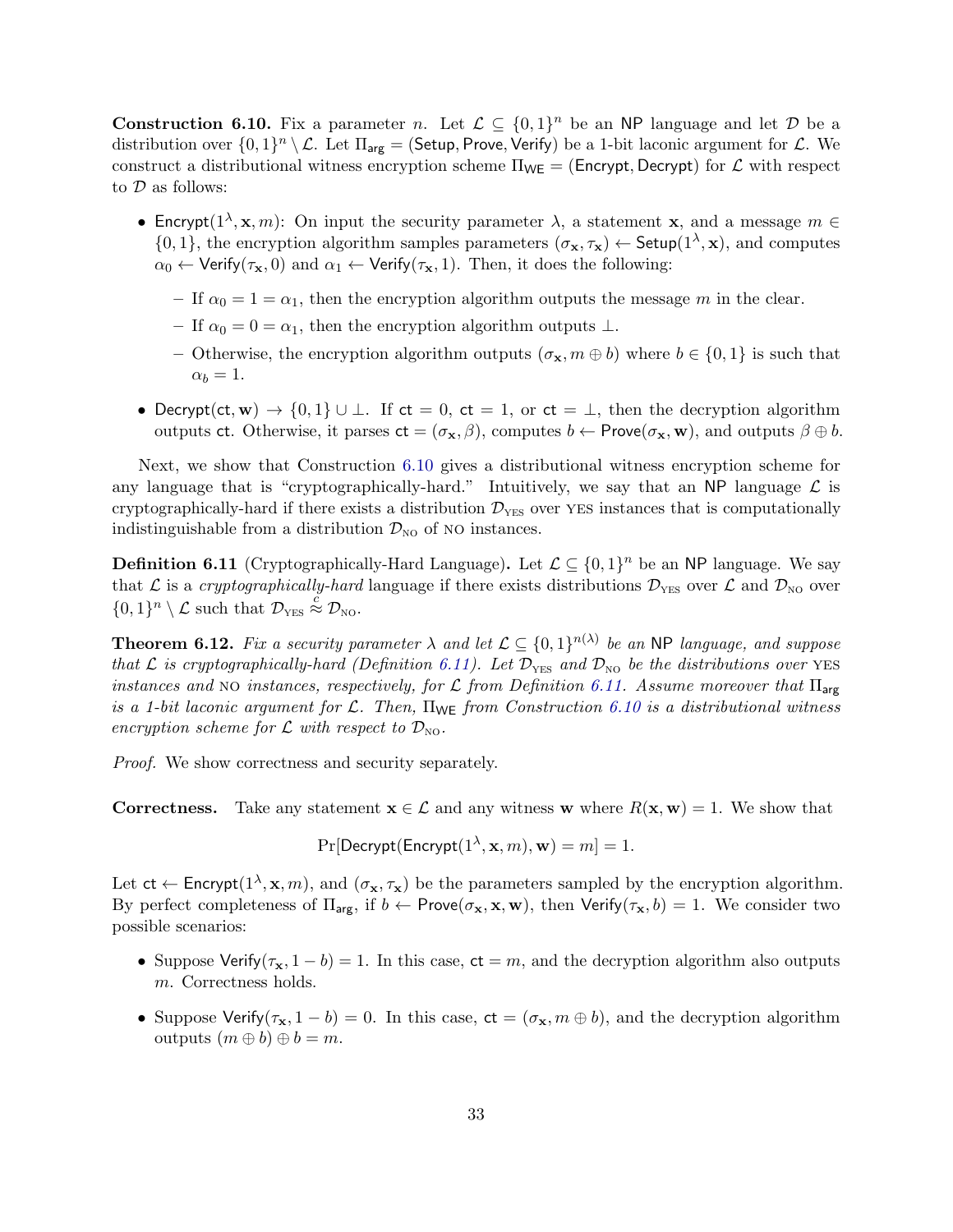**Security.** By assumption,  $\mathcal{D}_{\text{YES}} \stackrel{c}{\approx} \mathcal{D}_{\text{NO}}$ . Now, we show that

 $\Pr[\mathbf{x} \leftarrow \mathcal{D}_{\text{NO}}; (\sigma_{\mathbf{x}}, \tau_{\mathbf{x}}) \leftarrow \mathsf{Setup}(1^{\lambda}, \mathbf{x}): \mathsf{Verify}(\tau_{\mathbf{x}}, 0) = \mathsf{Verify}(\tau_{\mathbf{x}}, 1)] = {\mathrm{negl}}(\lambda).$ 

We consider the two possibilities separately:

- Suppose Verify( $\tau_x$ , 0) = 0 = Verify( $\tau_x$ , 1) with probability  $\varepsilon$ . This implies that  $\mathcal{D}_{\text{YES}}$  and  $\mathcal{D}_{\text{NO}}$ are distinguishable with the same advantage  $\varepsilon$ . Specifically, on input an instance **x**, the distinguisher samples  $(\sigma_{\mathbf{x}}, \tau_{\mathbf{x}}) \leftarrow$  Setup $(1^{\lambda}, \mathbf{x})$  and outputs 1 if Verify $(\tau_{\mathbf{x}}, 0) = 0 =$  Verify $(\tau_{\mathbf{x}}, 1)$ . If  $\mathbf{x} \leftarrow \mathcal{D}_{\text{YES}}$ , then  $\mathbf{x} \in \mathcal{L}$  and by perfect completeness of  $\Pi_{\text{arg}}$ , the distinguisher outputs 1 with probability 0. Conversely, if  $\mathbf{x} \leftarrow \mathcal{D}_{\text{NO}}$ , then by assumption, the distinguisher outputs 1 with probability  $\varepsilon$ .
- Suppose Verify( $\mathbf{x},0$ ) = 1 = Verify( $\mathbf{x},1$ ) with probability  $\varepsilon$ . Then, we can construct an adversary that breaks soundness of  $\Pi_{\text{arg}}$  with advantage  $1/2 + \varepsilon/2$  – negl( $\lambda$ ). Consider the adversary that samples a statement  $\mathbf{x} \leftarrow \mathcal{D}_{\text{NO}}$  and outputs a random bit  $b \leftarrow \{0, 1\}$  as its proof. We compute the probability that  $Verify(\tau_{\mathbf{x}}, b) = 1$ , where  $(\sigma_{\mathbf{x}}, \tau_{\mathbf{x}}) \leftarrow Setup(1^{\lambda}, \mathbf{x})$ . From the first case, we have that  $Verify(\tau_{\mathbf{x}}, 0) = 0 = Verify(\tau_{\mathbf{x}}, 1)$  with negligible probability. Thus, with probability  $1 - \text{negl}(\lambda)$ , at least one of  $b \in \{0, 1\}$  is a valid proof for x. The probability that the guessing adversary succeeds in breaking soundness is then

$$
\Pr[\mathsf{Verify}(\tau_{\mathbf{x}}, b) = 1] \ge \varepsilon + \frac{1}{2}(1 - \varepsilon - \text{negl}(\lambda)) = \frac{1}{2} + \frac{\varepsilon}{2} - \text{negl}(\lambda).
$$

This contradicts soundness of  $\Pi_{\text{arg}}$ .

We conclude that with overwhelming probability over the choice of  $x$  and the Setup randomness, there is exactly one proof  $b \in \{0,1\}$  such that  $\text{Verify}(\tau_{\mathbf{x}}, b) = 1$ . To show the claim, suppose there exists an efficient adversary A whose guessing advantage (Eq.  $(6.2)$ ) is  $\varepsilon$ . Without loss of generality, suppose that given an encryption of  $m \stackrel{\mathbb{R}}{\leftarrow} \{0,1\}$ , adversary A outputs m with probability at least  $1/2 + \varepsilon$  (if A outputs m with probability less than  $1/2 - \varepsilon$ , we can consider an adversary that runs A and outputs the complement of A's output). We use A to construct an adversary  $\beta$  that breaks soundness of  $\Pi_{\text{arg}}$  with probability  $1/2 + \varepsilon$ . Algorithm  $\beta$  works as follows:

- 1. At the beginning of the game, algorithm  $\mathcal{B}$  samples a statement  $\mathbf{x} \leftarrow \mathcal{D}_{\text{NO}}$  and gives x to the challenger for the soundness game. It receives a common reference string  $\sigma_{\mathbf{x}}$  from the soundness challenger.
- 2. Algorithm B samples a random bit  $\beta \stackrel{\text{R}}{\leftarrow} \{0,1\}$  and sends  $(\sigma_{\mathbf{x}}, \beta)$  to the guessing adversary A.
- 3. When A outputs a guess  $m \in \{0,1\}$ , B submits  $m \oplus \beta$  as its proof.

First, we argue that  $\beta$  correctly simulates the unguessability game for adversary  $\mathcal{A}$ . From above, we have that with overwhelming probability (over the choice of  $x$  and the randomness in the Setup algorithm), Verify( $\tau_{\mathbf{x}}$ , 0)  $\neq$  Verify( $\tau_{\mathbf{x}}$ , 1). Let  $b \in \{0,1\}$  be such that Verify( $\tau_{\mathbf{x}}$ , b) = 1. In this case, a valid ciphertext for a message m consists of the tuple  $(\sigma_{\mathbf{x}}, b \oplus m)$ . In the unguessability game, the message m is sampled uniformly at random, and so the bit  $b \oplus m$  is also uniformly random. This is precisely the distribution  $\beta$  simulates in the reduction.

By assumption A is able to guess the message with probability at least  $1/2 + \varepsilon$ . In particular, this means that the bit m output by A satisfies  $m = \beta \oplus b$  where  $Verify(\tau_{\mathbf{x}}, b) = 1$ . But in this case,  $b = m \oplus \beta$ , and algorithm B has produced an accepting proof for the statement x. We conclude that if A has guessing advantage  $\varepsilon$ , then B breaks soundness with advantage  $1/2 + \varepsilon$ .  $\Box$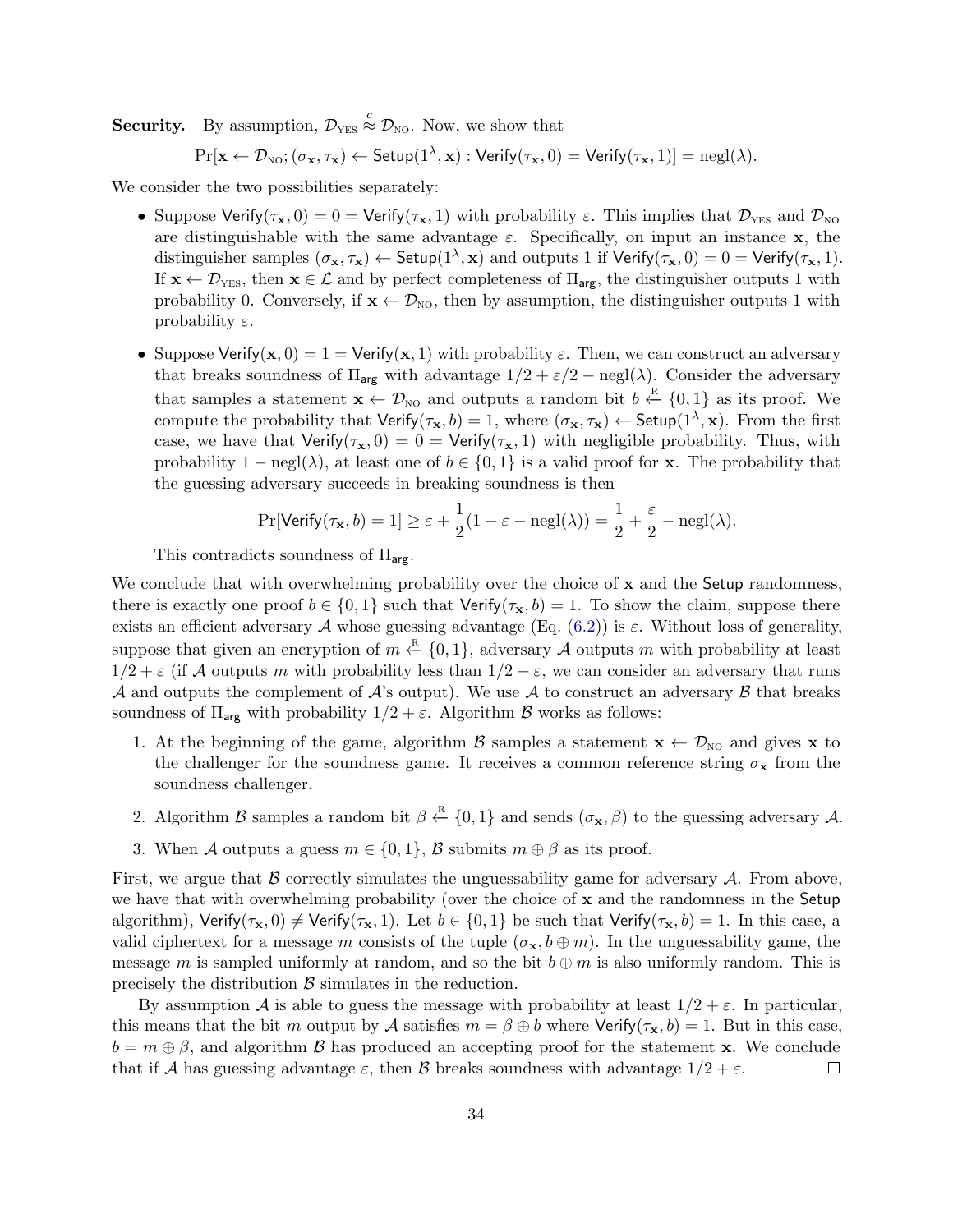<span id="page-34-0"></span>Remark 6.13 (1-Bit Arguments and Predictable Arguments). We can interpret the first step in our soundness proof of Theorem [6.12](#page-32-2) as showing that a 1-bit argument for a cryptographically-hard language is essentially a predictable argument (c.f., [\[FNV17\]](#page-38-9)). Specifically, we show that for a randomly-sampled statement x, there is exactly *one* proof that the verifier accepts. Previously, Faonio et al. [\[FNV17\]](#page-38-9) showed that any predictable argument for a language  $\mathcal{L}$  implies a witness encryption for the same language. Since our arguments are predictable (for a randomly-sampled instance) when the underlying language is cryptographically-hard, we obtain the distributional variant of witness encryption for cryptographically-hard languages.

Distributional witness encryption to public-key encryption. Although 1-bit laconic arguments only suffice for constructing a weaker distributional variant of witness encryption, this variant still suffices to instantiate some of the applications of witness encryption from [\[GGSW13\]](#page-38-7). Here, we recall the construction of public-key encryption from witness encryption from [\[GGSW13,](#page-38-7) §4.1] and show how we can instantiate it using a distributional witness encryption scheme for the same language. In particular, this means that a 1-bit SNARG, and more generally, a 1-bit laconic argument implies a public-key encryption scheme where the complexity of the key-generation algorithm is independent of the complexity of the underlying argument system. Key-generation in this scheme only requires a single evaluation of a pseudorandom generator. The only public-key encryption schemes that have this property rely on witness encryption (or stronger assumptions). This provides some evidence on the difficulty of realizing optimally laconic arguments from simpler assumptions.

<span id="page-34-1"></span>Construction 6.14 (Public Key Encryption from Witness Encryption [\[GGSW13,](#page-38-7) §4.1]). Fix a security parameter  $\lambda$  and let  $G: \{0,1\}^{\lambda} \to \{0,1\}^{2\lambda}$  be a length-doubling PRG. Define the language  $\mathcal{L} \subset$  $\{0,1\}^{2\lambda}$  as  $\mathcal{L} = \{y \in \{0,1\}^{2\lambda} : y = G(x)$  for some  $x \in \{0,1\}^{\lambda}\}\.$  Let  $\Pi_{\mathsf{WE}} = (\mathsf{WE}. \mathsf{Encrypt}, \mathsf{WE}. \mathsf{Decrypt})$ be a witness encryption scheme for  $\mathcal{L}$ . We define the public key encryption scheme  $\Pi_{\text{PKE}} =$ (KeyGen, Encrypt, Decrypt) as follows:

- KeyGen( $1^{\lambda}$ )  $\rightarrow$  (pk, sk): On input the security parameter  $\lambda$ , the key-generation algorithm samples a seed  $s \stackrel{\text{R}}{\leftarrow} \{0,1\}^{\lambda}$ , computes  $t \leftarrow G(s)$ , and outputs  $pk = (\lambda, t)$  and  $sk = s$ .
- Encrypt(pk, m): On input the public key  $pk = (\lambda, t)$  and a message  $m \in \{0, 1\}$ , the encryption algorithm outputs the ciphertext  $ct \leftarrow \mathsf{WE}. \mathsf{Encrypt}(1^{\lambda}, t, m)$ .
- Decrypt(sk, ct): On input the secret key  $sk = s$  and a ciphertext ct, the decryption algorithm outputs  $WE$ .Decrypt $(ct, s)$ .

**Theorem 6.15.** Fix a security parameter  $\lambda$  and let  $G: \{0,1\}^{\lambda} \to \{0,1\}^{2\lambda}$  be a length-doubling PRG. Define the language  $\mathcal{L} \subset \{0,1\}^{2\lambda}$  as in Construction [6.14.](#page-34-1) Let  $\mathcal{D}_{\text{NO}}$  be the uniform distribution over  $\{0,1\}^{2\lambda} \setminus \mathcal{L}$ . If  $\Pi_{\mathsf{WE}}$  is a witness encryption scheme for  $\mathcal L$  with respect to  $\mathcal D_{\mathsf{NO}}$  and G is a secure PRG, then  $\Pi_{PKE}$  from Construction [6.14](#page-34-1) is a semantically-secure PKE scheme.

Proof. The proof is essentially identical to the corresponding proof in [\[GGSW13,](#page-38-7) Appendix A.1]. We give the formal hybrid argument below:

• Hyb<sub>0</sub>: This is the semantic security game where the challenger samples  $(\mathsf{pk}, \mathsf{sk}) \leftarrow \mathsf{KeyGen}(1^{\lambda})$ and responds to the adversary's query with  $\mathsf{Encrypt}(\mathsf{pk}, m_0)$ .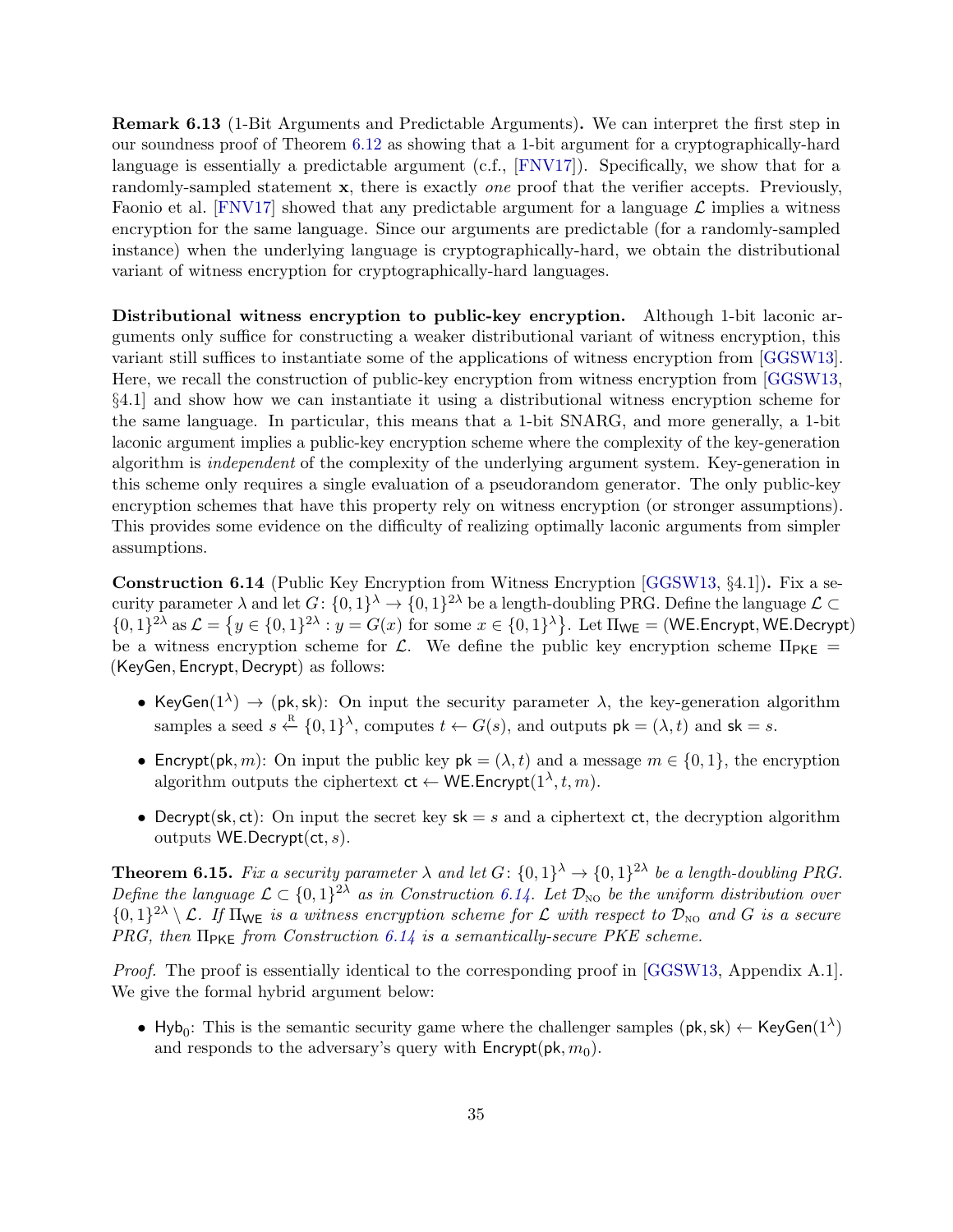- Hyb<sub>1</sub>: Same as Hyb<sub>0</sub> except instead of setting  $pk = (\lambda, t)$  where  $t = G(s)$  and  $s \stackrel{R}{\leftarrow} \{0, 1\}^{\lambda}$ , the challenger samples  $t \stackrel{\text{R}}{\leftarrow} \{0,1\}^{2\lambda}$ . Hybrids  $\text{Hyb}_0$  and  $\text{Hyb}_1$  are computationally indistinguishable by PRG security of G.
- Hyb<sub>2</sub>: Same as Hyb<sub>1</sub>, except the challenger samples  $t \stackrel{R}{\leftarrow} \{0,1\}^{2\lambda} \setminus \mathcal{L}$ . Hyb<sub>1</sub> and Hyb<sub>2</sub> are statistically indistinguishable.
- Hyb<sub>3</sub>: Same as Hyb<sub>2</sub> except the challenger encrypts message  $m_1$  when responding to the adversary's challenge. Hybrids  $Hyb<sub>2</sub>$  and  $Hyb<sub>3</sub>$  are computationally indistinguishable by distributional semantic security of  $\Pi_{\mathsf{WE}}$ .
- Hyb<sub>4</sub>: Same as Hyb<sub>3</sub> except the challenger samples  $t \stackrel{R}{\leftarrow} \{0, 1\}^{2\lambda}$ . Hybrids Hyb<sub>3</sub> and Hyb<sub>4</sub> are statistically indistinguishable.
- Hyb<sub>5</sub>: Same as Hyb<sub>4</sub> except the challenger sets  $t = G(s)$  where  $s \stackrel{R}{\leftarrow} \{0,1\}^{\lambda}$ . This is the semantic security game where the challenger samples  $(\mathsf{pk}, \mathsf{sk}) \leftarrow \mathsf{KeyGen}(1^{\lambda})$  and respond to the adversary's query with  $\mathsf{Encrypt}(\mathsf{pk}, m_1)$ . Hybrids  $\mathsf{Hyb}_4$  and  $\mathsf{Hyb}_5$  are computationally indistinguishable by PRG security of G.  $\Box$

To instantiate Construction [6.14](#page-34-1) from a 1-bit laconic argument for NP (or more specifically, for the language  $\mathcal{L}$  in Construction [6.14\)](#page-34-1), it suffices to show that there exists a distribution  $\mathcal{D}_{\text{YES}}$  over  $\mathcal{L}$ such that  $\mathcal{D}_{\text{YES}} \stackrel{c}{\approx} \mathcal{D}_{\text{NO}}$ , where  $\mathcal{D}_{\text{NO}}$  is the distribution from Construction [6.14.](#page-34-1) This follows from PRG security. Specifically, let  $\mathcal{D}_{\text{YES}}$  be the distribution  $\{s \stackrel{\text{R}}{\leftarrow} \{0,1\}^{\lambda} : G(s)\}$ . By PRG security,  $\mathcal{D}_{\text{YES}}$  is computationally indistinguishable from the uniform distribution over  $\{0,1\}^{2\lambda}$ . Finally, the uniform distribution over  $\{0,1\}^{2\lambda}$  is statistically indistinguishable from  $\mathcal{D}_{NO}$  and the claim follows. Thus, a 1-bit laconic argument for NP implies a public-key encryption scheme where the complexity of the key-generation algorithm is independent of the complexity of the witness encryption scheme.

## Acknowledgments

We thank the anonymous reviewers for helpful feedback on the presentation. D. Boneh and D. J. Wu are supported by NSF, DARPA, a grant from ONR, and the Simons Foundation. Y. Ishai and A. Sahai are supported in part from a DARPA/ARL SAFEWARE award, NSF Frontier Award 1413955, NSF grants 1619348, 1228984, 1136174, and 1065276, BSF grant 2012378, NSF-BSF grant 2015782, a Xerox Faculty Research Award, a Google Faculty Research Award, an equipment grant from Intel, and an Okawa Foundation Research Grant. Y. Ishai is additionally supported by ISF grant 1709/14 and ERC grant 742754. This material is based upon work supported by the Defense Advanced Research Projects Agency through the ARL under Contract W911NF-15-C-0205. The views expressed are those of the authors and do not reflect the official policy or position of the Department of Defense, the National Science Foundation, or the U.S. Government.

## References

<span id="page-35-0"></span>[AIK10] Benny Applebaum, Yuval Ishai, and Eyal Kushilevitz. From secrecy to soundness: Efficient verification via secure computation. In ICALP, 2010.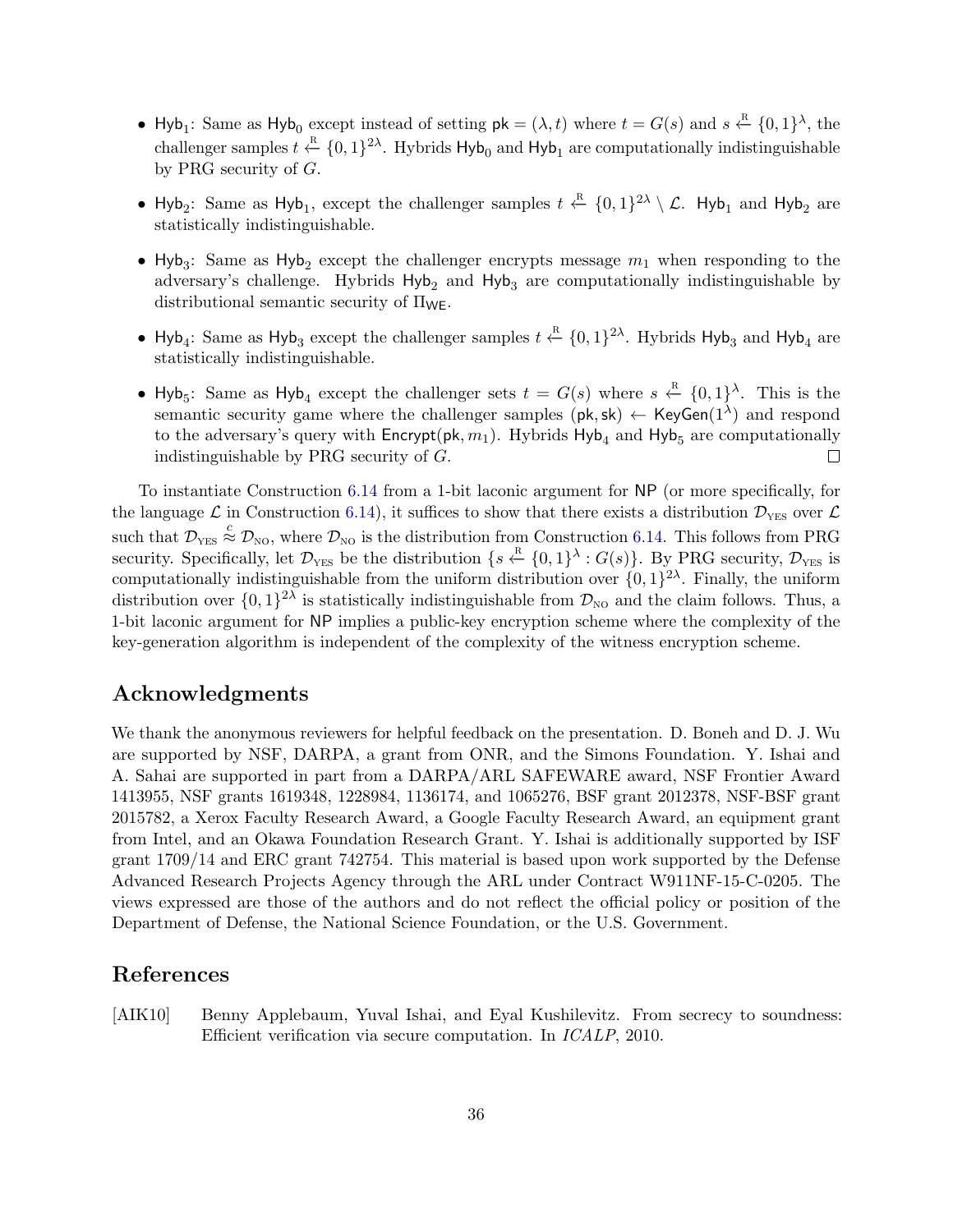- <span id="page-36-1"></span>[ALM+98] Sanjeev Arora, Carsten Lund, Rajeev Motwani, Madhu Sudan, and Mario Szegedy. Proof verification and the hardness of approximation problems. J. ACM, 45(3), 1998.
- <span id="page-36-8"></span>[BC12] Nir Bitansky and Alessandro Chiesa. Succinct arguments from multi-prover interactive proofs and their efficiency benefits. In CRYPTO, 2012.
- <span id="page-36-2"></span>[BCC88] Gilles Brassard, David Chaum, and Claude Crépeau. Minimum disclosure proofs of knowledge. J. Comput. Syst. Sci., 37(2), 1988.
- <span id="page-36-5"></span>[BCC+14] Nir Bitansky, Ran Canetti, Alessandro Chiesa, Shafi Goldwasser, Huijia Lin, Aviad Rubinstein, and Eran Tromer. The hunting of the SNARK. IACR Cryptology ePrint Archive, 2014, 2014.
- <span id="page-36-4"></span>[BCCT12] Nir Bitansky, Ran Canetti, Alessandro Chiesa, and Eran Tromer. From extractable collision resistance to succinct non-interactive arguments of knowledge, and back again. In ITCS, 2012.
- <span id="page-36-6"></span>[BCCT13] Nir Bitansky, Ran Canetti, Alessandro Chiesa, and Eran Tromer. Recursive composition and bootstrapping for SNARKS and proof-carrying data. In STOC, 2013.
- <span id="page-36-9"></span>[BCG+13] Eli Ben-Sasson, Alessandro Chiesa, Daniel Genkin, Eran Tromer, and Madars Virza. SNARKs for C: verifying program executions succinctly and in zero knowledge. In CRYPTO, 2013.
- <span id="page-36-3"></span>[BCI+13] Nir Bitansky, Alessandro Chiesa, Yuval Ishai, Rafail Ostrovsky, and Omer Paneth. Succinct non-interactive arguments via linear interactive proofs. In TCC, 2013.
- <span id="page-36-14"></span>[BCPR14] Nir Bitansky, Ran Canetti, Omer Paneth, and Alon Rosen. On the existence of extractable one-way functions. In STOC, 2014.
- <span id="page-36-11"></span>[BCTV14] Eli Ben-Sasson, Alessandro Chiesa, Eran Tromer, and Madars Virza. Succinct noninteractive zero knowledge for a von neumann architecture. In USENIX Security Symposium, 2014.
- <span id="page-36-7"></span>[BDRV17] Itay Berman, Akshay Degwekar, Ron Rothblum, and Prashant Nalini Vasudevan. From laconic zero-knowledge to public-key cryptography. Electronic Colloquium on Computational Complexity (ECCC), 2017, 2017.
- <span id="page-36-13"></span>[Ben64] Václad E Beneš. Optimal rearrangeable multistage connecting networks. Bell Labs Technical Journal, 43(4), 1964.
- <span id="page-36-0"></span>[BFLS91] László Babai, Lance Fortnow, Leonid A. Levin, and Mario Szegedy. Checking computations in polylogarithmic time. In STOC, 1991.
- <span id="page-36-10"></span>[BFR+13] Benjamin Braun, Ariel J. Feldman, Zuocheng Ren, Srinath T. V. Setty, Andrew J. Blumberg, and Michael Walfish. Verifying computations with state. In SOSP, 2013.
- <span id="page-36-12"></span>[BGI+01] Boaz Barak, Oded Goldreich, Russell Impagliazzo, Steven Rudich, Amit Sahai, Salil P. Vadhan, and Ke Yang. On the (im)possibility of obfuscating programs. In CRYPTO, 2001.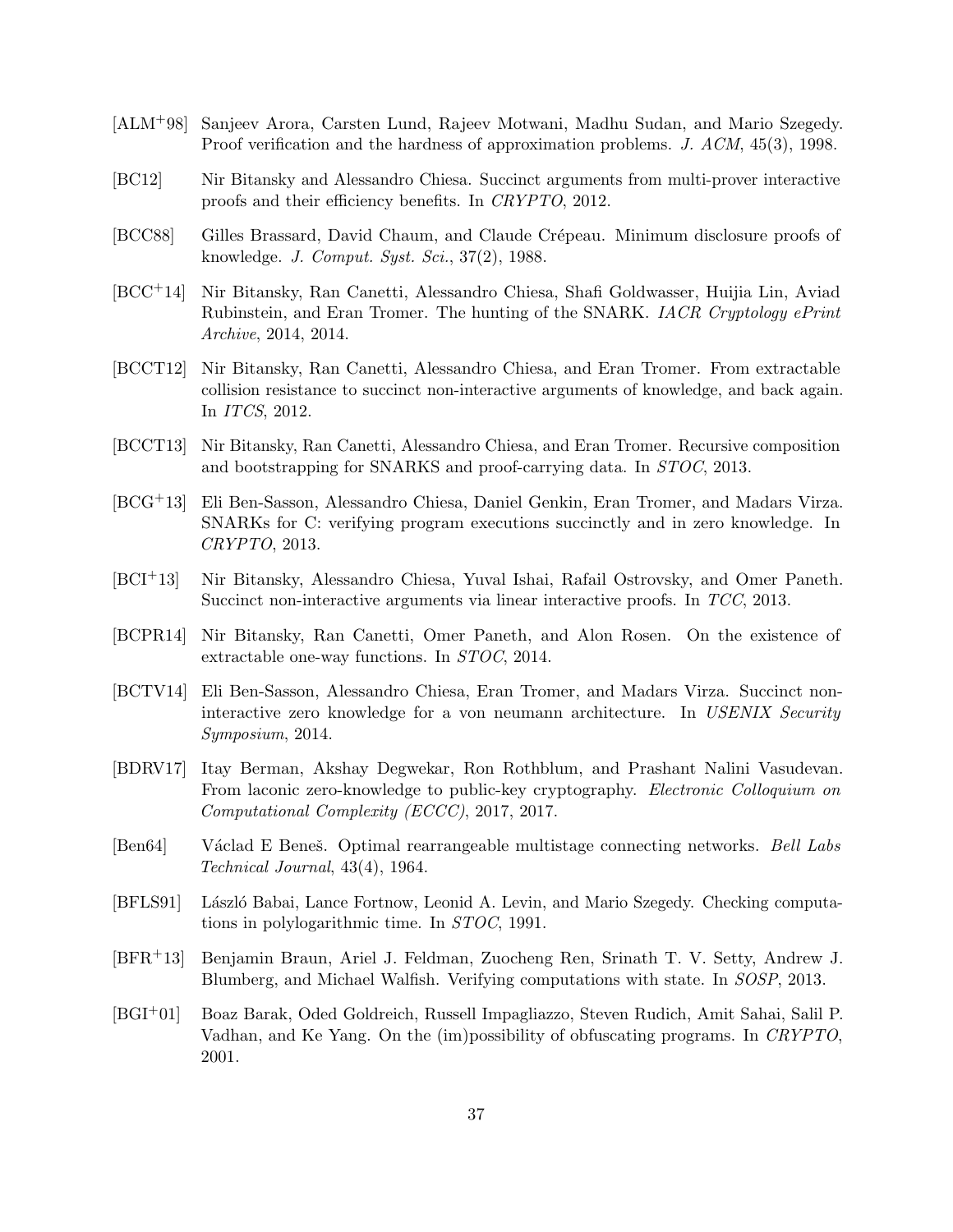- <span id="page-37-13"></span>[BGI14] Elette Boyle, Shafi Goldwasser, and Ioana Ivan. Functional signatures and pseudorandom functions. In PKC, 2014.
- <span id="page-37-1"></span>[BHZ87] Ravi B. Boppana, Johan Håstad, and Stathis Zachos. Does co-np have short interactive proofs? Inf. Process. Lett., 25(2), 1987.
- <span id="page-37-3"></span>[BISW17] Dan Boneh, Yuval Ishai, Amit Sahai, and David J. Wu. Lattice-based SNARGs and their application to more efficient obfuscation. In EUROCRYPT, 2017.
- <span id="page-37-2"></span>[BP04a] Boaz Barak and Rafael Pass. On the possibility of one-message weak zero-knowledge. In TCC, 2004.
- <span id="page-37-7"></span>[BP04b] Mihir Bellare and Adriana Palacio. The knowledge-of-exponent assumptions and 3-round zero-knowledge protocols. In CRYPTO, 2004.
- <span id="page-37-16"></span>[BS08] Eli Ben-Sasson and Madhu Sudan. Short pcps with polylog query complexity. SIAM J. Comput., 38(2), 2008.
- <span id="page-37-11"></span>[BSW12] Dan Boneh, Gil Segev, and Brent Waters. Targeted malleability: homomorphic encryption for restricted computations. In ITCS, 2012.
- <span id="page-37-12"></span>[BW13] Dan Boneh and Brent Waters. Constrained pseudorandom functions and their applications. In ASIACRYPT, 2013.
- <span id="page-37-14"></span>[Can00] Ran Canetti. Security and composition of multiparty cryptographic protocols. J. Cryptology, 13(1), 2000.
- <span id="page-37-10"></span>[CFH<sup>+</sup>15] Craig Costello, Cédric Fournet, Jon Howell, Markulf Kohlweiss, Benjamin Kreuter, Michael Naehrig, Bryan Parno, and Samee Zahur. Geppetto: Versatile verifiable computation. In IEEE SP, 2015.
- <span id="page-37-9"></span>[CMT12] Graham Cormode, Michael Mitzenmacher, and Justin Thaler. Practical verified computation with streaming interactive proofs. In ITCS, 2012.
- <span id="page-37-6"></span>[Dam91] Ivan Damgård. Towards practical public key systems secure against chosen ciphertext attacks. In CRYPTO, 1991.
- <span id="page-37-4"></span>[DFGK14] George Danezis, C´edric Fournet, Jens Groth, and Markulf Kohlweiss. Square span programs with applications to succinct NIZK arguments. In ASIACRYPT, 2014.
- <span id="page-37-8"></span>[DFH12] Ivan Damgård, Sebastian Faust, and Carmit Hazay. Secure two-party computation with low communication. In TCC, 2012.
- <span id="page-37-5"></span>[DIK10] Ivan Damgård, Yuval Ishai, and Mikkel Krøigaard. Perfectly secure multiparty computation and the computational overhead of cryptography. In EUROCRYPT, 2010.
- <span id="page-37-15"></span>[Din06] Irit Dinur. The PCP theorem by gap amplification. In *STOC*, 2006.
- <span id="page-37-0"></span>[FGL<sup>+</sup>91] Uriel Feige, Shafi Goldwasser, László Lovász, Shmuel Safra, and Mario Szegedy. Approximating clique is almost np-complete (preliminary version). In FOCS, 1991.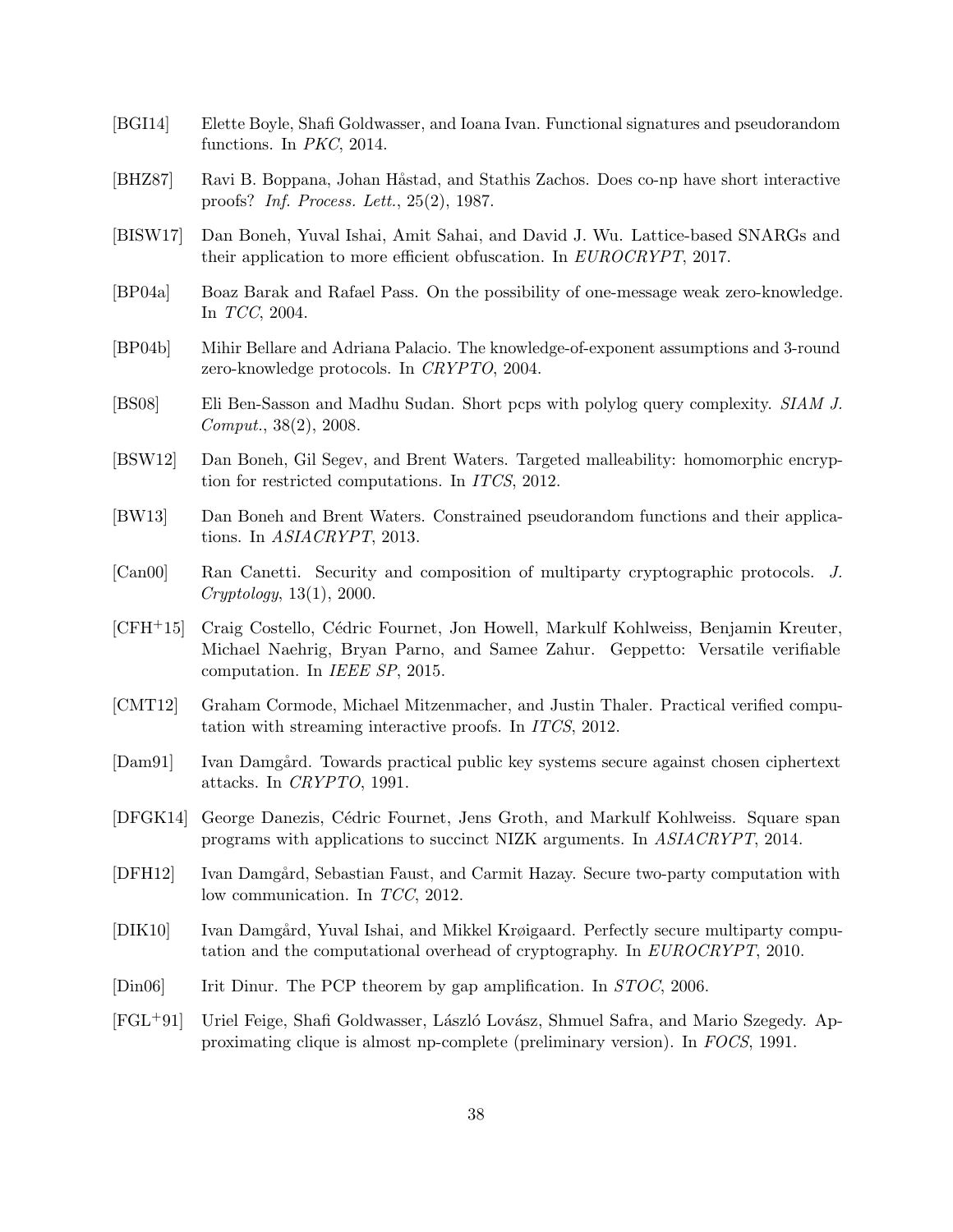- <span id="page-38-9"></span>[FNV17] Antonio Faonio, Jesper Buus Nielsen, and Daniele Venturi. Predictable arguments of knowledge. In PKC, 2017.
- <span id="page-38-3"></span>[FS86] Amos Fiat and Adi Shamir. How to prove yourself: Practical solutions to identification and signature problems. In CRYPTO, 1986.
- <span id="page-38-15"></span>[GGH+13] Sanjam Garg, Craig Gentry, Shai Halevi, Mariana Raykova, Amit Sahai, and Brent Waters. Candidate indistinguishability obfuscation and functional encryption for all circuits. In FOCS, 2013.
- <span id="page-38-5"></span>[GGPR13] Rosario Gennaro, Craig Gentry, Bryan Parno, and Mariana Raykova. Quadratic span programs and succinct NIZKs without PCPs. In EUROCRYPT, 2013.
- <span id="page-38-7"></span>[GGSW13] Sanjam Garg, Craig Gentry, Amit Sahai, and Brent Waters. Witness encryption and its applications. In STOC, 2013.
- <span id="page-38-1"></span>[GH98] Oded Goldreich and Johan Håstad. On the complexity of interactive proofs with bounded communication. Inf. Process. Lett., 67(4), 1998.
- <span id="page-38-13"></span>[GHS12] Craig Gentry, Shai Halevi, and Nigel P. Smart. Fully homomorphic encryption with polylog overhead. In EUROCRYPT, 2012.
- <span id="page-38-11"></span>[GKR08] Shafi Goldwasser, Yael Tauman Kalai, and Guy N. Rothblum. Delegating computation: interactive proofs for muggles. In STOC, 2008.
- <span id="page-38-14"></span>[GM82] Shafi Goldwasser and Silvio Micali. Probabilistic encryption and how to play mental poker keeping secret all partial information. In STOC, 1982.
- <span id="page-38-10"></span>[GM17] Jens Groth and Mary Maller. Snarky signatures: Minimal signatures of knowledge from simulation-extractable snarks. In CRYPTO, 2017.
- <span id="page-38-0"></span>[GMR85] Shafi Goldwasser, Silvio Micali, and Charles Rackoff. The knowledge complexity of interactive proof-systems (extended abstract). In STOC, 1985.
- <span id="page-38-8"></span>[Gol01] Oded Goldreich. The Foundations of Cryptography - Volume 1, Basic Techniques. Cambridge University Press, 2001.
- <span id="page-38-16"></span>[Gol04] Oded Goldreich. The Foundations of Cryptography - Volume 2, Basic Applications. Cambridge University Press, 2004.
- <span id="page-38-12"></span>[Gro09] Jens Groth. Linear algebra with sub-linear zero-knowledge arguments. In CRYPTO, 2009.
- <span id="page-38-4"></span>[Gro10] Jens Groth. Short pairing-based non-interactive zero-knowledge arguments. In ASI-ACRYPT, 2010.
- <span id="page-38-6"></span>[Gro16] Jens Groth. On the size of pairing-based non-interactive arguments. In EUROCRYPT, 2016.
- <span id="page-38-2"></span>[GVW01] Oded Goldreich, Salil P. Vadhan, and Avi Wigderson. On interactive proofs with a laconic prover. In ICALP, 2001.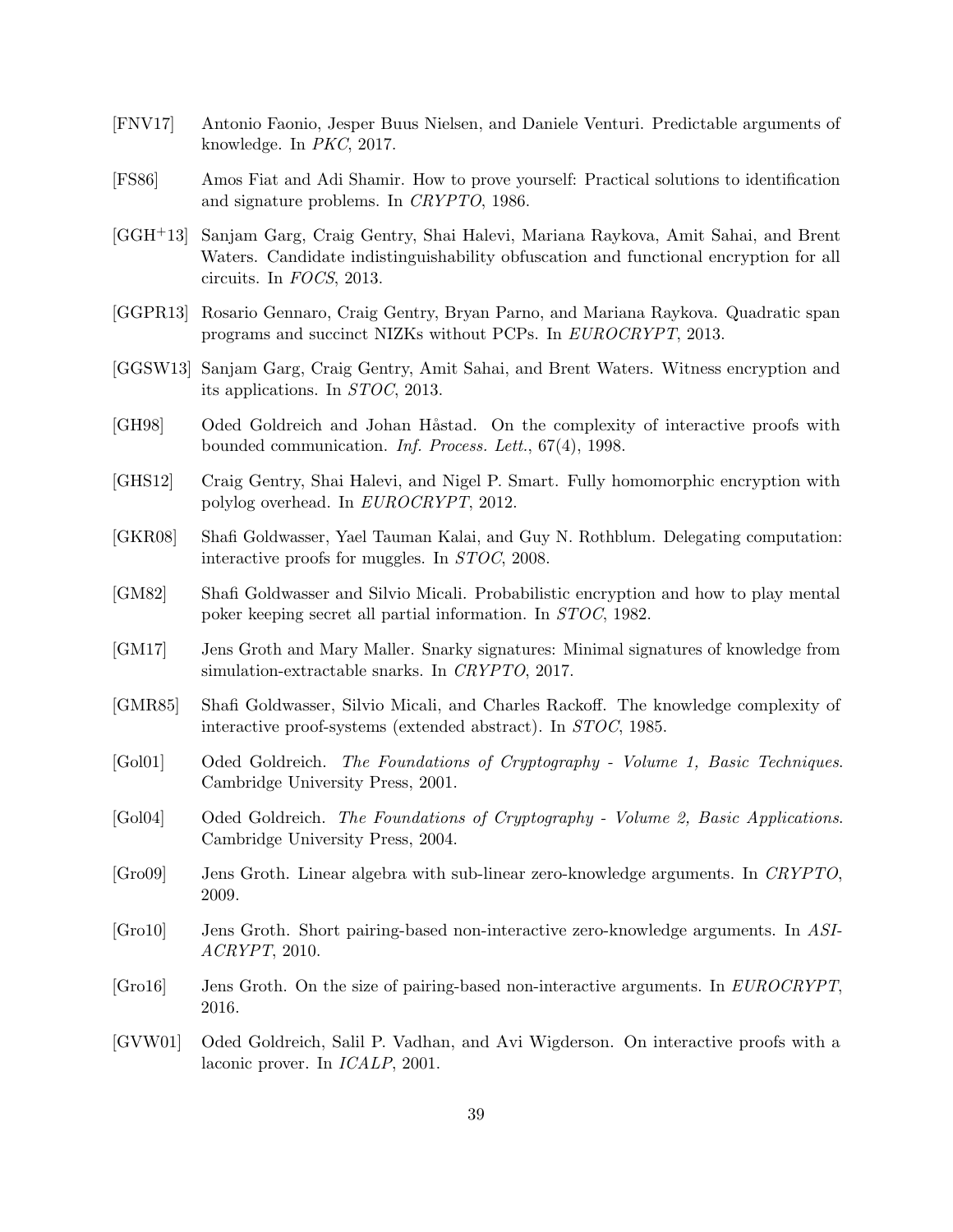- <span id="page-39-4"></span>[GW11] Craig Gentry and Daniel Wichs. Separating succinct non-interactive arguments from all falsifiable assumptions. In STOC, 2011.
- <span id="page-39-10"></span>[HT98] Satoshi Hada and Toshiaki Tanaka. On the existence of 3-round zero-knowledge protocols. In CRYPTO, 1998.
- <span id="page-39-5"></span>[IKO07] Yuval Ishai, Eyal Kushilevitz, and Rafail Ostrovsky. Efficient arguments without short PCPs. In CCC, 2007.
- <span id="page-39-8"></span>[IKOS07] Yuval Ishai, Eyal Kushilevitz, Rafail Ostrovsky, and Amit Sahai. Zero-knowledge from secure multiparty computation. In STOC, 2007.
- <span id="page-39-14"></span>[IPS09] Yuval Ishai, Manoj Prabhakaran, and Amit Sahai. Secure arithmetic computation with no honest majority. In TCC, 2009.
- <span id="page-39-2"></span>[Kil92] Joe Kilian. A note on efficient zero-knowledge proofs and arguments (extended abstract). In STOC, 1992.
- <span id="page-39-17"></span>[KPTZ13] Aggelos Kiayias, Stavros Papadopoulos, Nikos Triandopoulos, and Thomas Zacharias. Delegatable pseudorandom functions and applications. In ACM CCS, 2013.
- <span id="page-39-0"></span>[LFKN90] Carsten Lund, Lance Fortnow, Howard J. Karloff, and Noam Nisan. Algebraic methods for interactive proof systems. In FOCS, 1990.
- <span id="page-39-6"></span>[Lip12] Helger Lipmaa. Progression-free sets and sublinear pairing-based non-interactive zeroknowledge arguments. In TCC, 2012.
- <span id="page-39-7"></span>[Lip13] Helger Lipmaa. Succinct non-interactive zero knowledge arguments from span programs and linear error-correcting codes. In ASIACRYPT, 2013.
- <span id="page-39-12"></span>[Lip16] Helger Lipmaa. Prover-efficient commit-and-prove zero-knowledge snarks. In AFRICACRYPT, 2016.
- <span id="page-39-3"></span>[Mic00] Silvio Micali. Computationally sound proofs. *SIAM J. Comput.*, 30(4), 2000.
- <span id="page-39-11"></span>[Mie08] Thilo Mie. Polylogarithmic two-round argument systems. J. Mathematical Cryptology, 2(4), 2008.
- <span id="page-39-9"></span>[Nao03] Moni Naor. On cryptographic assumptions and challenges. In CRYPTO, 2003.
- <span id="page-39-16"></span>[OTW71] D.C. Opferman and N.T. Tsao-Wu. On a class of rearrangeable switching networks part I: Control algorithm. Bell Labs Technical Journal, 50(5), 1971.
- <span id="page-39-13"></span>[PHGR13] Bryan Parno, Jon Howell, Craig Gentry, and Mariana Raykova. Pinocchio: Nearly practical verifiable computation. In IEEE Symposium on Security and Privacy, 2013.
- <span id="page-39-15"></span>[Sch80] Jacob T. Schwartz. Fast probabilistic algorithms for verification of polynomial identities. J. ACM, 27(4), 1980.
- <span id="page-39-1"></span>[Sha90] Adi Shamir. IP=PSPACE. In FOCS, 1990.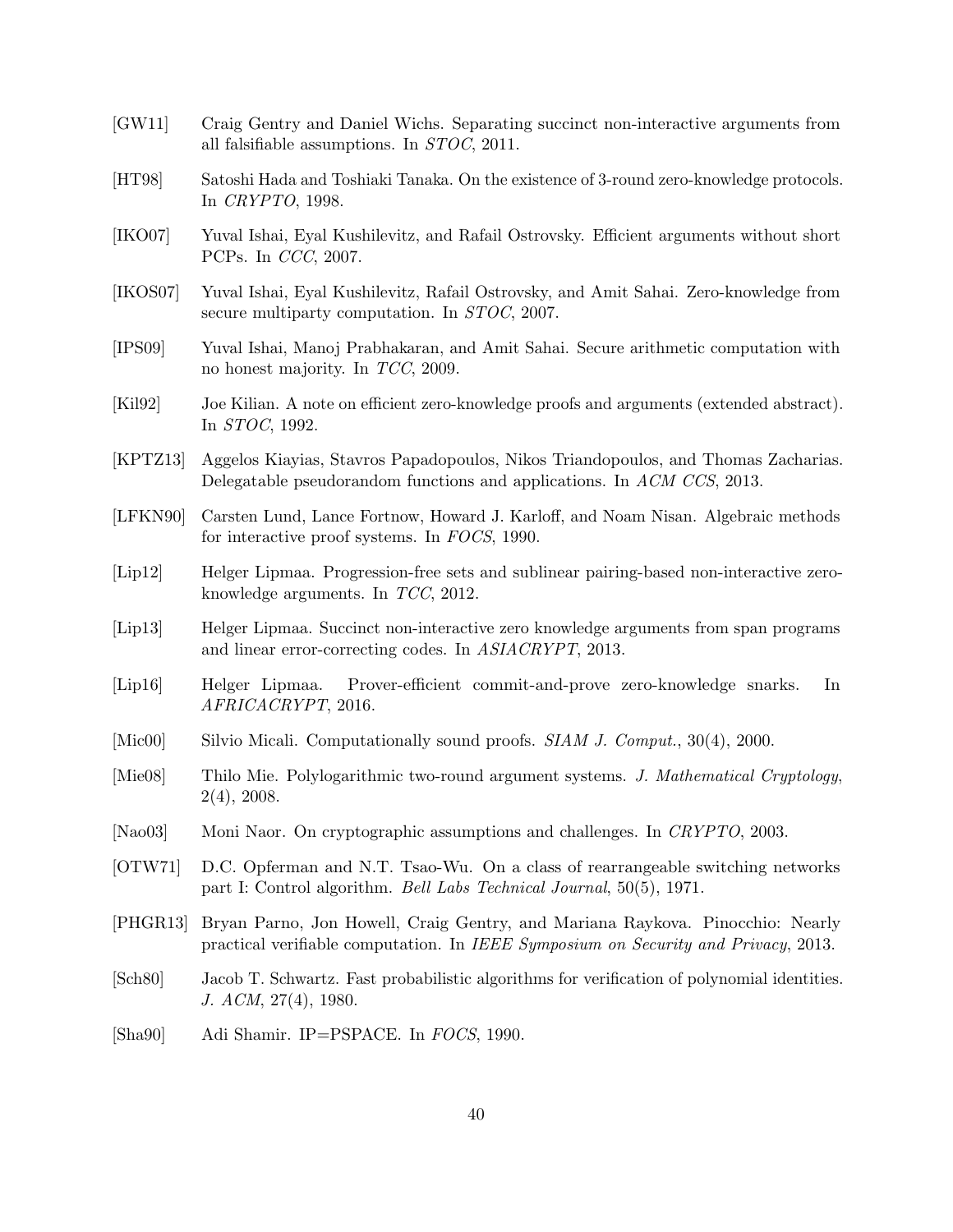- <span id="page-40-4"></span>[SMBW12] Srinath T. V. Setty, Richard McPherson, Andrew J. Blumberg, and Michael Walfish. Making argument systems for outsourced computation practical (sometimes). In NDSS, 2012.
- <span id="page-40-5"></span>[SVP+12] Srinath T. V. Setty, Victor Vu, Nikhil Panpalia, Benjamin Braun, Andrew J. Blumberg, and Michael Walfish. Taking proof-based verified computation a few steps closer to practicality. In USENIX Security Symposium, 2012.
- <span id="page-40-1"></span>[SW14] Amit Sahai and Brent Waters. How to use indistinguishability obfuscation: deniable encryption, and more. In STOC, 2014.
- <span id="page-40-6"></span>[Tha13] Justin Thaler. Time-optimal interactive proofs for circuit evaluation. In CRYPTO, 2013.
- <span id="page-40-3"></span>[TRMP12] Justin Thaler, Mike Roberts, Michael Mitzenmacher, and Hanspeter Pfister. Verifiable computation with massively parallel interactive proofs. In HotCloud, 2012.
- <span id="page-40-2"></span>[Val08] Paul Valiant. Incrementally verifiable computation or proofs of knowledge imply time/space efficiency. In TCC, 2008.
- <span id="page-40-7"></span>[VSBW13] Victor Vu, Srinath T. V. Setty, Andrew J. Blumberg, and Michael Walfish. A hybrid architecture for interactive verifiable computation. In IEEE SP, 2013.
- <span id="page-40-15"></span>[Wak68] Abraham Waksman. A permutation network. Journal of the ACM (JACM), 15(1), 1968.
- <span id="page-40-11"></span>[WB15] Michael Walfish and Andrew J. Blumberg. Verifying computations without reexecuting them. Commun. ACM, 58(2), 2015.
- <span id="page-40-0"></span>[Wee05] Hoeteck Wee. On round-efficient argument systems. In ICALP, 2005.
- <span id="page-40-8"></span>[WHG+16] Riad S. Wahby, Max Howald, Siddharth J. Garg, Abhi Shelat, and Michael Walfish. Verifiable asics. In IEEE Symposium on Security and Privacy, 2016.
- <span id="page-40-9"></span>[WJB+17] Riad S. Wahby, Ye Ji, Andrew J. Blumberg, Abhi Shelat, Justin Thaler, Michael Walfish, and Thomas Wies. Full accounting for verifiable outsourcing. In ACM CCS, 2017.
- <span id="page-40-10"></span>[WSR+15] Riad S. Wahby, Srinath T. V. Setty, Zuocheng Ren, Andrew J. Blumberg, and Michael Walfish. Efficient RAM and control flow in verifiable outsourced computation. In NDSS, 2015.
- <span id="page-40-14"></span>[Zip79] Richard Zippel. Probabilistic algorithms for sparse polynomials. In EUROSAM, 1979.

## <span id="page-40-13"></span>A Additional Preliminaries

In this section, we review some additional preliminaries. First, we review the Schwartz-Zippel lemma [\[Sch80,](#page-39-15) [Zip79\]](#page-40-14):

<span id="page-40-12"></span>**Lemma A.1** (Schwartz-Zippel [\[Sch80,](#page-39-15) [Zip79\]](#page-40-14)). Let p be a prime and let  $f \in \mathbb{F}_p[x_1, \ldots, x_n]$  be a multivariate polynomial of total degree d that is not identically zero. Then,

$$
\Pr[\alpha_1,\ldots,\alpha_n \stackrel{\text{R}}{\leftarrow} \mathbb{F}_p\colon f(\alpha_1,\ldots,\alpha_n)=0)] \leq \frac{d}{p}.
$$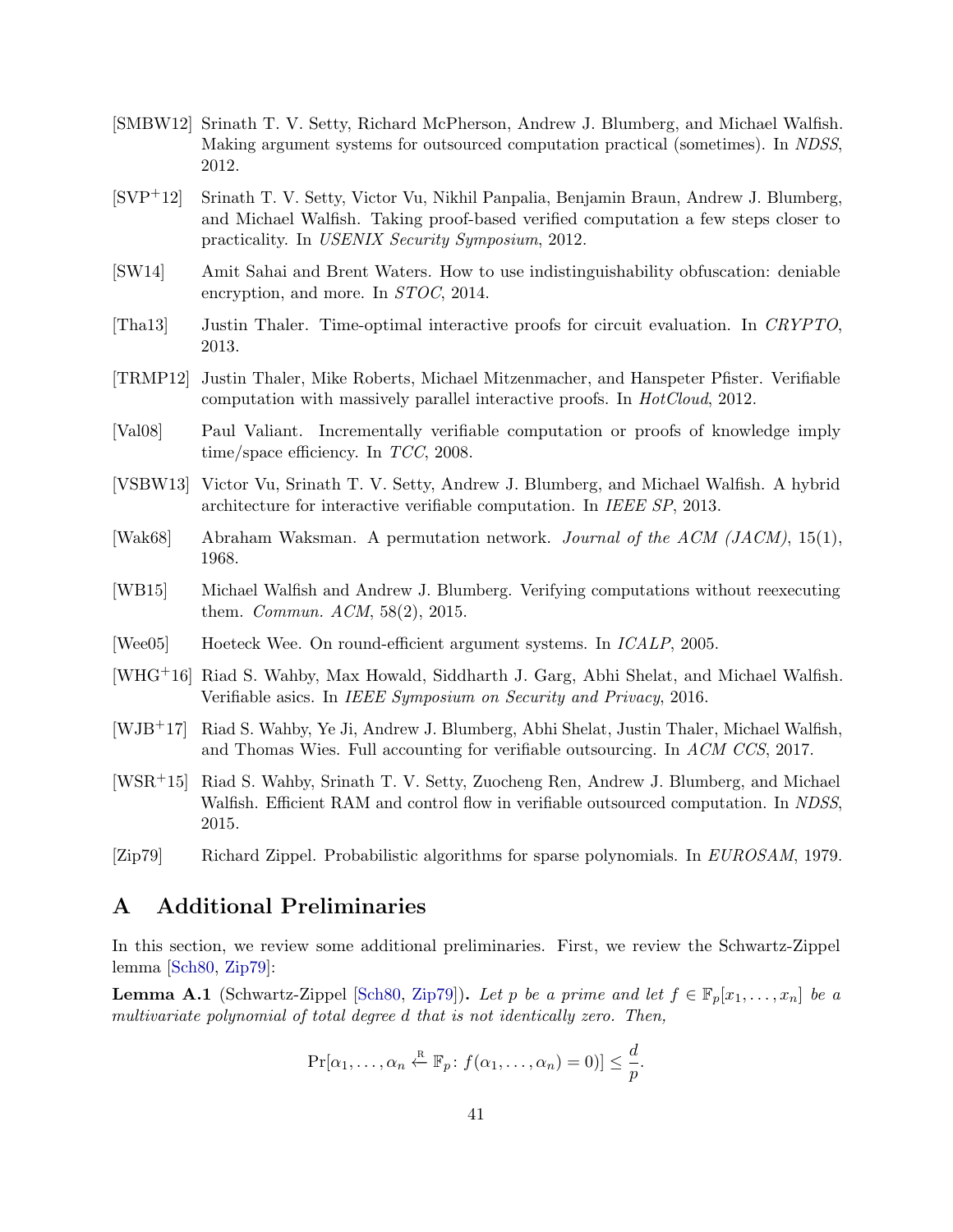#### <span id="page-41-0"></span>A.1 Linear PCPs and Linear MIPs

Similar to  $[KO07, BCI<sup>+</sup>13, BISW17]$  $[KO07, BCI<sup>+</sup>13, BISW17]$  $[KO07, BCI<sup>+</sup>13, BISW17]$  $[KO07, BCI<sup>+</sup>13, BISW17]$ , our starting point in this paper is a *linear* proof system. In this section, we review the notion of linear probabilistically-checkable proofs (PCPs) and linear multi-prover interactive proofs (MIPs). In a linear PCP system for a relation  $\mathcal R$  over a finite field  $\mathbb F$ . the PCP oracle is restricted to computing a linear function  $\pi: \mathbb{F}^d \to \mathbb{F}$  over the verifier's queries. The linear MIP model directly generalizes the linear PCP model to the setting where there are multiple provers, each implemented by a linear PCP. We now review the formal definitions. Afterwards, we introduce the notion of a quasi-optimal linear MIP.

<span id="page-41-2"></span>**Definition A.2** (Linear PCP [\[IKO07,](#page-39-5) [BCI](#page-36-3)<sup>+</sup>13, adapted]). Let  $\mathcal{R}$  be a binary relation,  $\mathcal{L}$  be the associated language,  $\mathbb F$  be a finite field,  $\mathcal P$  be a prover algorithm, and  $\mathcal V$  be an oracle verifier algorithm. Then, the pair  $(\mathcal{P}, \mathcal{V})$  is an (input-oblivious) k-query linear PCP for  $\mathcal{R}$  over  $\mathbb F$  with soundness error  $\varepsilon$  and query length d if it satisfies the following requirements:

- Syntax: The prover algorithm  $P$  takes as input a statement x and a witness w, and outputs a vector  $\pi \in \mathbb{F}^d$ . The verification algorithm  $\mathcal{V}^{\pi} = (\mathcal{Q}, \mathcal{D})$  consists of an input-oblivious probabilistic query-generation algorithm  $\mathcal{Q}$  and a deterministic decision algorithm  $\mathcal{D}$ . The query algorithm Q generate a query matrix  $\mathbf{Q} \in \mathbb{F}^{d \times k}$  and some additional state information st. The decision algorithm  $\mathcal D$  takes as input the statement  $\mathbf x$ , the verification state st, and the prover response  $y = Q^{\top}\pi \in \mathbb{F}^k$ , and either "accepts" (with output 1) or rejects (with output 0).
- Completeness: For every  $(x, w) \in \mathcal{R}$ , setting  $\pi \leftarrow \mathcal{P}(x, w)$ , it follows that  $\mathcal{V}^{\pi}(x)$  accepts with probability 1.
- Soundness: For every  $\mathbf{x} \notin \mathcal{L}$ , and all proofs  $\pi^* \in \mathbb{F}^d$ , the probability that  $\mathcal{V}^{\pi^*}(\mathbf{x})$  accepts is at most  $\varepsilon$ . We say that  $(\mathcal{P}, \mathcal{V})$  satisfy soundness against affine provers if soundness holds even against affine adversarial strategies  $(\pi^*, \mathbf{b}^*)$  where  $\pi^* \in \mathbb{F}^d$  and  $\mathbf{b}^* \in \mathbb{F}^k$ , and the prover's response is computed as  $y = \mathbf{Q}^{\top} \pi^* + \mathbf{b}^* \in \mathbb{F}^k$ .

We say that  $(\mathcal{P}, \mathcal{V})$  is an input-oblivious k-query linear PCP for R over F with knowledge error  $\varepsilon$ and query length d if  $(\mathcal{P}, \mathcal{V})$  satisfies the properties above, but the soundness property is replaced by the following (stronger) knowledge property:

• Knowledge: There exists a knowledge extractor  $\mathcal E$  such that for every vector  $\pi^* \in \mathbb F^d$ , if  $V^{\pi^*}(\mathbf{x})$  accepts with probability at least  $\varepsilon$ , then  $\mathcal{E}^{\pi^*}(\mathbf{x})$  outputs w such that  $(\mathbf{x}, \mathbf{w}) \in \mathcal{R}$ . As with soundness, we can correspondingly define a notion of knowledge against affine strategies.

<span id="page-41-1"></span>Remark A.3 (Soundness Against Affine Provers). Given a k-query linear PCP over a finite field **F** with soundness error  $\varepsilon$  against linear provers, Bitansky et al. [\[BCI](#page-36-3)<sup>+13</sup>, Construction 3.1] give a generic construction of a  $k+1$  query linear PCP over F with soundness error  $\varepsilon + 1/|\mathbb{F}|$  against affine provers by introducing an additional consistency check. In fact, the construction in  $[BCI<sup>+</sup>13]$ provides even stronger soundness guarantees, but those will not be needed in this work.

**Definition A.4** (Linear MIPs [\[IKO07,](#page-39-5) adapted]). Let  $\mathcal{R}$  be a binary relation,  $\mathbb{F}$  be a finite field,  $\mathcal{P} = (P_1, \ldots, P_\ell)$  be a tuple of  $\ell$  prover algorithms, and  $\mathcal V$  be an oracle verifier algorithm. Then, the pair  $(\mathcal{P}, \mathcal{V})$  is an (input-oblivious) k-query linear multi-prover interactive proof (MIP) with  $\ell$  provers for R over F with soundness error  $\varepsilon$  and query length d if it satisfies the following requirements: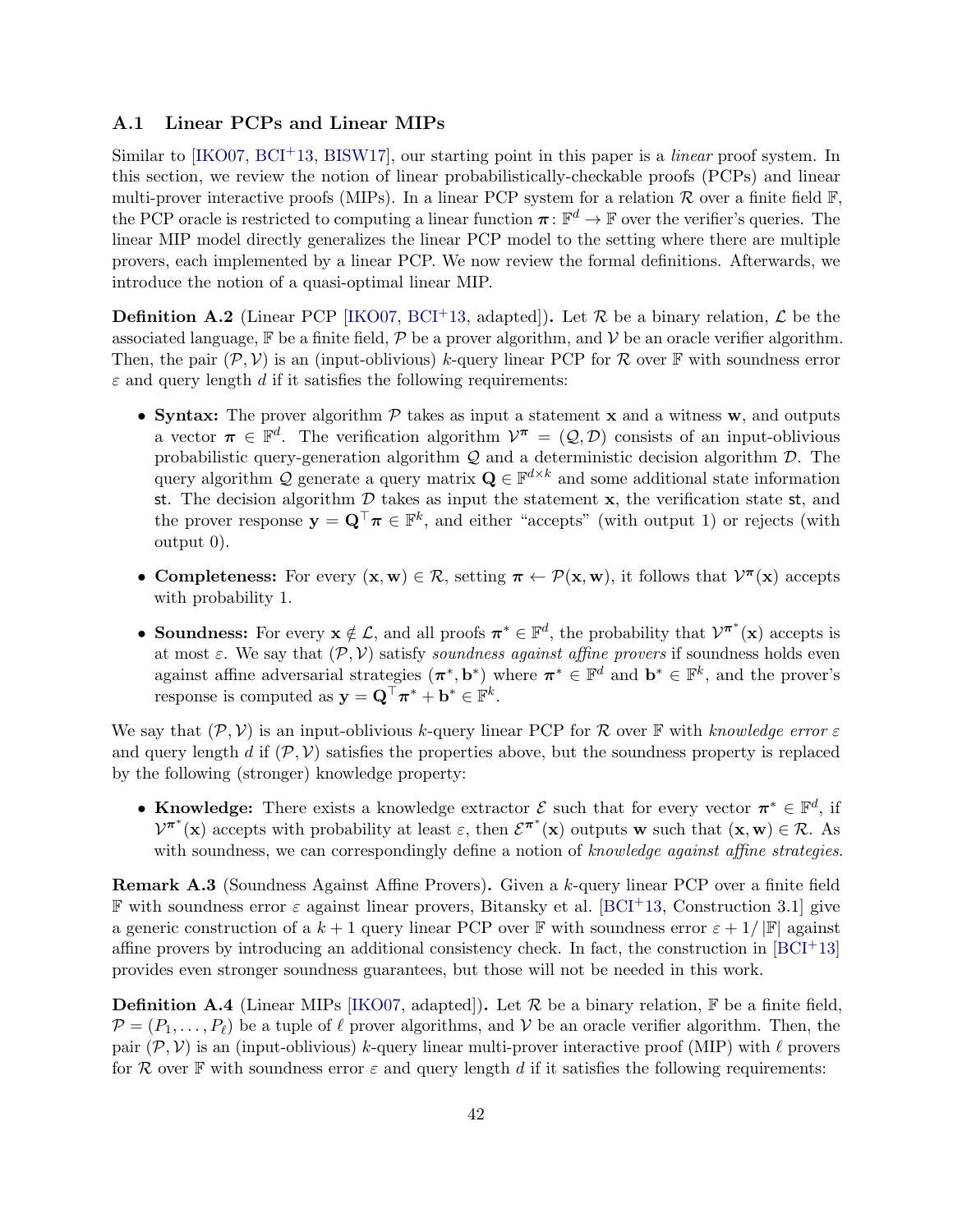- Syntax: Each prover algorithm  $P_i$  (for  $i \in [\ell]$ ) takes as input a statement x and a witness w and outputs a vector  $\pi_i \in \mathbb{F}^d$ . We write  $\mathcal{P}(\mathbf{x}, \mathbf{w})$  to denote the tuple  $(P_1(\mathbf{x}, \mathbf{w}), \dots, P_\ell(\mathbf{x}, \mathbf{w}))$ . The verification algorithm  $V^{\pi_1,\dots,\pi_\ell} = (Q, \mathcal{D})$  consists of an input-oblivious probabilistic querygeneration algorithm  $\mathcal Q$  and a deterministic decision algorithm  $\mathcal D$ . The query algorithm  $\mathcal Q$ generates a tuple of query matrices  $\mathbf{Q}_1, \ldots, \mathbf{Q}_{\ell} \in \mathbb{F}^{d \times k}$  and some additional state information st. The decision algorithm  $D$  takes as input the statement  $x$ , the verification state st, and the prover responses  $\mathbf{y}_1, \ldots, \mathbf{y}_{\ell}$  where each  $\mathbf{y}_i = \mathbf{Q}_i^{\top} \boldsymbol{\pi}_i \in \mathbb{F}^k$ , and either "accepts" (with output 1) or "rejects" (with output 0).
- Completeness: For every  $(\mathbf{x}, \mathbf{w}) \in \mathcal{R}$ , and setting  $\pi_i \leftarrow P_i(\mathbf{x}, \mathbf{w})$  for all  $i \in [\ell]$ , we have that  $\mathcal{V}^{\pi_1,\ldots,\pi_\ell}(\mathbf{x})$  accepts with probability 1.
- Soundness: For every  $x \notin \mathcal{L}$ , and all proof vectors  $(\pi_1^*, \ldots, \pi_\ell^*)$  where each  $\pi_i^* \in \mathbb{F}^d$ , the probability that  $V^{\pi_1^*,..., \pi_\ell^*}(\mathbf{x})$  accepts is at most  $\varepsilon$ . As in Definition [A.2,](#page-41-2) we can define a corresponding notion of soundness against affine provers where soundness holds against provers who each implement a different affine strategy  $(\boldsymbol{\pi}_i^*, \mathbf{b}_i^*) \in \mathbb{F}^d \times \mathbb{F}^k$ .

Similar to Definition [A.2,](#page-41-2) we can replace the soundness property with a stronger knowledge property.

**Definition A.5** (Quasi-Optimal Linear MIPs). Let  $\lambda$  be a security parameter, and C be an arithmetic circuit of size s over a finite field  $\mathbb{F}$ . A k-query linear MIP  $(\mathcal{P}, \mathcal{V})$  with  $\ell$  provers for  $\mathcal{R}_C$ with soundness error  $2^{-\lambda}$  is *quasi-optimal* if the prover  $\mathcal{P} = (P_1, \ldots, P_\ell)$  can be implemented by an arithmetic circuit of size  $\tilde{O}(s)$  + poly( $\lambda$ , log s), where the  $\tilde{O}(\cdot)$  notation is suppressing terms that are polylogarithmic in s and  $\lambda$ .

<span id="page-42-0"></span>Remark A.6 (Existing Linear PCP Construction). Existing linear PCP constructions [\[BCI](#page-36-3)+13, [BISW17\]](#page-37-3) (which can be viewed as linear MIPs with a single prover) are not quasi-optimal for arithmetic circuit satisfiability over a polynomial-size field (i.e., for Boolean circuit satisfiability). To provide soundness error  $2^{-\lambda}$ , the linear PCP constructions in [\[BCI](#page-36-3)<sup>+</sup>13, [BISW17\]](#page-37-3) either embed the circuit satisfiability instance inside a field of size  $2^{\Omega(\lambda)}$ , or have query complexity  $O(\lambda)$ . In both cases, the prover complexity becomes  $\Omega(\lambda s)$  + poly( $\lambda$ , log s). Thus, the existing SNARG constructions in  $[BCI<sup>+</sup>13, BISW17]$  $[BCI<sup>+</sup>13, BISW17]$  are not quasi-optimal for Boolean circuit satisfiability.

#### A.2 Routing Networks

Our quasi-optimal linear MIP construction in Section [4](#page-12-0) relies on an efficient method for checking whether two matrices  $\mathbf{W}, \mathbf{W}' \in \mathbb{F}^{t \times q}$  satisfy  $\mathbf{W} = \Pi(\mathbf{W}')$  where  $\Pi$  is an arbitrary permutation over the entries of a t-by-q matrix. We begin by stating a lemma from [\[GHS12\]](#page-38-13) that states that an arbitrary permutation  $\Pi$  over the entries of a t-by-q matrix can be decomposed into the composition of a small number of permutations, where each permutation implements a row-wise permutation or a column-wise permutation of the matrix entries.

Definition A.7 (Matrix Permutations). Fix integers  $t, q$  and let  $\Pi$  be a permutation over the entries of a t-by-q matrix. We say that  $\Pi$  is row-wise restricted if  $\Pi$  only permutes elements within the rows of the matrix (that is, the permutation only changes the column, and not the row, of each element). Similarly, we say that  $\Pi$  is *column-wise restricted* if  $\Pi$  only permutes elements within the columns of the matrix.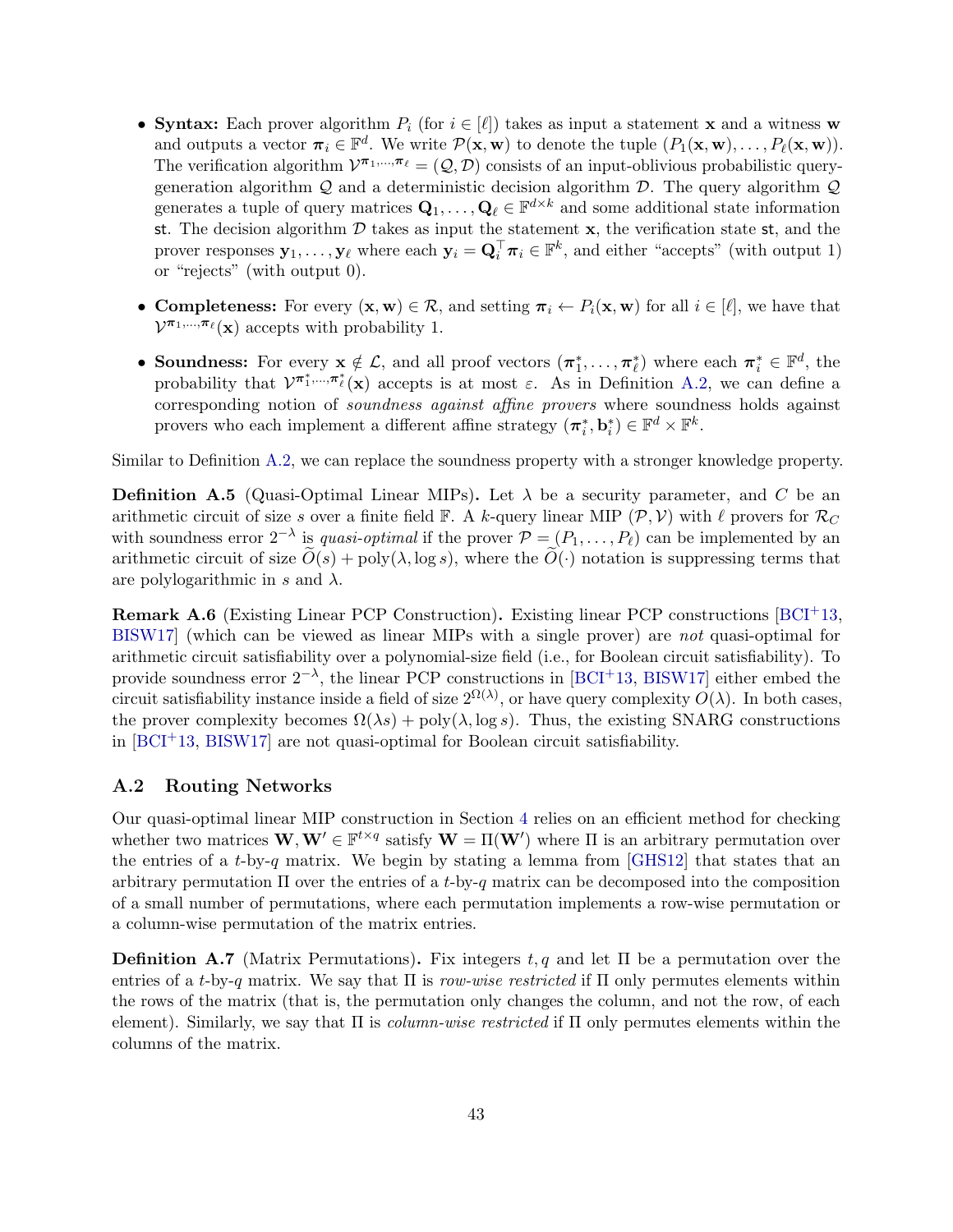<span id="page-43-1"></span>

Figure 2: A Beneš network over  $8 = 2^3$  nodes (BENEŠ<sub>3</sub>)

<span id="page-43-0"></span>**Lemma A.8** ([\[GHS12,](#page-38-13) Lemma 1]). Fix positive integers  $t, q \in \mathbb{N}$ , and let  $\Pi$  be a permutation over the entries of a t-by-q matrix. Then, there exist permutations  $\Pi_1, \Pi_2, \Pi_3$  such that  $\Pi = \Pi_3 \circ \Pi_2 \circ \Pi_1$ , where  $\Pi_1$  and  $\Pi_3$  are row-wise restricted, and  $\Pi_2$  is column-wise restricted. Moreover, there is an efficient algorithm to compute  $\Pi_1, \Pi_2, \Pi_3$  given  $\Pi$ .

Beneš networks. A Beneš permutation network [\[Ben64\]](#page-36-13) is a special graph that can model all permutations  $\Pi$  on a collection of  $m = 2^d$  elements. We give the precise definition below, and then state an elementary property on the structure of Beneš networks. We show an example of a Beneš network in Figure [2.](#page-43-1)

**Definition A.9** (Beneš Network [\[Ben64\]](#page-36-13)). For a non-negative integer d, a d-dimensional Beneš network, denoted BENE $\check{s}_d$ , is a directed graph with  $2d + 1$  layers (labeled  $0, \ldots, 2d$ ). Each layer contains  $m = 2^d$  nodes (labeled  $0, \ldots, 2^d - 1$ ), and edges only go from nodes in layer  $i - 1$  to nodes in layer i for  $i \in [2d]$ . The first layer (layer 0) is the input layer and the final layer (layer 2d) is the output layer. The graph structure is defined recursively as follows:

- A 0-dimensional Beneš network  $BENE\tilde{S}_0$  consists of a single node.
- A d-dimensional Beneš network  $BENE\tilde{S}_d$  consists of an input layer (with  $2^d$  nodes) that feeds into two stacked  $BENE\check{S}_{d-1}$  networks, which feed into an output layer. The edge configuration of the input and output layers are then defined as follows, for  $i = 0, \ldots, 2^{d-1} - 1$ :
	- Input edges: There is an edge from the  $i<sup>th</sup>$  input of BENE $\check{s}_d$  to the  $i<sup>th</sup>$  input of each of the BENE $\check{s}_{d-1}$  networks. There is also an edge from the  $(i + 2^{d-1})^{\text{th}}$  input of BENE $\check{s}_d$  to the  $i^{\text{th}}$  input of each of the BENE $\check{s}_{d-1}$  networks.
	- − Output edges: There is an edge from the  $i<sup>th</sup>$  output of each of the BENEŠ<sub>d−1</sub> networks to the i<sup>th</sup> output of BENEŠ<sub>d</sub>. There is also an edge from the i<sup>th</sup> output of each BENEŠ<sub>d-1</sub> network to the  $(i + 2^{d-1})^{\text{th}}$  output of the BENE $\check{s}_d$  network.

<span id="page-43-2"></span>**Fact A.10** (Structure of Beneš Networks). Fix a positive integer  $d \in \mathbb{N}$ , and let  $S = \{0, \ldots, 2^d - 1\}$ . Then, a  $BENE\tilde{S}_d$  network has the following structural properties:

• For  $j \in \{0, \ldots, d\}$ , we can partition the nodes in layer j into  $\ell_j = 2^{d-j}$  disjoint sets  $S_0^{(j)}$  $S_{0}^{(j)},\ldots,S_{\ell_j-1}^{(j)}\subseteq S$ , each containing  $2^j$  nodes, with the following properties: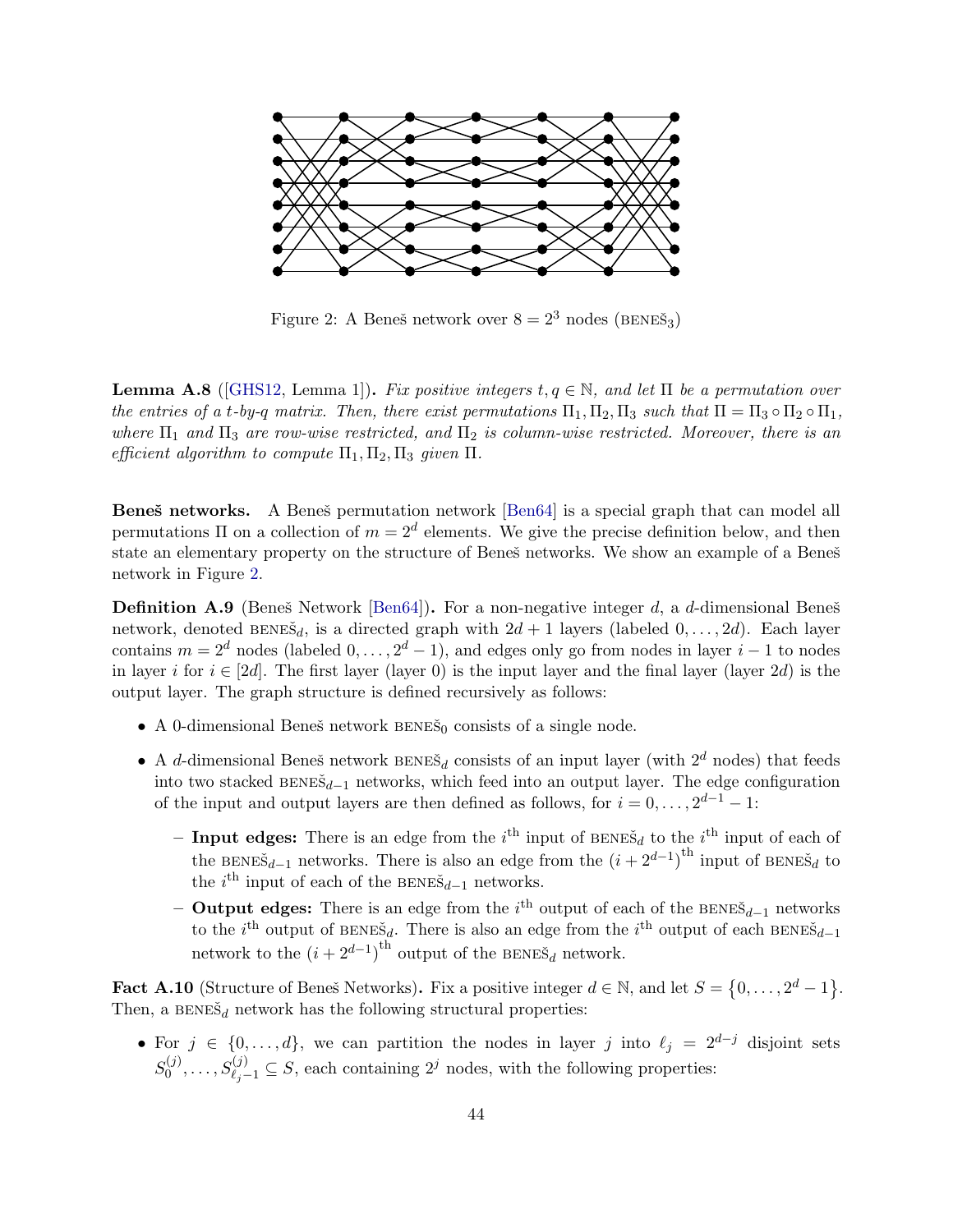- $-$  For  $k \in \{0, \ldots, 2^{d-j} 1\}, S_k^{(j)}$  $\binom{[j]}{k}$  contains all indices  $i \in S$  where the least-significant  $d - j$ bits of i is equal to  $k$ .
- For all nodes  $i_s, i_t \in S_k^{(j)}$  $\binom{f}{k}$  for some k, there is a unique path of length j from the  $i_s^{\text{th}}$  input node to the  $i_t^{\text{th}}$  node in layer j of BENES<sub>d</sub>.
- For any two nodes  $i_s \in S_k^{(j)}$  $s_k^{(j)}$ ,  $i_t \in S_{k'}^{(j)}$  $(k, k')$  where  $k \neq k'$ , there are no paths from the  $i_s^{\text{th}}$  input node to the  $i_t^{\text{th}}$  node in layer j of  $\mathop{\text{BENE}}\limits^{\text{n}} s_d$ .
- For  $j \in \{d, \ldots, 2d\}$ , we can partition the nodes in layer j into  $\ell_j = 2^{j-d}$  disjoint sets  $S_0^{(j)}$  $S_0^{(j)}, \ldots, S_{\ell-1}^{(j)} \subseteq S$ , each containing  $2^{2d-j}$  nodes, with the following properties:
	- $-$  For  $k \in \{0, \ldots, 2^{j-d}-1\}, S_k^{(j)}$  $\binom{[j]}{k}$  contains all indices  $i \in S$  where the least-significant  $j - d$ bits of i is equal to  $k$ .
	- For all nodes  $i_s, i_t \in S_k^{(j)}$  $\kappa_k^{(j)}$  for some k, there is a unique path of length j from the  $i_s^{\text{th}}$  node in layer j to the  $i_t^{\text{th}}$  output node in BENES<sub>d</sub>.
	- For all nodes  $i_s \in S_k^{(j)}$  $s_k^{(j)}$ ,  $i_t \in S_{k'}^{(j)}$  $(k, k')$  where  $k \neq k'$ , there are no paths from the  $i_s^{\text{th}}$  node in layer j to the  $i_t^{\text{th}}$  output node of BENES<sub>d</sub>.

A key property of Beneš networks is that they are rearrangeable: any permutation  $\Pi$  on  $m=2^d$ values can be mapped to a set of  $2^d$  node-disjoint paths in a d-dimensional Beneš network BENE $\check{S}_d$ where the i<sup>th</sup> path maps from input i to output  $\Pi(i)$ . We state the following fact from [\[Wak68,](#page-40-15) [OTW71\]](#page-39-16).

<span id="page-44-1"></span>Fact A.11 (Rearrangeability of Beneš Networks [\[Wak68,](#page-40-15) [OTW71\]](#page-39-16)). Let  $d \in \mathbb{N}$  be a positive integer and let  $S = \{0, \ldots, 2^d - 1\}$ . For all permutations  $\Pi: S \to S$  there exists a set of  $2^d$  node-disjoint paths from each input node  $i \in S$  in  $\overline{B}$ ENES<sub>d</sub> to its corresponding output node  $\Pi(i)$ . Moreover, these paths can be computed in time  $O(d \cdot 2^d)$ . We say that the paths P implement the permutation  $\Pi$ .

Randomized routing in Beneš networks. Fact [A.11](#page-44-1) states that we can route any permutation II on  $[2^d]$  elements using a d-dimensional Beneš network. In our construction, we will use the following procedure to randomize the routing configuration.

<span id="page-44-0"></span>**Construction A.12** (Randomized Routing). Let  $d \in \mathbb{N}$  be a positive integer and  $S = \{0, \ldots, 2^d - 1\}$ . For a permutation  $\Pi: S \to S$  on S, let P be a collection of node-disjoint paths in BENE $\check{s}_d$  that routes each input node  $i \in S$  to its corresponding output node  $\Pi(i)$ . Namely, for each  $i \in S$  and  $j \in \{0, \ldots, 2d\}$ , let  $\mathcal{P}[i, j]$  be the value of node i in layer j of the BENE $\check{s}_d$  network. We construct a new collection of paths  $\mathcal{P}'$  as follows:

- 1. Initialize  $\mathcal{P}' \leftarrow \mathcal{P}$ . Then for  $j \in [d]$  and  $k = 0, \ldots, 2^{j-1} 1$ , do the following:
	- (a) Choose a random bit  $b_{j,k} \stackrel{\text{R}}{\leftarrow} \{0,1\}.$
	- (b) For  $i \in S$ , let  $i_1 i_2 \cdots i_d$  be the binary representation of i. Then, if  $b_{j,k} = 1$ , for all nodes  $i \in S$  where  $i_1 i_2 \cdots i_{j-1} = k$  and  $i_j = 0$ , swap the values  $\mathcal{P}'[i, j']$  and  $\mathcal{P}'[i + 2^{d-j}, j']$ , for all  $j' = j, \ldots, d - j$ .
- 2. Output the randomized collection of paths  $\mathcal{P}'$ .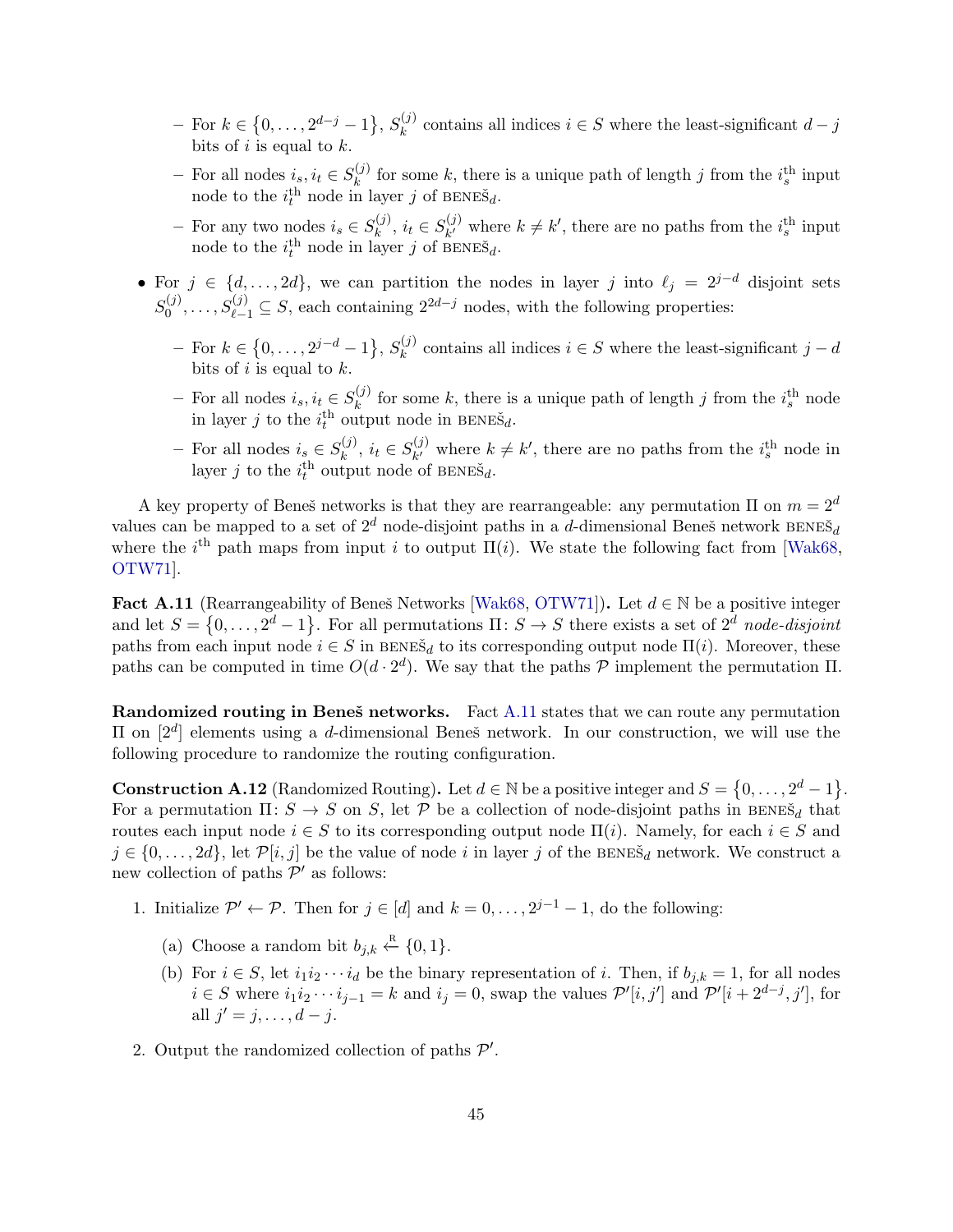At a high level, Construction [A.12](#page-44-0) takes a set of paths  $P$  implementing a specific permutation II in a BENEŠ<sub>d</sub> network and produces a new set of paths  $\mathcal{P}'$  in BENEŠ<sub>d</sub> that implement the same permutation. The procedure relies on the recursive structure of the Beneš network. For example, in the first layer of a  $BENE\tilde{S}_d$  network, the input nodes are partitioned into two disjoint sets, one of which is routed using the top  $BENE\check{S}_{d-1}$  network, and the other is routed using the bottom  $BENE\check{S}_{d-1}$ network. The randomization procedure in Construction [A.12](#page-44-0) maintains the same partitioning of input nodes, but each partition is either routed using the top  $BENE\tilde{S}_{d-1}$  network or the bottom  $BENE\ddot{\delta}_{d-1}$  network with equal probability. This process is then iteratively applied to permute the routing configuration for each of the  $BENE\check{S}_{d-1}$  networks in the first layer, and so on. We state the formal correctness guarantee in the following lemma:

**Lemma A.13.** Let  $d \in \mathbb{N}$  be a positive integer,  $S = \{0, \ldots, 2^d - 1\}$ , and  $\Pi: S \to S$  be a permutation on S. Let P be a collection of node-disjoint paths in  $BENE\tilde{S}_d$  that implements the permutation  $\Pi$ . Then, the new collection of paths  $P'$  obtained by applying the randomized routing procedure in Construction [A.12](#page-44-0) to  $P$  is also a collection of node-disjoint paths in BENE $\check{s}_d$  that implements the same permutation Π.

For any sequence of paths  $P$  implementing a permutation  $\Pi$  in a BENE $\check{s}_d$  network, the set  $P'$  of randomized paths output by Construction [A.12](#page-44-0) has the property that if we consider the path of any single input node  $i \in \{0, \ldots, 2^d-1\}$  to  $\Pi(i)$  in P', its path is distributed uniformly over all of the  $2^d$  possible paths from i to  $\Pi(i)$  in BENES<sub>d</sub>. We state the precise guarantee in the following lemma:

<span id="page-45-0"></span>**Lemma A.14.** Let  $d \in \mathbb{N}$  be a positive integer,  $S = \{0, \ldots, 2^d - 1\}$ , and  $\Pi: S \to S$  be a permutation on S. Let  $P$  be a collection of node-disjoint paths in BENES<sub>d</sub> that implements  $\Pi$ , and let  $P'$  be the set of randomized paths output by Construction [A.12](#page-44-0) applied to  $\mathcal{P}$ . For a node  $i \in S$ , let  $i = i_0, i_1, \ldots, i_{2d} = \Pi(i)$  denote the path of i in  $\mathcal{P}'$ . Then the following holds:

- For  $j \in \{0, \ldots, d\}$ , let  $S_0^{(j)}$  $S^{(j)}_{0},\ldots,S^{(j)}_{\ell_j-1}$  be the partition of the nodes in layer j from Fact [A.10.](#page-43-2) Let  $k \in \{0, \ldots, \ell_j - 1\}$  such that  $i \in S_k^{(j)}$  $\mathbf{E}_k^{(j)}$ . Then, for all  $i' \in S_k^{(j)}$  $\Pr_k^{(j)}$ ,  $\Pr[i_j = i'] = 1 / |S_k^{(j)}|$  $\binom{f(j)}{k} = 1/2^j.$
- For  $j \in \{d, ..., 2d\}$ , let  $S_0^{(j)}$  $S^{(j)}_{0}, \ldots, S^{(j)}_{\ell_j-1}$  be the partition of the nodes in layer j from Fact [A.10.](#page-43-2) Let  $k \in \{0, \ldots, \ell_j - 1\}$  such that  $\Pi(i) \in S_k^{(j)}$  $k^{(j)}$ . Then, for all  $i' \in S_k^{(j)}$  $\Pr_k^{(j)}$ ,  $\Pr[i_j = i'] = 1 / |S_k^{(j)}|$  $\left|\frac{f^{(j)}}{k}\right|=$  $1/2^{2d-j}$ .

In both cases, the probability is taken over the random coins in the randomization algorithm (Construction [A.12\)](#page-44-0).

Permutations from Beneš networks. We can view a collection of paths in a Beneš network as providing a systematic decomposition of an arbitrary permutation  $\Pi$  on  $t = 2^d$  elements into a sequence of  $\ell = O(\log t)$  permutations  $\Pi_1, \ldots, \Pi_{\ell}$ , where each  $\Pi_1, \ldots, \Pi_{\ell}$  can be expressed as a product of disjoint 2-cycles, and  $\Pi = \Pi_{\ell} \circ \cdots \circ \Pi_1$ . More precisely, we can associate values  $x_0, \ldots, x_{t-1}$  with the input nodes of the BENES<sub>d</sub> network (e.g., value  $x_i$  with the i<sup>th</sup> input node). Given a path from an input node to an output node, we associate the value of the input node with every node along the path. Then, any collection of  $t$  node-disjoint paths  $\mathcal P$  from input nodes to output nodes induces an assignment to every node in the network. Now, for any permutation Π on t values  $x_0, \ldots, x_{t-1}$ , we define  $\Pi_1, \ldots, \Pi_\ell$  so that  $(\Pi_i \circ \cdots \circ \Pi_1)(x_0, \ldots, x_{t-1})$  gives the values of the nodes in layer  $i + 1$  of BENE $\check{s}_d$  on input  $x_0, \ldots, x_{t-1}$  and paths determined by  $\mathcal{P}$ . The structure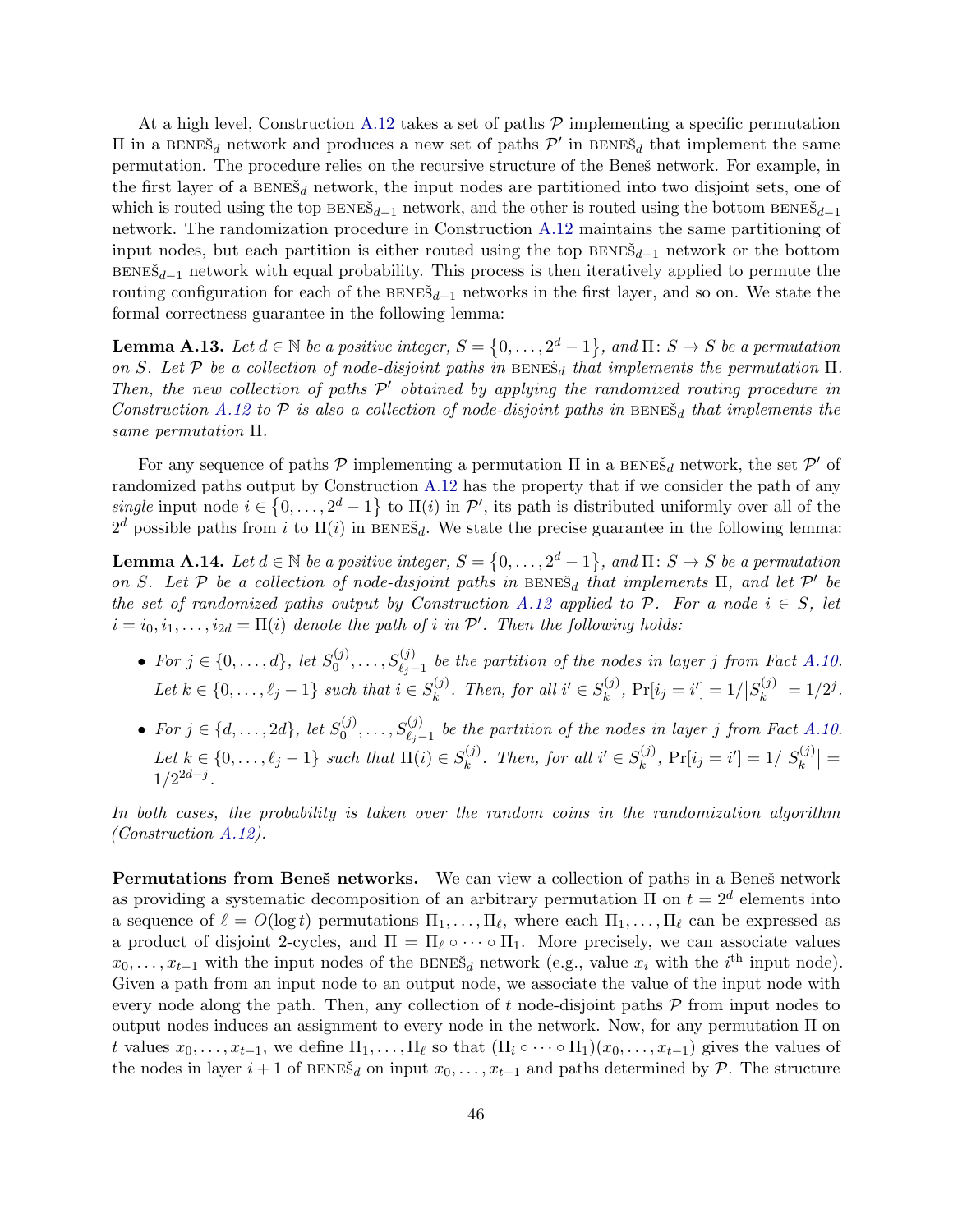of the Beneš network ensures that each of the  $\Pi_1, \ldots, \Pi_\ell$  is a product of *disjoint* 2-cycles. We say that permutations with this property (generalized to permutations over the entries of a matrix) are 2-locally decomposable (Definition [A.15\)](#page-46-2). We give a more precise description of this decomposition in Construction [A.16.](#page-46-3) We formalize two properties satisfied by the decomposition in Lemma [A.17.](#page-46-4)

<span id="page-46-2"></span>**Definition A.15** (2-Local Decomposability). Fix an even integer  $t \in \mathbb{N}$ , an integer  $q \in \mathbb{N}$ , and set  $t' = t/2$ . Let  $\Pi$  be a permutation on the entries of a t-by-q matrix. We say that  $\Pi$  is 2-locally decomposable if there exists a partition  $\{j_1, j_2\}, \ldots, \{j_{t'-1}, j_{t'}\}$  of [t] and permutations  $\Pi_1, \ldots, \Pi_{t'}$ over 2-by-q matrices such that for all matrices  $\mathbf{W} \in \mathbb{F}^{q \times t}$ , we have that  $\hat{\mathbf{W}} = \Pi(\mathbf{W})$  if and only if for all  $i \in [t'],$ 

$$
\hat{\mathbf{W}}_{[j_{2i},j_{2i+1}]} = \Pi_i(\mathbf{W}_{[j_{2i},j_{2i+1}]}).
$$

In other words, a permutation Π is 2-locally decomposable if Π can be written as a composition of  $t' = t/2$  disjoint permutations that each operate on exactly two rows of the matrix.

<span id="page-46-3"></span>**Construction A.16** (Randomized 2-Local Decomposition). Let  $t, q \in \mathbb{N}$  be integers where  $t = 2^d$ for some  $d \in \mathbb{N}$ . Let  $\Pi$  be an arbitrary column-wise restricted permutation on the entries of a t-by-q matrix. The randomized 2-local decomposition of  $\Pi$  is a sequence of 2d matrices  $\Pi_1, \ldots, \Pi_{2d}$ constructed as follows:

- For each column  $i \in [q]$ , let  $\mathcal{P}_i$  be a collection of paths in a BENE $\check{s}_d$  network that implements the permutation  $\Pi$  on the entries in column *i*. Let  $\mathcal{P}'_i$  be the output of the randomized routing procedure in Construction [A.12](#page-44-0) applied to  $\mathcal{P}_i$ .
- For  $j \in [2d]$ , we take  $\Pi_j$  to be a column-wise restricted permutation on t-by-q matrices. We write  $\Pi_j^{(i)}$  to denote the permutation  $\Pi_j$  implements on column  $i \in [q]$ . We define  $\Pi_1, \ldots, \Pi_{2d}$ so that for all  $i \in [q]$  and  $j \in [2d]$ ,  $(\Pi_j^{(i)} \circ \cdots \circ \Pi_1^{(i)})$  $1^{(i)}(x_0,\ldots,x_{t-1})$  gives the values of the nodes in layer j of a BENES<sub>d</sub> network on input  $(x_0, \ldots, x_{t-1})$  and using paths defined by  $\mathcal{P}'_i$ .

<span id="page-46-4"></span>**Lemma A.17.** Let  $t, q \in \mathbb{N}$  be integers where  $t = 2^d$  for some  $d \in \mathbb{N}$ . Let  $\Pi$  be an arbitrary column-wise restricted permutation on the entries of a t-by-q matrix, and let  $(\Pi_1, \ldots, \Pi_{2d})$  be the randomized 2-local decomposition of  $\Pi$  from Construction [A.16.](#page-46-3) The local decomposition satisfies the following properties:

- Each  $\Pi_1, \ldots, \Pi_{2d}$  is a column-wise restricted and 2-locally decomposable.
- $\Pi = \Pi_{2d} \circ \cdots \circ \Pi_1$ .

*Proof.* The first property follows immediately from the structure of Beneš networks, and the second follows by construction.  $\Box$ 

#### <span id="page-46-0"></span>A.3 Succinct Non-Interactive Arguments

In this section, we review the definitions of succinct non-interactive arguments for the problem of Boolean circuit satisfiability.

<span id="page-46-1"></span>**Definition A.18** (Succinct Non-Interactive Argument [\[BCCT12\]](#page-36-4)). Let  $C = \{C_n\}_{n \in \mathbb{N}}$  be a family of Boolean circuits indexed by a parameter  $n$ . A succinct non-interactive argument (SNARG) for the relation  $\mathcal{R}_{\mathcal{C}} = \bigcup_{n \in \mathbb{N}} \mathcal{R}_{C_n}$  (and corresponding language  $\mathcal{L}_{\mathcal{C}} = \bigcup_{n \in \mathbb{N}} \mathcal{L}_{C_n}$ ) is a tuple of algorithms  $\Pi_{SNARG} = (Setup, Prove, Verify)$  with the following properties: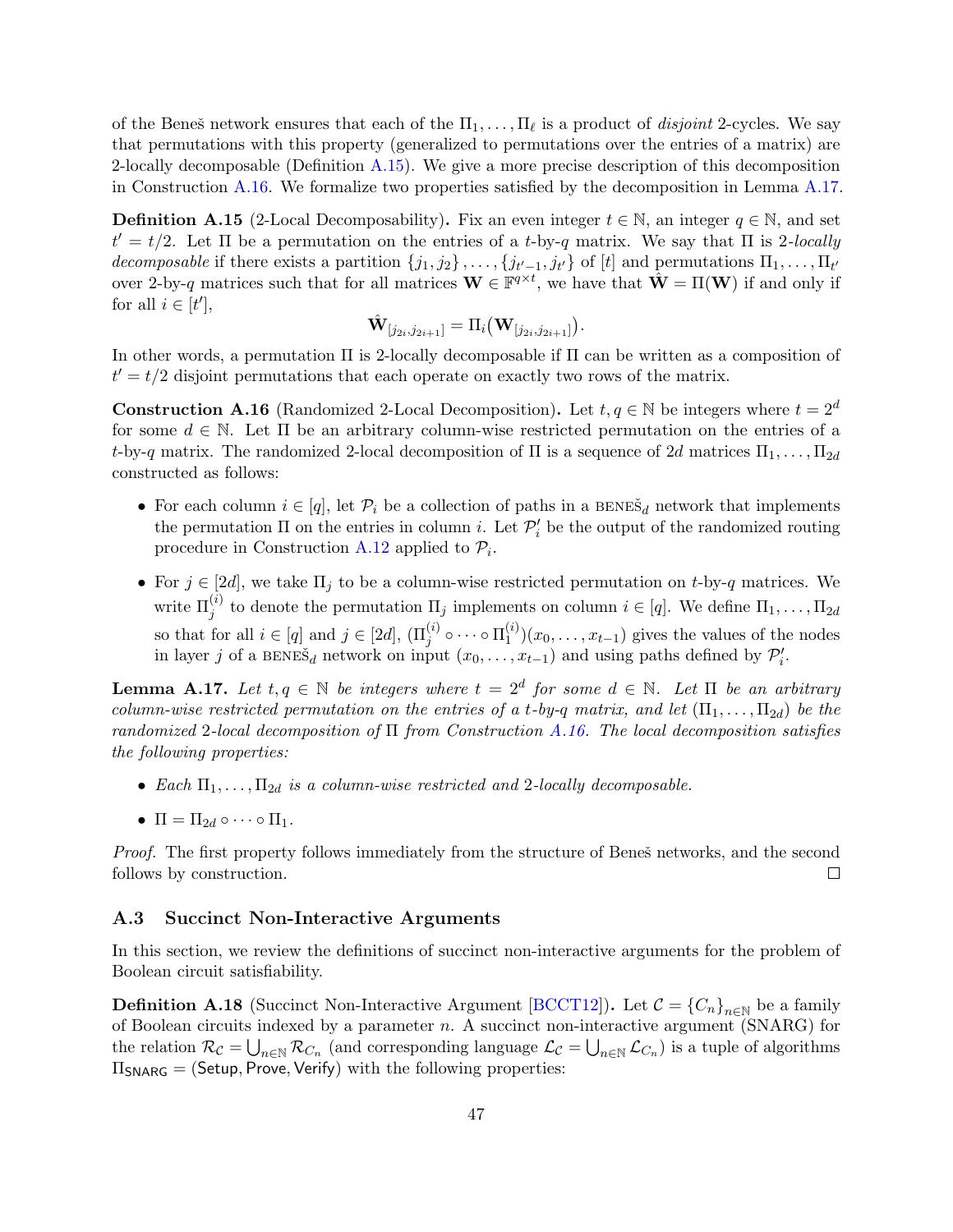- Setup $(1^{\lambda}, 1^n) \rightarrow (\sigma, \tau)$ : On input a security parameter  $\lambda$  and a circuit family parameter n, the setup algorithm outputs a reference string  $\sigma$  and a verification state  $\tau$ .
- Prove $(\sigma, \mathbf{x}, \mathbf{w}) \to \pi$ : On input the reference string  $\sigma$ , a statement x, and a witness w, the prove algorithm outputs a proof  $\pi$ .
- Verify( $\tau$ ,  $\mathbf{x}, \pi$ )  $\rightarrow$  {0, 1}: On input the verification state  $\tau$ , a statement x, and a proof  $\pi$ , the verification algorithm outputs 1 if it "accepts" and 0 otherwise.

Moreover,  $\Pi_{\text{SNARG}}$  satisfies the following additional properties.

• Completeness: For all  $\lambda \in \mathbb{N}$ , all  $n \in \mathbb{N}$ , and all instances  $(\mathbf{x}, \mathbf{w}) \in \mathcal{R}_{C_n}$ ,

$$
\Pr[(\sigma, \tau) \leftarrow \mathsf{Setup}(1^{\lambda}, 1^n); \pi \leftarrow \mathsf{Prove}(\sigma, \mathbf{x}, \mathbf{w}): \mathsf{Verify}(\tau, \mathbf{x}, \pi) = 1] = 1.
$$

- Soundness: Depending on the notion of soundness:
	- **Non-adaptive Soundness:** For all  $n \in \mathbb{N}$ , every polynomial-size prover  $\mathcal{P}^*$  and all statements  $\mathbf{x} \notin \mathcal{L}_{C_n},$

$$
\Pr[(\sigma, \tau) \leftarrow \mathsf{Setup}(1^{\lambda}, 1^n); \pi \leftarrow \mathcal{P}^*(\sigma, \mathbf{x}): \mathsf{Verify}(\tau, \mathbf{x}, \pi) = 1] = \mathsf{negl}(\lambda).
$$

- **Adaptive Soundness:** For all  $n \in \mathbb{N}$ , and every polynomial-size prover  $\mathcal{P}^*$ ,

$$
\Pr[(\sigma,\tau) \leftarrow \mathsf{Setup}(1^{\lambda},1^n);(\mathbf{x},\pi) \leftarrow \mathcal{P}^*(\sigma) : \mathsf{Verify}(\tau,\mathbf{x},\pi) = 1 \text{ and } \mathbf{x} \notin \mathcal{L}_{C_n}] = \mathrm{negl}(\lambda).
$$

- Succinctness: Depending on the notion of succinctness:
	- Fully Succinct: There exists a universal polynomial p (independent of  $\mathcal{R}_{\mathcal{C}}$ ) such that Setup runs in time  $p(\lambda + \log |C_n|)$ , Prove runs in time  $p(\lambda + |C_n|)$ , Verify runs in time  $p(\lambda + |x| + \log |C_n|)$ , and the length of the proof output by Prove is bounded by  $p(\lambda + \log |C_n|).$
	- **Preprocessing:** There exists a universal polynomial p (independent of  $\mathcal{R}_{\mathcal{C}}$ ) such that Setup runs in time  $p(\lambda + |C_n|)$ , Prove runs in time  $p(\lambda + |C_n|)$ , and Verify runs in time  $p(\lambda + |x| + \log |C_n|)$ , and the length of the proof output by Prove is bounded by  $p(\lambda + \log |C_n|).$

#### <span id="page-47-0"></span>A.4 Linear-Only Vector Encryption over Rings

In this section, we review the notion of linear-only vector encryption over rings introduced in [\[BISW17\]](#page-37-3). In Section [5.2,](#page-23-2) we show how to combine linear-only vector encryption over rings with quasi-optimal linear MIPs to obtain quasi-optimal SNARGs. A vector encryption encryption over a ring R is an encryption scheme where the message space  $R^{\ell}$  is a vector of ring elements, where  $\ell$  here denotes the dimension of the vector. In our constructions, the ring  $R = \mathbb{F}_p[x]/\Phi_m(x)$  is a polynomial ring (where  $\Phi_m(x)$  here denote the m<sup>th</sup> cyclotomic polynomial), and the parameters m and p are chosen so that R splits into m isomorphic copies of  $\mathbb{F}_p$ . We now introduce the basic schema.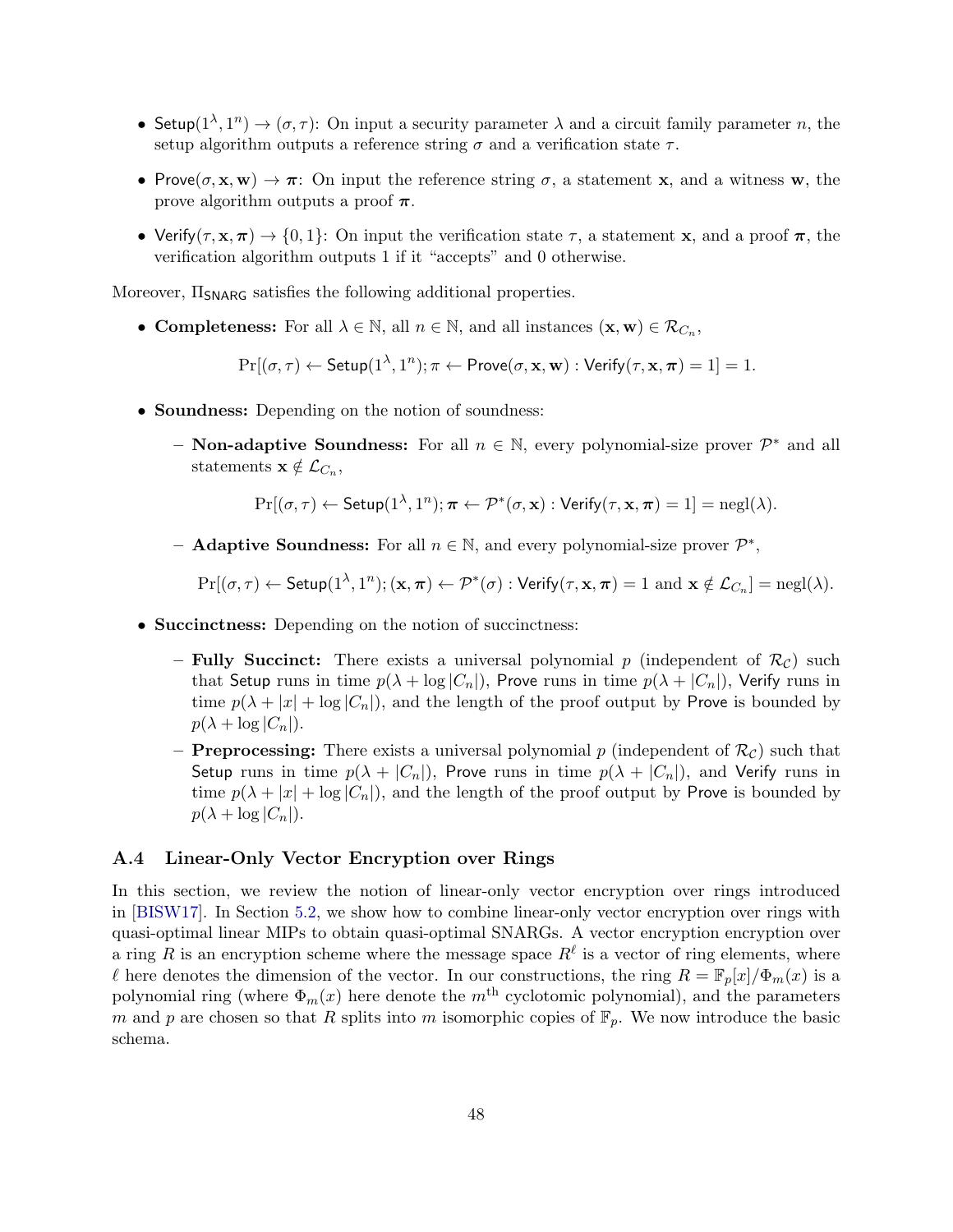**Definition A.19** (Vector Encryption Scheme over  $R$  [\[BISW17\]](#page-37-3)). Fix a ring  $R$ . A secret-key vector encryption scheme over  $R^\ell$  is a tuple of algorithms  $\Pi_\mathsf{venc} = (\mathsf{KeyGen}, \mathsf{Encrypt}, \mathsf{Decrypt})$  with the following properties:

- KeyGen( $1^{\lambda}, 1^{\ell}$ )  $\rightarrow$  sk: On input the security parameter  $\lambda$  and the dimension  $\ell$  of the message space, the key-generation algorithm outputs a secret key sk.
- Encrypt(sk, v)  $\rightarrow$  ct: On input the secret key sk and a vector  $\mathbf{v} \in \mathbb{R}^{\ell}$ , the encryption algorithm outputs a ciphertext ct.
- Decrypt(sk, ct)  $\rightarrow R^{\ell} \cup \{\perp\}$ : On input the secret key sk and a ciphertext ct, the decryption algorithm either outputs a vector  $\mathbf{v} \in R^{\ell}$  or a special symbol  $\bot$  (to denote an invalid ciphertext).

We can define the usual notions of correctness and semantic security [\[GM82\]](#page-38-14) for a vector encryption scheme. We say a vector encryption scheme over  $R^{\ell}$  is additively homomorphic if given encryptions  $ct_1, ct_2$  of two vectors  $v_1, v_2 \in R^{\ell}$ , there is a public operation for computing  $ct'$  of the component-wise sum  $\mathbf{v}_1 + \mathbf{v}_2 \in R^{\ell}$ . We now recall the notions of linear targeted malleability and its strengthened analog, linear-only vector encryption that will be essential for constructing SNARGs. Intuitively, both of these definitions capture the property that the vector encryption scheme only supports affine homomorphisms. In other words, given a collection of ciphertexts, any new ciphertext produced by the adversary can be explained as taking a linear combination of existing ciphertexts.

<span id="page-48-0"></span>**Definition A.20** (Linear Targeted Malleability [\[BSW12,](#page-37-11) adapted]). Fix a security parameter  $λ$ . A secret-key vector encryption scheme  $\Pi_{\text{venc}} = (\text{KeyGen}, \text{Encrypt}, \text{Decrypt})$  over a ring R satisfies linear targeted malleability if for all efficient adversaries  $A$  and plaintext generation algorithms  $M$  (on input  $1^{\ell}$ , algorithm M outputs vectors in  $R^{\ell}$ ), there exists a (possibly computationally unbounded) simulator S such that for any auxiliary input  $z \in \{0,1\}^{\text{poly}(\lambda)}$ , the following two distributions are computationally indistinguishable:

| <b>Real Distribution:</b>                                                             | <b>Ideal Distribution:</b>                                                                               |
|---------------------------------------------------------------------------------------|----------------------------------------------------------------------------------------------------------|
| 1. sk $\leftarrow$ KeyGen $(1^{\lambda}, 1^{\ell})$                                   | 1. $(s, \mathbf{v}_1, \dots, \mathbf{v}_m) \leftarrow \mathcal{M}(1^{\ell})$                             |
| 2. $(s, \mathbf{v}_1, \dots, \mathbf{v}_m) \leftarrow \mathcal{M}(1^{\ell})$          | 2. $(\pi, \mathbf{b}) \leftarrow \mathcal{S}(z)$ where $\pi \in R^m$ , $\mathbf{b} \in R^{\ell}$         |
| 3. $ct_i \leftarrow$ Encrypt(sk, $v_i$ ) for all $i \in [m]$                          | 3. $\mathbf{v}' \leftarrow [\mathbf{v}_1   \mathbf{v}_2   \cdots   \mathbf{v}_m] \cdot \pi + \mathbf{b}$ |
| 4. $ct' \leftarrow \mathcal{A}(\{\text{ct}_i\}_{i \in [m]}; z)$ where                 | 4. Output $(\{\mathbf{v}_i\}_{i\in[m]}, s, \mathbf{v}')$                                                 |
| Decrypt(sk, ct') $\neq \bot$                                                          |                                                                                                          |
| 5. Output $(\{v_i\}_{i \in [m]}, s, \textsf{Decrypt}(\textsf{sk}, \textsf{ct}')\big)$ |                                                                                                          |

<span id="page-48-1"></span>**Definition A.21** (Linear-Only Vector Encryption  $[BCI^+13, \text{ adapted}]$ ). Fix a security parameter λ. A secret-key vector encryption scheme  $\Pi_{\text{venc}} = (\text{KeyGen}, \text{Encrypt}, \text{Decrypt})$  over a ring R is a linear-only vector encryption scheme if for all efficient adversaries  $A$ , there exists an efficient extractor  $\mathcal E$  such that for all auxiliary inputs  $z \in \{0,1\}^{\lambda}$ , and any plaintext generation algorithms M (on input  $1^{\ell}$ , algorithm M outputs a vector in  $R^{\ell}$ ), we have that for  $sk \leftarrow \textsf{KeyGen}(1^{\lambda}, 1^{\ell}),$  $(v_1,\ldots,v_m) \leftarrow \mathcal{M}(1^{\ell}), \; \mathsf{ct}_i \leftarrow \mathsf{Encrypt}(\mathsf{sk}, \mathbf{v}_i) \; \text{ for all } \; i \; \in \; [m], \; \mathsf{ct}' \leftarrow \mathcal{A}(\{\mathsf{ct}_i\}_{i \in [m]}; z), \; (\boldsymbol{\pi}, \mathbf{b}) \leftarrow$  $\mathcal{E}(\{\mathsf{ct}_i\}_{i\in[m]}; z),\, \mathbf{v}' \leftarrow [\mathbf{v}_1|\mathbf{v}_2|\cdots|\mathbf{v}_m]\cdot\boldsymbol{\pi} + \mathbf{b},$ 

$$
\Pr[\mathsf{Decrypt}(\mathsf{sk}, \mathsf{ct}') \neq \mathbf{v}'] = \mathrm{negl}(\lambda).
$$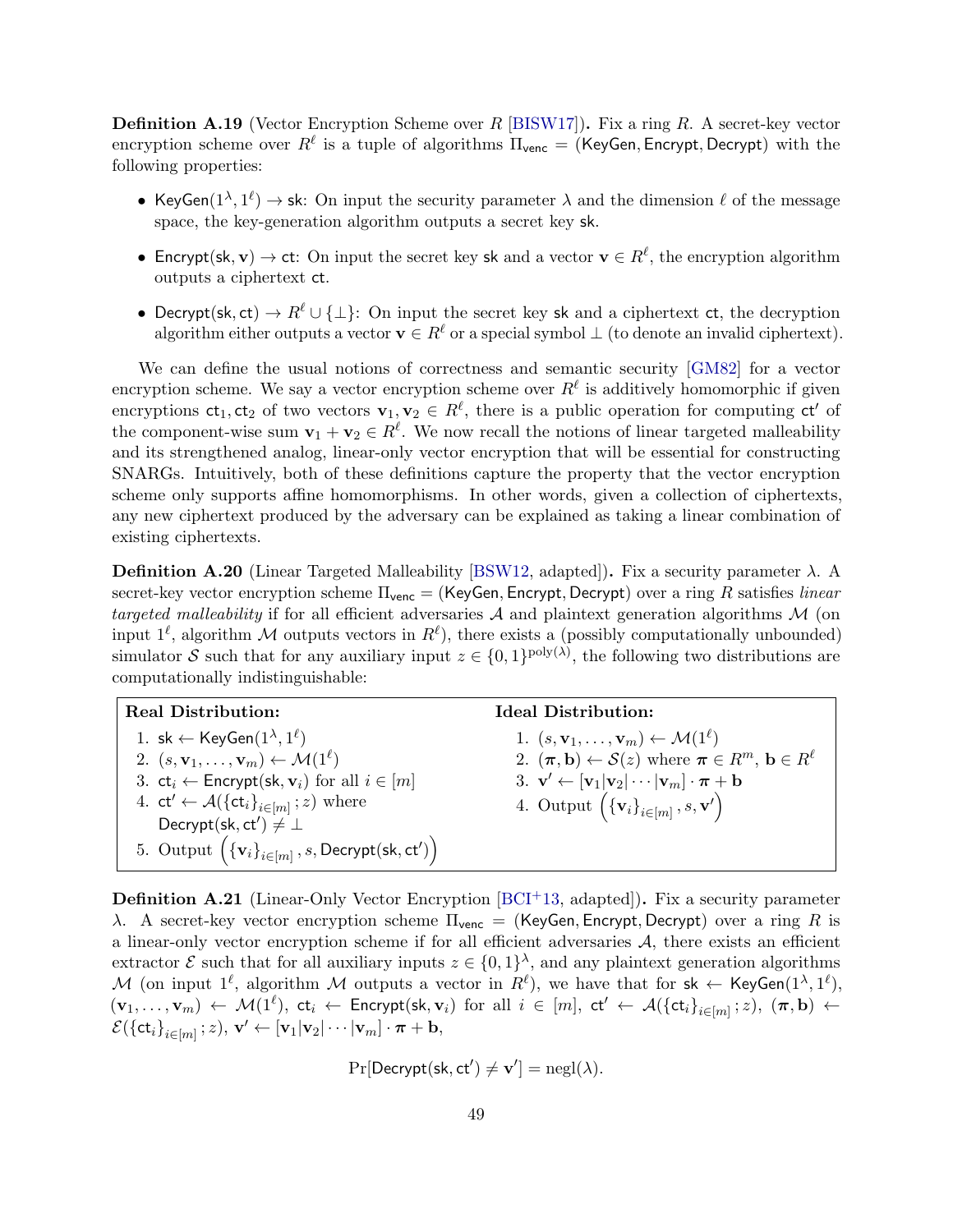Remark A.22 (Multiple Ciphertexts). Similar to [\[BSW12,](#page-37-11) [BCI](#page-36-3)+13], we can define analogs of linear targeted malleability and linear-only vector encryption where the adversary is allowed to output multiple ciphertexts  $ct'_1, \ldots, ct'_m$ . To extend the definitions to this case, we modify the simulator S in Definition [A.20](#page-48-0) and the extractor  $\mathcal E$  in Definition [A.21](#page-48-1) to output an affine function  $(\Pi, \mathbf{B})$  where  $\Pi \in R^{m \times m}$  and  $\mathbf{B} \in R^{\ell \times m}$  that explains the ciphertexts  $ct'_1, \ldots, ct'_m$ .

**Remark A.23** (Auxiliary Input Distributions). In Definitions [A.20](#page-48-0) and [A.21,](#page-48-1) the simulator S and the extractor  $\mathcal{E}$ , respectively, are required to succeed for all auxiliary inputs  $z \in \{0,1\}^{\text{poly}(\lambda)}$ . This seems like a very strong requirement since  $z$  can be used to encode difficult problems that the simulator or extractor needs to solve in order to correctly simulate the output distribution [\[BCPR14\]](#page-36-14). However, the definitions can be relaxed to only consider "benign" auxiliary-input distributions for which the property holds. For instance, in many scenarios, it suffices that the auxiliary input  $z$  is a uniformly random string.

#### <span id="page-49-0"></span>A.5 Indistinguishability Obfuscation and Puncturable PRFs

In this section, we review the definitions of indistinguishability obfuscation and puncturable PRFs.

**Definition A.24** (Indistinguishability Obfuscation [\[BGI](#page-36-12)<sup>+</sup>01, [GGH](#page-38-15)<sup>+</sup>13]). An indistinguishability obfuscator *iO* for a circuit family  $C = \{C_{\lambda}\}_{\lambda \in \mathbb{N}}$  is a uniform and efficient algorithm satisfying the following requirements:

• Correctness. For all  $\lambda \in \mathbb{N}$ , all circuits  $C \in \mathcal{C}_{\lambda}$ , and all inputs x, we have that

$$
\Pr[C' \leftarrow i\mathcal{O}(C) : C'(x) = C(x)] = 1.
$$

• Indistinguishability. For all  $\lambda \in \mathbb{N}$ , and any two circuits  $C_0, C_1 \in \mathcal{C}_{\lambda}$ , if  $C_0(x) = C_1(x)$  for all inputs x, then for all efficient adversaries  $A$ , we have that

$$
|\Pr[\mathcal{A}(i\mathcal{O}(C_0)) = 1] - \Pr[\mathcal{A}(i\mathcal{O}(C_1)) = 1]| = \text{negl}(\lambda).
$$

Definition A.25 (Puncturable PRFs [\[BW13,](#page-37-12) [KPTZ13,](#page-39-17) [BGI14\]](#page-37-13)). A puncturable pseudorandom function with key-space K, domain X, and range Y is an efficiently computable function  $F: K \times X \to Y$ with three additional algorithms (F.Setup, F.Puncture, F.Eval) defined as follows:

- F. Setup( $1^{\lambda}$ )  $\rightarrow k$ : On input the security parameter  $\lambda$ , the setup algorithm outputs a PRF key  $k \in \mathcal{K}$ .
- F. Puncture  $(k, x^*) \to k_{x^*}$ : On input the PRF key  $k \in \mathcal{K}$  and a point  $x^* \in \mathcal{X}$ , the puncture algorithm outputs a punctured key  $k_{x^*}$ .
- F.Eval $(k_{x^*}, x) \rightarrow y$ : On input a punctured key  $k_{x^*}$ , the evaluation algorithm outputs a value  $y \in \mathcal{Y} \cup \{\perp\}.$

Moreover F satisfies the following properties:

• Correctness: For all  $x^* \in \mathcal{X}$  and  $x \neq x^*$ , and letting  $k \leftarrow \textsf{F}.\textsf{Setup}(1^{\lambda}), k_{x^*} \leftarrow \textsf{F}.\textsf{Puncture}(k, x^*),$ we have that

$$
Pr[F.Eval(k_{x^*}, x) = F(k, x)] = 1.
$$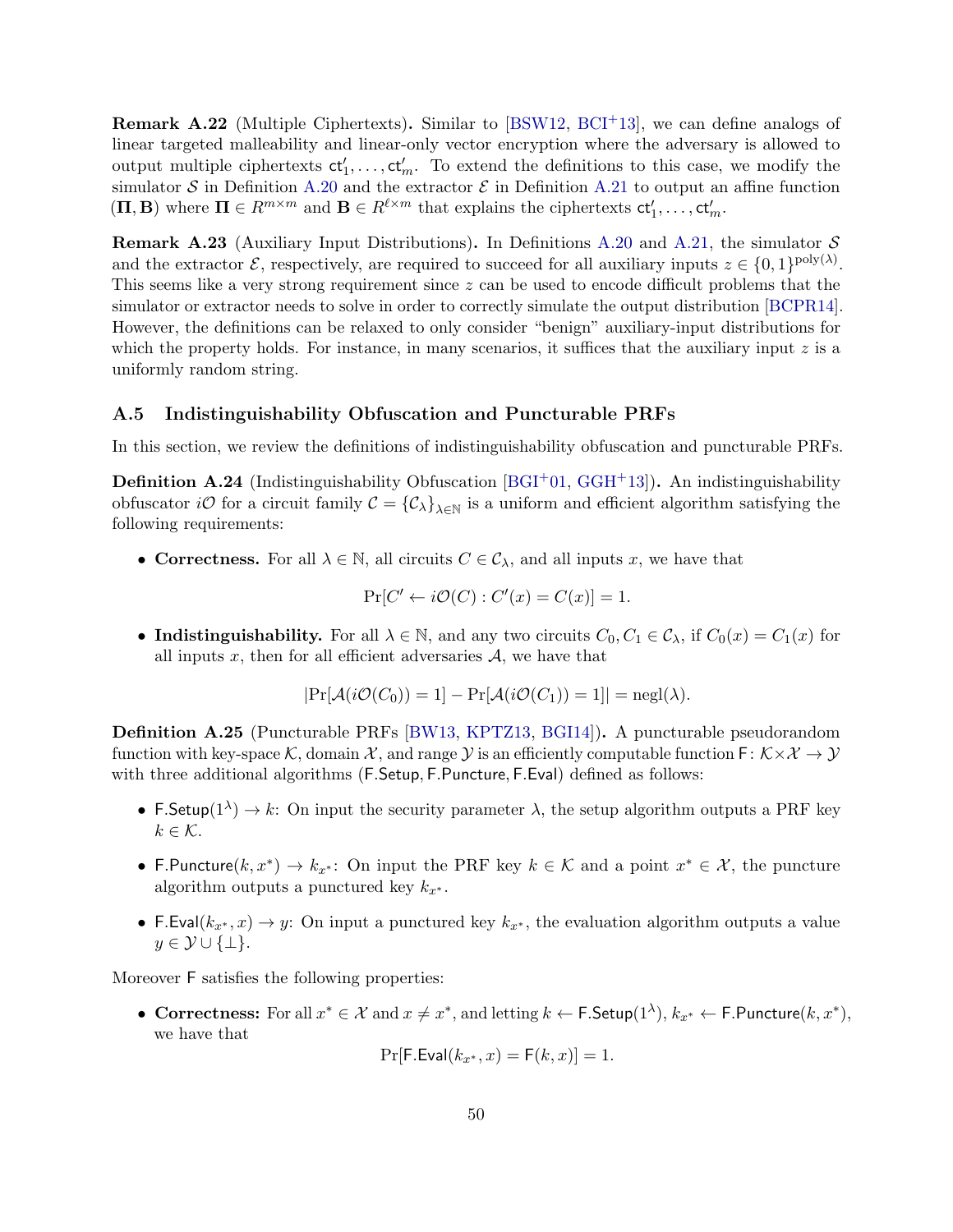• Pseudorandom at punctured points: For all efficient adversaries  $A = (A_1, A_2)$ , and letting  $k \leftarrow \textsf{F}.\mathsf{Setup}(1^{\lambda}), (\textsf{st}, x^*) \leftarrow \mathcal{A}_1^{\textsf{F}(k,\cdot)}(1^{\lambda}), k_{x^*} \leftarrow \textsf{F}.\mathsf{Puncture}(k, x^*), \text{ and } y \xleftarrow{\text{R}} \mathcal{Y},$  we have that

$$
\left|\Pr\left[\mathcal{A}_2^{\mathsf{F}(k,\cdot)}(\mathsf{st},k_{x^*},\mathsf{F}(k,x^*))\right]-\Pr\left[\mathcal{A}_2^{\mathsf{F}(k,\cdot)}(\mathsf{st},k_{x^*},y)\right]\right|=\mathrm{negl}(\lambda),
$$

provided that  $\mathcal{A}_1$  and  $\mathcal{A}_2$  do not query  $F(k, \cdot)$  on the challenge point  $x^*$ .

## B Quasi-Optimal Linear MIP Construction

In this section, we define and analyze the primitives needed for our quasi-optimal linear MIP construction. First, in Appendix [B.1,](#page-50-0) we show how to instantiate our robust decomposition by combining MPC protocols with polylogarithmic overhead [\[DIK10\]](#page-37-5) with the "MPC-in-the-head" paradigm [\[IKOS07\]](#page-39-8). Next, in Appendix [B.2,](#page-54-0) we show how to construct our sequence of nonconcentrating permutations that we use for consistency checking. Finally, in Appendix [B.3,](#page-62-1) we provide the formal security analysis of our quasi-optimal linear MIP construction.

#### <span id="page-50-0"></span>B.1 Robust Decomposition via MPC

In this section, we show how to instantiate our robust decomposition using secure multiparty computation (MPC) protocols with polylogarithmic overhead [\[DIK10\]](#page-37-5). Our decomposition follows the "MPC-in-the-head" paradigm of Ishai et al. [\[IKOS07\]](#page-39-8).

MPC preliminaries. We begin by reviewing some standard MPC definitions [\[Gol04,](#page-38-16) [Can00\]](#page-37-14). Let t be the number of players, denoted  $P_1, \ldots, P_t$ . We assume that all players communicate synchronously over secure point-to-point channels. We model the functionality  $f$  computed by the t parties as an arithmetic circuit C over a finite field  $\mathbb{F}$ . In this section, it suffices to consider functionalities whose outputs consists of a single field element  $\mathbb{F}$ . We assume each party  $P_i$  has a common input  $\mathbf{x} \in \mathbb{F}^n$  and a local input  $\mathbf{w}_i \in \mathbb{F}^m$ .

We specify a t-party MPC protocol Π by its next-message function. In particular, on input a party index  $i \in [t]$ , the public input **x**, the party's local input **w**<sub>i</sub> and randomness  $\mathbf{r}_i$ , and the messages  $P_i$  received  $(m_1, \ldots, m_j)$  in the first j rounds of the protocol execution,  $\Pi(i, s, w_i, r_i, (m_1, \ldots, m_j))$ outputs a set of  $t-1$  messages that  $P_i$  sends to each of the other parties in round  $j+1$ . The view of a party  $P_i$ , denoted view<sub>i</sub>, in the protocol execution consists of its local input  $\mathbf{w}_i$ , randomness  $\mathbf{r}_i$ , and all of the messages that  $P_i$  both sends and receives<sup>[8](#page-0-0)</sup> during the execution of  $\Pi$ . At the end of the protocol execution (or if  $\Pi$  signals an early termination), each party  $P_i$  also computes some output (as a function of its local state). We say that a pair of views view<sub>i</sub> and view<sub>i</sub> for two distinct parties  $P_i$  and  $P_j$  is consistent (with respect to  $\Pi$  and the public input **x**) if the set of messages sent by  $P_i$  (in view<sub>i</sub>) are identical to the messages  $P_j$  receives (in view<sub>j</sub>). We now define the correctness and robustness requirement we require in our construction.

<span id="page-50-1"></span>Definition B.1 (Correctness). An MPC protocol Π realizes a deterministic t-party functionality  $f(\mathbf{x}, \mathbf{w}_1, \dots, \mathbf{w}_n)$  with perfect correctness if on all inputs  $\mathbf{x}, \mathbf{w}_1, \dots, \mathbf{w}_n$ , the probability (taken over each party's randomness) that the output of some player  $P_i$  is different from the output of f is 0.

<sup>8</sup>Typically, one defines the view of a party to only consist of the messages it receives during the computation. In our setting, it will be useful to also include the messages the party sends as part of the view, even though those messages can be computed implicitly from the other components in the view.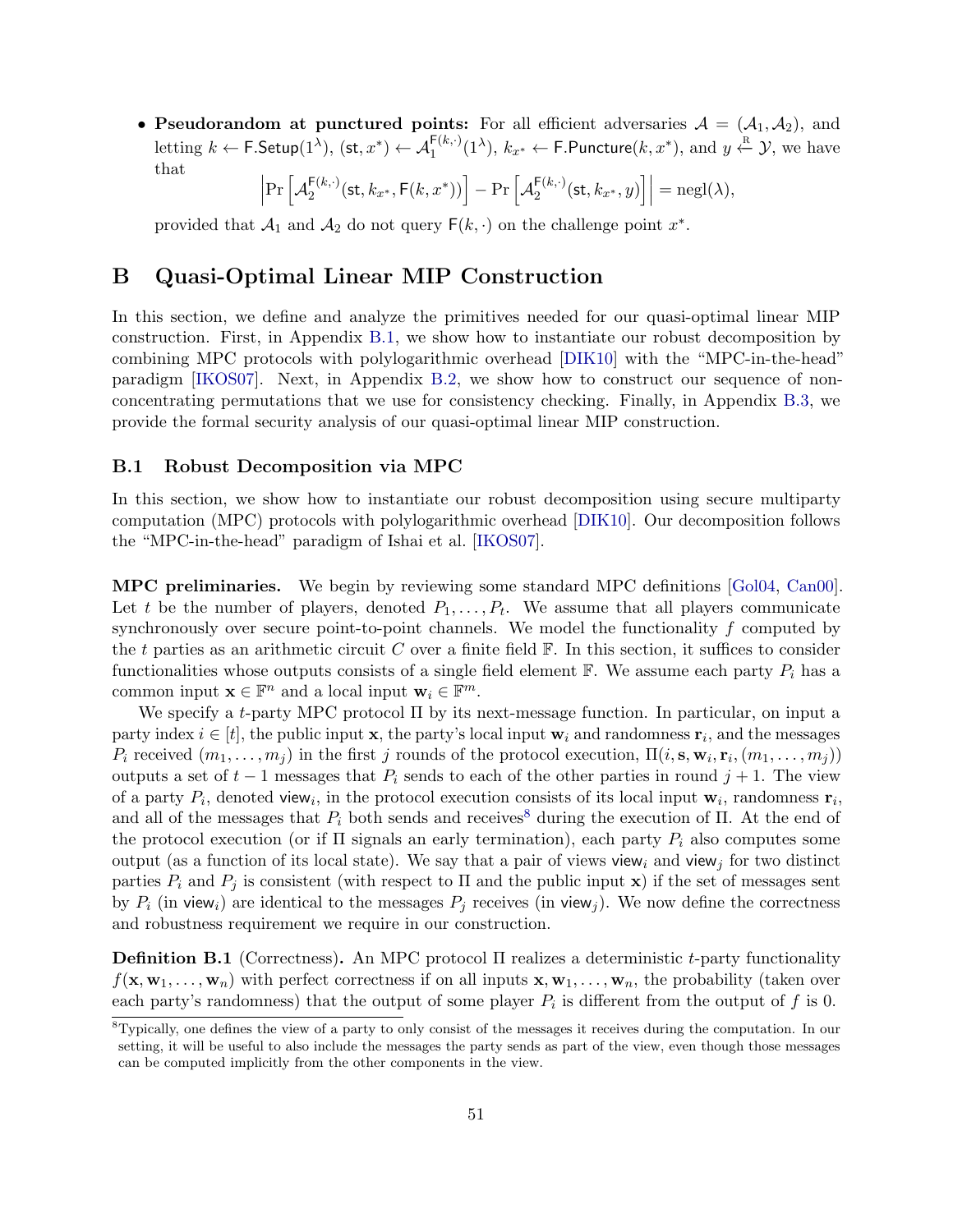**Definition B.2** (δ-Robustness). An MPC protocol Π realizes a deterministic t-party functionality with perfect  $\delta$ -robustness if it is perfectly correct in the presence of a semi-honest adversary (as in Definition [B.1\)](#page-50-1), and furthermore, for any adversary that corrupts up to  $\delta t$  parties, and for any input  $(\mathbf{x}, \mathbf{w}_1, \dots, \mathbf{w}_t)$ , the following robustness property holds: if there are no inputs  $(\mathbf{w}'_1, \dots, \mathbf{w}'_t)$ where  $f(\mathbf{x}, \mathbf{w}'_1, \dots, \mathbf{w}'_t) = 1$ , then the probability (taken over each party's randomness) that some uncorrupted party outputs 1 in an execution of Π where the inputs of the honest parties are consistent with  $(\mathbf{x}, \mathbf{w}_1, \dots, \mathbf{w}_t)$  is 0.

Note that in our settings, we do not require an additional privacy property from the MPC protocol. With this in mind, we now present our robust decomposition for an arithmetic circuit C.

<span id="page-51-1"></span>**Construction B.3** (Robust Decomposition via MPC). Let  $\delta > 0$  be a constant and  $t \in \mathbb{N}$  be an integer. Let  $C: \mathbb{F}^{n'} \times \mathbb{F}^{m'} \to \mathbb{F}^{h'}$  be an arithmetic circuit, and  $\Pi_f$  be a t-party MPC protocol for the  $t + 1$ -input function

<span id="page-51-0"></span>
$$
f(\mathbf{x}, \mathbf{w}_1, \dots, \mathbf{w}_n) = \begin{cases} 1 & \text{if } C(\mathbf{x}, \mathbf{w}_1 || \mathbf{w}_2 || \dots || \mathbf{w}_n) = \mathbf{0}^{h'} \\ 0 & \text{otherwise} \end{cases}
$$
(B.1)

where each  $\mathbf{w}_i$  is a vector of dimension  $O(m'/t)$ . Our  $(t, \delta)$ -robust decomposition  $(f_1, \ldots, f_t, \text{inp}, \text{wit})$ of C is then defined as follows:

- The input encoding function  $\text{inp}: \mathbb{F}^{n'} \to \mathbb{F}^n$ , where  $n' = n$ , is the identity function.
- The witness encoding function wit takes as input a statement  $\mathbf{x}' \in \mathbb{F}^{n'}$  and a witness  $\mathbf{w}' \in \mathbb{F}^{m'}$ and simulates an execution of  $\Pi_f$  on inputs  $\mathbf{x}'$  and  $\mathbf{w}'_1, \ldots, \mathbf{w}'_t$  where  $\mathbf{w}' = \mathbf{w}'_1 \|\mathbf{w}'_2\| \cdots \|\mathbf{w}'_t$ . Let view<sub>1</sub>, ..., view<sub>t</sub> be the views of each of the t parties in the simulated MPC protocol. The output of the witness encoding functions is a new witness  $\mathbf{w} = (\mathsf{view}_1, \dots, \mathsf{view}_t)$  consisting of the views of the t parties in the execution of  $\Pi_f$ .
- Each of the constraint functions  $f_i$  for  $i \in [t]$  takes as input the statement  $\mathbf{x} \in \mathbb{F}^n$  and the witness  $\mathbf{w} = (\mathsf{view}_1, \dots, \mathsf{view}_t)$  and outputs 1 if the following conditions hold:
	- The output of party  $P_i$  (as determined by view<sub>i</sub>) is 1 (indicating an accepting output).
	- The view view<sub>i</sub> of party  $P_i$  is consistent with an honest evaluation of  $\Pi_f$  (with respect to the global input  $\mathbf{x}'$ ). Recall that view<sub>i</sub> includes not only the local state of party  $P_i$  and the set of messages  $P_i$  receives from the other parties during the protocol execution, but also the messages  $P_i$  sends to each of the other parties during the protocol execution. This step verifies that the messages  $P_i$  sends and its output are consistent with those that would be computed assuming an honest evaluation of  $\Pi_f$ .
	- The messages sent by party  $P_i$  (as specified in view<sub>i</sub>) are consistent with the messages each of the other parties  $P_j$  receives (as specified in view<sub>j</sub>).

In particular, each  $f_i$  only needs to read the components of the statement x that party  $P_i$ needs to read during the protocol execution. In addition,  $f_i$  only needs to read the components of **w** that pertain to party  $P_i$ : namely, view<sub>i</sub> and the components of view<sub>j</sub> (for all  $j \neq i$ ) containing the messages  $P_j$  received from  $P_i$ .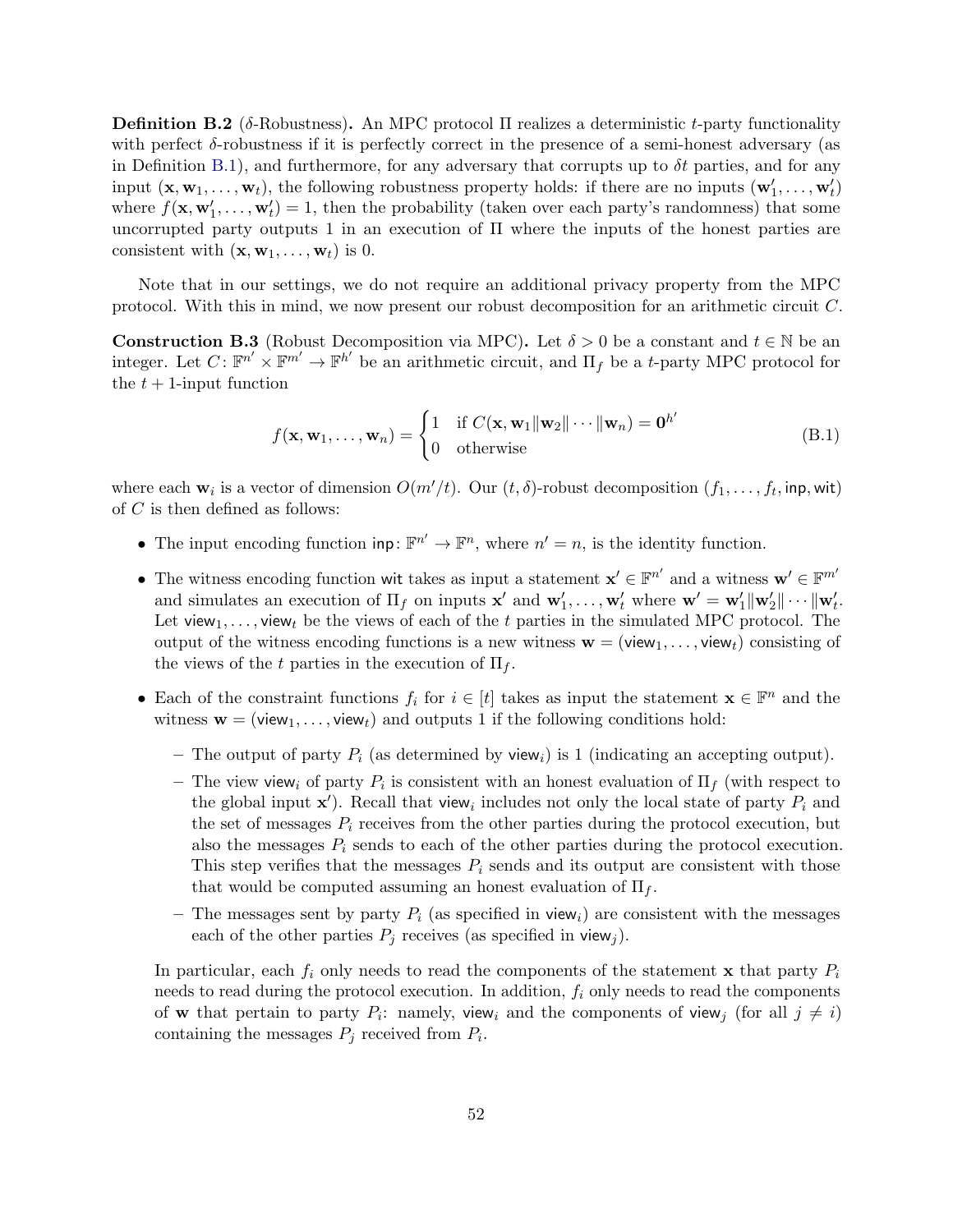**Theorem B.4.** Let  $\delta > 0$  be a constant and  $t \in \mathbb{N}$  be an integer. Let  $C: \mathbb{F}^{n'} \times \mathbb{F}^{m'} \to \mathbb{F}^{h'}$  be an arithmetic circuit, and let  $\Pi_f$  be a perfectly  $\delta$ -robust t-party MPC protocol for the function in Eq. [\(B.1\)](#page-51-0). Then, the decomposition  $(f_1, \ldots, f_t, \text{inp}, \text{wit})$  in Construction [B.3](#page-51-1) is  $(t, 1 - \delta)$ -robust.

Proof. We show completeness and robustness separately.

**Completeness.** If  $(\mathbf{x}', \mathbf{w}') \in \mathcal{R}_C$ , then by perfect correctness of  $\Pi_f$ , each of the honest parties will output 1. Moreover, in an honest protocol execution, all of the views view<sub>i</sub> for  $i \in [t]$  are internally and pairwise consistent.

Robustness. To show that the decomposition is  $(1 - \delta)$ -robust, we need to show that for a statement  $\mathbf{x}' \notin \mathcal{L}_C$ , there is no setting of view  $\mathbf{w} = (\mathsf{view}_1, \dots, \mathsf{view}_t)$  that can satisfy more than a  $(1 - \delta)$ -fraction of the constraints  $f_i$ . Our argument here is similar to the soundness analysis of the zero-knowledge proof systems from MPC in [\[IKOS07,](#page-39-8) Theorem 4.1]. At a high-level, suppose that all inconsistencies (if any) among the views view<sub>1</sub>, ..., view<sub>t</sub> can be resolved by eliminating at most δt views. In this case, the protocol execution defined by (view<sub>1</sub>, ..., view<sub>t</sub>) can be realized by an adversary that corrupts at most  $\delta t$  parties. But since  $\Pi_f$  is perfectly  $\delta$ -robust, on input  $\mathbf{x}'$ , all of the uncorrupted parties will output 0. In this case, there are at most  $\delta t$  corrupted parties, so there are at least  $(1 - \delta)t$  honest parties  $P_i$  where the output is 0, and correspondingly,  $f_i(\mathbf{x}, \mathbf{w}) = 0$  for those parties. Conversely, if there are more than  $\delta t$  views that are inconsistent, then for any view<sub>i</sub> that has an inconsistency,  $f_i(\mathbf{x}, \mathbf{w}) = 0$ .

More formally, for a collection of views  $\mathbf{w} = (\mathsf{view}_1, \dots, \mathsf{view}_t)$ , we say that the view of party  $P_i$ for  $i \in [t]$  is "bad" if view<sub>i</sub> is either inconsistent with an honest evaluation of  $\Pi_f$  on input **x**, or if there is a discrepancy between an outgoing message from  $P_i$  in view<sub>i</sub> and an incoming message for  $P_j$  (from  $P_i$ ) in view<sub>j</sub>. Let  $B \subseteq [t]$  be the subset of "bad" parties. We consider two cases:

- If  $|B| < \delta t$ , then consider a protocol execution of  $\Pi_f$  where the adversary corrupts the set of parties B and behaves in a way so that the view of any party  $P_j$  for  $j \notin B$  is view<sub>j</sub>. By construction of the set B, this means that the views between any two parties  $i, j \in [t] \setminus B$  are mutually consistent with an honest execution of  $\Pi_f$  on input  $\mathbf{x}'$ . Thus, since  $\Pi_f$  is perfectly δ-robust, the output of all parties  $P_j$ , where  $j \notin B$  will be 0. Equivalently, for all  $j \in [t] \setminus B$ ,  $f_i(\mathbf{x}, \mathbf{w}) = 0$ , so there are at most  $(1 - \delta)t$  indices i where  $f_i(\mathbf{x}, \mathbf{w}) = 1$ .
- If  $|B| \geq \delta t$ , then for all  $i \in B$ ,  $f_i(\mathbf{x}, \mathbf{w}) = 0$ . This means that there are at most  $(1 \delta)t$  indices  $i \in [t] \setminus B$  where  $f_i(\mathbf{x}, \mathbf{w}) = 1$ , and the claim follows.  $\Box$

<span id="page-52-0"></span>Fact B.5 ([\[DIK10\]](#page-37-5)). Let  $t \in \mathbb{N}$  be an integer. For any constant  $0 < \delta < 1/3$  and arithmetic circuit  $C(\mathbf{x}, \mathbf{w}_1, \dots, \mathbf{w}_t)$  on  $t+1$  inputs with width  $\Omega(t)$ , there exists a t-party MPC protocol  $\Pi$  which computes C with perfect  $\delta$ -robustness and where the total computational complexity is

$$
|C| \cdot \mathrm{polylog}(t,|C|) + \mathrm{poly}(t,\log|C|) \cdot \mathrm{depth}(C)^2
$$

<span id="page-52-1"></span>**Corollary B.6.** Fix an integer  $t \in \mathbb{N}$ . Then, for any constant  $0 < \delta < 1/3$ , there exists a quasi-optimal  $(t, 1 - \delta)$ -robust decomposition for any arithmetic circuit  $C \colon \mathbb{F}^n \times \mathbb{F}^m \to \mathbb{F}^h$  of size  $\Omega(t)$ .

Proof. We instantiate Construction [B.3](#page-51-1) using the information-theoretic MPC protocol from Fact [B.5.](#page-52-0) To obtain the required asymptotics, we make the following observations: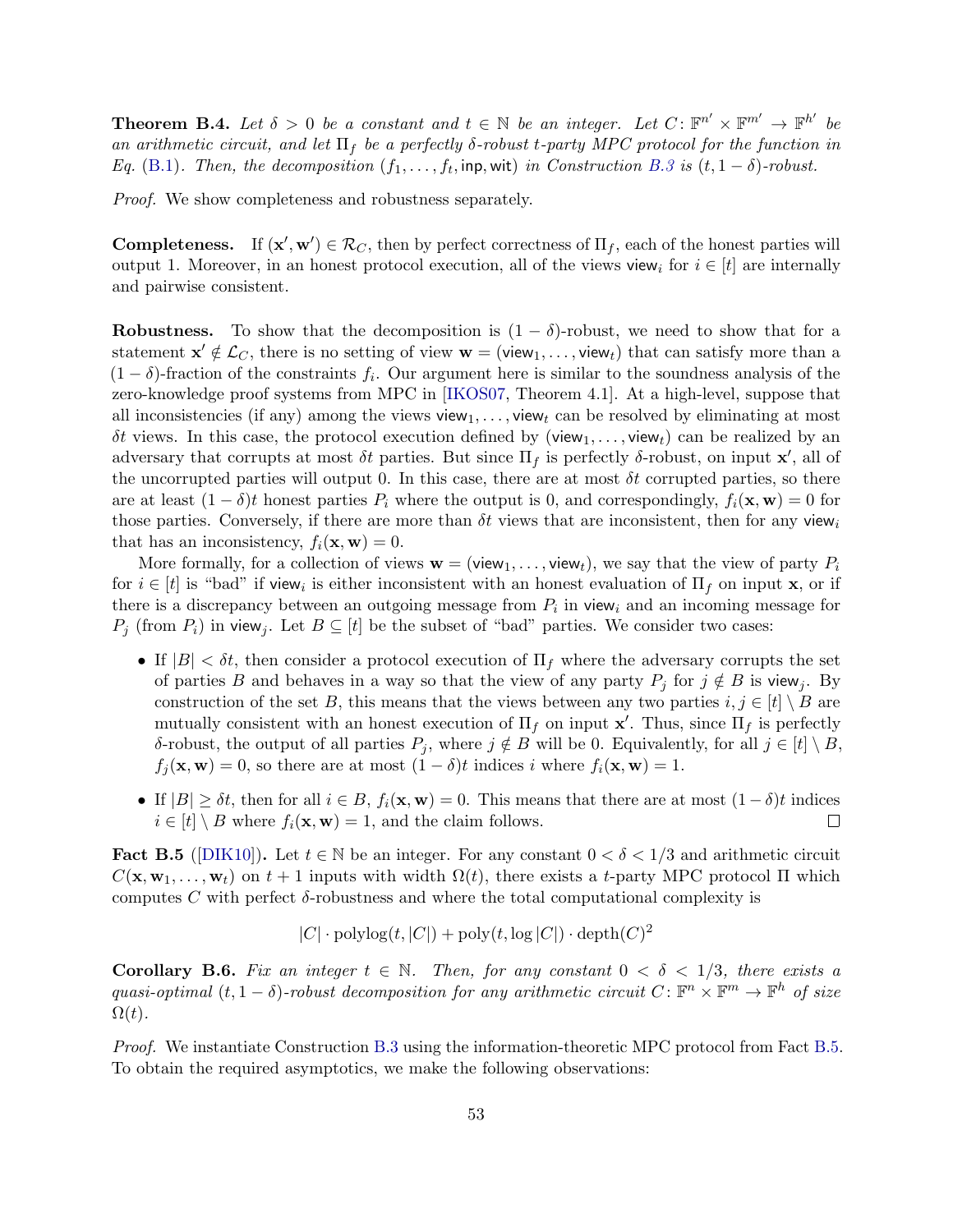- First, we need to construct an arithmetic circuit that implements the functionality in Eq. [\(B.1\)](#page-51-0). We construct the circuit  $C' : \mathbb{F}^n \times \mathbb{F}^m \to \{0,1\}$  from C as follows. Circuit C' first evaluates C on  $(x, w)$  and then projects the h outputs of C onto  $\{0, 1\}$  (mapping 0 to 0 and all non-zero elements in  $\mathbb F$  to 1). Projecting each element can be done with a circuit of size and depth  $O(\log |\mathbb{F}|)$ . Finally C' computes the Boolean AND on the negation of each of the projected output bits. When F is polynomial-sized (e.g.,  $|\mathbb{F}| = O(|C|)$ ), this transformation only adds logarithmic overhead to C. In particular,  $\text{depth}(C') = \text{depth}(C) + O(\log |\mathbb{F}|)$  and  $|C'| = |C| + O(h \cdot \log |\mathbb{F}|).$
- For proof verification, we can also assume without loss of generality that the circuit  $C$  has constant depth. In particular, for verifying that  $(x, w)$  is a satisfying input to C, we can always construct a new circuit of size  $|C|$  which takes as input the statement **x** and the value of each wire in  $C(\mathbf{x}, \mathbf{w})$ . The new circuit then simply checks that every wire is correctly computed, and that the output value of  $C(\mathbf{x}, \mathbf{w})$  is  $\mathbf{0}^{h'}$ . Coupled with the transformation from the previous step, we conclude that checking satisfiability of an arithmetic circuit  $C$ can always be reduced to checking satisfiability of a related circuit C' of size  $O(|C|\log|C|)$ and depth  $O(\log |C|)$ . Invoking Fact [B.5](#page-52-0) on the circuit C', we conclude that the inp and wit encoding functions satisfy the efficiency requirements of Definition [4.1.](#page-12-2)
- Moreover, when simulating an execution of the MPC protocol from Fact [B.5,](#page-52-0) we uniformly distribute the inputs (i.e., the bits of the witness) across the  $t$  parties. This ensures that the computational costs are distributed evenly across all  $t$  parties, and so the local computational complexity of each party becomes

 $|C|/t \cdot \text{polylog}(t, |C|) + \text{poly}(t, \log |C|).$ 

Since each  $f_i$  is verifying integrity of view<sub>i</sub>, we conclude that each  $f_i$  can be computed by a circuit of size  $O(|C|/t) + \text{poly}(t, \log |C|)$ .  $\Box$ 

<span id="page-53-0"></span>Remark B.7 (Robust Decomposition and Quasilinear PCPs). Our robust decomposition essentially provides a way to convert a circuit satisfiability instance into checking satisfiability of a collection of smaller constraint functions defined over a common set of variables. This is reminiscent of viewing a traditional PCP (for a circuit satisfiability instance) as a constraint satisfaction problem (CSP), where each constraint in the CSP reads a small number of bits of the PCP. Thus, another potential way of obtaining a quasi-optimal robust decomposition is to use quasilinear PCPs [\[Din06,](#page-37-15) [BS08\]](#page-37-16). Specifically, we view the PCP as a CSP instance; an encoding of a statement-witness pair corresponds to an assignment to the variables in the CSP, and the constraint functions in the robust decomposition simply implement the constraints of the CSP. However, with traditional PCPs, the variables on which each constraint depends varies with the statement being proved. One of the requirements of our robust decomposition is that each constraint only depends on a fixed subset of the bits of the encoded statement and witness, *irrespective* of the statement being proved. Thus, it is not clear how to leverage traditional PCPs to implement our robust decomposition.

In contrast, our MPC-based robust decomposition satisfies this input-independence property. Specifically, the components of the encoded statement-witness pair read by the  $i<sup>th</sup>$  constraint just correspond to the view of the  $i<sup>th</sup>$  party in the simulated MPC protocol, which is always a fixed subset of the encoded statement-witness pair, and independent of the statement being proved. It is an interesting problem to construct an input-independent quasilinear PCP, which may in turn yield another approach for realizing our robust decomposition primitive.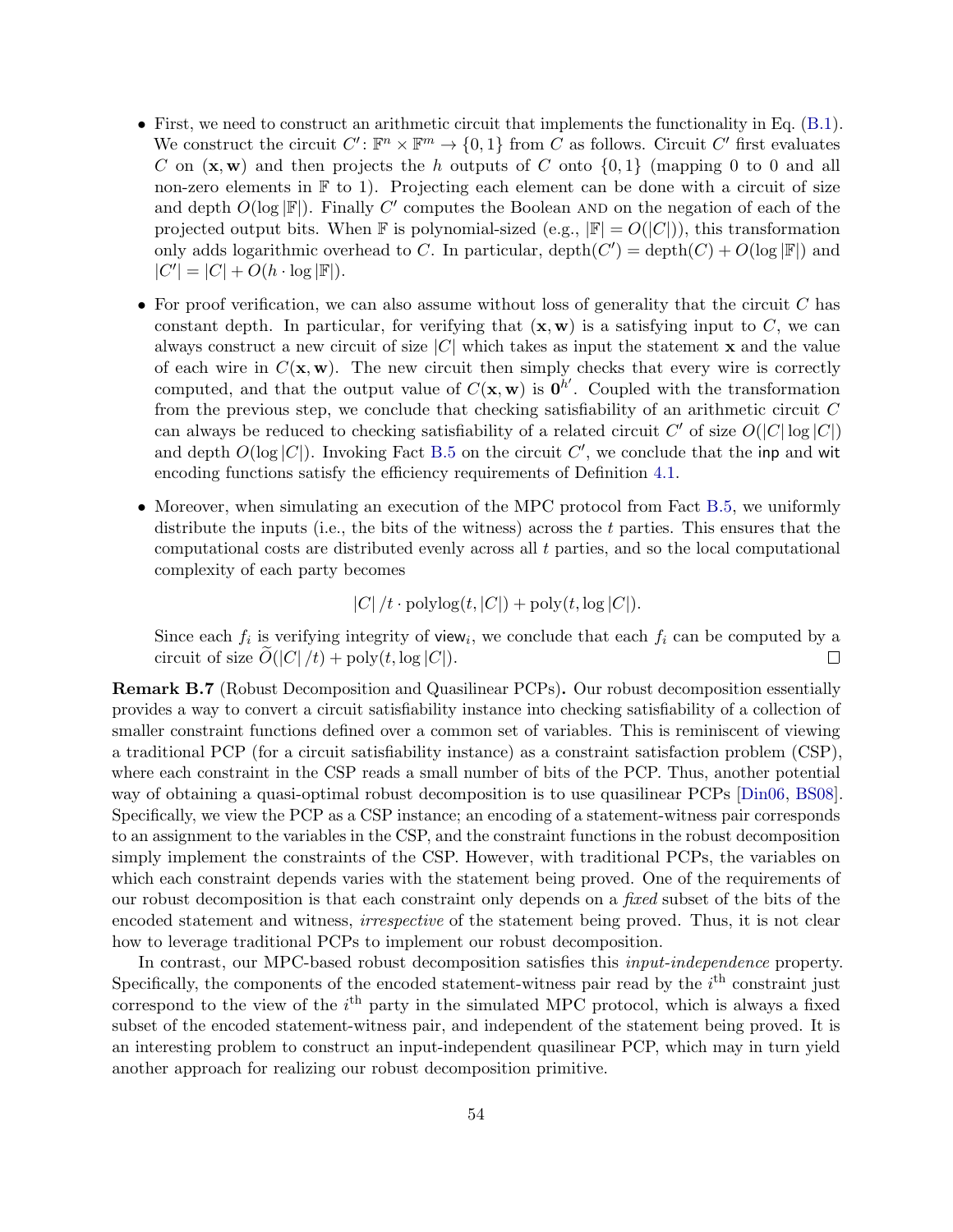#### <span id="page-54-0"></span>B.2 Constructing Randomized Permutation Decompositions

In this section, we show how to instantiate the underlying building blocks we require for performing our consistency checks. First, we construct a regularity-inducing permutation assuming that every value in the replication structure  $A$  appears at most twice. This assumption is satisfied, for instance, by the replication structure of our robust decomposition based on MPC from Appendix [B.1.](#page-50-0)

<span id="page-54-1"></span>**Construction B.8** (Regularity-Inducing Permutations). Fix integers  $m, t, q \in \mathbb{N}$ , with t even, and let  $\mathbf{A} \in [m]^{t \times q}$  be a replication structure where every value in  $\mathbf{A}$  appears at most twice. We construct permutations  $\Pi_1, \Pi_2$  over the entries of **A** as follows:

- First, we partition **A** into  $t' = t/2$  blocks, each containing a pair of rows: for  $i \in [t']$ , let  $\mathbf{A}_i = \mathbf{A}_{\left[2(i-1)+1,2i\right]}.$
- We construct matrices  $A^{(1)}, A^{(2)} \in [m]^{t \times q}$  as follows. For each block  $i \in [t']$ , we associate with it two sets of values  $S_i^{(1)}$  $S_i^{(1)}, S_i^{(2)} \subseteq [m]$ . For  $j \in \{1, 2\}, S_i^{(j)}$  $i^{(j)}$  is the set of values that appear in the  $j^{\text{th}}$  row of  $\mathbf{A}_i$ , but not in any previous set  $S_{i'}^{(j)}$  $i^{(j)}$  where  $i' < i$ . Matrix  $\mathbf{A}^{(j)}$  is then constructed as follows:
	- 1. Initialize all values in  $\mathbf{A}^{(j)}$  with  $\perp$  to denote an "unassigned" position.
	- 2. Let  ${\bf A}_i^{(j)} = {\bf A}_{[2]}^{(j)}$  $\mathcal{L}_{[2(i-1)+1,2i]}^{(j)}$  denote the *i*<sup>th</sup> block of  $\mathbf{A}^{(j)}$ . Let  $v_1, \ldots, v_d \in [m]$  be the elements in  $S_i^{(j)}$  where  $d \leq q$ . Then, for  $k \in [d]$ , let  $c_{v_k}$  be the total number of times  $v_k$  appears in **A**. Set the first  $c_{v_k}$  entries of column k of  $\mathbf{A}_i^{(j)}$  $i^{(j)}$  to the value  $v_k$ .
	- 3. For all remaining values that appear in **A** but not  $\mathbf{A}^{(j)}$ , assign them arbitrarily to any unassigned position in  $\mathbf{A}^{(j)}$ .
- By construction, each  $\mathbf{A}^{(j)}$  is a permutation of the entries in  $\mathbf{A}$ . Output the permutations  $\Pi_1, \Pi_2$  where  $\mathbf{A}^{(1)} = \Pi_1(\mathbf{A})$  and  $\mathbf{A}^{(2)} = \Pi_2(\mathbf{A})$ .

**Lemma B.9.** Fix integers  $m, t, q \in \mathbb{N}$ , with t even, and let  $A \in [m]^{t \times q}$  be a replication structure where every entry appears at most twice. Let  $\Pi_1, \Pi_2$  be the permutations of **A** from Construction [B.8.](#page-54-1) Then,  $(\Pi_1, \Pi_2)$  is a collection of 2-regularity-inducing permutations (Definition [4.12\)](#page-17-0) with respect to A.

*Proof.* Set  $t' = t/2$ , and for  $i \in [t']$ , let  $S_i = \{2(i-1) + 1, 2i\}$ . Let M be the matching in  $\mathcal{G}_{\mathbf{W},\mathbf{A}}$  of size s. Take any edge  $(i_1, i_2) \in M$ , and define  $i'_1, i'_2 \in [t']$  so that  $i_1 \in S_{i'_1}$  and  $i_2 \in S_{i'_2}$ . Without loss of generality, suppose  $i'_1 \leq i'_2$ . This means that there exists  $j_1, j_2 \in [q]$  where  $\mathbf{A}_{i_1, j_1} = \mathbf{A}_{i_2, j_2}$ , but  $\mathbf{W}_{i_1,j_1} \neq \mathbf{W}_{i_2,j_2}$ . Let  $v = \mathbf{A}_{i_1,j_1} \in [m]$ . Since each entry in  $\mathbf{A}$  appears at most twice, the first block in **A** that contains v is  $i'_1$ . We consider two cases:

- Suppose  $i_1 = 1 \mod 2$ . This means that  $v \in S_{i'}^{(1)}$  $i_1^{(1)}$  in Construction [B.8.](#page-54-1) Thus,  $\Pi_1$  maps entries in positions  $(i_1, j_1)$  and  $(i_2, j_2)$  to some column in rows  $i_1$  and  $i_1 + 1$ . Thus,  $\mathcal{G}_{\mathbf{W}_1, \mathbf{A}_1}$  contains an inconsistency in rows  $(i_1, i_1 + 1) \in S_{i'_1}$ .
- Suppose  $i_1 = 0 \mod 2$ . By an analogous argument as that used in the previous case, we conclude that  $\mathcal{G}_{\mathbf{W}_2,\mathbf{A}_2}$  contains an inconsistency in rows  $(i_1 - 1, i_1) \in S_{i'_1}$ .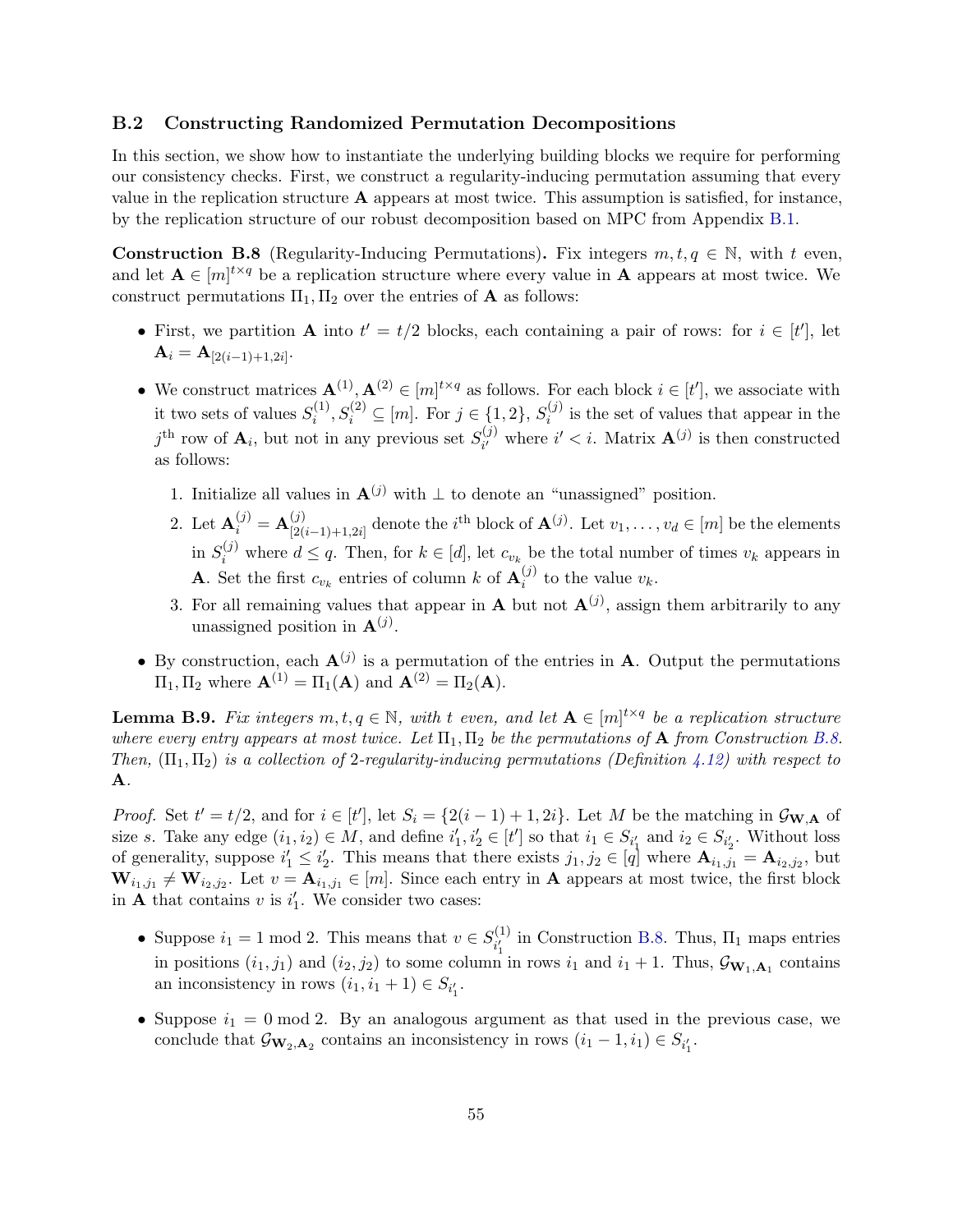The above analysis shows that each edge  $(i_1, i_2) \in M$  either contributes an edge  $(i_1, i_1 + 1) \in S_{i'_1}$ to  $\mathcal{G}_{\mathbf{W}_1,\mathbf{A}_1}$  or contribute an edge  $(i_1 - 1, i_1) \in S_{i'_1}$  to  $\mathcal{G}_{\mathbf{W}_2,\mathbf{A}_2}$ . In other words, each edge  $(i_1, i_2)$ contributes a single edge to a *regular* matching in  $\mathcal{G}_{\mathbf{W}_1,\mathbf{A}_1}$  or  $\mathcal{G}_{\mathbf{W}_2,\mathbf{A}_2}$  Since  $|M| \geq s$ , we conclude that at least one of the graphs  $\mathcal{G}_{\mathbf{W}_1,\mathbf{A}_1}$ ,  $\mathcal{G}_{\mathbf{W}_2,\mathbf{A}_2}$  must contain a regular matching of size at least  $s/2$ . Moreover, the correspondence between the edges in the regular matching for graphs  $\mathcal{G}_{\mathbf{W}_1,\mathbf{A}_1}$  and  $\mathcal{G}_{\mathbf{W}_2,\mathbf{A}_2}$  and the edges in M is immediate from the above analysis.  $\Box$ 

Randomized permutation decomposition. Next, we show how to construct a sequence of non-concentrating 2-locally decomposable permutations. Recall that a non-concentrating sequence of permutations Γ implementing a permutation Π is an ordered set of permutations  $(\Pi_1, \ldots, \Pi_\alpha)$ such that if we start with *any* inconsistency matrix  $\mathbf{B} \in \{0,1\}^{t \times q}$  where both **B** and  $\Pi(\mathbf{B})$  have at most one inconsistency in each row, then the positions of the inconsistencies in the intermediate matrices  $\mathbf{B}_{\ell} = \Pi_{\ell}(\mathbf{B}_{\ell-1})$  and  $\mathbf{B}_{0} = \mathbf{B}$  do not concentrate in a small number of rows. We begin by giving a high-level outline of how we sample such sequences for a target permutation Π.

- First, we apply Lemma [A.8](#page-43-0) to  $\Pi$  to obtain three permutations  $\Pi_1, \Pi_2, \Pi_3$  where  $\Pi_1$  and  $\Pi_3$  are row-wise restricted and  $\Pi_2$  is column-wise restricted. Moreover, the decomposition satisfies  $\Pi = \Pi_3 \circ \Pi_2 \circ \Pi_1.$
- Next, we randomize the first row-rise restricted permutation  $\Pi_1$ . Our randomization procedure exploits the observation that if two entries  $j_1, j_2$  in the same row have the same target column (under Π), then we can swap the entries  $j_1$  and  $j_2$  under  $\Pi_1$  and undo the swap in  $\Pi_3$ . We describe this procedure in Construction [B.10.](#page-56-0) Then, we show in Theorem [B.12](#page-57-0) that as long as there are many entries in each row of Π that map to the same column, this randomization procedure distributes the inconsistencies in B across many columns.
- After randomizing  $\Pi_1$ , we apply the randomized 2-local decomposition from Construction [A.12](#page-44-0) based on randomized routing in a Beneš network to  $\Pi_2$  to obtain a (randomized) sequence of 2local permutations implementing  $\Pi_2$ . We show in Theorem [B.13](#page-58-0) that over the randomness used to sample the randomized 2-local decomposition, the inconsistencies in B do not concentrate in a small number of rows. Intuitively, this follows from the fact that the inconsistencies in B are distributed across many columns (from the row-wise shuffling procedure in the previous step), and the fact that each column is independently randomized in Construction [A.12.](#page-44-0) We can then show that the probability that the inconsistencies across many columns concentrate in a small number of rows is exponentially small.
- Theorems [B.12](#page-57-0) and [B.13](#page-58-0) show that for a *fixed* inconsistency pattern **B**, the probability that the inconsistencies in B concentrate in a small number of rows is exponentially small. Here, the probability is taken over the randomness used to sample the row-wise and column-wise decompositions. To construct a collection of permutation sequences  $\Gamma^{(1)}, \ldots, \Gamma^{(\gamma)}$  such that for all inconsistency patterns B, there is a non-concentrating sequence, we simply sample many independent sequences  $\Gamma^{(j)}$ . In Theorem [B.18,](#page-61-0) we show that if we sample  $\gamma = O(\log^3 t)$  such sequences, then with probability  $1 - 2^{-\Omega(t)}$ , for all inconsistency patterns **B** that contain at most one inconsistency in each row, at least one of the sequences  $\Gamma^{(j)}$  will be non-concentrating. We give the overall construction in Construction [B.17.](#page-60-0)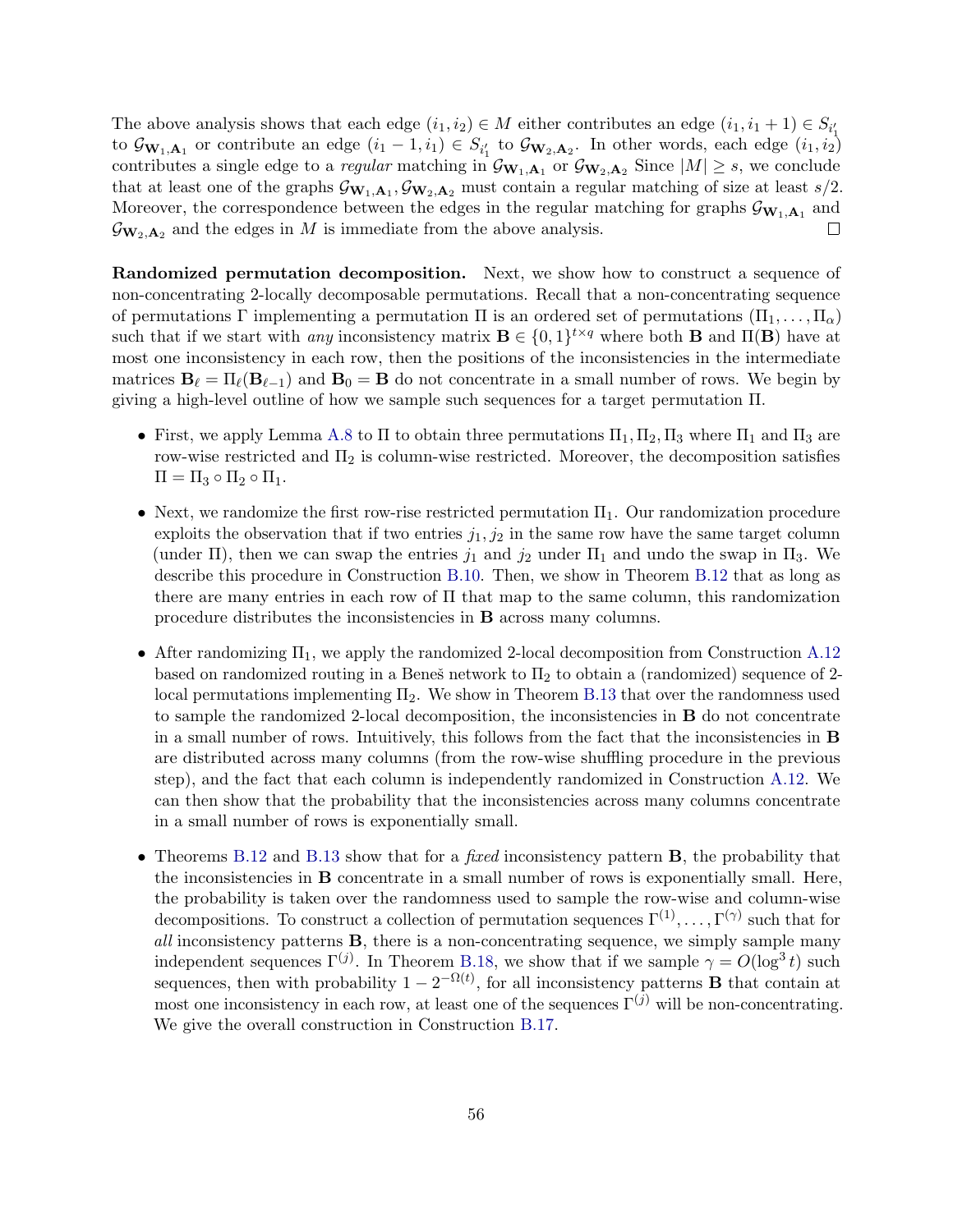<span id="page-56-0"></span>Construction B.10 (Row-Wise Random Permutation Decomposition). Fix positive integers  $t, q \in \mathbb{N}$ . Let  $\Pi$  be a permutation over the entries of a t-by-q matrix. The row-wise random permutation decomposition  $(\Pi_1, \Pi_2, \Pi_3)$  is then defined as follows:

- First let  $(\hat{\Pi}_1, \hat{\Pi}_2, \hat{\Pi}_3)$  be the decomposition of  $\Pi$  from Lemma [A.8.](#page-43-0) In particular,  $\hat{\Pi}_1$  and  $\hat{\Pi}_3$ are row-wise restricted permutations and  $\hat{\Pi}_2$  is a column-wise restricted permutation.
- Since  $\hat{\Pi}_1$  is a row-wise restricted permutation, we can decompose it into a product of t independent permutations  $\hat{\Pi}^{(1)}_1$  $(1)$ <sub>1</sub>, ...,  $\hat{\Pi}_1^{(t)}$  $\hat{\Pi}_1^{(i)}$ , where the *i*<sup>th</sup> permutation  $\hat{\Pi}_1^{(i)}$  $j_1^{(i)}: [q] \to [q]$  is applied to the *i*<sup>th</sup> row of the matrix. Similarly, we can express  $\hat{\Pi}_2$  as a product of q independent permutations  $\hat{\Pi}_2^{(1)}$  $\hat{\Pi}_2^{(1)}, \ldots, \hat{\Pi}_2^{(q)}$  $_2^{(q)}$ , where each  $\hat{\Pi}_2^{(j)}$  $2^{(j)}: [t] \to [t]$  is applied to the j<sup>th</sup> column of the matrix.
- For each  $i \in [t]$ , define the vector  $\hat{\mathbf{c}}^{(i)} \in [t]^q$ , where for all  $j \in [q]$ ,  $\hat{\mathbf{c}}_i^{(i)}$  $j^{(i)}$  is the permuted row-index of the  $(i, j)$ <sup>th</sup> entry of the matrix under  $\hat{\Pi}_2 \circ \hat{\Pi}_1$ . Specifically,  $\hat{\mathbf{c}}_j^{(i)} = \hat{\Pi}_2^{(\hat{\Pi}_1^{(i)}(j))}$  $\binom{11}{2}$   $\binom{11}{2}$ . Then, define sets  $\hat{T}_1^{(i)}$  $\hat{T}^{(i)}_1, \ldots, \hat{T}^{(i)}_t \subseteq [q]$  where  $\hat{T}^{(i)}_\beta$  $S_{\beta}^{(i)}$  is the set of indices  $j \in [q]$  where  $\hat{\mathbf{c}}_{j}^{(i)} = \beta$ . Clearly,  $\hat{T}_1^{(i)}$  $\hat{T}^{(i)}_1,\ldots,\hat{T}^{(i)}_t$  $t_t^{(i)}$  form a partition for [q]. For each  $\beta \in [t]$ , sample a random permutation  $\pi^{(i)}_\beta$  $\hat{\rho}^{(i)}_{\beta} \colon [q] \to [q] \text{ that randomly permutes the indices in } \hat{T}^{(i)}_{\beta}$  $\beta^{(i)}$  and leaves the other indices unchanged. Define  $\Pi_1^{(i)} = \pi_q^{(i)} \circ \cdots \circ \pi_1^{(i)}$  $\hat{\Pi}_1^{(i)} \circ \hat{\Pi}_1^{(i)}$  $1<sup>(t)</sup>$  and  $\Pi_1$  to be the row-wise restricted permutation where its action on row *i* is given by  $\Pi_1^{(i)}$ .
- Let  $\Pi_2 = \hat{\Pi}_2$  and choose  $\Pi_3$  such that  $\Pi = \Pi_3 \circ \Pi_2 \circ \Pi_1$ .

**Lemma B.11.** Fix positive integers  $t, q \in \mathbb{N}$  and let  $\Pi$  be a permutation over the entries of a t-by-q matrix. Let  $(\Pi_1, \Pi_2, \Pi_3)$  be the row-wise random permutation decomposition of  $\Pi$  from Construction [B.10.](#page-56-0) Then,  $\Pi = \Pi_3 \circ \Pi_2 \circ \Pi_1$ , both  $\Pi_1$  and  $\Pi_3$  are row-wise restricted, and  $\Pi_2$  is column-wise restricted.

*Proof.* By construction,  $\Pi = \Pi_3 \circ \Pi_2 \circ \Pi_1$ . Let  $\hat{\Pi}_1, \hat{\Pi}_2, \hat{\Pi}_3$  be the permutations used to construct  $\Pi_1, \Pi_2, \Pi_3$  in Construction [B.10.](#page-56-0) Since  $\hat{\Pi}_1$  is row-wise restricted and permutation  $\hat{\Pi}_2$  is column-wise restricted,  $\Pi_1$  and  $\Pi_2$  are by construction row-wise restricted and column-wise restricted, respectively. It suffices to show that  $\Pi_3$  is row-wise restricted.

Take any entry  $(i, j) \in [t] \times [q]$ , and let  $(i_t, j_t)$  be its image under permutation  $\Pi$ . Let  $(i_1, j_1) =$  $\Pi_1(i,j)$  and  $(i_2, j_2) = \Pi_2(i_1, j_1)$ . We show that  $i_2 = i_t$ , or equivalently, after applying  $\Pi_2 \circ \Pi_1$ , every entry  $(i, j)$  ends up in the same row as  $\Pi(i, j)$ . In this case, the permutation  $\Pi_3$  only needs to changes the column of each entry, and the claim follows. We show this in a sequence of steps.

- Let  $(i'_1, j'_1) = \hat{\Pi}_1(i, j)$  and  $(i'_2, j'_2) = \hat{\Pi}_2(i'_1, j'_1) = \Pi_2(i'_1, j'_1)$ , since  $\Pi_2 = \hat{\Pi}_2$ .
- For  $j \in [q]$ , let  $\Pi_2^{(j)}$ :  $[t] \to [t]$  be the permutation  $\Pi_2$  implements on the  $j^{\text{th}}$  column. In addition, let  $\Pi_1^{(i)}$ ,  $\hat{\Pi}_1^{(i)}$  $\hat{I}_1^{(i)}$ : [q]  $\times$  [q] be the permutations  $\Pi_1$  and  $\hat{\Pi}_1$  implement on  $i^{\text{th}}$  row, respectively.
- Since  $\Pi_1$ ,  $\hat{\Pi}_1$ , and  $\hat{\Pi}_3$  are row-wise restricted,  $i'_1 = i = i_1$  and  $i'_2 = i_t$ . Moreover, by definition,  $i'_2 = \Pi_2^{(j'_1)}$  $\mathcal{L}_2^{(j_1')}(i), i_2 = \Pi_2^{(j_1)}(i), j_1' = \hat{\Pi}_1^{(i)}$  $j_1^{(i)}(j)$ , and  $j_1 = \Pi_1^{(i)}(j)$ .
- By construction,

$$
j_1 = \Pi_1^{(i)}(j) = (\pi_q^{(i)} \circ \cdots \circ \pi_1^{(i)}) (\hat{\Pi}_1^{(i)}(j)) = (\pi_q^{(i)} \circ \cdots \circ \pi_1^{(i)}) (j'_1).
$$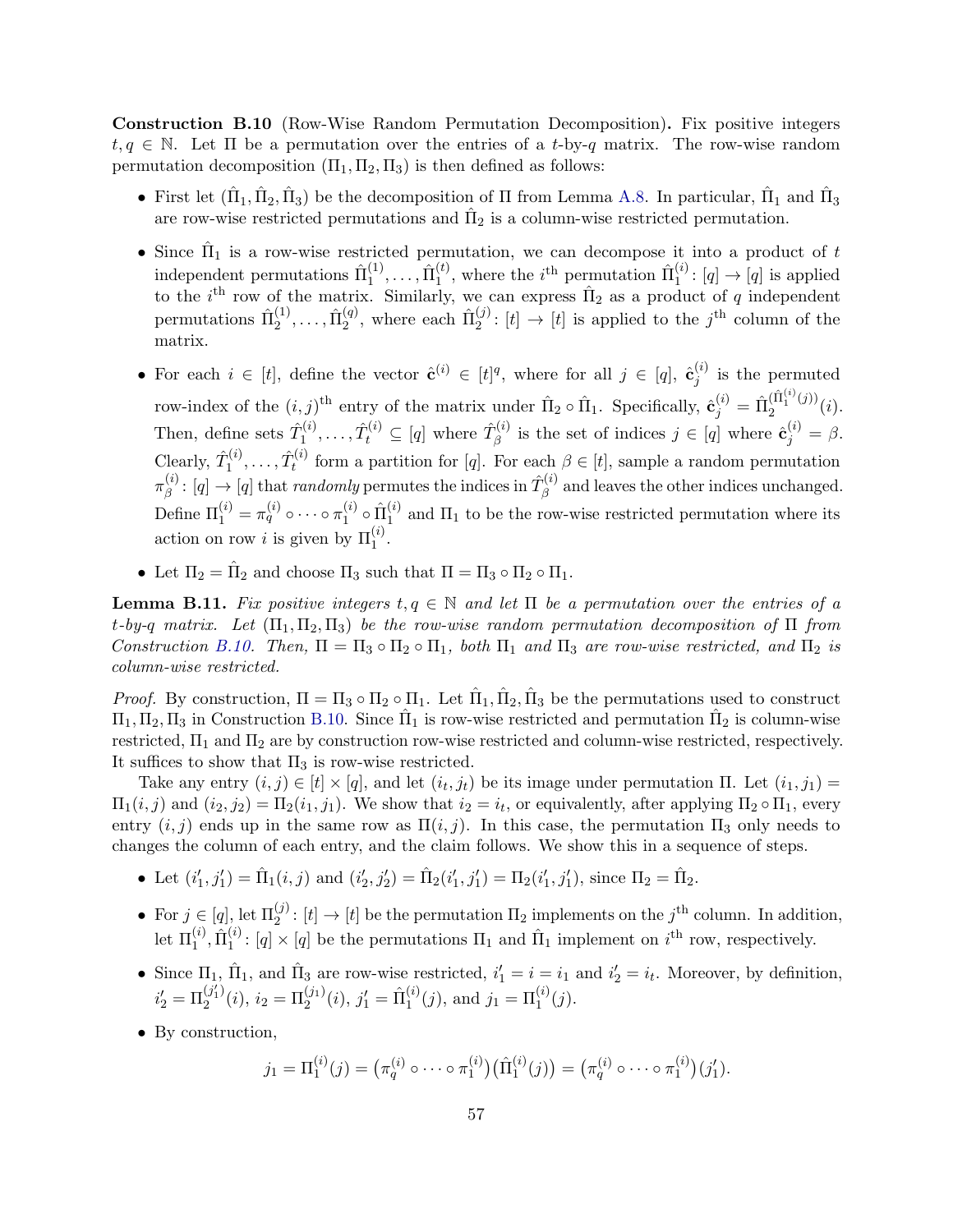By design, each  $\pi_{\beta}^{(i)}$ (i) for  $\beta \in [q]$  only permutes indices  $j \in [q]$  where  $\hat{\Pi}_2^{(\hat{\Pi}_1^{(i)}(j))}$  $2^{(11)}$  (*j*)  $(i) = \beta$ . In particular, this means that if  $j_1 = \left( \pi_q^{(i)} \circ \cdots \circ \pi_1^{(i)} \right)$  $\binom{i}{1}(j'_1)$ , it must be the case that  $i'_2 = \hat{\Pi}_2^{(j'_1)}$  $2^{(3)}(i) =$  $\hat{\Pi}_2^{(j_1)}$  $i_2^{(j_1)}(i) = i_2$ . Since  $i_2' = i_t$ , this means that  $i_2 = i_t$ , which complete the proof.

<span id="page-57-0"></span>**Theorem B.12** (No-Concentration in Columns). Fix integers  $t, q \in \mathbb{N}$ , where  $q = \text{poly}(t)$ , and let  $\Pi$  be a permutation over the entries of a t-by-q matrix. Define the following quantities:

- Let  $(\Pi_1, \Pi_2, \Pi_3)$  be the row-wise random permutation decomposition of  $\Pi$  from Construction [B.10.](#page-56-0)
- Let  $\mathbf{B} \in \{0,1\}^{t \times q}$  be an inconsistency matrix with z inconsistencies at indices  $(i_1, j_1), \ldots, (i_z, j_z) \in$  $[t] \times [q]$ . In particular,  $\mathbf{B}_{i\beta,j\beta} = 1$  for all  $\beta \in [z]$ .
- Let  $(i'_1, j'_1), \ldots, (i'_z, j'_z)$  be the positions of the inconsistencies in  $\Pi_1(\mathbf{B})$ .

Suppose that the following condition holds:

- Condition 1: All of the  $i_1, \ldots, i_z$  are distinct. Namely, each row of **B** contains at most one inconsistency.
- Condition 2: For every pair of rows  $i_1, i_2 \in [t]$ , there are at least t indices  $j \in [q]$  such that  $\Pi(i_1, j)$  is in row  $i_2$ .

For a set  $S \subseteq [q]$  of column indices, let  $n_S$  denote the number of indices  $\beta \in [z]$  where  $j'_{\beta} \in S$ . Then, for every constant  $c_{\text{col}} > 0$ , there exists a constant  $s_{\text{col}} > 0$  such that with probability  $1 - 2^{-\Omega(t/\log t)}$ (taken over the randomness used to sample  $\Pi$ ), the following condition holds: for all sets  $S \subseteq [q]$ where  $|S| \leq s_{\text{col}} \cdot t / \log^2 t$ , we have that  $n_S < c_{\text{col}} \cdot t / \log t$ .

*Proof.* Let  $c_{\text{col}} > 0$  be any constant, and fix a constant  $s_{\text{col}} > 0$ . Let  $S \subseteq [q]$  be a set where  $|S| \leq s_{\text{col}} \cdot t / \log^2 t$ . Suppose Conditions 1 and 2 hold and consider the event where  $n_S \geq c_{\text{col}} \cdot t / \log t$ . We first show that this event happens with probability  $2^{-k \cdot c_{col} \cdot t / \log t}$  for some constant  $k > 0$ (independent of  $s_{\text{col}}$ ), where the probability is taken over the randomness used to sample  $\Pi_1$  in Construction [B.10.](#page-56-0)

- First, let  $\hat{\Pi}_2$  be the column-wise restricted permutation from Construction [B.10,](#page-56-0) and for  $j \in [q],$  let  $\hat{\Pi}_2^{(j)}$  $2^{(j)}: [t] \rightarrow [t]$  be the permutation  $\hat{\Pi}_2$  implements on column j. By Condition 2 and the fact that  $\hat{\Pi}_1$  and  $\hat{\Pi}_3$  are both row-wise restricted, this means that for all pairs of rows  $i_1, i_2 \in [t]$ , there are at least t indices  $j \in [q]$  where  $\hat{\Pi}_2^{(j)}$  $2^{(j)}(i_1) = i_2$ . This means that for each row  $i \in [t]$ , the sets  $\hat{T}_1^{(i)}$  $\hat{T}^{(i)}_1,\ldots,\hat{T}^{(i)}_t$  $t_t^{(i)}$  in Construction [B.10](#page-56-0) all contain at least t elements. Thus, over the randomness used to sample  $\Pi_1$ , for any inconsistency  $(i_\beta, j_\beta)$ , the value of  $j'_{\beta}$  is uniformly random over a set of size at least t. This means that for all  $\beta \in [z]$ ,  $Pr[j'_{\beta} \in S] \leq |S|/t = O(1/\log^2 t)$  since  $|S| = O(t/\log^2 t)$ . In particular, for all  $\beta \in [z]$  (and sufficiently large t),  $Pr[j'_{\beta} \in S] \leq c_{\text{col}}/(2 \log t)$
- For  $\beta \in [z]$ , let  $X_{\beta}$  be an indicator random variable for the event  $j'_{\beta} \in S$ . From the above analysis, we have that  $Pr[X_\beta = 1] \leq c_{\text{col}}/(2 \log t)$ . Moreover,  $\Pi_1$  is composed of t independent row permutations, and there is only one inconsistency in each row of  $\bf{B}$  (Condition 1), so the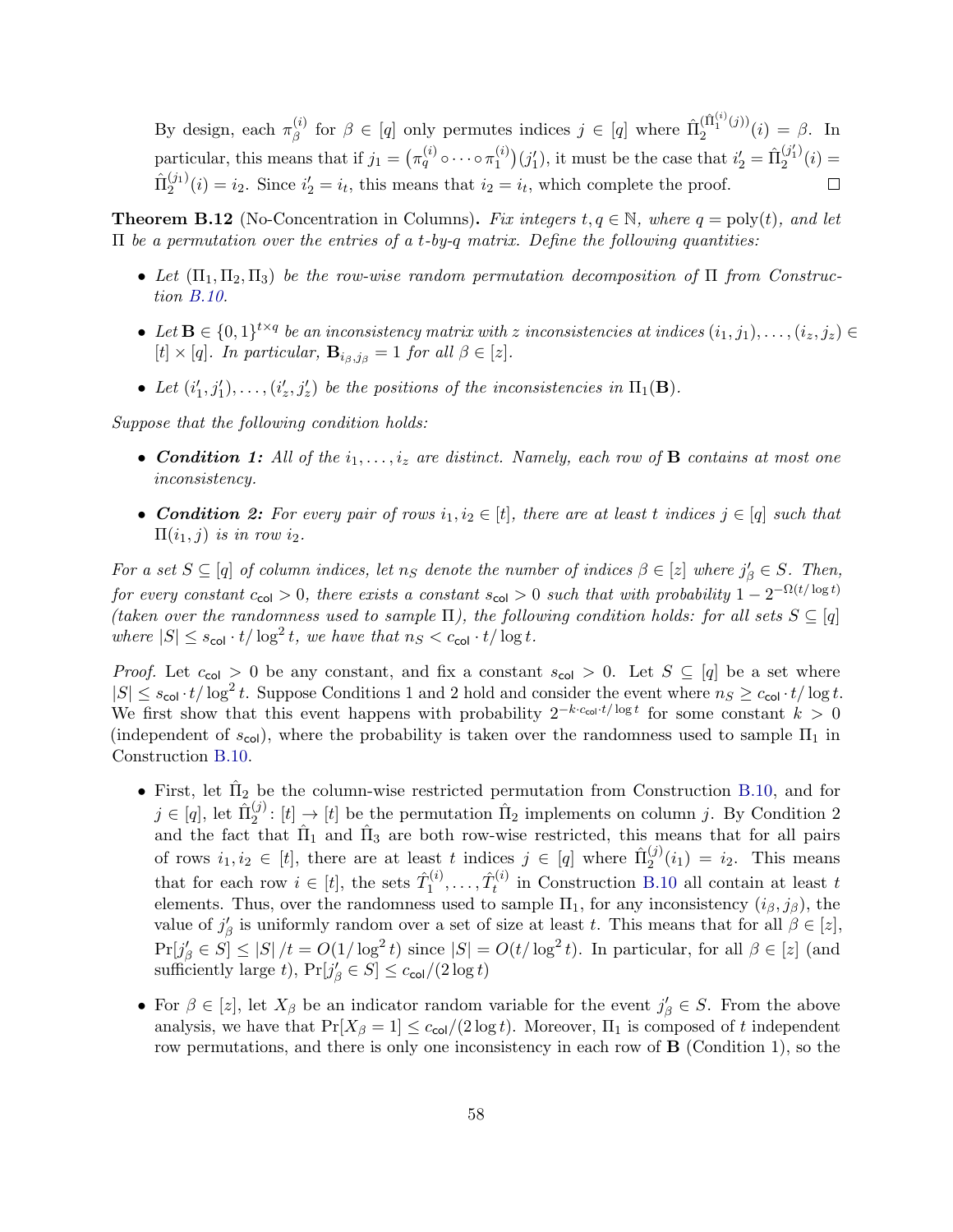variables  $X_1, \ldots, X_z$  are all independent. By definition,  $n_S = \sum_{\beta \in [z]} X_{\beta}$ , so by a Chernoff bound,

$$
\Pr[n_S \ge c_{\text{col}} \cdot t / \log t] \le 2^{-k \cdot c_{\text{col}} \cdot (t / \log t)},
$$

where  $k > 0$  is a constant.

To conclude the proof, we apply a union over all sets  $S \subseteq [q]$  of size  $s_{\text{col}} \cdot t / \log^2 t$ . The number of such sets is bounded by

$$
\binom{q}{s_{\mathsf{col}} \cdot t/\log^2 t} \leq q^{s_{\mathsf{col}} \cdot t/\log^2 t} \leq 2^{k' \cdot s_{\mathsf{col}} \cdot (t/\log t)},
$$

for some constant  $k' > 0$  (independent of  $s_{col}$ ) since  $q = poly(t)$ . The claim follows by taking  $s_{\mathsf{col}} < k/k' \cdot c_{\mathsf{col}}.$  $\Box$ 

<span id="page-58-0"></span>**Theorem B.13** (No-Concentration in Rows). Fix positive integers  $m, t, q \in \mathbb{N}$  where  $t = 2^d$  for some  $d \in \mathbb{N}$ , and  $q = \text{poly}(t)$ . Then, define the following quantities:

- Let  $\Pi$  be a column-wise restricted permutation over the entries of a t-by-q matrix, and  $\Pi_1, \ldots, \Pi_{2d}$  be a randomized 2-local decomposition of  $\Pi$  from Construction [A.16.](#page-46-3)
- Let  $\mathbf{B} \in \{0,1\}^{t \times q}$  be an inconsistency matrix with  $z = \Omega(t)$  inconsistencies at locations  $(i_1, j_1), \ldots, (i_z, j_z) \in [t] \times [q]$ . In other words,  $\mathbf{B}_{i_1, j_1} = \cdots = \mathbf{B}_{i_z, j_z} = 1$ .
- For  $\ell \in [2d]$ , let  $(i_1^{(\ell)})$  $\{(\ell),j_1^{(\ell)}),\ldots, (i_z^{(\ell)},j_z^{(\ell)})\}$  be the positions  $(i_1,j_1),\ldots,(i_z,j_z)$  permuted according to the permutation  $\Pi_\ell \circ \cdots \circ \Pi_1$ .
- For a subset  $S \subseteq [t]$  of row indices, let  $n_S^{(\ell)} = |\{\beta \in [z] : i_{\beta}^{(\ell)} \in S\}|$ . In words,  $n_S^{(\ell)}$  $\int_{S}^{\left(t\right)}$  is the number of inconsistencies in  $(\Pi_\ell \circ \cdots \circ \Pi_1)(\mathbf{B})$  that fall into the rows identified by S.

Suppose that the following conditions hold:

- Condition 1: All of the  $i_1, \ldots, i_z$  are distinct. Similarly,  $i_1^{(2d)}$  $i_1^{(2d)}, \ldots, i_z^{(2d)}$  are also all distinct. Namely, each row of **B** and  $\Pi(\mathbf{B})$  contain at most one inconsistency. In particular,  $z \leq t$ .
- Condition 2: For every constant  $c_{\text{col}} > 0$ , there exists a constant  $s_{\text{col}} > 0$  such that the following holds: for all sets  $S \subseteq [q]$  of column indices where  $|S| \leq s_{\mathsf{col}} \cdot t / \log^2 t$ , the number of indices  $\beta \in [z]$  where  $j_{\beta} \in S$  is less than  $c_{\text{col}} \cdot t / \log t$ .

Then, for all constants  $c_{row} > 0$  and  $s_{row} > 0$ , with probability  $1 - 2^{-\Omega(t/\log^2 t)}$  (taken over the choice of randomness in sampling the 2-local decomposition of  $\Pi$ ), the following holds: for all indices  $\ell \in [2d]$  and sets  $S \subseteq [t]$  where  $|S| \leq s_{\mathsf{row}} \cdot t/\log^5 t$ , it holds that  $n_S^{(\ell)} < c_{\mathsf{row}} \cdot t/\log t$ .

*Proof.* Fix constants  $c_{\text{row}}$ ,  $s_{\text{row}} > 0$ , a set  $S \subseteq [t]$  where  $|S| \leq s_{\text{row}} \cdot t / \log^5 t$  and an index  $\ell \in [2d]$ . Suppose that Conditions 1 and 2 hold, and consider the event where  $n_S^{(\ell)} \geq c_{\text{row}} \cdot t / \log t$ . We now show that this event occurs with probability  $2^{-\Omega(t/\log^2 t)}$ . We first analyze the case where  $\ell \leq d$ . The  $\ell > d$  case is analogous. First, by appealing to Condition 2, we argue that the inconsistencies in B must be distributed across many columns.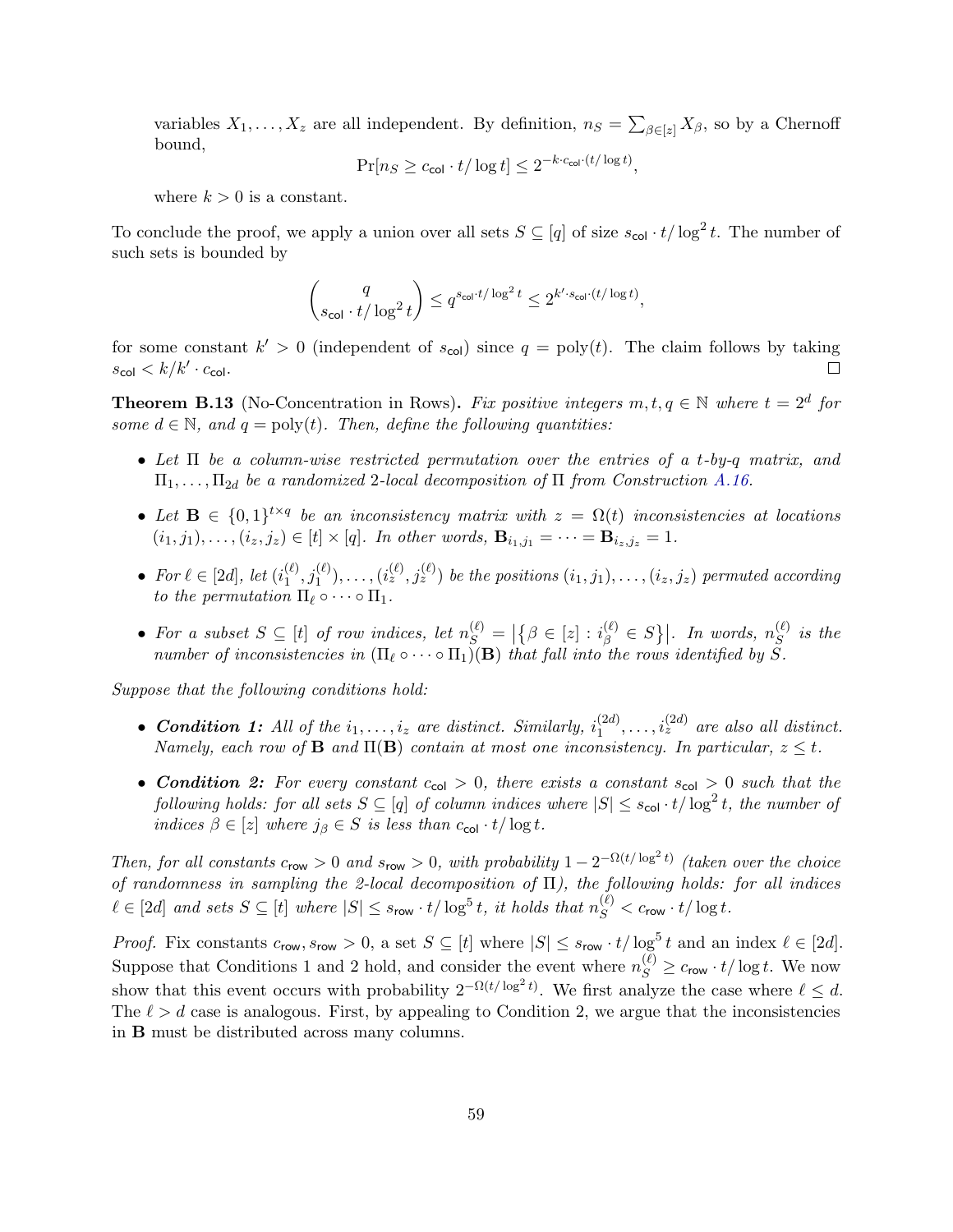<span id="page-59-0"></span>**Claim B.14.** Let  $s_{\text{col}} > 0$  be the constant from Condition 2 for the case where  $c_{\text{col}} = c_{\text{row}}$ . Then, there exists a set  $T \subseteq [q]$  of column indices where  $|T| \ge (s_{col}/2) \cdot t/\log^2 t$  satisfying the following properties:

- For all  $j \in T$ , the number of indices  $\beta \in [z]$  where  $j_{\beta} = j$  is at most  $2/s_{\text{col}} \cdot \log^2 t$ . That is, the j<sup>th</sup> column of **B** contains at most  $(2/s_{col}) \cdot \log^2 t$  inconsistencies.
- For all  $j \in T$ , there is at least one  $\beta \in [z]$  where  $i_{\beta}^{(\ell)} \in S$  and  $j_{\beta}^{(\ell)} = j$ . That is, after applying  $\Pi_1, \ldots, \Pi_\ell$  to **B**, there is an inconsistency in row i and column j of the resulting matrix.

*Proof.* Let  $\hat{T} = \{j_{\beta}^{(\ell)}\}$  $\beta^{(\ell)}_{\beta}$ :  $\beta \in [z]$  and  $i_{\beta}^{(\ell)} \in S$  be the set of column indices of the inconsistencies whose row indices fall into set S in layer  $\ell$ . Our argument proceeds in two steps:

- Since  $\Pi_1, \ldots, \Pi_\ell$  are column-wise restricted, it follows that  $j_\beta^{(\ell)} = j_\beta$  for all  $\beta \in [z]$ . By assumption,  $n_S^{(\ell)} \geq c_{\text{row}} \cdot t/\log t$ . This means that  $|\hat{T}| > s_{\text{col}} \cdot t/\log^2 t$ , since otherwise,  $\hat{T}$  is a set with at most  $s_{\text{col}} \cdot t / \log^2 t$  indices that contains  $c_{\text{row}} \cdot t / \log t = c_{\text{col}} \cdot t / \log t$  indices from the multiset  $\{j_1, \ldots, j_z\}$ . This violates Condition 2.
- Define  $T \subseteq \hat{T}$  to be the set of indices  $j \in \hat{T}$  where the  $j^{\text{th}}$  column of **B** contains fewer than  $(2/s_{\text{col}}) \cdot \log^2 t$  inconsistencies. By construction, the set T satisfies both of the required properties. It suffices to argue that  $|T| \ge (s_{\text{col}}/2) \cdot t / \log^2 t$ . Suppose otherwise. From above, we know that  $|\hat{T}| > s_{\text{col}} \cdot t / \log^2 t$ , and so if  $|T| < (s_{\text{col}}/2) \cdot t / \log^2 t$ , there are more than  $(s_{\text{col}}/2) \cdot t / \log^2 t$  columns in **B** that contain  $2/s_{\text{col}} \cdot \log^2 t$  inconsistencies, which means that **B** contains more than t inconsistencies, which is a contradiction. Thus,  $|T| \ge (s_{\text{col}}/2) \cdot t / \log^2 t$ , and the claim follows.  $\Box$

In the following, we take  $s_{col} > 0$  to be the constant from Claim [B.14.](#page-59-0) Now, since the permutations  $\Pi_1, \ldots, \Pi_{2d}$  are generated according to Construction [A.16,](#page-46-3) the entries in each column of the inconsistency matrix are routed using independent  $BENE\tilde{S}_d$  networks (each of which implements the permutation  $\Pi$  on its respective column). This means that in layer  $\ell$ , we can partition the t rows of W into  $r = 2^{d-\ell}$  disjoint subsets  $R_1, \ldots, R_r$ , each containing  $2^{\ell}$  rows, such that the permutation  $\Pi_\ell \circ \cdots \circ \Pi_1$  factors into the product of r independent permutations, each operating on one of the subsets  $R_1, \ldots, R_r$  (Fact [A.10\)](#page-43-2). Let  $w = |S|$  and  $w_1, \ldots, w_r$  be the number of rows of S that fall into each of the subsets  $R_1, \ldots, R_r$ , respectively. We now show that there are not many blocks in **B** where a large fraction of the rows within those blocks contain an inconsistency.

<span id="page-59-1"></span>**Claim B.15.** For any constant  $\varepsilon > 0$  (and sufficiently large t), there are at most  $(s_{\text{col}}/4) \cdot t / \log^2 t$ rows  $i \in [t]$  where  $i \in R_k$  for some  $k \in [r]$  where  $w_k/2^{\ell} > \varepsilon/\log^2 t$ .

*Proof.* Suppose there are  $(s_{\text{col}}/4) \cdot t/\log^2 t = (s_{\text{col}}/4)(r \cdot 2^{\ell})/\log^2 t$  rows i where  $i \in R_k$  and  $w_k/2^{\ell} > \varepsilon/\log^2 t$ . Since each block contains  $2^{\ell}$  rows, this means there are at least  $(s_{\text{col}}/4) \cdot r/\log^2 t$ . blocks  $k \in [r]$  where  $w_k/2^{\ell} > \varepsilon/\log^2 t$ . But now,

$$
w = \sum_{k \in [r]} w_k > (s_{\mathsf{col}}/4)(r/\log^2 t)(2^{\ell} \cdot \varepsilon/\log^2 t) = \varepsilon \cdot (s_{\mathsf{col}}/4) \cdot t/\log^4 t = \Theta(t/\log^4 t).
$$

This is a contradiction since  $w = |S| = O(t/\log^5 t)$ .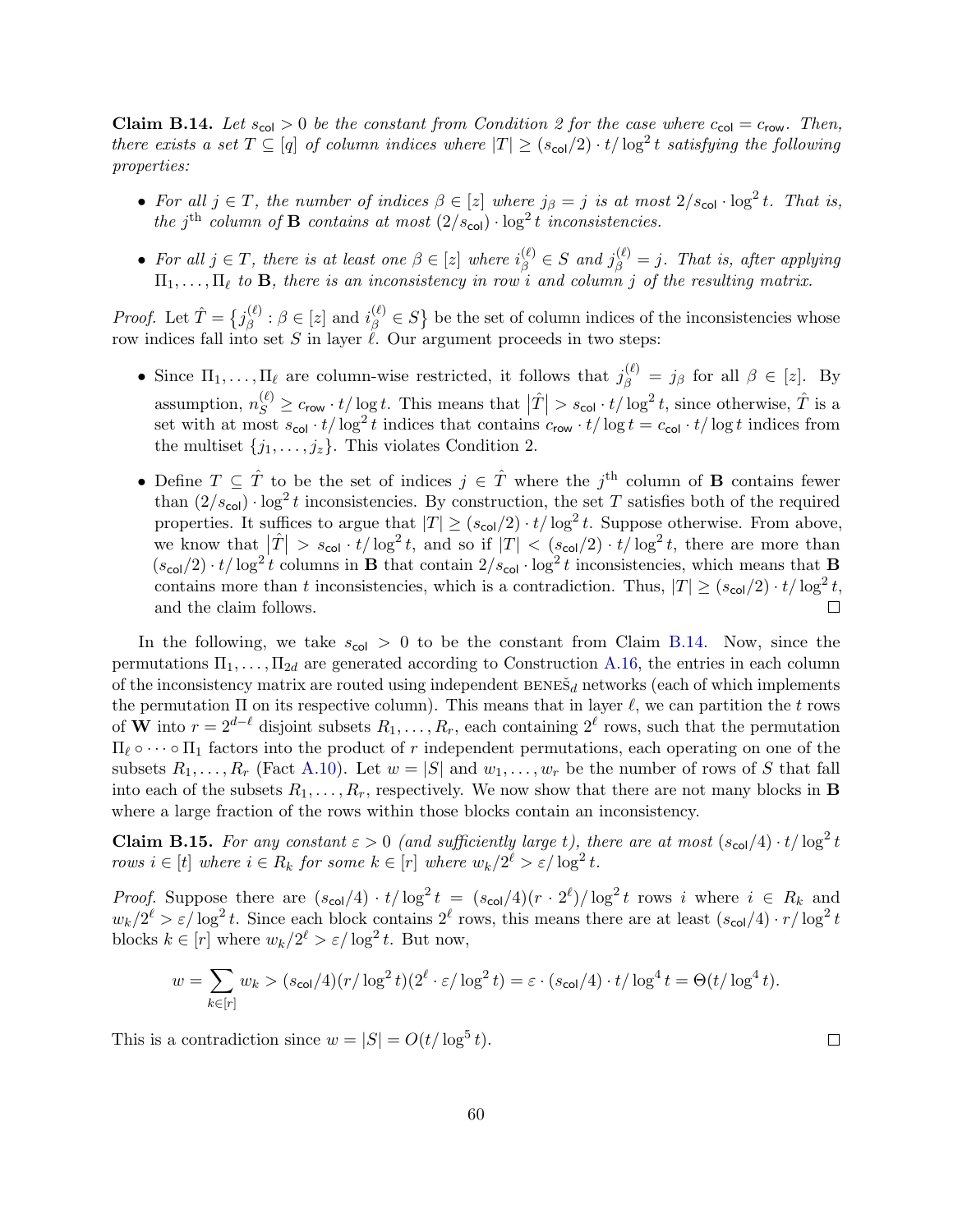Let T be the set of column indices from Claim [B.14](#page-59-0) where for all  $j \in T$ , the j<sup>th</sup> column in **B** contains at most  $2/s_{\text{col}} \cdot \log^2 t$  inconsistencies. To complete the proof, we first say that a column  $j \in T$  is "good" if for all  $(i_{\beta}, j_{\beta})$  where  $j_{\beta} = j$ , then  $i_{\beta} \in R_k$  for some k where  $w_k/2^{\ell} < s_{\text{col}}/(4 \log^2 t)$ . Otherwise, we say the column is "bad." By Condition 1, each row has at most one inconsistency, and by Claim [B.15,](#page-59-1) the number of rows where  $i_{\beta} \in R_k$  for some k where  $w_k/2^{\ell} > s_{\text{col}}/(4 \log^2 t)$ is at most  $(s_{\text{col}}/4) \cdot t / \log^2 t$ . Thus, there can be at most  $(s_{\text{col}}/4) \cdot t / \log^2 t$  "bad" columns. Since  $|T| \ge (s_{\text{col}}/2) \cdot t / \log^2 t$ , we conclude that there are at least  $(s_{\text{col}}/4) \cdot t / \log^2 t$  "good" columns in T. We now show the following claim:

<span id="page-60-1"></span>**Claim B.16.** If  $j \in T$  is a "good" column, then the probability that there exists  $\beta \in [z]$  where  $j_{\beta}^{(\ell)}=j$  and  $i_{\beta}^{(\ell)}\in S$  is at most 1/2. Here, the probability is taken over the randomness used to sample the routing configuration for column j.

*Proof.* Take any inconsistency  $(i_{\beta}, j_{\beta})$  where  $j_{\beta} = j$ . Set  $k \in [r]$  so that  $i_{\beta} \in R_k$ . By Lemma [A.14,](#page-45-0) over the choice of the randomness used to sample the routing configuration for column  $j$ , the distribution of  $i_{\beta}^{(\ell)}$  $\mathcal{E}^{(\ell)}_{\beta}$  is uniform over  $R_k$ . Therefore,  $\Pr[i_{\beta}^{(\ell)} \in S] = w_k/2^{\ell} < s_{\text{col}}/(4\log^2 t)$ , since j is a "good" column. Finally, since  $j \in T$ , column j contains at most  $(2/s_{col}) \cdot \log^2 t$  inconsistencies. By a union bound, the probability that there exists  $\beta \in [z]$  where  $j_{\beta} = j$  and  $i_{\beta}^{(\ell)} \in S$  is bounded by 1/2.

From above, there are at least  $(s_{\text{col}}/4) \cdot t / \log^2 t$  "good" columns in T. Moreover, for every  $j \in T$ , there is a  $\beta \in [z]$  where  $i_{\beta}^{(\ell)} \in S$  and  $j_{\beta}^{(\ell)} = j$ . Since Construction [A.16](#page-46-3) samples the routing configuration for each of the columns of Π randomly and independently, we conclude from Claim [B.16](#page-60-1) that

$$
\Pr[\forall j \in T : i_{\beta}^{(\ell)} \in S \text{ and } j_{\beta}^{(\ell)} = j] \leq 2^{-(s_{\text{col}}/4) \cdot t/\log^2 t} = 2^{-\Omega(t/\log^2 t)},
$$

where the probability is taken over the randomness used to sample the decomposition Π. Correspondingly, this implies that the probability that  $n_S^{(\ell)} \geq c_{\text{row}} \cdot t/\log t$  is bounded by  $2^{-\Omega(t/\log^2 t)}$ .

To conclude the proof, we apply a union over all sets  $S \subseteq [q]$  of size  $s = O(t/\log^5 t)$  and all indices  $\ell \in [2d]$ . The number of such sets is bounded by  $q^s \leq 2^{O(t/\log^4 t)}$  since  $q = \text{poly}(t)$ . Moreover,  $d = \log t$ , so by a union bound, the probability that there exists  $S \subseteq [t]$  of size  $|S| \leq s$  and  $\ell \in [2d]$ where  $n_S^{(\ell)} \geq c_{\text{row}} \cdot t / \log t$  is  $2^{-\Omega(t/\log^2 t)}$ . The claim follows.  $\Box$ 

<span id="page-60-0"></span>**Construction B.17** (Randomized Permutation Decomposition). Fix positive integers  $t, q, \gamma \in \mathbb{N}$ where  $t = 2^d$  for some  $d \in \mathbb{N}$ , and  $q, \gamma = \text{poly}(t)$ . Let  $\Pi$  be a permutation over the entries of a t-by-q matrix. The randomized permutation decomposition of  $\Pi$  is a collection of  $\gamma$  sequences of permutations  $\Gamma^{(1)}, \ldots, \Gamma^{(\gamma)}$  where each  $\Gamma^{(i)} = (\Pi_1^{(1)})$  $\stackrel{(1)}{1},\stackrel{(1)}{12,1}$  $\mathcal{I}_{2,1}^{(1)},\ldots,\Pi_{2,2}^{(1)}$  $_{2,2d}^{(1)},\Pi_{3}^{(1)}$  $\binom{11}{3}$  is a sequence of  $\alpha = 2d + 2$ 2-locally decomposable permutations on the entries of a  $t$ -by- $q$  matrix. We construct each sequence  $\Gamma^{(i)}$  as follows:

- For each  $i \in [\gamma]$ , apply the row-wise random permutation decomposition from Construction [B.10](#page-56-0) to  $\Pi$  to obtain permutations  $(\Pi_1^{(i)}, \Pi_2^{(i)})$  $_2^{(i)},\Pi_3^{(i)}$  $\binom{u}{3}$ .
- For each  $i \in [\gamma]$ , apply the randomized 2-local decomposition from Construction [A.12](#page-44-0) to  $\Pi_2^{(i)}$ to obtain  $\Pi_{2,1}^{(i)},\ldots,\Pi_{2,2}^{(i)}$  $_{2,2d}^{\left( \imath\right) }$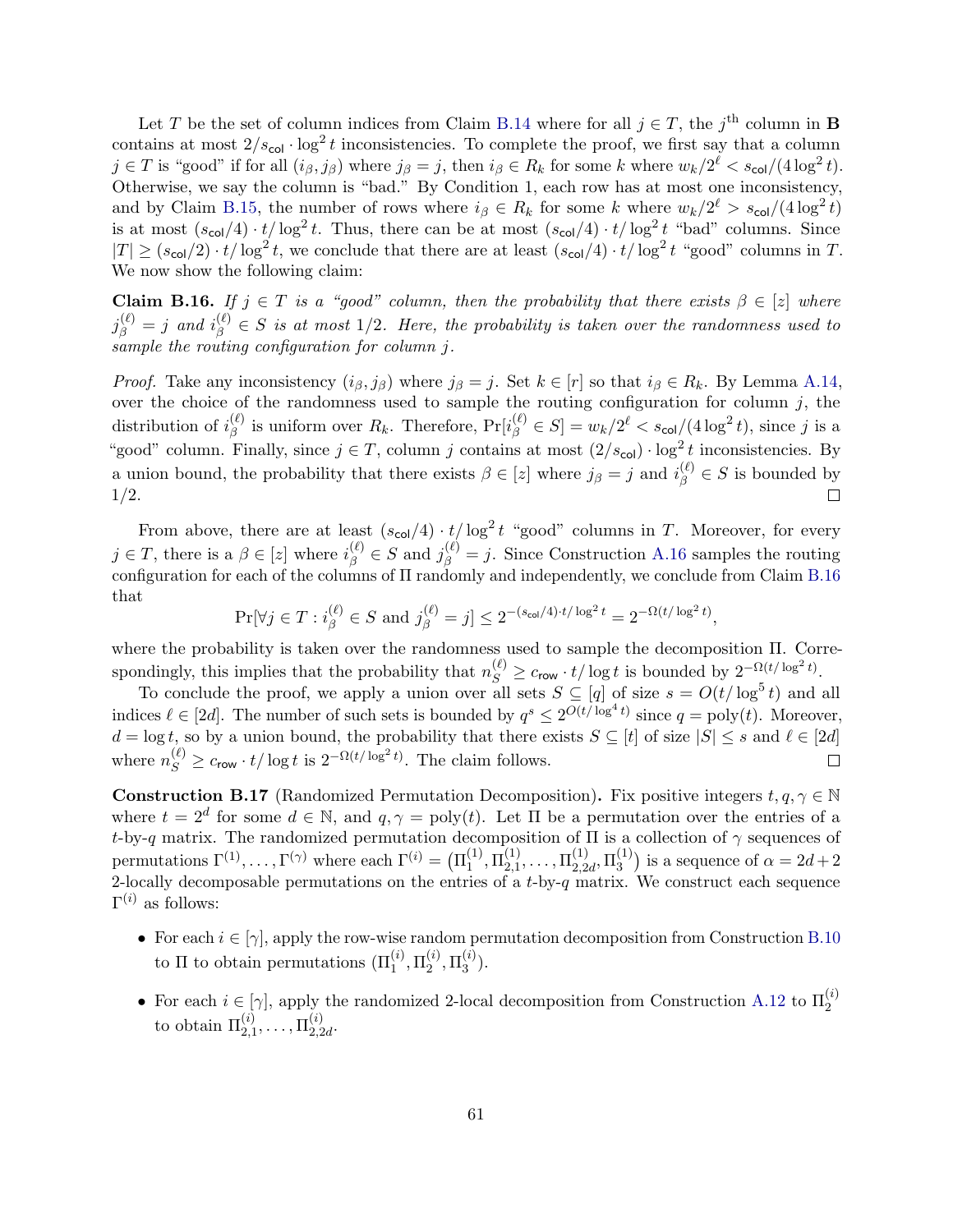By construction, each permutation sequence  $\Gamma^{(i)}$  implements  $\Pi$  in the following sense:  $\Pi$  =  $\Pi_3^{(i)}$  $_{3}^{\left( i\right) }\circ\Pi_{2,2}^{\left( i\right) }$  $_{2,2d}^{\left( i\right) }\circ\cdots\circ\Pi_{2,1}^{\left( i\right) }$  $_{2,1}^{\left( i\right) }\circ \Pi _{1}^{\left( i\right) }$  $\mathbf{1}^{(i)}$ .

<span id="page-61-0"></span>**Theorem B.18** (Randomized Permutation Decomposition). Fix positive integers  $t, q, \gamma \in \mathbb{N}$  where  $t = 2^d$  for some  $d \in \mathbb{N}$  and  $q = \text{poly}(t)$ . Then, define the following quantities:

- Let  $\Pi$  be a permutation over t-by-q matrices where for every pair of rows  $i_1, i_2 \in [t]$ , there are at least t indices  $j \in [q]$  such that  $\Pi(i_1, j)$  is in row  $i_2$ .
- Let  $\Gamma^{(1)}, \ldots, \Gamma^{(\gamma)}$  be the collection of permutation sequences obtained by applying Construc-tion [B.17](#page-60-0) to  $\Pi$ . In particular,  $\Gamma^{(j)} = (\Pi_1^{(j)})$  $_{1}^{\left( j\right) },\Pi_{2,1}^{\left( j\right) }$  $\mathbf{I}_{2,1}^{(j)},\ldots,\mathbf{II}_{2,2}^{(j)}$  $\mathop{13}\limits^{(j)}\nolimits_{2,2d},\Pi_{3}^{(j)}$  $j^{(j)}$  for all  $j \in [\gamma]$ .
- Let  $\mathcal{B} \subseteq \{0,1\}^{t \times q}$  be the set of inconsistency patterns **B** where **B** and  $\Pi(\mathbf{B})$  have at most one inconsistency in each row.

Let  $c_1, c_2 > 0$  be arbitrary constants, and let  $\kappa_1 = c_1 \cdot t / \log^5 t$  and  $\kappa_2 = c_2 \cdot t / \log t$ . Then, there exists  $\gamma = O(\log^3 t)$  such that with probability  $1 - 2^{-\Omega(t)}$  over the choice of randomness in Construction [B.17,](#page-60-0) the collection of permutation sequences  $\Gamma^{(1)}, \ldots, \Gamma^{(\gamma)}$  implementing  $\Pi$  is  $(\kappa_1, \kappa_2)$ -non-concentrating for  $\beta$  (Definition [4.13\)](#page-18-0).

*Proof.* We use a union bound. Let  $\mathbf{B} \in \mathcal{B}$  be an inconsistency matrix with z inconsistencies at indices  $(i_1, k_1), \ldots, (i_z, k_z)$ . Consider the probability (over the randomness used by Construction [B.17\)](#page-60-0) that the sequence  $\Gamma^{(j)} = (\Pi_1^{(j)})$  $_{1}^{\left( j\right) },\Pi_{2,1}^{\left( j\right) }$  $\mathbf{I}_{2,1}^{(j)},\ldots,\mathbf{I}_{2,2}^{(j)}$  $\mathop{13}\limits^{(j)}\nolimits_{2,2d},\Pi_3^{(j)}$  $\binom{(J)}{3}$  is  $(\kappa_1, \kappa_2)$ -concentrating for **B**.

- For  $\beta \in [z]$ , let  $k_{\beta,1}$  denote the column index of  $(i_{\beta}, k_{\beta})$  after applying the first permutation  $\Pi_1^{(j)}$ . By Theorem [B.12,](#page-57-0) for all constants  $c_{\text{col}} > 0$ , there exists a constant  $s_{\text{col}} > 0$  such that with probability  $1 - 2^{-\Omega(t/\log t)}$ , the following holds: for all sets  $S \subseteq [q]$  where  $|S| \leq s_{\text{col}} \cdot t/\log^2 t$ , the number of indices  $\beta \in [z]$  where  $k_{\beta,1} \in S$  is less than  $c_{\text{col}} \cdot t / \log t$ .
- For  $\beta \in [z]$  and  $\ell \in [2d]$ , let  $i_{\beta,2,\ell}$  denote the row index of  $(i_{\beta}, k_{\beta})$  after applying the sequence of permutations  $\Pi_{2,\ell}^{(j)} \circ \cdots \circ \Pi_{2,1}^{(j)}$  $_{2,1}^{\left( j\right) }\circ \Pi _{1}^{\left( j\right) }$  $_{1}^{(j)}$ . By Theorem [B.13,](#page-58-0) with probability  $1 - 2^{-\Omega(t/\log^2 t)}$ , the following holds: for all indices  $\ell \in [2d]$  and all sets  $S \subseteq [t]$  where  $|S| \leq c_1 \cdot t/\log^5 t$ , the number of indices  $\beta \in [z]$  where  $i_{\beta,2,\ell} \in S$  is less than  $c_2 \cdot t/\log t$ . In other words, with probability  $1 - 2^{-\Omega(t/\log^2 t)}$ , no subset of  $\kappa_1$  rows in  $\Pi_{2,\ell}^{(j)} \circ \cdots \circ \Pi_{2,1}^{(j)}$  $_{2,1}^{\left( j\right) }\circ \Pi _{1}^{\left( j\right) }$  $1^{(J)}(\mathbf{B})$  contain more than  $\kappa_2$  inconsistencies.
- By assumption, **B** has at most 1 inconsistency in each row. Thus, no subset of  $\kappa_1$  rows can contain  $\kappa_2$  inconsistencies (for sufficiently large t). Since  $\Pi_1^{(j)}$  is a row-wise restricted permutation,  $\Pi_1^{(j)}(\mathbf{B})$  also contains at most 1 inconsistency in each row. Finally, by assumption  $\Pi$ (B) contains at most 1 inconsistency in each row, so no subset of  $κ_1$  rows of  $\Pi$ (B) can contain  $\kappa_2$  inconsistencies.

By the above analysis, the probability that  $\Gamma^{(j)}$  is not  $(\kappa_1, \kappa_2)$ -non-concentrating for **B** is bounded by  $2^{-\Omega(t/\log^2 t)}$ . Since Construction [B.17](#page-60-0) samples all of the permutation sequences  $\Gamma^{(j)}$  independently, the probability that  $\Gamma^{(j)}$  is not  $(\kappa_1, \kappa_2)$ -non-concentrating for **B** for all  $j \in [\gamma]$  is bounded by  $2^{-\Omega(\gamma t/\log^2 t)}$ . Concretely, let  $2^{-c'_1 \cdot \gamma t/\log^2 t}$  where  $c'_1 > 0$  is a constant be a bound on the probability that  $\Gamma^{(j)}$  is not  $(\kappa_1, \kappa_2)$ -non-concentrating for **B** for all  $j \in [\gamma]$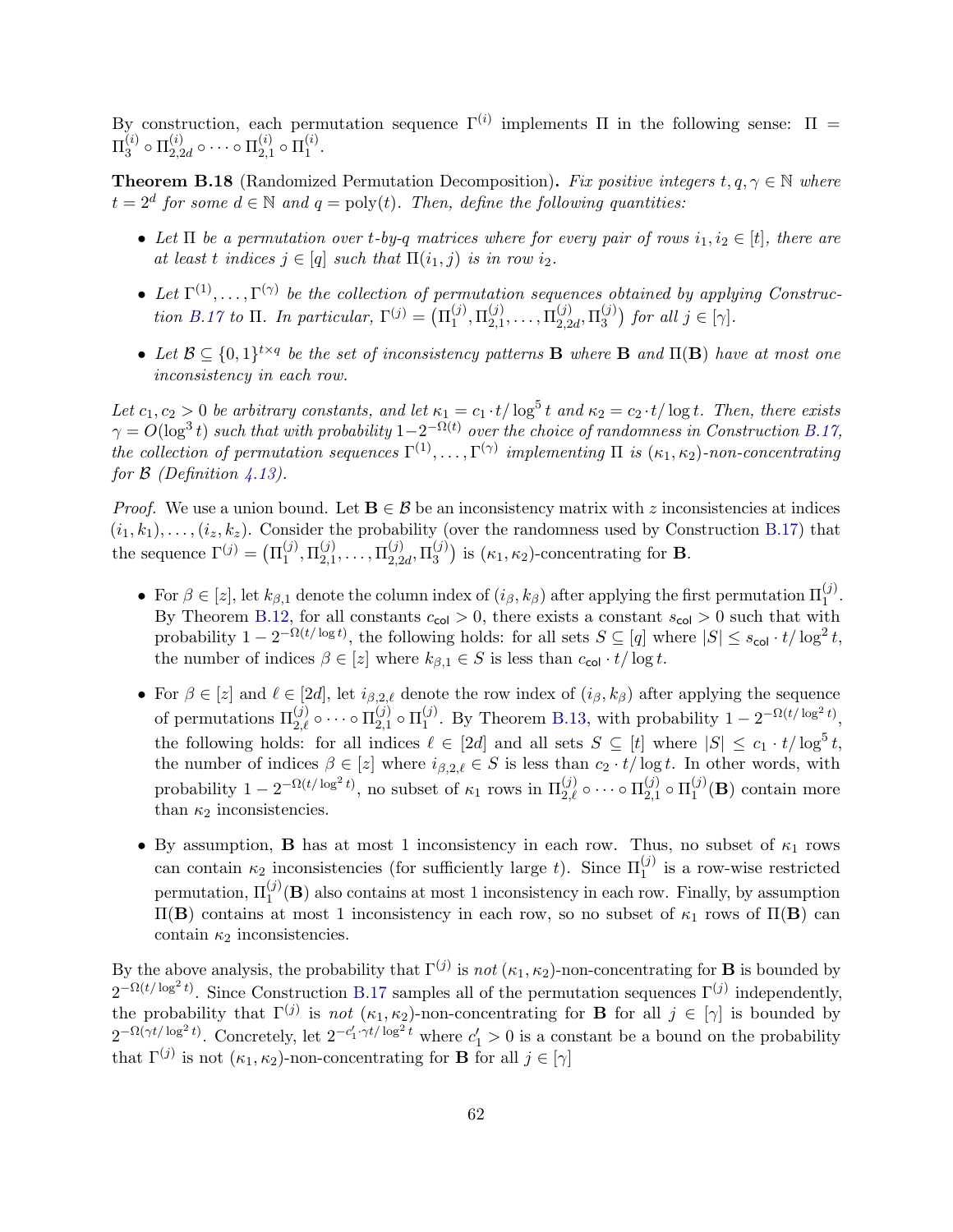To complete the analysis, we use a union bound to bound the probability that  $\Gamma^{(1)}, \ldots, \Gamma^{(\gamma)}$  is not  $(\kappa_1, \kappa_2)$ -non-concentrating for the set  $\mathcal{B}$ . First, we have  $|\mathcal{B}| \leq (q+1)^t$ , since  $\mathcal{B}$  only contains inconsistency matrices with at most one inconsistency in each row. Since  $q = \text{poly}(t)$ , this means that  $|\mathcal{B}| \leq 2^{c'_2 t \log t}$  for some constant  $c'_2 > 0$ . By the union bound, the probability that there exists  $\mathbf{B} \in \mathcal{B}$ for which  $\Gamma^{(1)}, \ldots, \Gamma^{(\gamma)}$  is not  $(\kappa_1, \kappa_2)$ -non-concentrating for **B** is at most  $2^{c'_2 \cdot t \log t - c'_1 \cdot \gamma t / \log^2 t}$ . Setting  $\gamma = 2 \cdot c_2' / c_1' \log^3 t = O(\log^3 t)$ , this probability becomes  $2^{-c_2' \cdot t \log t} = 2^{-\Omega(t)}$ . Thus, with probability  $1-2^{-\Omega(t)}$ , the collection of permutation sequences  $\Gamma^{(1)}, \ldots, \Gamma^{(\gamma)}$  is  $(\kappa_1, \kappa_2)$ -non-concentrating for B.  $\Box$ 

<span id="page-62-2"></span>Remark B.19 (Padding the Linear PCPs). Theorem [B.18](#page-61-0) requires that the permutation Π over t-by-q matrices has the property that for every pair of rows  $i_1, i_2 \in [t]$ , there are at least  $\Omega(t)$  indices  $j \in [q]$ , where  $\Pi(i_1, j)$  is in row  $i_2$ . In the quasi-optimal linear MIP construction (Construction [4.14\)](#page-19-1), the permutations Π on which we apply the randomized permutation decomposition may not natively satisfy this property. This problem can be addressed by defining a new permutation  $\Pi'$  that operates on  $t$ -by- $(q + t^2)$  matrices as follows:

- For all  $i \in [t]$  and  $j \leq q$ ,  $\Pi'(i, j) := \Pi(i, j)$ .
- For all  $i \in [t]$  and  $j > q$ ,  $\Pi'(i, j) := (i + j \text{ mod } t, j)$ .

This construction ensures that for all pairs of rows  $i_1, i_2 \in [t]$ , there are at least t indices  $j \in [q]$  such that  $\Pi'(i_1, j)$  is in row  $i_2$ , while preserving the operation of  $\Pi$  in the leftmost t-by-q block of the matrix. In Construction [4.14,](#page-19-1) we would thus pad the assignment matrices  $W$  accordingly (with a  $q$ -by- $t^2$  block of 0's that are used only for the consistency checks). Padding the assignment matrices in this way increases the query dimension of the linear MIP in Construction [4.14](#page-19-1) from  $O(s/t)$  to  $\widetilde{O}(s/t) + t^2$ , thus increasing the overall prover overhead by an *additive* factor of  $poly(t) = poly(\lambda)$ .

#### <span id="page-62-1"></span>B.3 Quasi-Optimal Linear MIP Analysis

In this section, we give the formal security analysis of our linear MIP from Section [4.3](#page-19-0) (Construction [4.14\)](#page-19-1). First, we state and prove the main theorem on the properties satisfied by Construction [4.14.](#page-19-1) We conclude by giving the proof of Theorem [4.15.](#page-21-0)

<span id="page-62-0"></span>**Theorem B.20.** Let  $\lambda$  be a security parameter, and let C be an arithmetic circuit over  $\mathbb{F}$ . Then, define parameters  $t, \delta, k, \epsilon, d, \kappa_1, \kappa_2, \alpha, \gamma, z$  as in Construction [4.14.](#page-19-1) Suppose  $\delta > 0$  is a constant,  $\varepsilon \leq 1/\text{poly}(\lambda)$ , and  $\alpha \cdot \kappa_2 < (1-\delta)/(8\rho) \cdot t$ . Then, Construction [4.14](#page-19-1) is an input-oblivious  $(k+\alpha\gamma z)$ query linear MIP for the language  $\mathcal{L}_C$  of arithmetic circuit satisfiability with  $t \cdot (1 + \alpha \gamma z)$  provers and soundness error  $2^{-\Omega(t/\rho)} + \alpha \cdot 2^{-\Omega(\kappa_1)}$ .

Proof. We show completeness and soundness of the linear MIP separately.

Completeness. Completeness follows from completeness of the underlying linear PCP systems and completeness of the consistency check procedure (Construction [4.8\)](#page-15-0).

**Soundness.** Take any  $x \notin \mathcal{L}_C$ , and consider the probability (taken over the randomness of query generation) that there exists a proof that the verifier accepts. For  $i \in [t]$ , let  $\mathbf{y}_i = \mathbf{Q}_i^{\top} \boldsymbol{\pi}_i$  denote the responses the verifier obtains from prover  $P_i$  on its linear PCP query  $\mathbf{Q}_i$ . We appeal to the soundness of the underlying linear PCP instances to argue that with probability  $1 - 2^{-\Omega(t)}$ , if the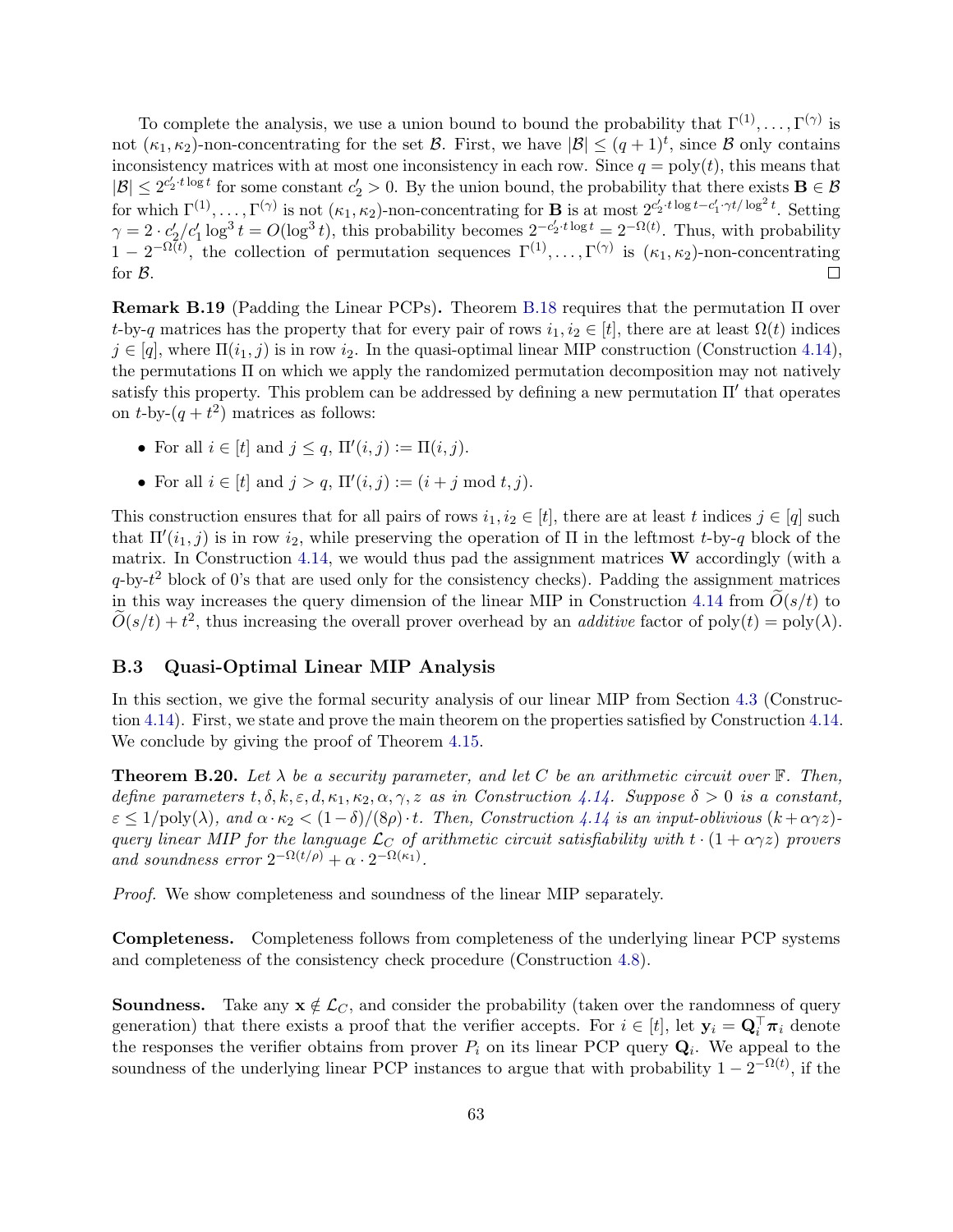verifier accepts all of the linear PCP queries responses, then the inconsistency graph  $\mathcal{G}_{\mathbf{W},\mathbf{A}}$  contains a matching of size  $\Omega(t)$ . Recall that **W** is the matrix with rows  $\mathbf{w}_1, \ldots, \mathbf{w}_t$ .

<span id="page-63-0"></span>**Lemma B.21.** For any  $\mathbf{x} \notin \mathcal{L}_C$ , it holds that for all proofs  $\boldsymbol{\pi}_1, \ldots, \boldsymbol{\pi}_t \in \mathbb{F}^d$  to the underlying linear PCP instances  $(\mathcal{P}_1, \mathcal{V}_1), \ldots, (\mathcal{P}_t, \mathcal{V}_t)$ , with probability  $1 - 2^{-\Omega(t)}$ , one of the following conditions hold:

- There is an  $i \in [t]$  such that  $\mathcal{V}_i$  rejects  $\boldsymbol{\pi}_i$ .
- If for all  $i \in [t]$ ,  $\mathcal{V}_i$  accepts  $\pi_i = [\mathbf{w}_i, \mathbf{p}_i]$ , then the inconsistency graph  $\mathcal{G}_{\mathbf{W},\mathbf{A}}$  contains a matching of size  $\left(\frac{1-\delta}{2}\right)$  $\frac{-\delta}{2}$ )  $\cdot \frac{t}{2} = \Omega(t)$ .

Here the probability is taken over the random coins used to generate the queries for the underlying linear PCP instances  $(\mathcal{P}_1, \mathcal{V}_1), \ldots, (\mathcal{P}_t, \mathcal{V}_t)$ .  $\Box$ 

*Proof.* To show the lemma, consider the event where for all  $i \in [t]$ ,  $\mathcal{V}_i$  accepts  $\boldsymbol{\pi}_i = [\mathbf{w}_i, \mathbf{p}_i]$ , but there are fewer than  $\left(\frac{1-\delta}{2}\right)$  $\frac{-\delta}{2}$ )  $\cdot \frac{t}{2}$  mutually disjoint pairs of indices  $i, i' \in [t]$  where  $w_i$  and  $w_{i'}$  correspond to inconsistent assignments. We argue that this event occurs with probability  $2^{-\Omega(t)}$  over the choice of the verifier's randomness. Let  $\mathbf{w}_{i_1}, \ldots, \mathbf{w}_{i_\ell}$  be a subset of  $(\mathbf{w}_1, \ldots, \mathbf{w}_t)$  that represents a consistent assignment to the shared inputs in  $C_{i_1}, \ldots, C_{i_\ell}$ . There are at most  $\left(\frac{1-\delta}{2}\right)$  $\frac{-\delta}{2}$ )  $\cdot \frac{t}{2}$  $rac{t}{2}$  disjoint pairs of witnesses that are inconsistent, so there must exist a consistent subset of witnesses of size  $\ell \geq t - \left(\frac{1-\delta}{2}\right)$  $\frac{-\delta}{2}$ )  $\cdot$  t =  $\left(\frac{1+\delta}{2}\right)$  $\frac{1+\delta}{2}$   $\cdot$  t. Let  $\mathbf{w} \in \mathbb{F}^m$  be an assignment that is consistent with  $\mathbf{w}_{i_1}, \ldots, \mathbf{w}_{i_\ell}$ .

Now, since  $\mathbf{x} \notin \mathcal{L}_C$ , by  $\delta$ -robustness of the decomposition  $(f_1, \ldots, f_t, \mathsf{inp}, \mathsf{wit})$ , at most  $\delta \cdot t$  of the constraints  $f_1(\mathbf{x}, \mathbf{w}), \ldots, f_t(\mathbf{x}, \mathbf{w})$  can be satisfied. This means that there are at least  $\ell - \delta t \geq \left(\frac{1-\delta}{2}\right)$  $\frac{-\delta}{2}$ ) $\cdot t$ indices  $j \in [\ell]$  where  $f_{i_j}(\mathbf{x}, \mathbf{w}) = 0$ , or equivalently,  $C_{i_j}(\mathbf{x}_{i_j}, \mathbf{w}_{i_j}) = 0$ . Since each of the linear PCP systems used to verify  $C_i$  are systematic and have knowledge error at most  $\varepsilon$ , the probability that  $V_i$  accepts  $\pi_i$  when  $C_i(\mathbf{x}_i, \mathbf{w}_i) = 0$  is at most  $\varepsilon$ . The linear PCP instances are independent, so

$$
\Pr[\forall i \in [t] \colon \mathcal{V}_i^{\pi_i}(\mathbf{x}_i) = 1] \le \varepsilon^{(1-\delta)/2 \cdot t} = 2^{-\Omega(t)},
$$

since there are at least  $(1 - \delta)/2 \cdot t$  indices i where  $C(\mathbf{x}_i, \mathbf{w}_i) = 0$ . Thus, with probability  $1 - 2^{-\Omega(t)}$ , there are at least  $\left(\frac{1-\delta}{2}\right)$  $\frac{-\delta}{2}$ )  $\cdot \frac{t}{2}$  mutually disjoint pairs of indices where  $w_i$  and  $w_{i'}$  are inconsistent. Each disjoint pairs of indices contributes an edge to a matching in  $\mathcal{G}_{\mathbf{W},\mathbf{A}}$ , and the claim follows.  $\Box$ 

Thus, for a false statement  $\mathbf{x} \notin \mathcal{L}_C$ , with probability  $1 - 2^{-\Omega(t)}$ , either the verifier rejects the proof or there is a matching of size  $\left(\frac{1-\delta}{4}\right)$  $\frac{-\delta}{4}$   $\cdot t$  in the inconsistency graph  $\mathcal{G}_{\mathbf{W},\mathbf{A}}$ . We now show that if there exists such a matching, then at least one of the consistency checks fails with probability  $1 - \alpha \cdot 2^{-\Omega(\kappa_1)} - 2^{-\Omega(t/\rho)}.$ 

<span id="page-63-1"></span>**Lemma B.22.** Suppose there exists a matching of size  $\left(\frac{1-\delta}{4}\right)$  $\left(\frac{-\delta}{4}\right)\cdot t$  in  $\mathcal{G}_{\mathbf{W},\mathbf{A}}$ . Then, at least one of the consistency checks fails with probability  $1 - \alpha \cdot 2^{-\Omega(\kappa_1)} - 2^{-\Omega(t/\rho)}$ .

*Proof.* Suppose there exists a matching of size  $\left(\frac{1-\delta}{4}\right)$  $\frac{-\delta}{4}$   $\cdot t$  in  $\mathcal{G}_{\mathbf{W},\mathbf{A}}$ . Since  $(\Pi_1,\ldots,\Pi_z)$  is a collection of  $\rho$ -regularity-inducing permutations, there exists some  $\beta \in [z]$  where the inconsistency graph of  $\mathbf{W}_{\beta} = \Pi_{\beta}(\mathbf{W})$  with respect to  $\mathbf{A}_{\beta} = \Pi_{\beta}(\mathbf{A})$  contains a regular matching of size  $s = \left(\frac{1-\delta}{4\rho}\right)$  $\frac{(-\delta}{4\rho}) \cdot t$ . Let M be the regular matching of size s in  $\mathcal{G}_{\mathbf{W}_{\beta},\mathbf{A}_{\beta}}$ . For each edge  $(i_1, i_2) \in M$ , we associate with it two indices  $j_1, j_2 \in [q]$  where  $\mathbf{W}_{\beta}[i_1, j_1] \neq \mathbf{W}_{\beta}[i_2, j_2]$  but  $\mathbf{A}_{\beta}[i_1, j_1] = \mathbf{A}_{\beta}[i_2, j_2]$ . Note that  $j_1, j_2$  always exists by definition of  $\mathcal{G}_{\mathbf{W}_{\beta},\mathbf{A}_{\beta}}$ . Define the inconsistency matrix  $\mathbf{B}_{\beta} \in \{0,1\}^{t \times q}$  where for each  $(i_1, i_2) \in M$ ,  $\mathbf{B}_{\beta}[i_1, j_1] = 1 = \mathbf{B}_{\beta}[i_2, j_2]$ . All other values in  $\mathbf{B}_{\beta}$  are set to 0. Let  $\mathbf{B} = \Pi_{\beta}^{-1}(\mathbf{B}_{\beta})$ . By construction,  $\mathbf{B}_{\beta}$  has at most a single 1 in each row, and moreover, since each edge in M corresponds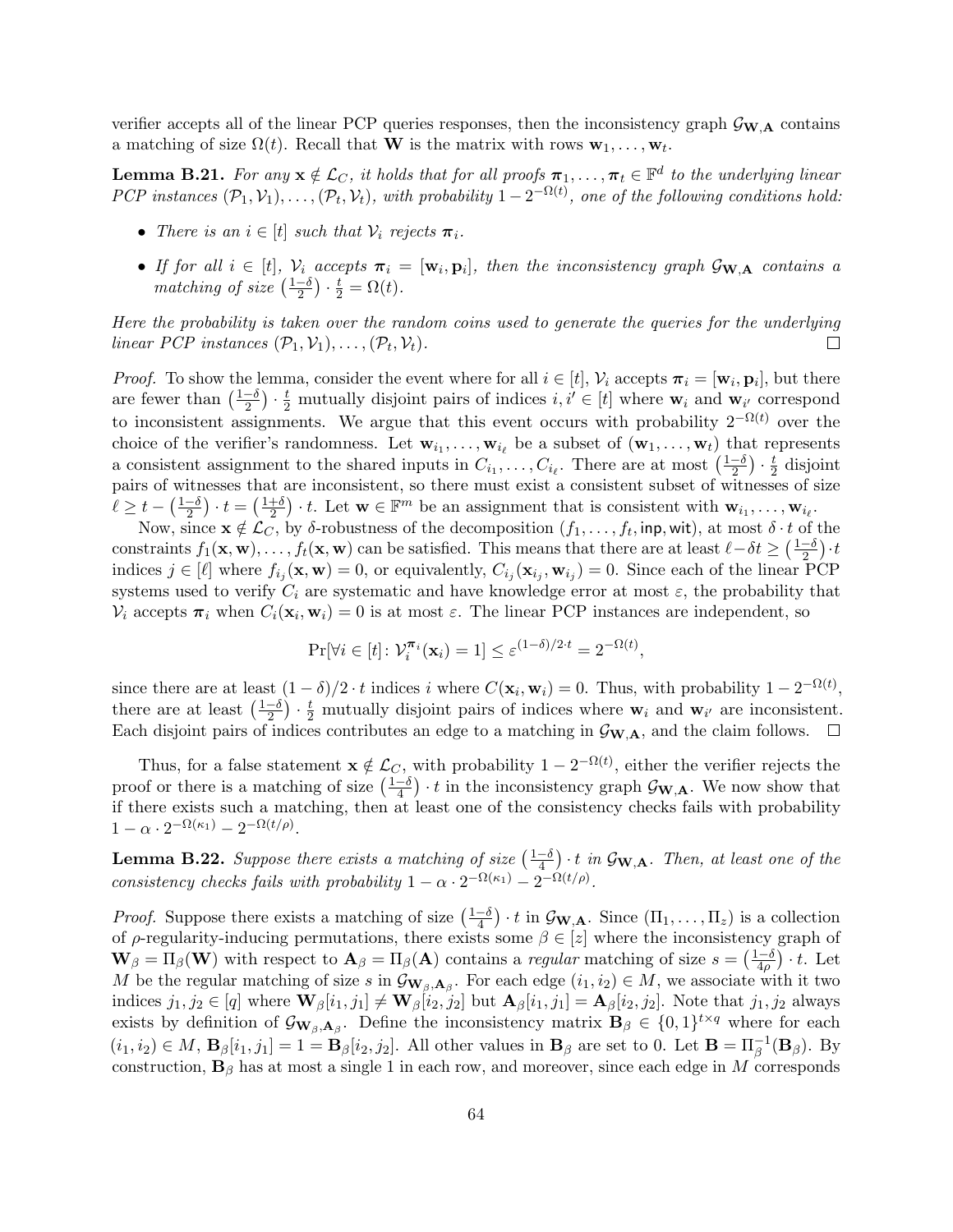to an edge in a matching of the inconsistency graph  $\mathcal{G}_{\mathbf{W},\mathbf{A}}$ , matrix **B** also has at most a single 1 in each row. Note that even through W and  $W_\beta$  may have more inconsistent assignments than those indicated in **B** and  $\mathbf{B}_{\beta}$ , it is not necessary to consider them in the analysis.

By construction, **B** and  $\Pi_{\beta}(\mathbf{B})$  have at most one inconsistency in each row (where an inconsistency is an entry with value 1). This means that  $\mathbf{B} \in \mathcal{B}_{\beta}$ . Next, since  $\Gamma_{\beta}^{(1)}, \ldots, \Gamma_{\beta}^{(\gamma)}$  $\beta^{(\gamma)}$  is a collection of permutation sequences that is non-concentrating for  $\mathcal{B}_{\beta}$ , there exists some  $j \in [\gamma]$  where  $\Gamma_{\beta}^{(j)} =$  $(\Pi_{\beta,1}^{(j)}$  $\mathcal{L}^{(j)}_{\beta,1},\ldots,\Pi^{(j)}_{\beta,\alpha}$  is non-concentrating for **B**. For all  $\ell \in [\alpha]$ , let  $\mathbf{B}_{\ell} = \Pi^{(j)}_{\beta,\ell}(\mathbf{B}_{\ell-1})$  where  $\mathbf{B}_0 = \mathbf{B}$ . The non-concentration property states that no subset of  $\kappa_1$  rows of  $\mathbf{B}_\ell$  contains  $\kappa_2$  inconsistencies.

Consider now the sequence of consistency checks the verifier performs for the permutations  $\Pi_{\scriptscriptstyle{\cal R}+1}^{(j)}$  $\prod_{\beta,1}^{(j)},\ldots,\prod_{\beta,\alpha}^{(j)}$ . By construction of the consistency check queries, the verifier's behavior precisely corresponds to performing the approximate consistency check procedure in Construction [4.8](#page-15-0) to verify the following relations:

$$
\mathbf{W}^{(j)}_{\beta,1}\approx \Pi^{(j)}_{\beta,1}(\mathbf{W}) \quad \text{and }\quad \mathbf{W}^{(j)}_{\beta,\ell}\approx \Pi^{(j)}_{\beta,\ell}(\mathbf{W}^{(j)}_{\beta,\ell-1}) \text{ for all } 1<\ell\leq\alpha.
$$

Consider the first relation. By construction, the inconsistency matrix B encodes the positions of s pairs of inconsistent assignments in  $W$ , and the matrix  $B_1$  encodes the (permuted) positions of the same s pairs of inconsistent assignments in  $\Pi_{\beta,1}^{(j)}(\mathbf{W})$ . We now argue that  $\mathbf{W}_{\beta,1}^{(j)}$  contains at least  $s - \kappa_2$  pairs of inconsistent assignments, except with probability  $2^{-\Omega(\kappa_1)}$ . This follows immediately from the assumption that  $\Gamma_{\beta}^{(j)}$  is  $(\kappa_1, \kappa_2)$ -non-concentrating (Definition [4.13\)](#page-18-0) and soundness of the consistency check (Lemma [4.9\)](#page-16-3). In particular, by soundness of the consistency check, with probability  $1-2^{-\Omega(\kappa_1)}$  (over the randomness of the query generation algorithm), matrices  $\mathbf{W}^{(j)}_{\beta,1}$  and  $\Pi_{\beta=1}^{(j)}$  $\mathcal{L}_{\beta,1}^{(j)}(\mathbf{W})$  can differ on at most  $\kappa_1$  rows. But since  $\Gamma_{\beta}^{(j)}$  is  $(\kappa_1,\kappa_2)$ -non-concentrating, no subset of  $\kappa_1$ rows of  $B_1$  contains  $\kappa_2$  inconsistencies. We conclude that  $\mathbf{W}^{(j)}_{\beta,1}$  must contain at least  $s - \kappa_2$  pairs of inconsistent rows. Applying this argument  $\alpha$  times, once for each permutation  $\Pi_{\beta,\ell}^{(j)}$  for  $\ell \in [\alpha]$ , we conclude that with probability at least  $1 - \alpha \cdot 2^{-\Omega(\kappa_1)}$ , the number of pairs of inconsistent rows in the final matrix  $\mathbf{W}^{(j)}_{\beta,\alpha}$  is at least

$$
s - \alpha \cdot \kappa_2 = \left(\frac{1-\delta}{4\rho}\right) \cdot t - \alpha \cdot \kappa_2 \le \left(\frac{1-\delta}{8\rho}\right) \cdot t.
$$

Finally,  $\mathbf{B}_{\alpha} = \Pi_{\beta}(\mathbf{B})$  is the inconsistency matrix derived from a *regular* matching. Thus, if the final matrix  $\mathbf{W}^{(j)}_{\beta,\alpha}$  contains at least  $\left(\frac{1-\delta}{8\rho}\right)$  $\frac{(-\delta)}{8\rho}$   $\cdot$  t pairs of inconsistent rows according to the inconsistency pattern  $\mathbf{B}_{\alpha}$ , then  $\Pi_{\beta'}(\mathbf{W}_{\beta,\alpha}^{(j)})$  and  $\mathbf{W}_{\beta,\alpha}^{(j)}$  differs on at least  $\left(\frac{1-\delta}{8\rho}\right)$  $\frac{(-\delta)}{8\rho}$   $\cdot$  t pairs of *adjacent* rows. But then, by Corollary [4.11,](#page-16-0) the probability that the verifier accepts is at most  $2^{-\Omega(t/\rho)}$ . Putting everything together, the probability that the verifier accepts is bounded by  $\alpha \cdot 2^{-\Omega(\kappa_1)} + 2^{-\Omega(t/\rho)}$ , and the claim follows.  $\Box$ 

Combining Lemmas [B.21](#page-63-0) and [B.22,](#page-63-1) we conclude that the verifier accepts a proof of a false statement  $\mathbf{x} \notin \mathcal{L}_C$  with probability at most  $\alpha \cdot 2^{-\Omega(\kappa_1)} + 2^{-\Omega(t/\rho)}$ .  $\Box$ 

Proof of Theorem [4.15.](#page-21-0) First, we describe how we instantiate each of the primitives in Construction [4.14:](#page-19-1)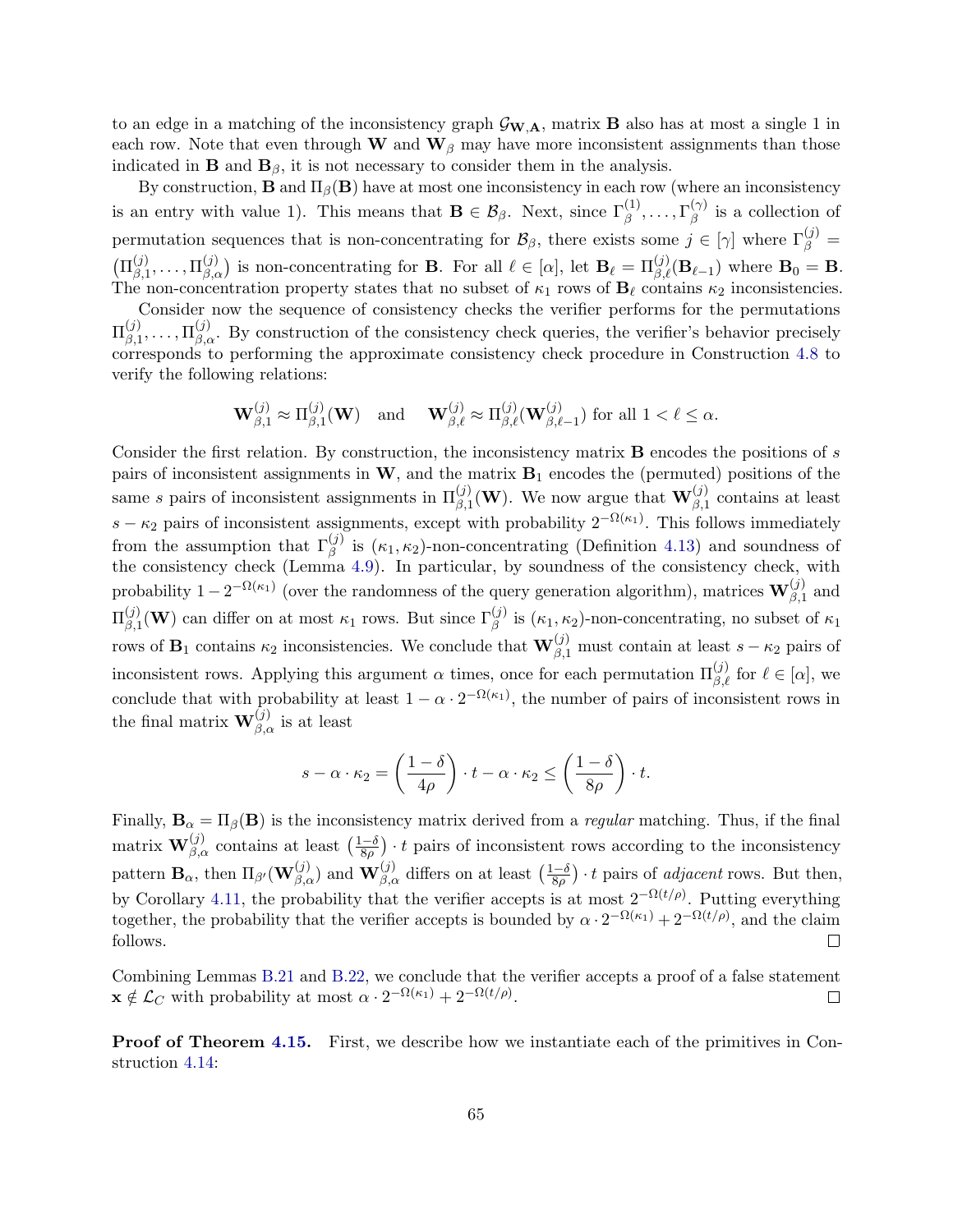- We instantiate the  $(t, \delta)$ -robust decomposition using the construction from Corollary [B.6,](#page-52-1) where  $t = \Theta(\lambda)$ , and  $\delta > 0$  is a constant. Let  $(f_1, \ldots, f_t, \text{inp}, \text{wit})$  be the robust decomposition of C, and let  $C_1, \ldots, C_t$  be the arithmetic circuits that compute  $f_1, \ldots, f_t$ , respectively. Each of the circuits  $C_i$  can be computed by an arithmetic circuit of size  $O(s/t) + \text{poly}(t, \log s)$ .
- We use the k-query linear PCP from Fact [4.3](#page-13-1) to instantiate each of the linear PCP  $(\mathcal{P}_i, \mathcal{V}_i)$ instances for  $C_i$  for all  $i \in [t]$ . In this case,  $\varepsilon = 1/\text{poly}(\lambda)$ ,  $k = O(1)$ , and the query length is  $d = O(s/t) + \text{poly}(t, \log s).$
- We use Construction [B.8](#page-54-1) to instantiate the regularity-inducing permutations. In this case,  $\rho = O(1)$  and  $z = O(1)$ .
- We use Construction [B.17](#page-60-0) to instantiate the non-concentrating sequence of permutations, where we set  $\kappa_1 = t/\log^5 t$  and  $\kappa_2 = c \cdot t/\log t$ , where the constant c is chosen so that  $\kappa_2 \cdot (\log t + 2) < \frac{1-\delta}{8\rho}$  $\frac{-\delta}{8\rho} \cdot t$ . In this case,  $\alpha = \log t + 2 = \Theta(\log t)$  and  $\gamma = O(\log^3 t)$ .

Note that in order to argue that the sequences of permutations output by Construction [B.17](#page-60-0) is non-concentrating (Theorem [B.18\)](#page-61-0), we may additionally need to pad the query (and proof) vectors with an extra  $t^2 = O(\lambda^2)$  components (Remark [B.19\)](#page-62-2). Putting everything together then, we have the following:

- The number of provers in the linear MIP system is  $t \cdot (1 + \alpha \gamma z) = t \cdot \text{polylog}(t) = \widetilde{O}(\lambda)$ .
- The query length is determined by the query length  $d$  of the underlying linear PCP instances (and any extra padding from Remark [B.19\)](#page-62-2). Thus, the query length is  $O(s/\lambda) + \text{poly}(\lambda, \log s)$ .
- The total number of queries is  $k + \alpha \gamma z$ . Since  $k = O(1)$ ,  $\alpha = \Theta(\log t)$ ,  $\gamma = O(\log^3 t)$ , and  $z = O(1)$ , the total number of queries is  $k + O(\log^4 t) = \text{polylog}(\lambda)$ .
- The prover's computation can be broken down as follows. First, the robust encoding  $\mathbf{x} \leftarrow \text{inp}(\mathbf{x}')$ and  $\mathbf{w} \leftarrow \text{wit}(\mathbf{x}', \mathbf{w}')$  can be computed by an arithmetic circuit of size  $\widetilde{O}(s) + \text{poly}(t, \log s)$ . From Fact [4.3,](#page-13-1) each of the underlying linear PCP proofs can be computed by a circuit of size  $O(s/t)$  + poly(t, log s). Thus, all t proofs for each of the underlying linear PCP instances can be constructed by a circuit of size  $O(s) + \text{poly}(t, \log s)$ . Finally, permuting the entries in an assignment matrix (of size  $\widetilde{O}(s) + t^2$ ) can be performed also by a circuit of size  $\widetilde{O}(s) + \text{poly}(t)$ . There are a total of  $\alpha \gamma z = \text{polylog}(t)$  such permutations, which adds another polylogarithmic overhead to the overall prover complexity. Summing together the different contributions and noting that  $t = \Theta(\lambda)$ , we conclude that the prover's algorithm can be computed by a circuit of size  $O(s) + \text{poly}(\lambda, \log s)$ .
- The query-generation procedure can be broken down as follows. From Fact [4.3,](#page-13-1) generating the queries for the underlying linear PCP instance requires a circuit of size  $O(s/t)$ . There are t instances, so generating all of the queries requires a circuit of size  $O(s)$ . To perform the consistency checks, the query-generation algorithm additionally generates  $\alpha \gamma z = \text{polylog}(t)$ random matrices, each of size  $\ddot{O}(s) + \text{poly}(t)$ . Thus, the overall algorithm can be modeled by a circuit of size  $O(s) + \text{poly}(\lambda, \log s)$ .
- The verifier's decision algorithm consists of checking t independent linear PCP instances, which can be computed by a circuit of size at most  $O(tn)$  (Fact [4.3\)](#page-13-1). In addition, the decision